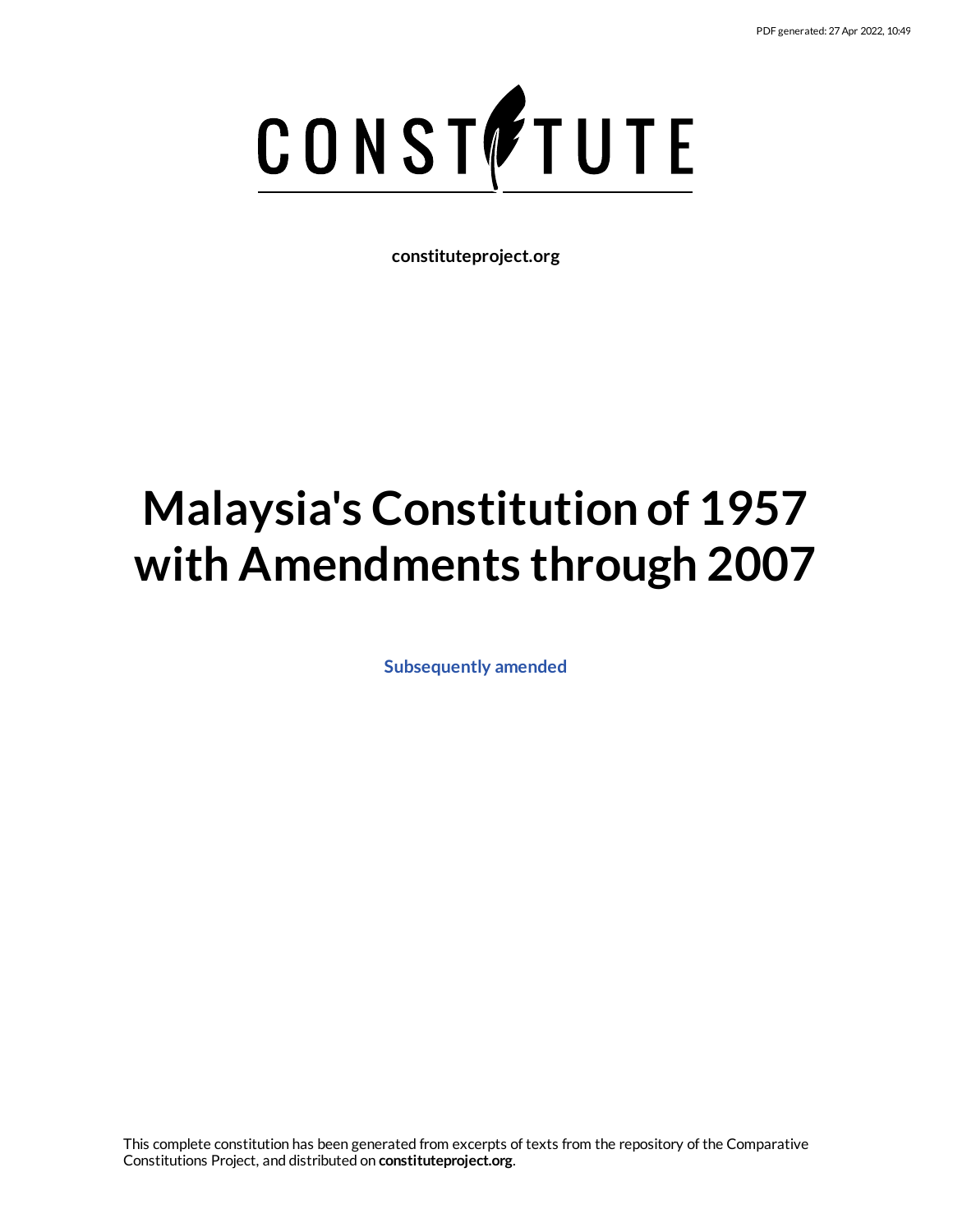# **Table of contents**

| PART VI. RELATIONS BETWEEN THE FEDERATION AND THE STATES 33                         |  |
|-------------------------------------------------------------------------------------|--|
|                                                                                     |  |
|                                                                                     |  |
|                                                                                     |  |
|                                                                                     |  |
|                                                                                     |  |
| Chapter 6. Federal surveys, advice to States and inspection of State activities  41 |  |
|                                                                                     |  |
|                                                                                     |  |
|                                                                                     |  |
|                                                                                     |  |
|                                                                                     |  |
|                                                                                     |  |
|                                                                                     |  |
|                                                                                     |  |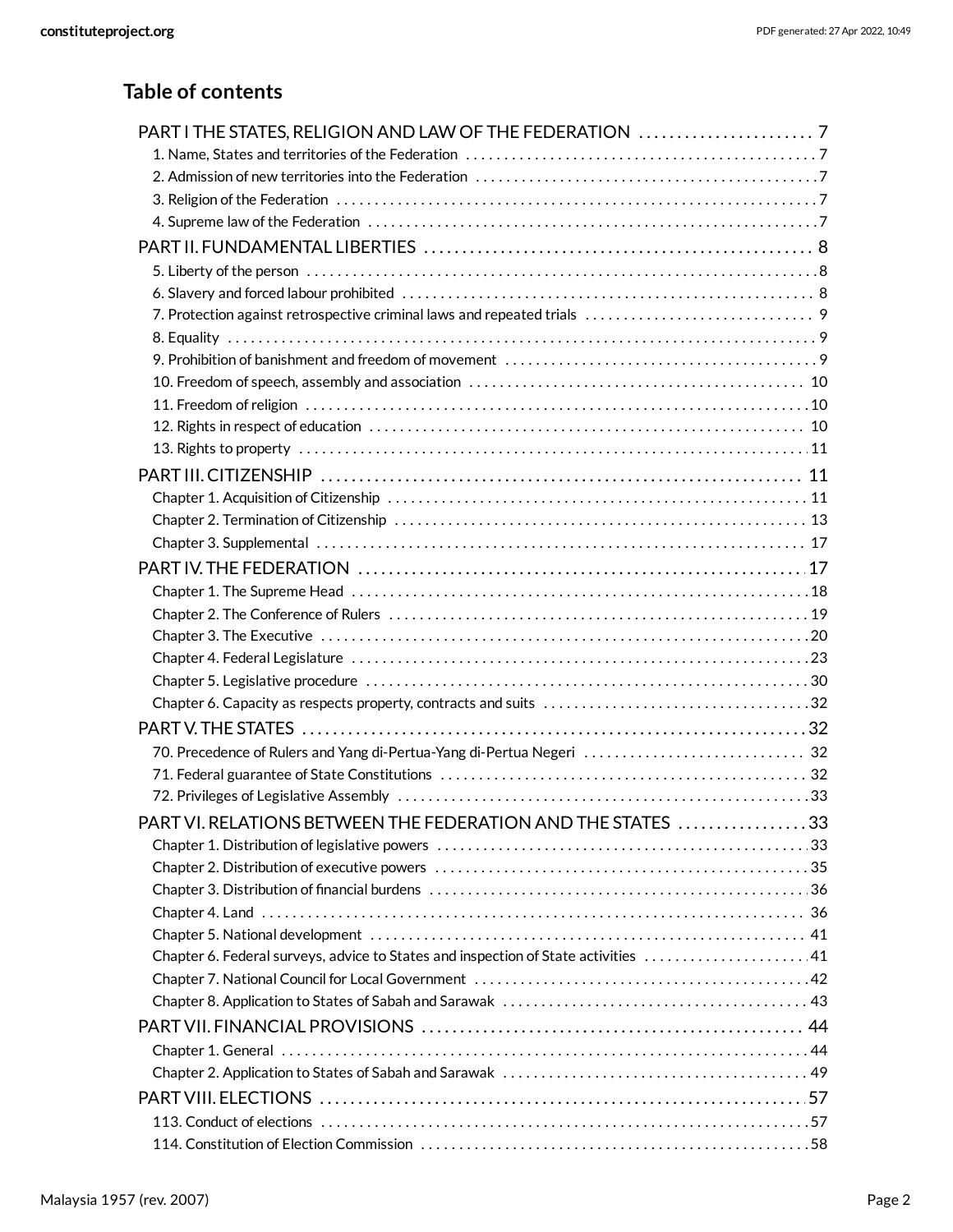| 131A. Provision for incapacity, etc. of Chief Justice, President or Chief Judge  66               |  |
|---------------------------------------------------------------------------------------------------|--|
|                                                                                                   |  |
|                                                                                                   |  |
|                                                                                                   |  |
|                                                                                                   |  |
|                                                                                                   |  |
|                                                                                                   |  |
|                                                                                                   |  |
|                                                                                                   |  |
|                                                                                                   |  |
|                                                                                                   |  |
|                                                                                                   |  |
|                                                                                                   |  |
|                                                                                                   |  |
|                                                                                                   |  |
|                                                                                                   |  |
|                                                                                                   |  |
|                                                                                                   |  |
|                                                                                                   |  |
|                                                                                                   |  |
|                                                                                                   |  |
| 146D. Jurisdiction of Police Force Commission over seconded members of State service in States of |  |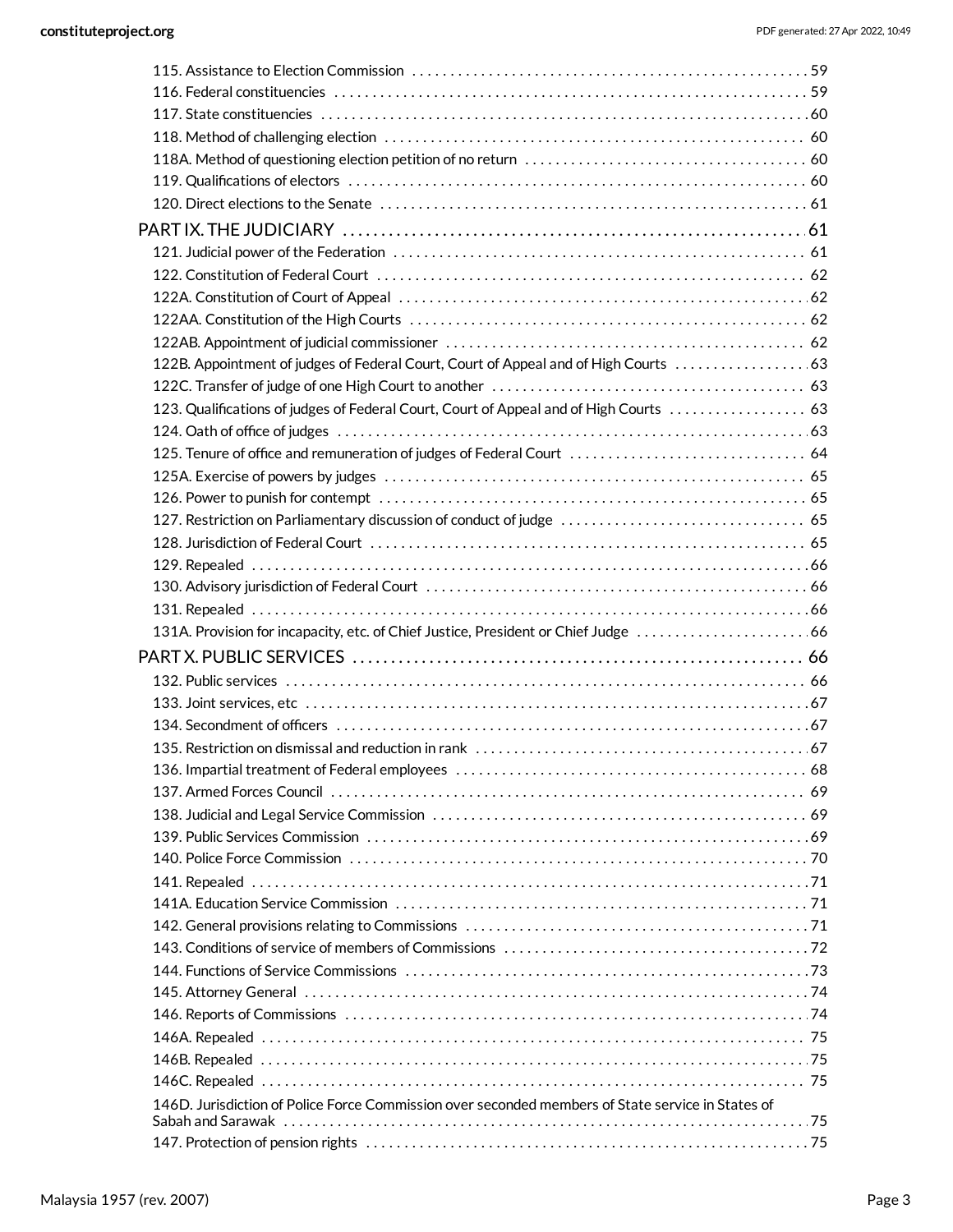| PART XI. SPECIAL POWERS AGAINST SUBVERSION, ORGANISED VIOLENCE, AND                                       |  |
|-----------------------------------------------------------------------------------------------------------|--|
| ACTS AND CRIMES PREJUDICIAL TO THE PUBLIC AND EMERGENCY POWERS 75                                         |  |
|                                                                                                           |  |
|                                                                                                           |  |
|                                                                                                           |  |
|                                                                                                           |  |
|                                                                                                           |  |
| 153. Reservation of quotas in respect of services, permits, etc., for Malays and natives of any of the    |  |
|                                                                                                           |  |
|                                                                                                           |  |
|                                                                                                           |  |
|                                                                                                           |  |
|                                                                                                           |  |
|                                                                                                           |  |
|                                                                                                           |  |
|                                                                                                           |  |
|                                                                                                           |  |
|                                                                                                           |  |
|                                                                                                           |  |
| PART XIIA. ADDITIONAL PROTECTIONS FOR STATES OF SABAH AND SARAWAK  85                                     |  |
| 161. Use of English and of native languages in States of Sabah and Sarawak  85                            |  |
|                                                                                                           |  |
| 161B. Restriction on extension to non-residents of right to practise before courts in States of Sabah and |  |
|                                                                                                           |  |
|                                                                                                           |  |
|                                                                                                           |  |
| 161E. Safeguards for constitutional position of States of Sabah and Sarawak                               |  |
|                                                                                                           |  |
|                                                                                                           |  |
|                                                                                                           |  |
| PART XIII. TEMPORARY AND TRANSITIONAL PROVISIONS 87                                                       |  |
|                                                                                                           |  |
|                                                                                                           |  |
|                                                                                                           |  |
|                                                                                                           |  |
|                                                                                                           |  |
|                                                                                                           |  |
|                                                                                                           |  |
|                                                                                                           |  |
|                                                                                                           |  |
|                                                                                                           |  |
|                                                                                                           |  |
|                                                                                                           |  |
|                                                                                                           |  |
|                                                                                                           |  |
|                                                                                                           |  |
| 177. Waiver or postponement of oath of office where appointment continues under this Part  90             |  |
|                                                                                                           |  |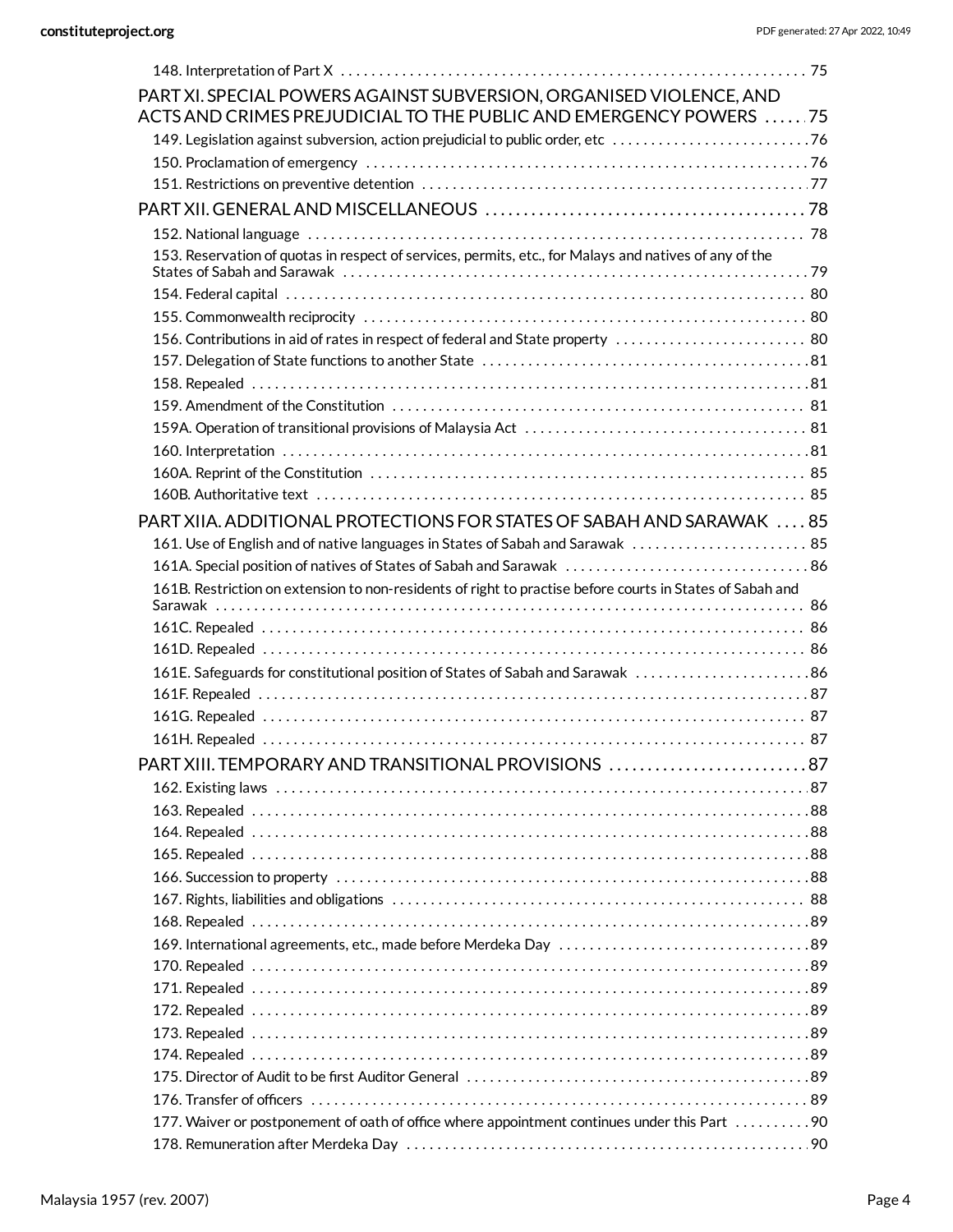| PART XV. PROCEEDINGS AGAINST THE YANG DI-PERTUAN AGONG AND THE                                          |  |
|---------------------------------------------------------------------------------------------------------|--|
|                                                                                                         |  |
|                                                                                                         |  |
| 183. No action to be instituted against the Yang di-Pertuan Agong or a Ruler except with the consent of |  |
| FIRST SCHEDULE. Oath of Applicants for Registration or Naturalisation [Article 18(1),                   |  |
|                                                                                                         |  |
|                                                                                                         |  |
| PART 1. CITIZENSHIP BY OPERATION OF LAW OF PERSONS BORN BEFORE MALAYSIA DAY [Article                    |  |
| PART 2. CITIZENSHIP BY OPERATION OF LAW OF PERSONS BORN ON OR AFTER MALAYSIA DAY                        |  |
| PART 3. SUPPLEMENTARY PROVISIONS RELATING TO CITIZENSHIP [Article 31]  93                               |  |
| THIRD SCHEDULE. Election of Yang di-Pertuan Agong and Timbalan Yang di-Pertuan                          |  |
|                                                                                                         |  |
|                                                                                                         |  |
|                                                                                                         |  |
|                                                                                                         |  |
| FOURTH SCHEDULE. Oaths of Office of Yang di-Pertuan Agong and Timbalan Yang di-                         |  |
|                                                                                                         |  |
|                                                                                                         |  |
|                                                                                                         |  |
|                                                                                                         |  |
| FIFTH SCHEDULE. The Conference of Rulers [Article 38(1)]  99                                            |  |
| SIXTH SCHEDULE. Forms of Oaths and Affirmations [Articles 43(6), 43B(4), 57(1A)(a),                     |  |
|                                                                                                         |  |
|                                                                                                         |  |
|                                                                                                         |  |
|                                                                                                         |  |
| SEVENTH SCHEDULE. ELECTION OF SENATORS [Article 45] 100                                                 |  |
|                                                                                                         |  |
|                                                                                                         |  |
| EIGHTH SCHEDULE. Provisions to be Inserted in State Constitutions [Article 71]  101                     |  |
|                                                                                                         |  |
|                                                                                                         |  |
| PART 3. MODIFICATIONS OF PARTS I AND II IN RELATION TO MALACCA AND PENANG 109                           |  |
|                                                                                                         |  |
|                                                                                                         |  |
|                                                                                                         |  |
| List 2A. Supplement to State List for States of Sabah and Sarawak 114                                   |  |
|                                                                                                         |  |
|                                                                                                         |  |
| List 3A. Supplement to Concurrent List for States of Sabah and Sarawak  115                             |  |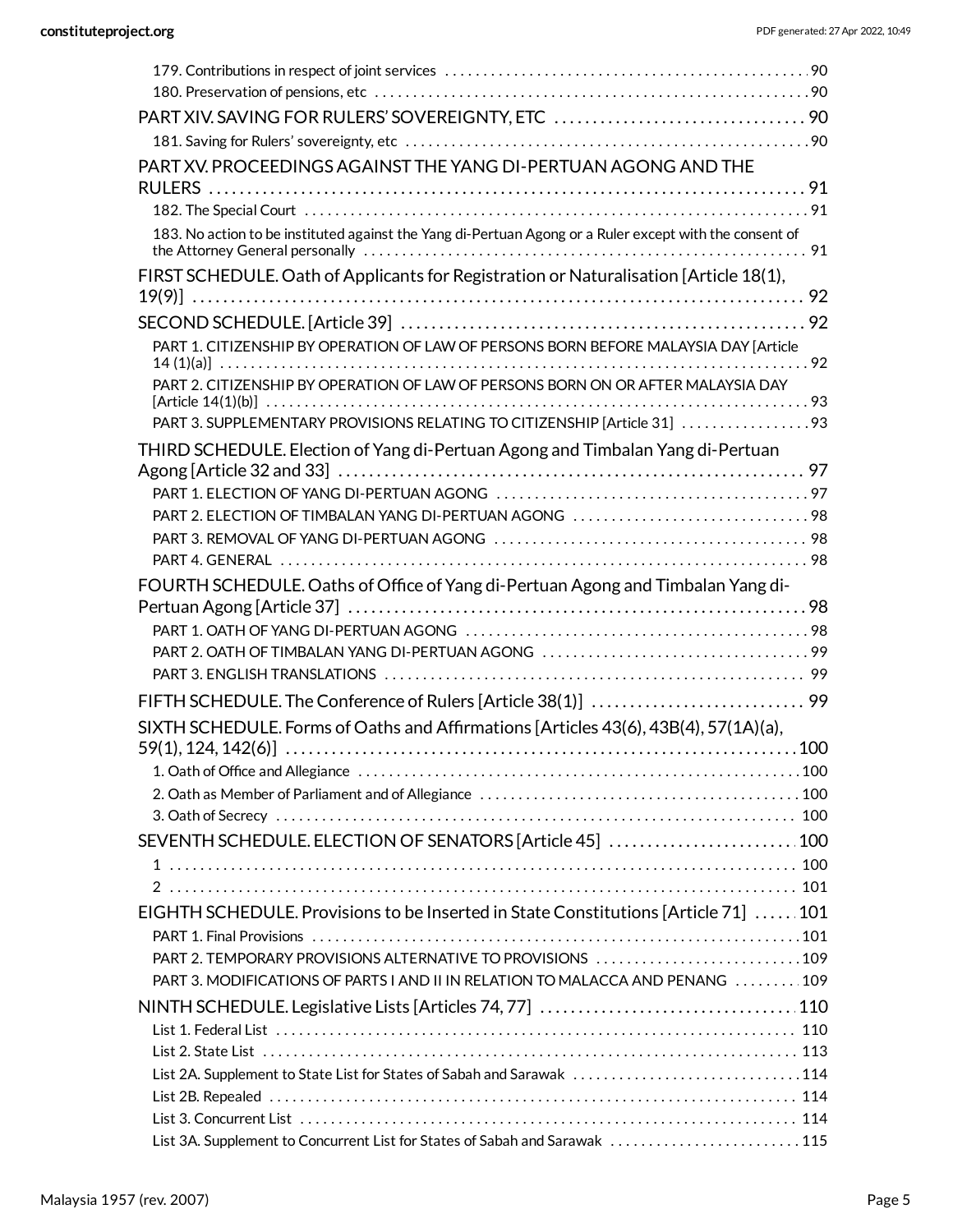| TENTH SCHEDULE. Grants and Sources of Revenue Assigned to States [Articles 109,                                                                                |
|----------------------------------------------------------------------------------------------------------------------------------------------------------------|
|                                                                                                                                                                |
|                                                                                                                                                                |
|                                                                                                                                                                |
|                                                                                                                                                                |
| PART 4. SPECIAL GRANTS TO STATES OF SABAH AND SARAWAK  117                                                                                                     |
| PART 5. ADDITIONAL SOURCES OF REVENUE ASSIGNED TO STATES OF SABAH AND SARAWAK 117                                                                              |
| ELEVENTH SCHEDULE. Provisions of the Interpretation and General Clauses<br>Ordinance, 1948 (Malayan Union Ordinance No. 7 of 1948), Applied for Interpretation |
|                                                                                                                                                                |
|                                                                                                                                                                |
|                                                                                                                                                                |
|                                                                                                                                                                |
| THIRTEENTH SCHEDULE. Provisions Relating to Delimitation of Constituencies                                                                                     |
|                                                                                                                                                                |
| PART 1. DECLARATION OF AND PRINCIPLES RELATING TO THE DELIMITATION OF<br><b>CONSTITUENCIES</b>                                                                 |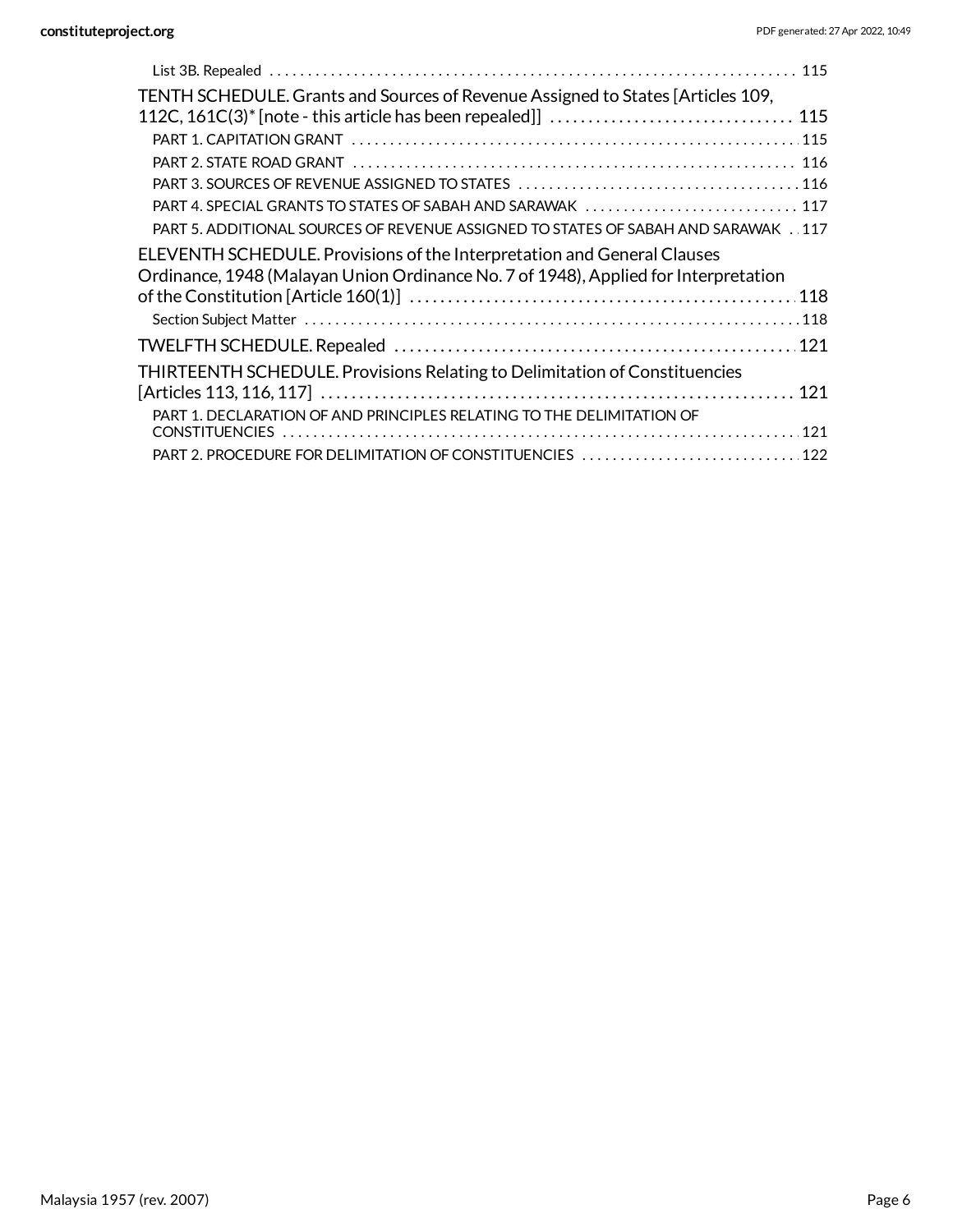# <span id="page-6-0"></span>**PART I THE STATES, RELIGION AND LAW OF THE FEDERATION**

## <span id="page-6-1"></span>**1. Name, States and territories of the Federation**

- **1.** The Federation shall be known, in Malay and in English, by the name Malaysia.
- **2.** The States of the Federation shall be Johore, Kedah, Kelantan, Malacca, Negeri, Sembilan, Pahang, Penang, Perak, Perlis, Sabah, Sarawak, Selangor and Terengganu.
- **3.** Subject to Clause (4), the territories of each of the States mentioned in Clause (2) are the territories comprised therein immediately before Malaysia Day.
- **4.** The territory of the State of Selangor shall exclude the Federal Territory of Kuala Lumpur established under the Constitution (Amendment) (No. 2) Act 1973 [Act A206] and the Federal Territory of Putrajaya established under the Constitution (Amendment) Act 2001 [Act A1095] and the territory of the State of Sabah shall exclude the Federal Territory of Labuan established under the Constitution (Amendment) (No. 2) Act 1984 [Act A585], and all such Federal Territories shall be territories of the Federation.

# <span id="page-6-2"></span>**2. Admission of new territories into the Federation**

Parliament may by law-

- **a.** admit other States to the Federation;
- **b.** alter the boundaries of any State,

but a law altering the boundaries of a State shall not be passed without the consent of that State (expressed by a law made by the Legislature of that State) and of the Conference of Rulers.

# <span id="page-6-3"></span>**3. Religion of the Federation**

- **1.** Islam is the religion of the Federation; but other religions may be practised in peace and harmony in any part of the Federation.
- **2.** In every State other than States not having a Ruler the position of the Ruler as the Head of the religion of Islam in his State in the manner and to the extent acknowledged and declared by the Constitution of that State, and, subject to that Constitution, all rights, privileges, prerogatives and powers enjoyed by him as Head of that religion, are unaffected and unimpaired; but in any acts, observances of ceremonies with respect to which the Conference of Rulers has agreed that they should extend to the Federation as a whole each of the other Rulers shall in his capacity of Head of the religion of Islam authorise the Yang di-Pertuan Agong to represent him.
- **3.** The Constitution of the States of Malacca, Penang, Sabah and Sarawak shall each make provision for conferring on the Yang di-Pertuan Agong the position of Head of the religion of Islam in that State.
- **4.** Nothing in this Article derogates from any other provision of this Constitution.
- **5.** Notwithstanding anything in this Constitution the Yang di-Pertuan Agong shall be the Head of the religion of Islam in the Federal Territories of Kuala Lumpur, Labuan and Putrajaya; and for this purpose Parliament may by law make provisions for regulating Islamic religious affairs and for constituting a Council to advise the Yang di-Pertuan Agong in matters relating to the religion of Islam.

# <span id="page-6-4"></span>**4. Supreme law of the Federation**

**1.** This Constitution is the supreme law of the Federation and any law passed after Merdeka Day which is inconsistent with this Constitution shall, to the extent of

Accession of territory

• Freedom of religion

• Head of state powers

Official religion

Constitutionality of legislation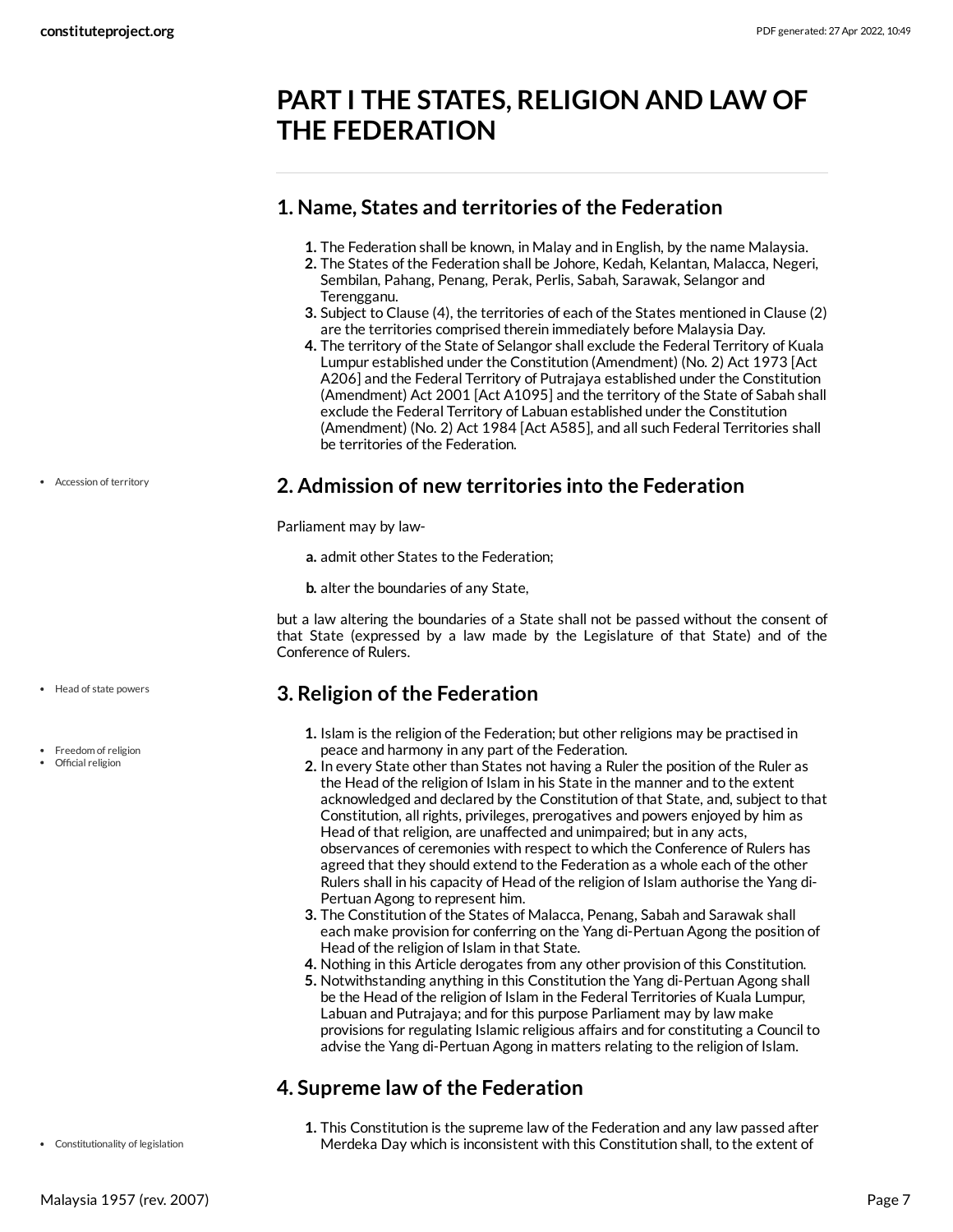- **1.** the inconsistency, be void.
- **2.** The validity of any law shall not be questioned on the ground that
	- **a.** it imposes restrictions on the right mentioned in Article 9 (2) but does not relate to the matters mentioned therein; or
	- **b.** it imposes such restrictions as are mentioned in Article 10 (2) but those restrictions were not deemed necessary or expedient by Parliament for the purposes mentioned in that Article.
- **3.** The validity of any law made by Parliament or the Legislature of any State shall not be questioned on the ground that it makes provision with respect to any matter with respect to which Parliament or, as the case may be, the Legislature of the State has no power to make laws, except in proceedings for a declaration that the law is invalid on that ground or
	- **a.** if the law was made by Parliament, in proceedings between the Federation and one or more States;
	- **b.** if the law was made by the Legislature of a State, in proceedings between the Federation and that State.
- **4.** Proceedings for a declaration that a law is invalid on the ground mentioned in Clause(3) (not being proceedings falling within paragraph (a) or (b) of the Clause) shall not be commenced without the leave of a judge of the Federal Court; and the Federation shall be entitled to be a party to any such proceedings, and so shall any State that would or might be a party to proceedings brought for the same purpose under paragraph (a) or (b) of the Clause.

# <span id="page-7-0"></span>**PART II. FUNDAMENTAL LIBERTIES**

- Protection from uniustified restraint
- Right to life
- Prohibition of capital punishment
- Right to counsel

- Establishment of religious courts
- Prohibition of slavery

### <span id="page-7-1"></span>**5. Liberty of the person**

- **1.** No person shall be deprived of his life or personal liberty save in accordance with law.
- **2.** Where complaint is made to a High Court or any judge thereof that a person is being unlawfully detained the court shall inquire into the complaint and, unless satisfied that the detention is lawful, shall order him to be produced before the court and release him.
- **3.** Where a person is arrested he shall be informed as soon as may be of the grounds of his arrest and shall be allowed to consult and be defended by a legal practitioner of his choice.
- **4.** Where a person is arrested and not released he shall without unreasonable delay, and in any case within twenty-four hours (excluding the time of any necessary journey) be produced before a magistrate and shall not be further detained in custody without the magistrate's authority:

Provided that this Clause shall not apply to the arrest or detention of any person under the existing law relating to restricted residence, and all the provisions of this Clause shall be deemed to have been an integral part of this Article as from Merdeka Day:

Provided further that in its application to a person, other than a citizen, who is arrested or detained under the law relating to immigration, this Clause shall be read as if there were substituted for the words "without unreasonable delay, and in any case within twenty-four hours (excluding the time of any necessary journey)" the words "within fourteen days":

And provided further that in the case of an arrest for an offence which is triable by a Syariah court, references in this Clause to a magistrate shall be construed as including references to a judge of a Syariah court.

**5.** Clauses (3) and (4) do not apply to an enemy alien.

# <span id="page-7-2"></span>**6. Slavery and forced labour prohibited**

**1.** No person shall be held in slavery.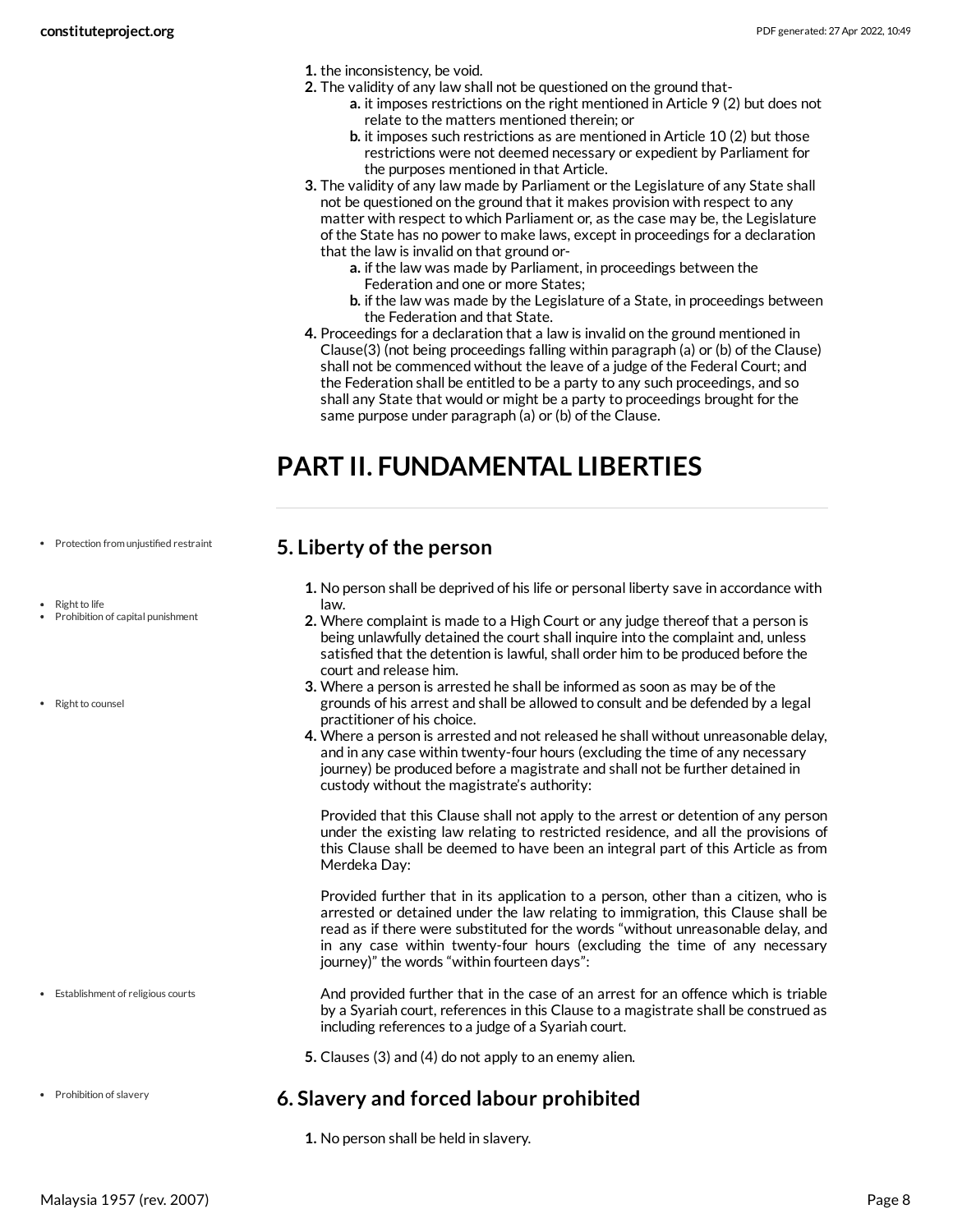- **2.** All forms of forced labour are prohibited, but Parliament may by law provide for compulsory service for national purposes.
- **3.** Work or service required from any person as a consequence of a conviction or a finding of guilt in a court of law shall not be taken to be forced labour within the meaning of this Article, provided that such work or service is carried out under the supervision and control of a public authority.
- **4.** Where by any written law the whole or any part of the functions of any public authority is to be carried on by another public authority, for the purpose of enabling those functions to be performed the employees of the first mentioned public authority shall be bound to serve the second mentioned public authority, and their service with the second mentioned public authority shall not be taken to be forced labour within the meaning of this Article, and no such employee shall be entitled to demand any right from either the first mentioned or the second mentioned public authority by reason of the transfer of his employment.

# <span id="page-8-0"></span>**7. Protection against retrospective criminal laws and repeated trials**

- **1.** No person shall be punished for an act or omission which was not punishable by law when it was done or made, and no person shall suffer greater punishment for an offence than was prescribed by law at the time it was committed.
- **2.** A person who has been acquitted or convicted of an offence shall not be tried again for the same offence except where the conviction or acquittal has been quashed and a retrial ordered by a court superior to that by which he was acquitted or convicted.

# <span id="page-8-1"></span>**8. Equality**

- **1.** All persons are equal before the law and entitled to the equal protection of the law.
- **2.** Except as expressly authorised by this Constitution, there shall be no discrimination against citizens on the ground only of religion, race, descent, place of birth or gender in any law or in the appointment to any office or employment under a public authority or in the administration of any law relating to the acquisition, holding or disposition of property or the establishing or carrying on of any trade, business, profession, vocation or employment.
- **3.** There shall be no discrimination in favour of any person on the ground that he is a subject of the Ruler of any State.
- **4.** No public authority shall discriminate against any person on the ground that he is resident or carrying on business in any part of the Federation outside the jurisdiction of the authority.
- **5.** This Article does not invalidate or prohibit
	- **a.** any provision regulating personal law;
	- **b.** any provision or practice restricting office or employment connected with the affairs of any religion, or of an institution managed by a group professing any religion, to persons professing that religion;
	- **c.** any provision for the protection, well-being or advancement of the aboriginal peoples of the Malay Peninsula (including the reservation of land) or the reservation to aborigines of a reasonable proportion of suitable positions in the public service;
	- **d.** any provision prescribing residence in a State or part of a State as a qualification for election or appointment to any authority having jurisdiction only in that State or part, or for voting in such an election;
	- **e.** any provision of a Constitution of a State, being or corresponding to a provision in force immediately before Merdeka Day;
	- **f.** any provision restricting enlistment in the Malay Regiment to Malays.

# <span id="page-8-2"></span>**9. Prohibition of banishment and freedom of movement**

- **1.** No citizen shall be banished or excluded from the Federation.
- **2.** Subject to Clause (3) and to any law relating to the security of the Federation or any part thereof, public order, public health, or the punishment of offenders, every
- Protection from ex post facto laws
- Principle of no punishment without law
- Prohibition of double jeopardy
- Equality regardless of parentage
- Equality regardless of race
- Equality regardless of gender Equality regardless of origin
- General guarantee of equality
- Equality regardless of religion

• Provisions for wealth redistribution

• Freedom of movement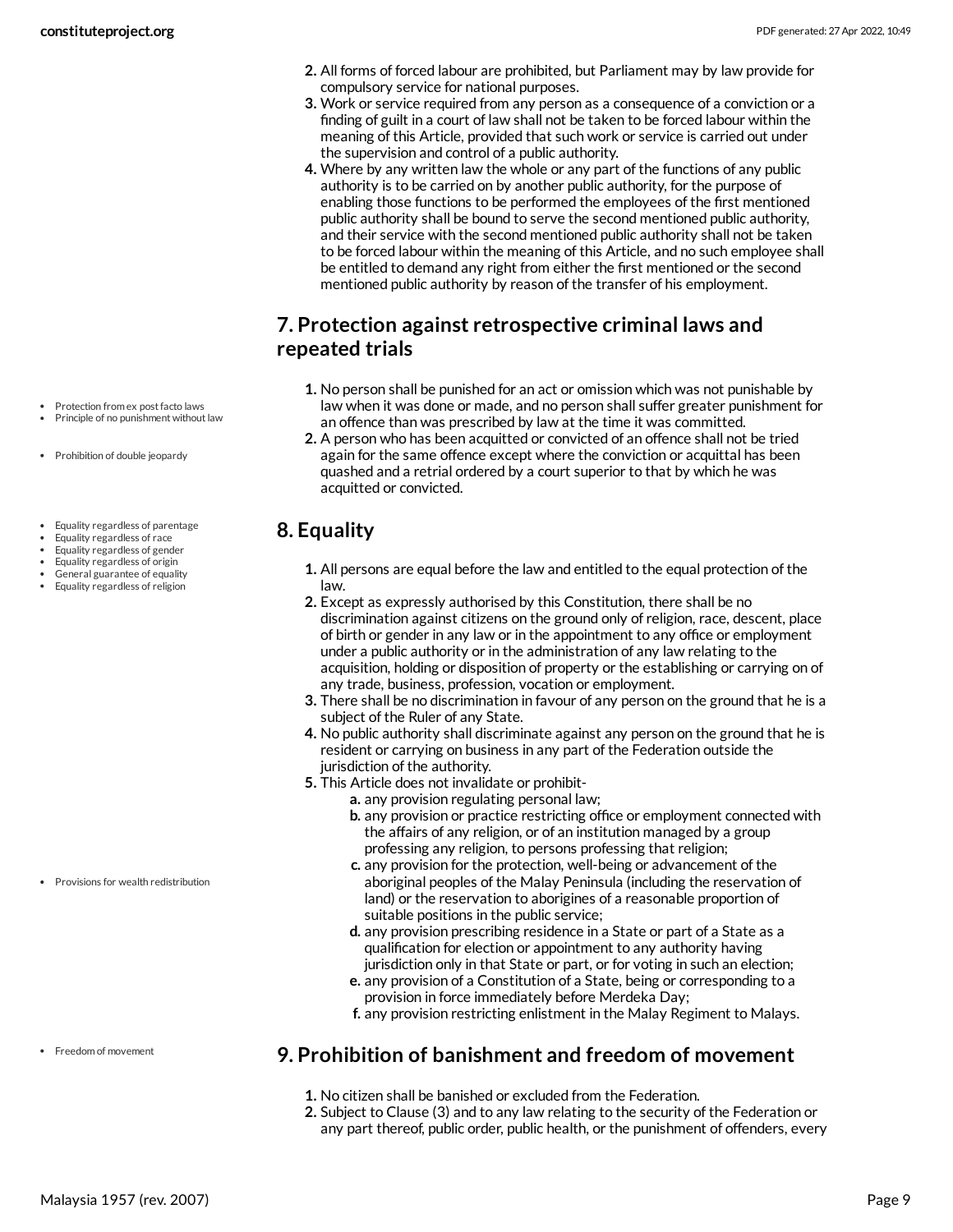- **2.** citizen has the right to move freely throughout the Federation and to reside in any part thereof.
- **3.** So long as under this Constitution any other State is in a special position as compared with the States of Malaya, Parliament may by law impose restrictions, as between that State and other States, on the rights conferred by Clause (2) in respect of movement and residence.

## <span id="page-9-0"></span>**10. Freedom of speech, assembly and association**

- **1.** Subject to Clauses (2), (3) and (4)
	- **a.** every citizen has the right to freedom of speech and expression;
	- **b.** all citizens have the right to assemble peaceably and without arms;
	- **c.** all citizens have the right to form associations.
- **2.** Parliament may by law impose
	- **a.** on the rights conferred by paragraph (a) of Clause (1), such restrictions as it deems necessary or expedient in the interest of the security of the Federation or any part thereof, friendly relations with other countries, public order or morality and restrictions designed to protect the privileges of Parliament or of any Legislative Assembly or to provide against contempt of court, defamation, or incitement to any offence;
	- **b.** on the right conferred by paragraph (b) of Clause (1), such restrictions as it deems necessary or expedient in the interest of the security of the Federation or any part thereof or public order;
	- **c.** on the right conferred by paragraph (c) of Clause (1), such restrictions as it deems necessary or expedient in the interest of the security of the Federation or any part thereof, public order or morality.
- **3.** Restrictions on the right to form associations conferred by paragraph (c) of Clause (1) may also be imposed by any law relating to labour or education.
- **4.** In imposing restrictions in the interest of the security of the Federation or any part thereof or public order under Clause (2) (a), Parliament may pass law prohibiting the questioning of any matter, right, status, position, privilege, sovereignty or prerogative established or protected by the provisions of Part III, Article 152, 153 or 181 otherwise than in relation to the implementation thereof as may be specified in such law.

# <span id="page-9-1"></span>**11. Freedom of religion**

- **1.** Every person has the right to profess and practise his religion and, subject to Clause (4), to propagate it.
- **2.** No person shall be compelled to pay any tax the proceeds of which are specially allocated in whole or in part for the purposes of a religion other than his own.
- **3.** Every religious group has the right
	- **a.** to manage its own religious affairs;
	- **b.** to establish and maintain institutions for religious or charitable purposes; and
	- **c.** to acquire and own property and hold and administer it in accordance with law.
- **4.** State law and in respect of the Federal Territories of Kuala Lumpur, Labuan and Putrajaya, federal law may control or restrict the propagation of any religious doctrine or belief among persons professing the religion of Islam.
- **5.** This Article does not authorise any act contrary to any general law relating to public order, public health or morality.

# <span id="page-9-2"></span>**12. Rights in respect of education**

- **1.** Without prejudice to the generality of Article 8, there shall be no discrimination against any citizen on the grounds only of religion, race, descent or place of birth
	- **a.** in the administration of any educational institution maintained by a public authority, and, in particular, the admission of pupils or students or the payment of fees; or
	- **b.** in providing out of the funds of a public authority financial aid for the maintenance or education of pupils or students in any educational institution (whether or not maintained by a public authority and whether within or outside the Federation).
- Freedom of expression
- Freedom of assembly
- Freedom of association
- Freedom of expression
- Freedom of assembly
- Freedom of association
- Freedom of association
- Freedom of expression
- Freedom of religion

Access to higher education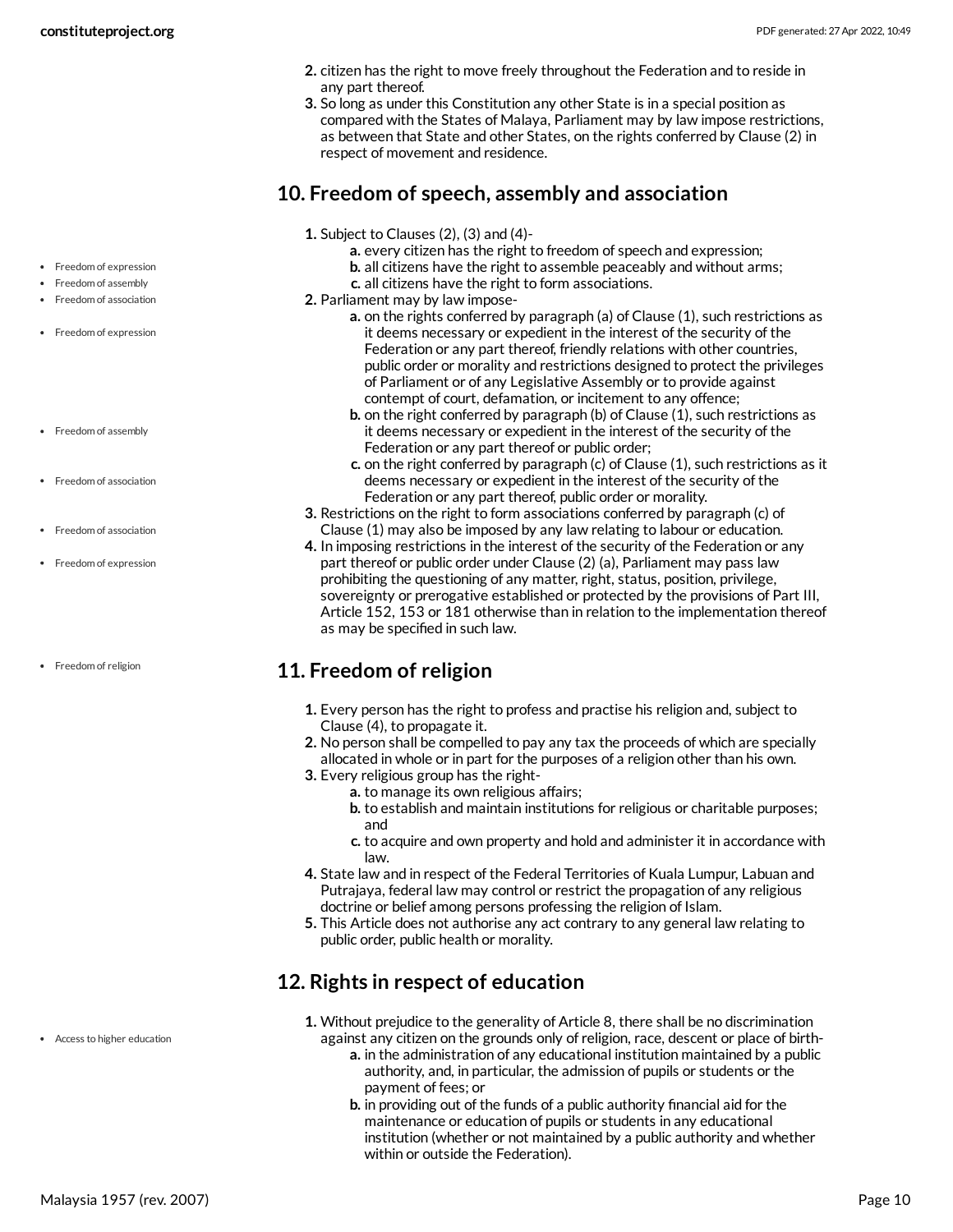- **2.** Every religious group has the right to establish and maintain institutions for the education of children in its own religion, and there shall be no discrimination on the ground only of religion in any law relating to such institutions or in the administration of any such law; but it shall be lawful for the Federation or a State to establish or maintain or assist in establishing or maintaining Islamic institutions or provide or assist in providing instruction in the religion of Islam and incur such expenditure as may be necessary for the purpose.
- **3.** No person shall be required to receive instruction in or to take part in any ceremony or act of worship of a religion other than his own.
- **4.** For the purposes of Clause (3) the religion of a person under the age of eighteen years shall be decided by his parent or guardian.

### <span id="page-10-0"></span>**13. Rights to property**

- **1.** No person shall be deprived of property save in accordance with law.
- **2.** No law shall provide for the compulsory acquisition or use of property without adequate compensation.

# <span id="page-10-1"></span>**PART III. CITIZENSHIP**

# <span id="page-10-2"></span>**Chapter 1. Acquisition of Citizenship**

- **14. Citizenship by operation of law**
	- **1.** Subject to the provisions of this Part, the following persons are citizens by operation of law, that is to say:
		- **a.** every person born before Malaysia Day who is a citizen of the Federation by virtue of the provisions contained in Part I of the Second Schedule; and
		- **b.** every person born on or after Malaysia Day, and having any of the qualifications specified in Part II of the Second Schedule.
		- **c.** (Repealed).
	- **2.** (Repealed).
	- **3.** (Repealed).

#### Requirements for naturalization

Requirements for birthright citizenship

**1.** Subject to Article 18, any married woman whose husband is a citizen is entitled, upon making application to the Federal Government, to be registered as a citizen

**15. Citizenship by registration (wives and children of citizens)**

- if the marriage was subsisting and the husband a citizen at the beginning of October 1962, or if she satisfies the Federal Government
	- **a.** that she has resided in the Federation throughout the two years preceding the date of the application and intends to do so permanently; and
	- **b.** that she is of good character.
- **2.** Subject to Article 18, the Federal Government may cause any person under the age of twenty-one years of whose parents one at least is (or was at death) a citizen to be registered as a citizen upon application made to the Federal Government by his parent or guardian.
- **3.** Subject to Article 18, a person under the age of twenty-one years who was born before the beginning of October 1962, and whose father is (or was at his death) a citizen and was also a citizen at the beginning of that month (if then alive), is entitled upon application made to the Federal Government by his parent or guardian, to be registered as a citizen if the Federal Government is satisfied that he is ordinarily resident in the Federation and is of good character.
- **4.** For the purposes of Clause (1) residence before Malaysia Day in the territories comprised in the States of Sabah and Sarawak shall be treated as residence in the Federation.
- **5.** The reference in Clause (1) to a married woman is a reference to a woman whose marriage has been registered in accordance with any written law in force in the Federation, including any such law in force before Merdeka Day, or with any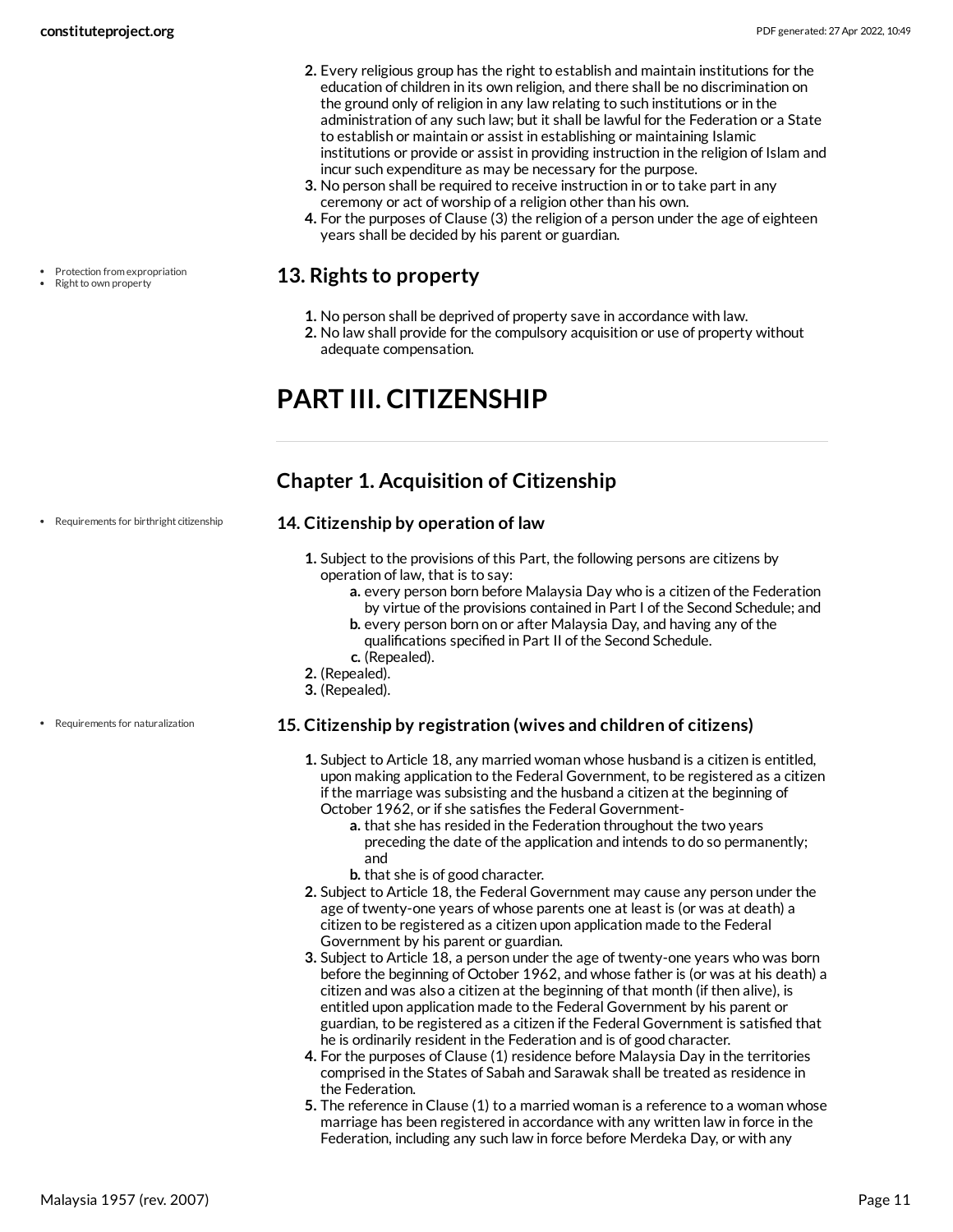• Requirements for naturalization

• Requirements for naturalization

• Requirements for naturalization

**5.** written law in force before Malaysia Day in the territories comprised in the States of Sabah and Sarawak:

Provided that this Clause shall not apply where the woman applies to be registered as a citizen before the beginning of September 1965, or such later date as may be fixed by order of the Yang di-Pertuan Agong, and is at the date of the application ordinarily resident in the States of Sabah and Sarawak.

**6.** (Repealed).

#### **15A. Special power to register children**

Subject to Article 18, the Federal Government may, in such special circumstances as it thinks fit, cause any person under the age of twenty-one years to be registered as a citizen.

#### **16. Citizenship by registration (persons born in the Federation before Merdeka Day)**

Subject to Article 18, any person of or over the age of eighteen years who was born in the Federation before Merdeka Day is entitled, upon making application to the Federal Government, to be registered as a citizen if he satisfies the Federal Government-

- **a.** that he has resided in the Federation during the seven years immediately preceding the date of the application, for periods amounting in the aggregate to not less than five years;
- **b.** that he intends to do so permanently;
- **c.** that he is of good character; and
- **d.** that he has an elementary knowledge of the Malay language.

#### **16A. Citizenship by registration (persons residentin States of Sabah and Sarawak on Malaysia Day)**

Subject to Article 18, any person of or over the age of eighteen years who is on Malaysia Day ordinarily resident in the State of Sabah or Sarawak is entitled, upon making application to the Federal Government before September 1971, to be registered as a citizen if he satisfies the Federal Government-

- **a.** that he has resided before Malaysia Day in the territories comprised in those States and after Malaysia Day in the Federation for periods which amount in the aggregate to not less than seven years in the ten years immediately preceding the date of the application, and which include the twelve months immediately preceding that date;
- **b.** that he intends to reside permanently in the Federation;
- **c.** that he is of good character; and
- **d.** except where the application is made before September 1965, and the applicant has attained the age of forty-five years at the date of the application, that he has a sufficient knowledge of the Malay language or the English language or, in the case of an applicant ordinarily resident in Sarawak, the Malay language, the English language or any native language in current use in Sarawak.

#### **17. Repealed**

#### **18. General provisions as to registration**

- **1.** No person of or over the age of eighteen years shall be registered as a citizen under this Constitution until he has taken the oath set out in the First Schedule.
- **2.** Except with the approval of the Federal Government, no person who has renounced or has been deprived of citizenship under this Constitution or who has renounced or has been deprived of federal citizenship or citizenship of the

• Requirements for naturalization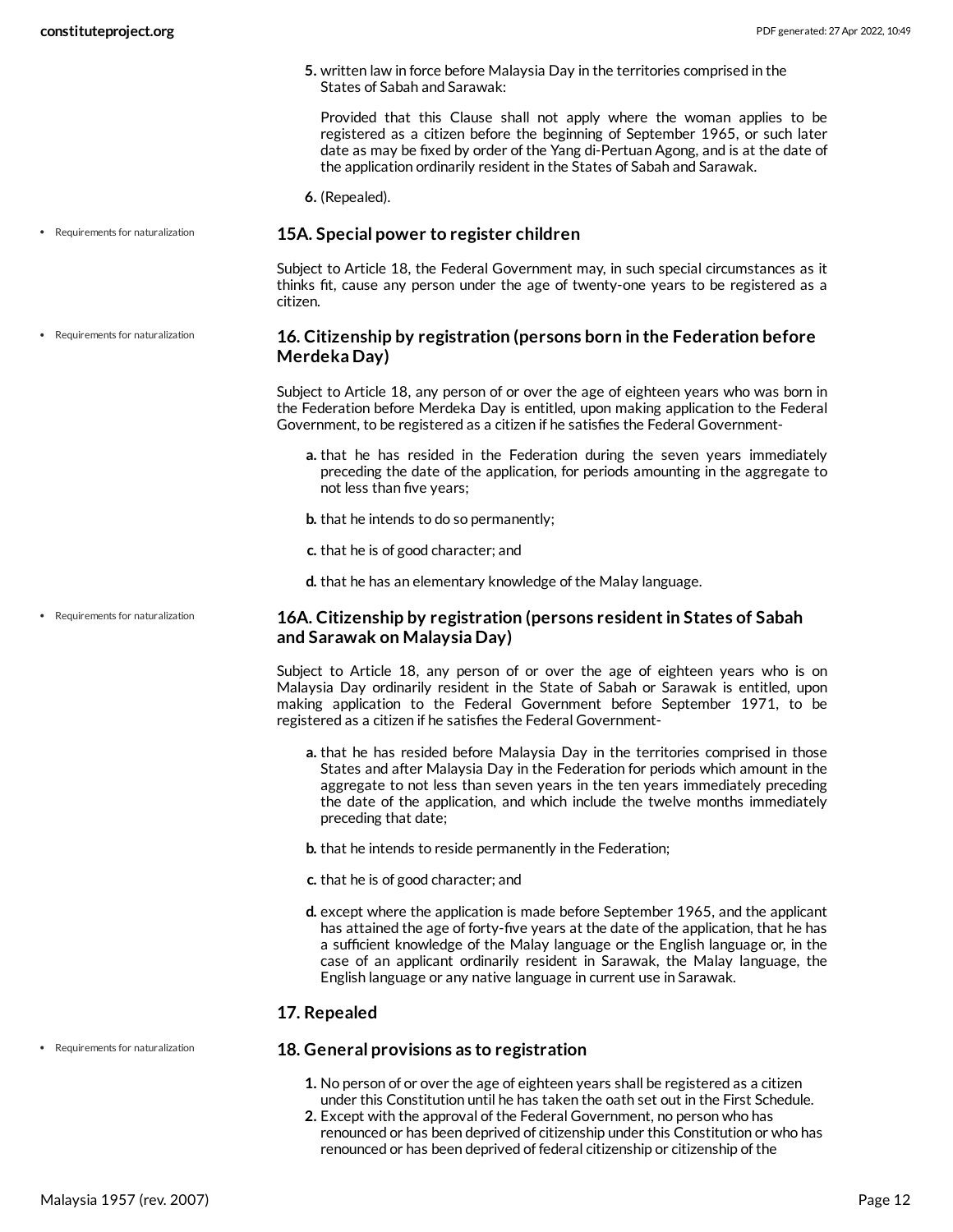• Requirements for naturalization

- **2.** Federation before Merdeka Day under the Federation of Malaya Agreement, 1948 shall be registered as a citizen under this Constitution.
- **3.** A person registered as a citizen under this Constitution shall be a citizen by registration from the day on which he is so registered.
- **4.** (Repealed).

#### **19. Citizenship by naturalisation**

- **1.** Subject to Clause (9), the Federal Government may, upon application made by any person of or over the age of twenty-one years who is not a citizen, grant a certificate of naturalisation to that person if satisfied
	- **a.** that
		- **i.** he has resided in the Federation for the required periods and intends, if the certificate is granted, to do so permanently;
		- **ii.** (Repealed);
	- **b.** that he is of good character; and
	- **c.** that he has an adequate knowledge of the Malay language.
- **2.** Subject to Clause (9), the Federal Government may, in such special circumstances as it thinks fit, upon application made by any person of or over the age of twenty-one years who is not a citizen, grant a certificate of naturalisation to that person if satisfied
	- **a.** that he has resided in the Federation for the required periods and intends, if the certificate is granted, to do so permanently;
	- **b.** that he is of good character; and
	- **c.** that he has an adequate knowledge of the Malay language.
- **3.** The periods of residence in the Federation or the relevant part of it which are required for the grant of a certificate of naturalisation are periods which amount in the aggregate to not less than ten years in the twelve years immediately preceding the date of the application for the certificate, and which included the twelve months immediately preceding that date.
- **4.** For the purposes of Clauses (1) and (2) residence before Malaysia Day in the territories comprised in the States of Sabah and Sarawak shall be treated as residence in the Federation; and for purposes of Clause (2) residence in Singapore before Malaysia Day or with the approval of the Federal Government residence in Singapore after Malaysia Day shall be treated as residence in the Federation.
- **5.** A person to whom a certificate of naturalisation is granted shall be a citizen by naturalisation from the date on which the certificate is granted.
- **6.** (Repealed).
- **7.** (Repealed).
- **8.** (Repealed).
- **9.** No certificate of naturalisation shall be granted to any person until he has taken the oath set out in the First Schedule.

#### **19A. Repealed**

**20. Repealed**

#### **21. Repealed**

Requirements for birthright citizenship

#### **22. Citizenship by incorporation of territory**

If any new territory is admitted to the Federation after Malaysia Day in pursuance of Article 2, Parliament may by law determine what persons are to be citizens by reason of their connection with that territory and the date or dates from which such persons are to be citizens.

# <span id="page-12-0"></span>**Chapter 2. Termination of Citizenship**

• Right to renounce citizenship

#### **23. Renunciation of citizenship**

**1.** Any citizen of or over the age of twenty-one years and of sound mind who is also or is about to become a citizen of another country may renounce his citizenship of the Federation by declaration registered by the Federal Government, and shall thereupon cease to be a citizen.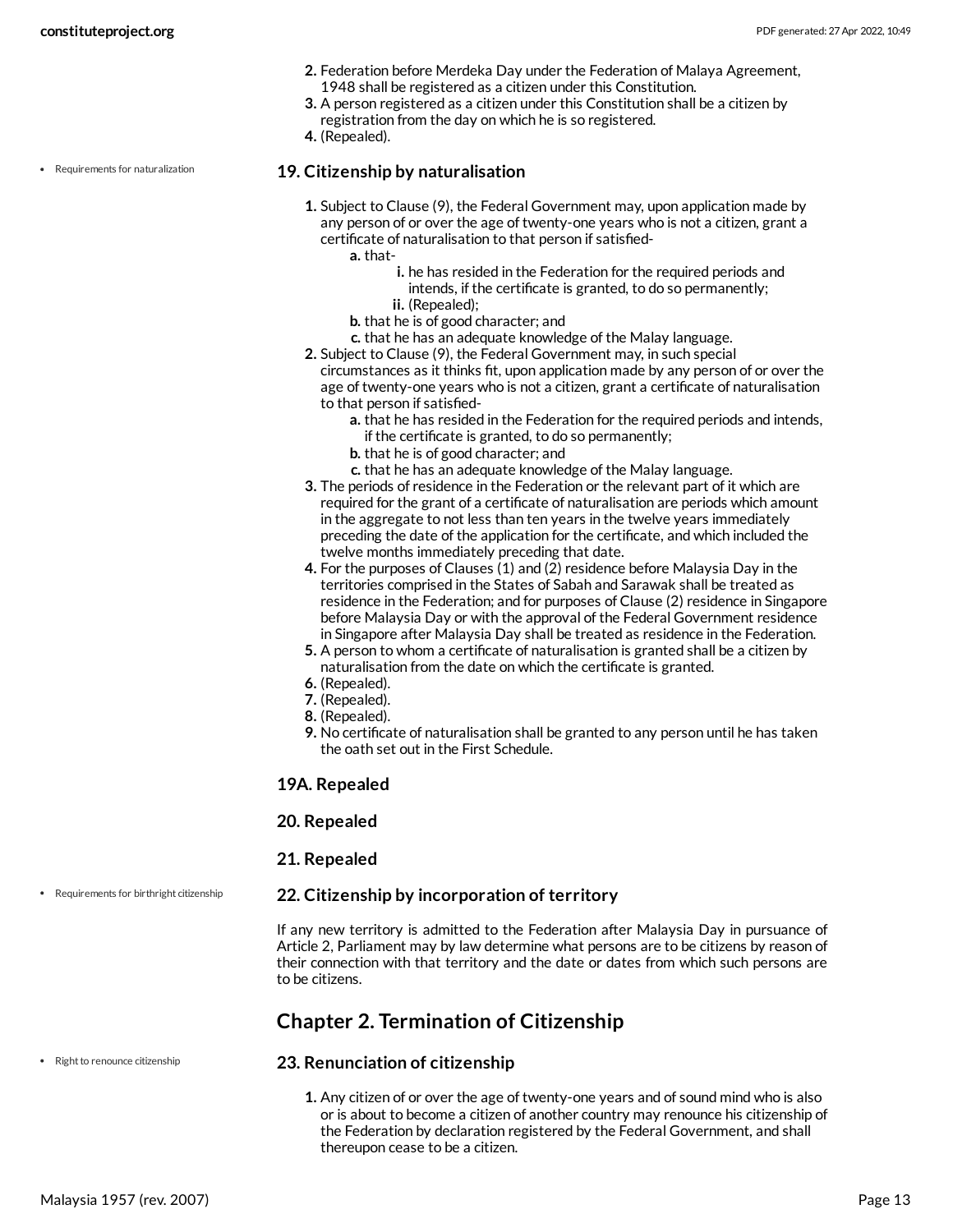Conditions for revoking citizenship

- **2.** A declaration made under this Article during any war in which the Federation is engaged shall not be registered except with the approval of the Federal Government.
- **3.** This Article applies to a woman under the age of twenty-one years who has been married as it applies to a person of or over that age.

#### **24. Deprivation of citizenship on acquisition or exercise of foreign citizenship, etc**

- **1.** If the Federal Government is satisfied that any citizen has acquired by registration, naturalisation or other voluntary and formal act (other than marriage) the citizenship of any country outside the Federation, the Federal Government may by order deprive that person of his citizenship.
- **2.** If the Federal Government is satisfied that any citizen has voluntarily claimed and exercised in any country outside the Federation any rights available to him under the law of that country, being rights accorded exclusively to its citizens, the Federal Government may by order deprive that person of his citizenship.
- **3.** (Repealed).
- **3A.** Without prejudice to the generality of Clause (2), the exercise of a vote in any political election in a place outside the Federation shall be deemed to be the voluntary claim and exercise of a right available under the law of that place; and for the purposes of Clause (2), a person who, after such date as the Yang di-Pertuan Agong may by order appoint for the purposes of this Clause
	- **a.** applies to the authorities of a place outside the Federation for the issue or renewal of a passport; or
	- **b.** uses a passport issued by such authorities as a travel document,

shall be deemed voluntarily to claim and exercise a right available under the law of that place, being a right accorded exclusively to the citizens of that place.

**4.** If the Federal Government is satisfied that any woman who is a citizen by registration under Clause (1) of Article 15 has acquired the citizenship of any country outside the Federation by virtue of her marriage to a person who is not a citizen, the Federal Government may by order deprive her of her citizenship.

#### **25. Deprivation of citizenship by registration under Article 16A or 17 or by naturalisation**

- **1.** The Federal Government may by order deprive of his citizenship any person who is a citizen by registration under Article 16A or 17\* [note - this article has been repealed] or a citizen by naturalisation if satisfied
	- **a.** that he has shown himself by act or speech to be disloyal or disaffected towards the Federation;
	- **b.** that he has, during any war in which the Federation is or was engaged, unlawfully traded or communicated with an enemy or been engaged in or associated with any business which to his knowledge was carried on in such manner as to assist an enemy in that war; or
	- **c.** that he has, within the period of five years beginning with the date of the registration or the grant of the certificate, been sentenced in any country to imprisonment for a term of not less than twelve months or to a fine of not less than five thousand ringgit or the equivalent in the currency of that country, and has not received a free pardon in respect of the offence for which he was so sentenced.
- **1A.** The Federal Government may by order deprive of his citizenship any person who is a citizen by registration under Article 16A or 17\* [note - this article has been repealed] or a citizen by naturalisation if satisfied that without the Federal Government's approval, he has accepted, served in, or performed the duties of any office, post or employment under the Government of any country outside the Federation or any political subdivision thereof, or under any agency of such a Government, in any case where an oath, affirmation or declaration of allegiance is required in respect of the office, post or employment:

Provided that a person shall not be deprived of citizenship under this Clause by reason of anything done before the beginning of October 1962, in relation to a foreign country, and before the beginning of January 1977, in relation to a Commonwealth country, notwithstanding that he was at the time a citizen.

Conditions for revoking citizenship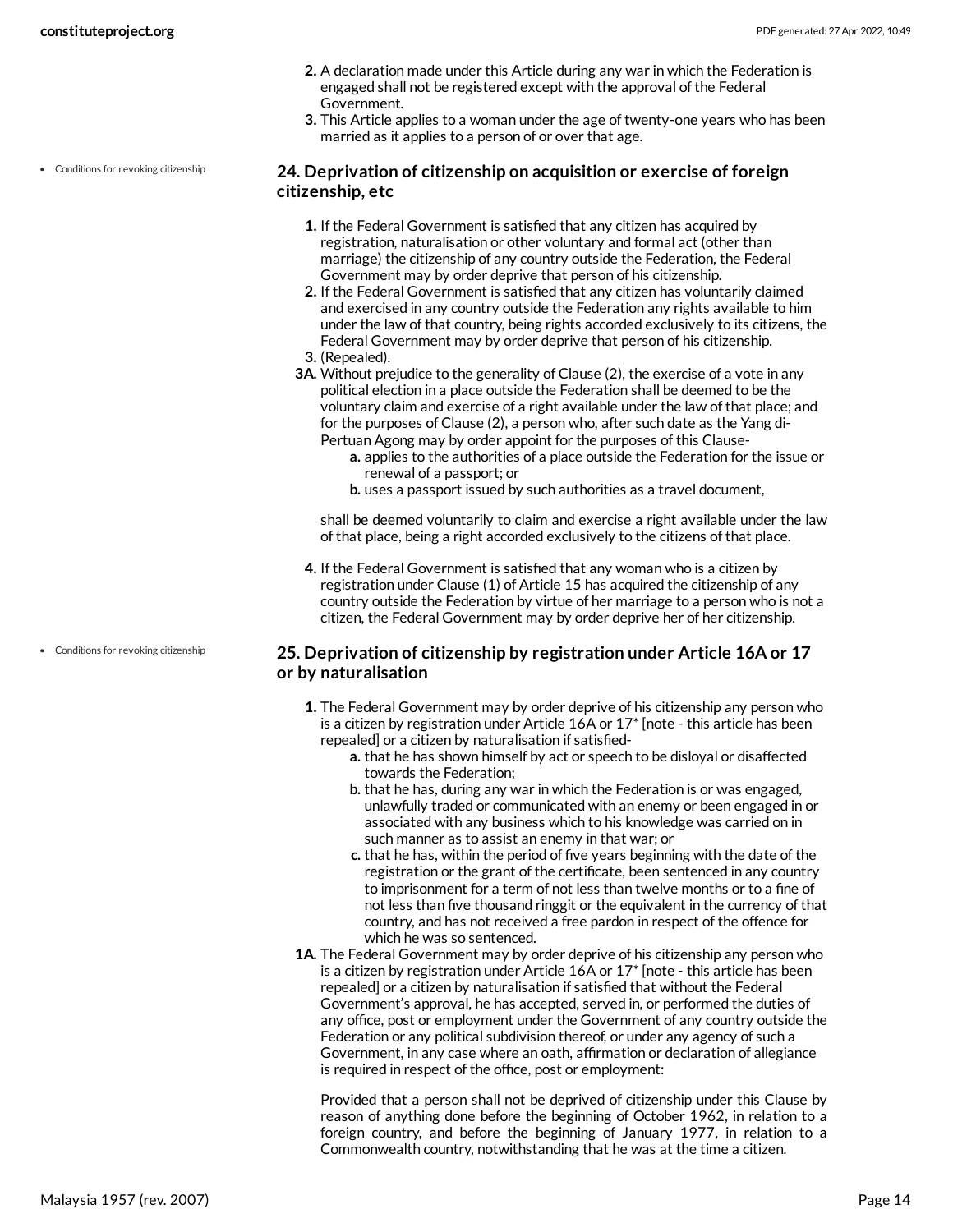• International organizations

- **2.** The Federal Government may by order deprive of his citizenship any person who is a citizen by registration under Article 16A or 17\* [note - this article has been repealed] or a citizen by naturalisation if satisfied that he has been ordinarily resident in countries outside the Federation for a continuous period of five years and during that period has neither
	- **a.** been at any time in the service of the Federation or of an international organisation of which the Federal Government was a member; nor
	- **b.** registered annually at a consulate of the Federation his intention to retain his citizenship:

Provided that this Clause shall not apply to any period of residence in any Commonwealth country before the beginning of January 1977.

**3.** (Repealed).

#### Conditions for revoking citizenship

• Conditions for revoking citizenship

Conditions for revoking citizenship

#### **26. Other provisions for deprivation of citizenship by registration or naturalisation**

- **1.** The Federal Government may by order deprive of his citizenship any citizen by registration or by naturalisation if satisfied that the registration or certificate of naturalisation
	- **a.** was obtained by means of fraud, false representation or the concealment of any material fact; or
	- **b.** was effected or granted by mistake.
- **2.** The Federal Government may by order deprive of her citizenship any woman who is a citizen by registration under Clause (1) of Article 15 if satisfied that the marriage by virtue of which she was registered has been dissolved, otherwise than by death, within the period of two years beginning with the date of the marriage.
- **3.** (Repealed).
- **4.** (Repealed).

#### **26A. Deprivation of citizenship of child of person losing citizenship**

Where a person has renounced his citizenship or been deprived thereof under Clause (1) of Article 24 or paragraph (a) of Clause (1) of Article 26, the Federal Government may by order deprive of his citizenship any child of that person under the age of twenty-one who has been registered as a citizen pursuant to this Constitution and was so registered as being the child of that person or of that person's wife or husband.

#### **26B. General provisions as to loss of citizenship**

- **1.** Renunciation or deprivation of citizenship shall not discharge a person from liability in respect of anything done or omitted before he ceased to be a citizen.
- **2.** No person shall be deprived of citizenship under Article 25, 26 or 26A unless the Federal Government is satisfied that it is not conducive to the public good that he should continue to be a citizen; and no person shall be deprived of citizenship under Article 25, paragraph (b) of Clause (1) of Article 26, or Article 26A if the Federal Government is satisfied that as a result of the deprivation he would not be a citizen of any country.

#### **27. Procedure for deprivation**

- **1.** Before making an order under Article 24, 25 or 26, the Federal Government shall give to the person against whom the order is proposed to be made notice in writing informing him of the ground on which the order is proposed to be made and of his right to have the case referred to a committee of inquiry under this Article.
- **2.** If any person to whom such notice is given applies to have the case referred as aforesaid the Federal Government shall, and in any other case the Federal Government may, refer the case to a committee of inquiry consisting of a chairman (being a person possessing judicial experience) and two other members appointed by that Government for the purpose.
- **3.** In the case of any such reference, the committee shall hold an inquiry in such manner as the Federal Government may direct, and submit its report to that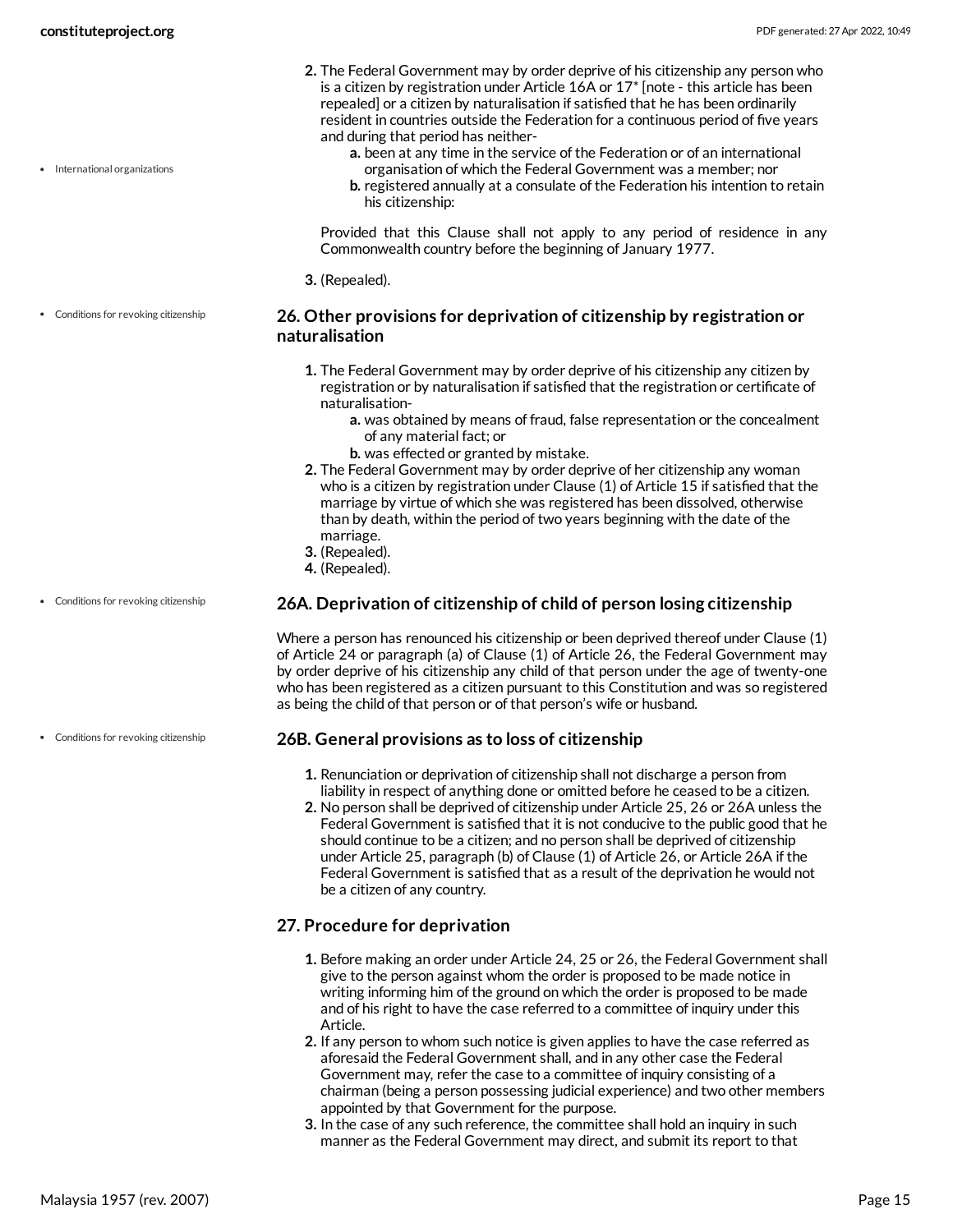**3.** Government; and the Federal Government shall have regard to the report in determining whether to make the order.

#### **28. Application of Chapter 2. to certain citizens by operation of law**

- **1.** For the purposes of the foregoing provisions of this Chapter
	- **a.** any person who before Merdeka Day became a federal citizen or a citizen of the Federation by registration as a citizen or in consequence of his registration as the subject of a Ruler, or by the grant of a certificate of citizenship, under any provision of the Federation of Malaya Agreement, 1948, or of any State law shall be treated as a citizen by registration and, if he was not born within the Federation, as a citizen by registration under Article 17\* [note - this article has been repealed];
	- **b.** a woman who before that day became a federal citizen or a citizen of the Federation by registration as a citizen, or in consequence of her registration as the subject of a Ruler, under any provision of the said Agreement or of any State law authorising the registration of women married to citizens of the Federation or to subjects of the Ruler shall be treated as a citizen by registration under Clause (1) of Article 15;
	- **c.** any person who before that day was naturalised as a federal citizen or a citizen of the Federation under the said Agreement or became a federal citizen or a citizen of the Federation in consequence of his naturalisation as the subject of a Ruler under any State law shall (subject to Clause (2)) be treated as a citizen by naturalisation,

and references in those provisions to the registration or naturalisation of a citizen shall be construed accordingly.

- **2.** No person born within the Federation shall be liable by virtue of this Article to be deprived of citizenship under Article 25.
- **3.** A person who on Merdeka Day became a citizen by operation of law as having been citizen of the Federation immediately before that day shall not be deprived of citizenship under Clause (1) or (2) of Article 24 by reason of anything done on or before that day; but in the case of any such person Clause (2) of Article 25 shall apply equally in relation to a period of residence in foreign countries beginning before Merdeka Day and in relation to such a period beginning on or after that day.

#### **28A. Deprivation of citizenship of persons becoming citizens on Malaysia Day**

- **1.** (Repealed).
- **2.** For the purposes of Articles 24, 25, 26 and 26A a person who on Malaysia Day becomes a citizen by operation of law because immediately before that day he
	- has the status of a citizen of the United Kingdom and Colonies shall be treated**a.** as a citizen by registration if he acquired that status by registration; and **b.** as a citizen by naturalisation if he acquired that status by or in consequence of naturalisation,

and references in those Articles to the registration or naturalisation of a citizen shall be construed accordingly.

- **3.** Where a woman is under this Article to be treated as a citizen by registration, and the status in consequence of which she is to be so treated was acquired by her by virtue of marriage, then for purposes of Clause (4) of Article 24 and Clause (2) of Article 26 she shall be treated as a citizen by registration under Clause (1) of Article 15.
- **4.** Where a person born before Malaysia Day is under this Article to be treated as a citizen by registration by virtue of a connection with the State of Sabah or Sarawak and he was not born in the territories comprised in the States of Sabah and Sarawak, Article 25 shall apply to him as if he were a citizen by registration under Article 16A or 17\* [note - this article has been repealed].
- **5.** Notwithstanding that a person is under this Article to be treated as a citizen by naturalisation, he shall not be deprived of his citizenship under Article 25 if he was born before Malaysia Day in the territories comprised in the States of Sabah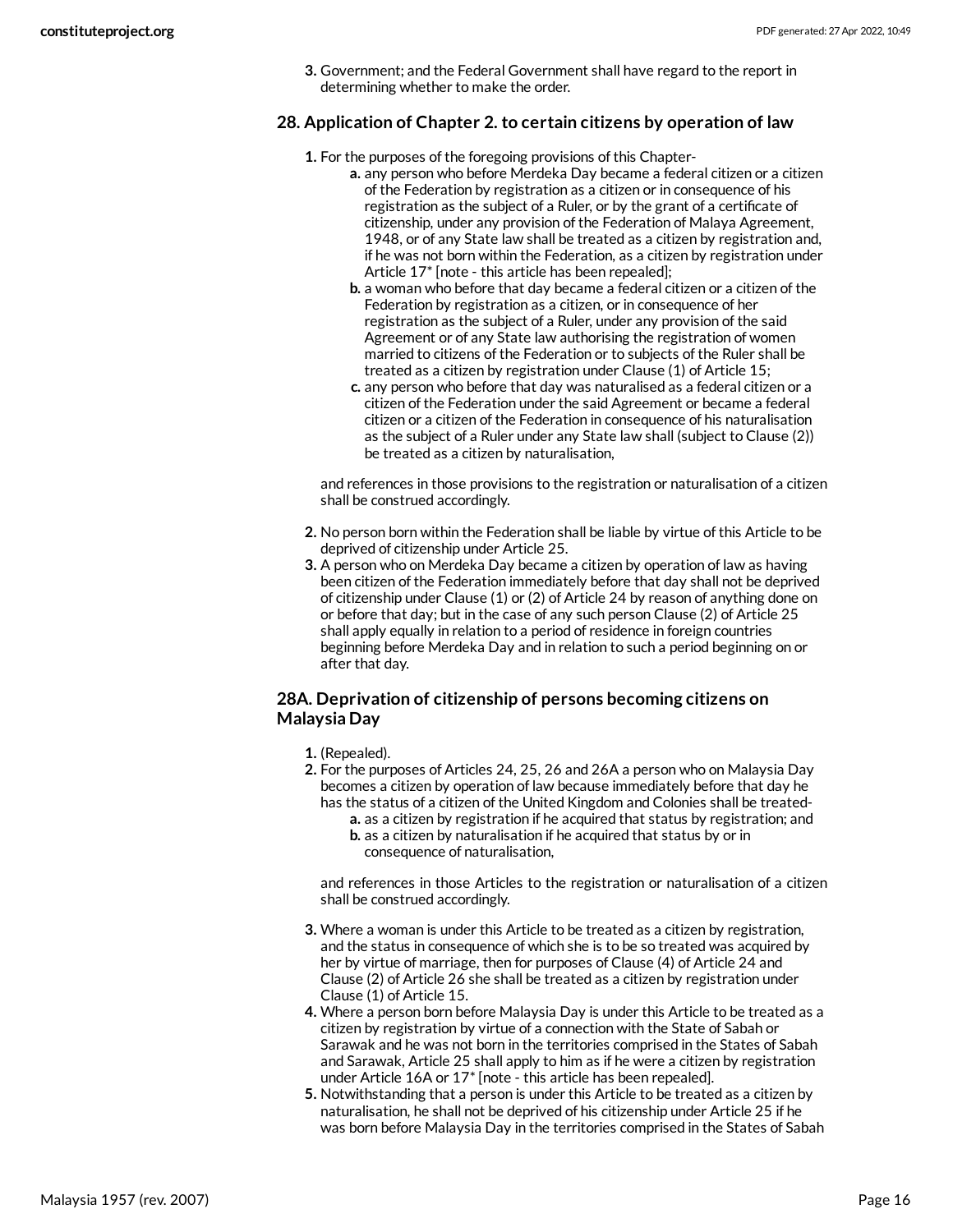- **5.** and Sarawak and is to be so treated by virtue of a status acquired by or in consequence of naturalisation in those territories.
- **6.** Without prejudice to the foregoing Clauses, where on Malaysia Day a person becomes a citizen by operation of law in virtue of any status possessed by him immediately before that day, but he was liable in respect of things done before that day to be deprived of that status under the law relating thereto, then the Federal Government may by order deprive him of his citizenship, if proceedings for that purpose are begun before September 1965; but Clause (2) of Article 26B and, subject to Clause (7), Article 27 shall apply to an order under this Clause as they apply to an order under Article 25.
- **7.** Where a person is liable to be deprived of citizenship under Clause (6) and proceedings had before Malaysia Day been begun to deprive him of the status in virtue of which he acquired his citizenship, those proceedings shall be treated as proceedings to deprive him of citizenship under that Clause, and shall be continued as such; but they shall be continued in accordance with the law relating to that status immediately before Malaysia Day, and the functions of the Federal Government in relation thereto shall be delegated to such authority of the State in question as the Federal Government may determine.

# <span id="page-16-0"></span>**Chapter 3. Supplemental**

#### **29. Commonwealth citizenship**

- **1.** In accordance with the position of the Federation within the Commonwealth, every person who is a citizen of the Federation enjoys by virtue of that citizenship the status of a Commonwealth citizen in common with the citizens of other Commonwealth countries.
- **2.** Any existing law shall, except so far as Parliament otherwise provides, apply in relation to a citizen of the Republic of Ireland who is not also a Commonwealth citizen as it applies in relation to a Commonwealth citizen.

### **30. Certificates of citizenship**

- **1.** The Federal Government may, on the application of any person with respect to whose citizenship a doubt exists, whether of fact or of law, certify that that person is a citizen.
- **2.** A certificate issued under Clause (1) shall, unless it is proved that it was obtained by means of fraud, false representation or concealment of any material fact, be conclusive evidence that the person to whom it relates was a citizen on the date of the certificate, but without prejudice to any evidence that he was a citizen at an earlier date.
- **3.** For the purpose of determining whether a person was born a citizen of the Federation, any question whether he was born a citizen of another country shall be decided by the Federal Government, whose certificate thereon (unless proved to have been obtained by means of fraud, false representation or concealment of a material fact) shall be conclusive.
- **4.** (Repealed).

#### **30A. Repealed**

#### **30B. Repealed**

#### **31. Application of Second Schedule**

Until Parliament otherwise provides, the supplementary provisions contained in Part III of the Second Schedule shall have effect for the purposes of this Part.

# <span id="page-16-1"></span>**PART IV. THE FEDERATION**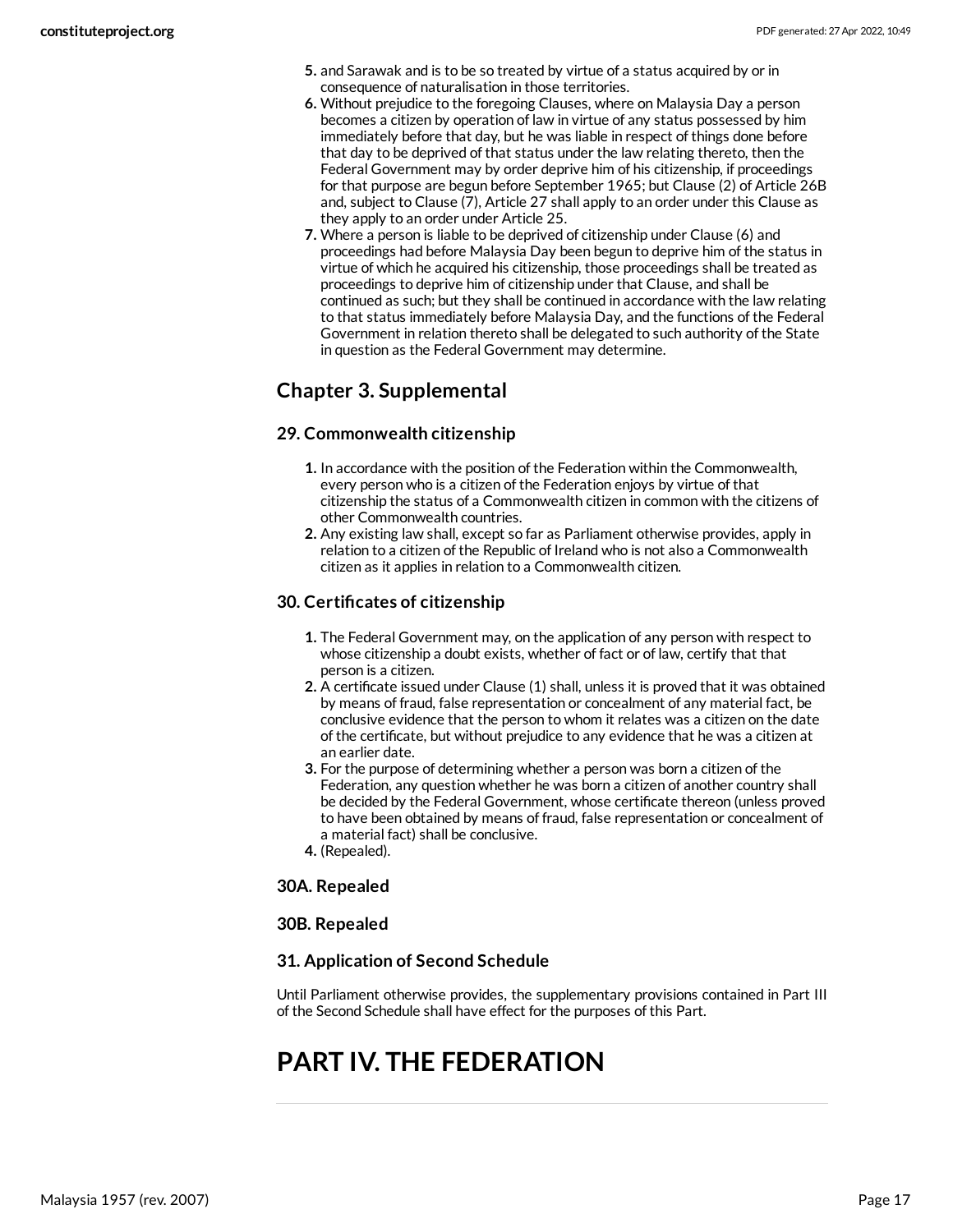- Name/structure of executive(s)
- Head of state immunity
- Head of state removal
- Head of state selection
- Head of state term length
- Deputy executive
- Head of state replacement

# <span id="page-17-0"></span>**Chapter 1. The Supreme Head**

#### **32. Supreme Head of the Federation, and his Consort**

- **1.** There shall be a Supreme Head of the Federation, to be called the Yang di-Pertuan Agong, who shall take precedence over all persons in the Federation and shall not be liable to any proceedings whatsoever in any court except in the Special Court established under Part XV.
- **2.** The Consort of the Yang di-Pertuan Agong (to be called the Raja Permaisuri Agong) shall take precedence next after the Yang di-Pertuan Agong over all other persons in the Federation.
- **3.** The Yang di-Pertuan Agong shall be elected by the Conference of Rulers for a term of five years, but may at any time resign his office by writing under his hand addressed to the Conference of Rulers or be removed from office by the Conference of Rulers, and shall cease to hold office on ceasing to be a Ruler.
- **4.** The provisions of Parts I and III of the Third Schedule shall apply to the election and removal of the Yang di-Pertuan Agong.

#### **33. Deputy Supreme Head of the Federation**

- **1.** There shall be a Deputy Supreme Head of the Federation (to be called the Timbalan Yang di-Pertuan Agong) who shall exercise the functions and have the privileges of the Yang di-Pertuan Agong during any vacancy in the office of the Yang di-Pertuan Agong and during any period during which the Yang di-Pertuan Agong is unable to exercise the functions of his office owing to illness, absence from the Federation or for any other cause, but the Timbalan Yang di-Pertuan Agong shall not exercise those functions during any inability or absence of the Yang di-Pertuan Agong which is expected to be less than fifteen days, unless the Timbalan Yang di-Pertuan Agong is satisfied that it is necessary or expedient to exercise such functions.
- **2.** The Timbalan Yang di-Pertuan Agong shall be elected by the Conference of Rulers for a term of five years, or if elected during the term for which the Yang di-Pertuan Agong was elected, for the remainder of that term, but may at any time resign his office by writing under his hand addressed to the Conference of Rulers and shall cease to hold office on ceasing to be a Ruler.
- **3.** If during the term for which the Timbalan Yang di-Pertuan Agong was elected a vacancy occurs in the office of the Yang di-Pertuan Agong his term shall expire on the cessation of the vacancy.
- **4.** The provisions of Part II of the Third Schedule shall apply to the election of the Timbalan Yang di-Pertuan Agong.
- **5.** Parliament may by law provide for the exercise by a Ruler of the functions of the Yang di- Pertuan Agong in cases where those functions would under Clause (1) fall to be exercised by the Timbalan Yang di-Pertuan Agong but cannot be so exercised owing to a vacancy in the office of the Timbalan Yang di-Pertuan Agong or to his illness, absence from the Federation or to any other cause; but such a law shall not be passed without the consent of the Conference of Rulers.

#### **33A. Yang di-Pertuan Agong shall cease to exercise the functions of the Yang di-Pertuan Agong if charged with an offence**

- **1.** Where the Yang di-Pertuan Agong is charged with an offence under any law in the Special Court established under Part XV he shall cease to exercise the functions of the Yang di-Pertuan Agong.
- **2.** The period during which the Yang di-Pertuan Agong ceases, under Clause (1), to exercise the functions of the Yang di-Pertuan Agong shall be deemed to be part of the term of office of the Yang di-Pertuan Agong provided for in Clause (3) of Article 32.

#### **34. Disabilities of Yang di-Pertuan Agong, etc**

- **1.** The Yang di-Pertuan Agong shall not exercise his functions as Ruler of his State except those of Head of the religion of Islam.
- **2.** The Yang di-Pertuan Agong shall not hold any appointment carrying any remuneration.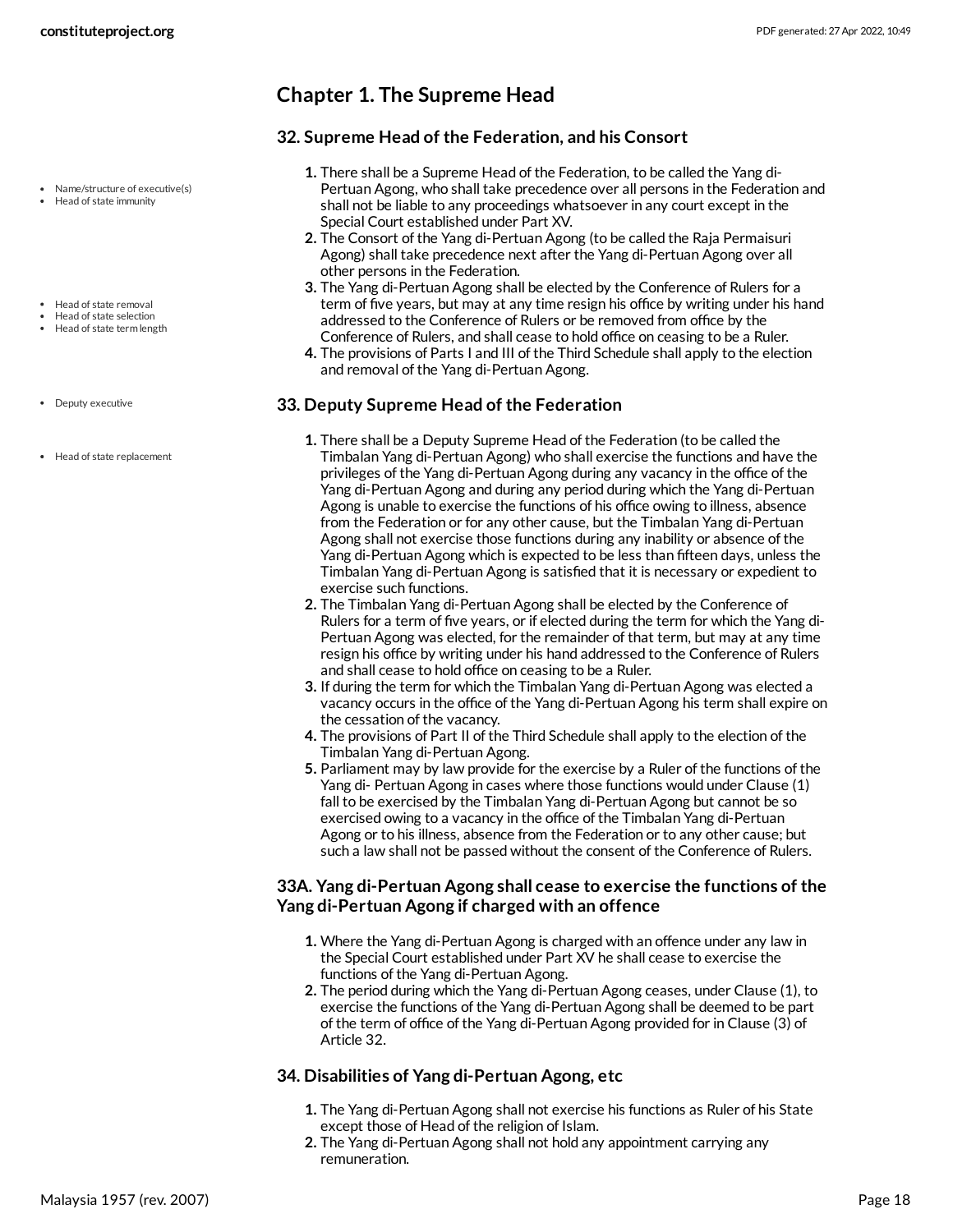- **3.** The Yang di-Pertuan Agong shall not actively engage in any commercial enterprise.
- **4.** The Yang di-Pertuan Agong shall not receive any emoluments of any kind whatever payable or accruing to him as the Ruler of his State under the provisions of the Constitution of that State or of any State law.
- **5.** The Yang di-Pertuan Agong shall not, without the consent of the Conference of Rulers, be absent from the Federation for more than fifteen days, except on a State visit to another country.
- **6.** Clauses (2) and (3) shall also apply to the Raja Permaisuri Agong.
- **7.** Where the Timbalan Yang di-Pertuan Agong or any other person authorised by law exercises the functions of the Yang di-Pertuan Agong for a period exceeding fifteen days Clauses (1) to (5) shall apply to him during that period as they apply to the Yang di-Pertuan Agong.
- **8.** Nothing in Clause (1) shall prevent the Yang di-Pertuan Agong exercising as Ruler of his State any power vested in him either alone or in conjunction with any other authority
	- **a.** to amend the Constitution of the State; or
	- **b.** to appoint a Regent or member of a Council of Regency in the place of any Regent or member, as the case may be, who has died or has become incapable for any reason of performing the duties of the office of Regent or member of the Council of Regency respectively.

#### **35. Civil List of the Yang di-Pertuan Agong and his Consort and remuneration of the Timbalan Yang di-Pertuan Agong**

- **1.** Parliament shall by law provide a Civil List of the Yang di-Pertuan Agong which shall include provision for an annuity to be paid to the Raja Permaisuri Agong, and shall be charged on the Consolidated Fund and shall not be diminished during the Yang di-Pertuan Agong's continuance in office.
- **2.** Parliament shall by law make provision for the remuneration of the Timbalan Yang di-Pertuan Agong or any other person authorised by law to exercise the functions of the Yang di-Pertuan Agong during any period during which he exercises those functions and the remuneration for which provision is made in pursuance of this Clause shall be charged on the Consolidated Fund.

#### **36. Public Seal**

The Yang di-Pertuan Agong shall keep and use the Public Seal of the Federation.

#### **37. Oath of office of Yang di-Pertuan Agong**

- **1.** The Yang di-Pertuan Agong shall before exercising his functions take and subscribe before the Conference of Rulers and in the presence of the Chief Justice of the Federal Court (or in his absence the next senior judge of the Federal Court available) the oath of office set out in Part I of the Fourth Schedule; and the oath shall be attested by two persons appointed for the purpose by the Conference of Rulers.
- **2.** The Timbalan Yang di-Pertuan Agong shall before exercising his functions, other than the functions exercisable for the purpose of convening the Conference of Rulers, take and subscribe before the Conference of Rulers and in the presence of the Chief Justice of the Federal Court (or in his absence the next senior judge of the Federal Court available) the oath of office set out in Part II of the Fourth Schedule.
- **3.** The said oaths, translated into English, are set out in Part III of the Fourth Schedule.
- **4.** Any law made under Clause (5) of Article 33 shall make provision corresponding (with the necessary modifications) to Clause (2).

# <span id="page-18-0"></span>**Chapter 2. The Conference of Rulers**

#### **38. Conference of Rulers**

- **1.** There shall be a Majlis Raja-Raja (Conference of Rulers), which shall be constituted in accordance with the Fifth Schedule.
- **2.** The Conference of Rulers shall exercise its functions of-

Advisory bodies to the head of state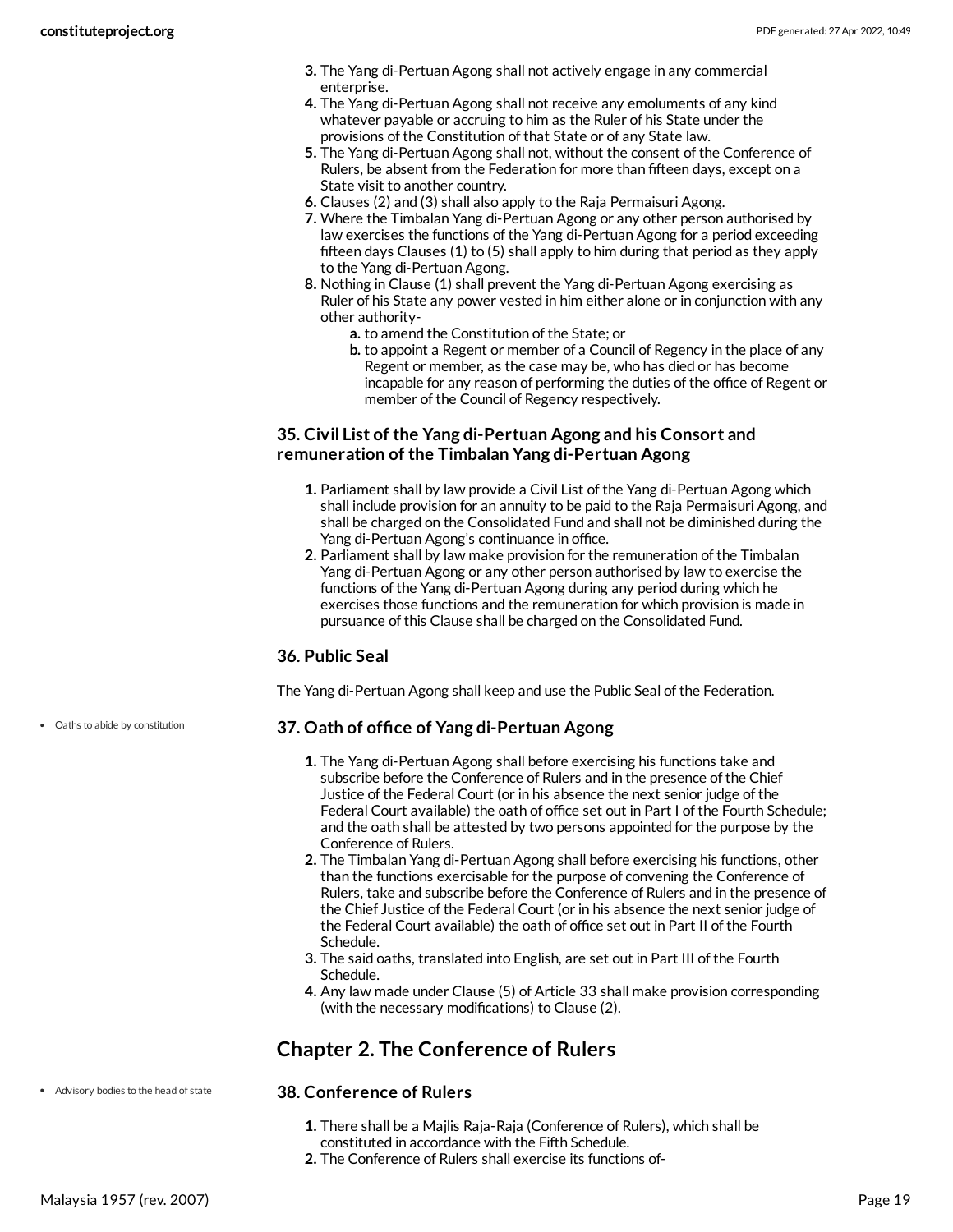- **2. a.** electing, in accordance with the provisions of the Third Schedule, the Yang di-Pertuan Agong and Timbalan Yang di-Pertuan Agong;
	- **b.** agreeing or disagreeing to the extension of any religious acts, observances or ceremonies to the Federation as a whole;
	- **c.** consenting or withholding consent to any law and making or giving advice on any appointment which under this Constitution requires the consent of the Conference or is to be made by or after consultation with the Conference;
	- **d.** appointing members of the Special Court under Clause (1) of Article 182;
	- **e.** granting pardons, reprieves and respites, or of remitting, suspending or commuting sentences, under Clause (12) of Article 42,

and may deliberate questions of national policy (for example changes in immigration policy) and any other matter that it thinks fit.

- **3.** When the Conference deliberates on matters of national policy the Yang di-Pertuan Agong shall be accompanied by the Prime Minister, and the other Rulers and the Yang di-Pertua-Yang di-Pertua Negeri by their Menteri-Menteri Besar or Chief Ministers; and the deliberations shall be among the functions exercised, by the Yang di-Pertuan Agong in accordance with the advice of the Cabinet, and by the other Rulers and the Yang di-Pertua-Yang di-Pertua Negeri in accordance with the advice of their Executive Councils.
- **4.** No law directly affecting the privileges, position, honours or dignities of the Rulers shall be passed without the consent of the Conference of Rulers.
- **5.** The Conference of Rulers shall be consulted before any change in policy affecting administrative action under Article 153 is made.
- **6.** The members of the Conference of Rulers may act in their discretion in any proceedings relating to the following functions, that is to say:
	- **a.** the election or removal from office of the Yang di-Pertuan Agong or the election of the Timbalan Yang di-Pertuan Agong;
	- **b.** the advising on any appointment;
	- **c.** the giving or withholding of consent to any law altering the boundaries of a State or affecting the privileges, position, honours or dignities of the Rulers;
	- **d.** the agreeing or disagreeing to the extension of any religious acts, observances or ceremonies to the Federation as a whole;
	- **e.** the appointment of members of the Special Court under Clause (1) of Article 182; or
	- **f.** the granting of pardons, reprieves and respites, or of remitting, suspending or commuting sentences, under Clause (12) of Article 42.
- **7.** (Repealed).

# <span id="page-19-0"></span>**Chapter 3. The Executive**

#### **39. Executive authority of Federation**

The executive authority of the Federation shall be vested in the Yang di-Pertuan Agong and exercisable, subject to the provisions of any federal law and of the Second Schedule, by him or by the Cabinet or any Minister authorised by the Cabinet, but Parliament may by law confer executive function on other persons.

#### **40. Yang di-Pertuan Agong to act on advice**

- **1.** In the exercise of his functions under this Constitution or federal law the Yang di-Pertuan Agong shall act in accordance with the advice of the Cabinet or of a Minister acting under the general authority of the Cabinet, except as otherwise provided by this Constitution; but shall be entitled, at his request, to any information concerning the government of the Federation which is available to the Cabinet.
- **1A.** In the exercise of his functions under this Constitution or federal law, where the Yang di-Pertuan Agong is to act in accordance with advice, on advice, or after considering advice, the Yang di-Pertuan Agong shall accept and act in accordance with such advice.
- **2.** The Yang di-Pertuan Agong may act in his discretion in the performance of the following functions, that is to say:
	- **a.** the appointment of a Prime Minister;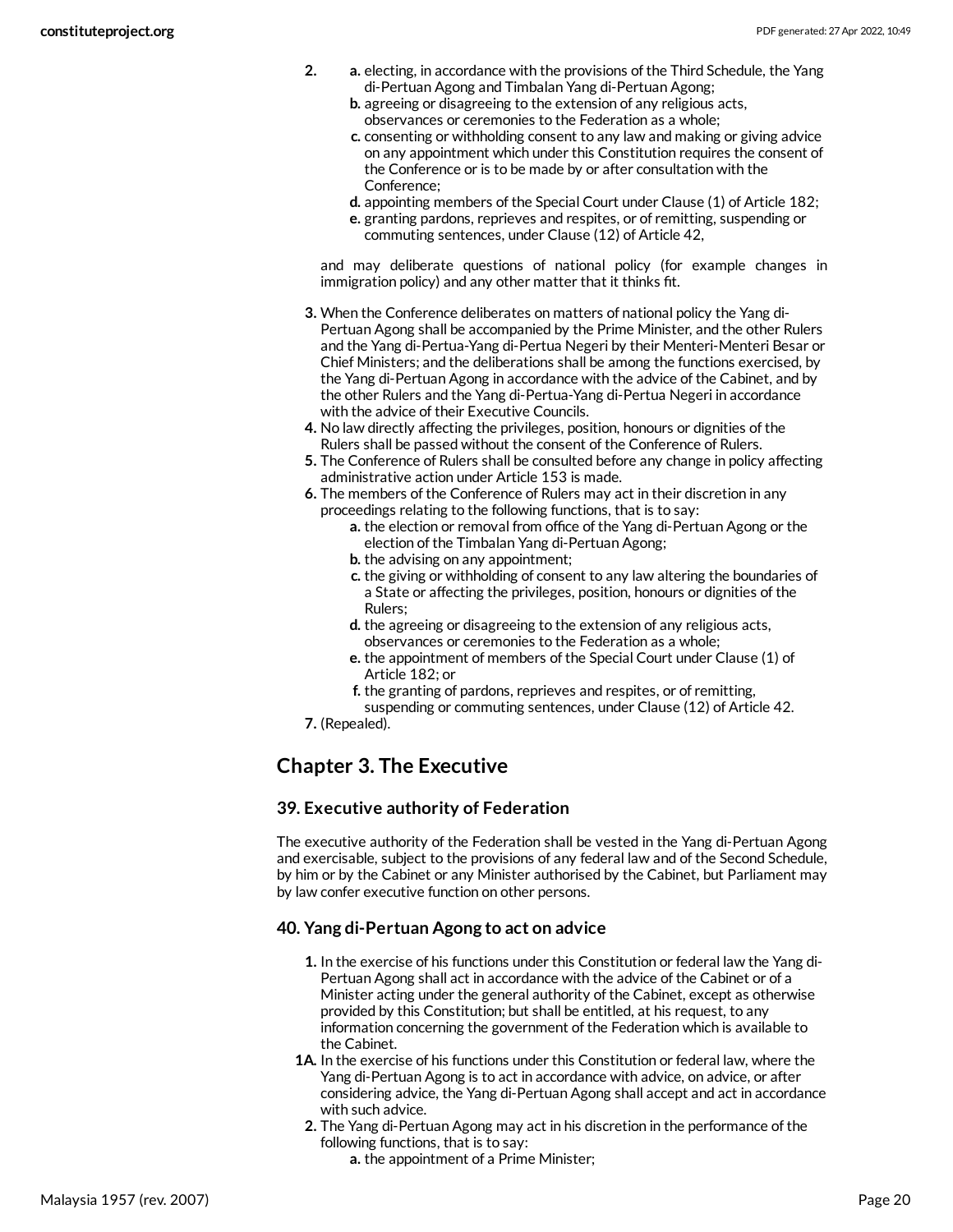**2. b.** the withholding of consent to a request for the dissolution of Parliament; **c.** the requisition of a meeting of the Conference of Rulers concerned solely with the privileges, position, honours and dignities of Their Royal Highnesses, and any action at such a meeting,

and in any other case mentioned in this Constitution.

- **3.** Federal law may make provision for requiring the Yang di-Pertuan Agong to act after consultation with or on the recommendation of any person or body of persons other than the Cabinet in the exercise of any of his functions other than
	- **a.** functions exercisable in his discretion;
	- **b.** functions with respect to the exercise of which provision is made in any other Article.

#### **41. Supreme command of armed forces**

The Yang di-Pertuan Agong shall be the Supreme Commander of the armed forces of the Federation.

#### **42. Power of pardon, etc**

- **1.** The Yang di-Pertuan Agong has power to grant pardons, reprieves and respites in respect of all offences which have been tried by court-martial and all offences committed in the Federal Territories of Kuala Lumpur, Labuan and Putrajaya; and the Ruler or Yang di-Pertua Negeri of a State has power to grant pardons, reprieves and respites in respect of all other offences committed in his State.
- **2.** Subject to Clause (10), and without prejudice to any provision of federal law relating to remission of sentences for good conduct or special services, any power conferred by federal or State law to remit, suspend or commute sentences for any offence shall be exercisable by the Yang di-Pertuan Agong if the sentence was passed by a court-martial or by a civil court exercising jurisdiction in the Federal Territories of Kuala Lumpur, Labuan and Putrajaya and, in any other case, shall be exercisable by the Ruler or Yang di-Pertua Negeri of the State in which the offence was committed.
- **3.** Where an offence was committed wholly or partly outside the Federation or in more than one State or in circumstances which make it doubtful where it was committed, it shall be treated for the purposes of this Article as having been committed in the State in which it was tried. For the purpose of this Clause the Federal Territory of Kuala Lumpur, the Federal Territory of Labuan and the Federal Territory of Putrajaya, shall each be regarded as a State.
- **4.** The powers mentioned in this Article
	- **a.** are, so far as they are exercisable by the Yang di-Pertuan Agong, among functions with respect to which federal law may make provision under Clause (3) of Article 40;
	- **b.** shall so far as they are exercisable by the Ruler or Yang di-Pertua Negeri of a State, be exercised on the advice of a Pardons Board constituted for that State in accordance with Clause (5).
- **5.** The Pardons Board constituted for each State shall consist of the Attorney General of the Federation, the Chief Minister of the State and not more than three other members, who shall be appointed by the Ruler or Yang di-Pertua Negeri; but the Attorney General may from time to time by instrument in writing delegate his functions as a member of the Board to any other person, and the Ruler or Yang di-Pertua Negeri may appoint any person to exercise temporarily the functions of any member of the Board appointed by him who is absent or unable to act.
- **6.** The members of a Pardons Board appointed by the Ruler or Yang di-Pertua Negeri shall be appointed for a term of three years and shall be eligible for reappointment, but may at any time resign from the Board.
- **7.** A member of the Legislative Assembly of a State or of the House of Representatives shall not be appointed by the Ruler or Yang di-Pertua Negeri to be a member of a Pardons Board or to exercise temporarily the functions of such a member.
- **8.** The Pardons Board shall meet in the presence of the Ruler or Yang di-Pertua Negeri and he shall preside over it.
- **9.** Before tendering their advice on any matter a Pardons Board shall consider any written opinion which the Attorney General may have delivered thereon.

Designation of commander in chief

Power to pardon

- Establishment of military courts
- Establishment of military courts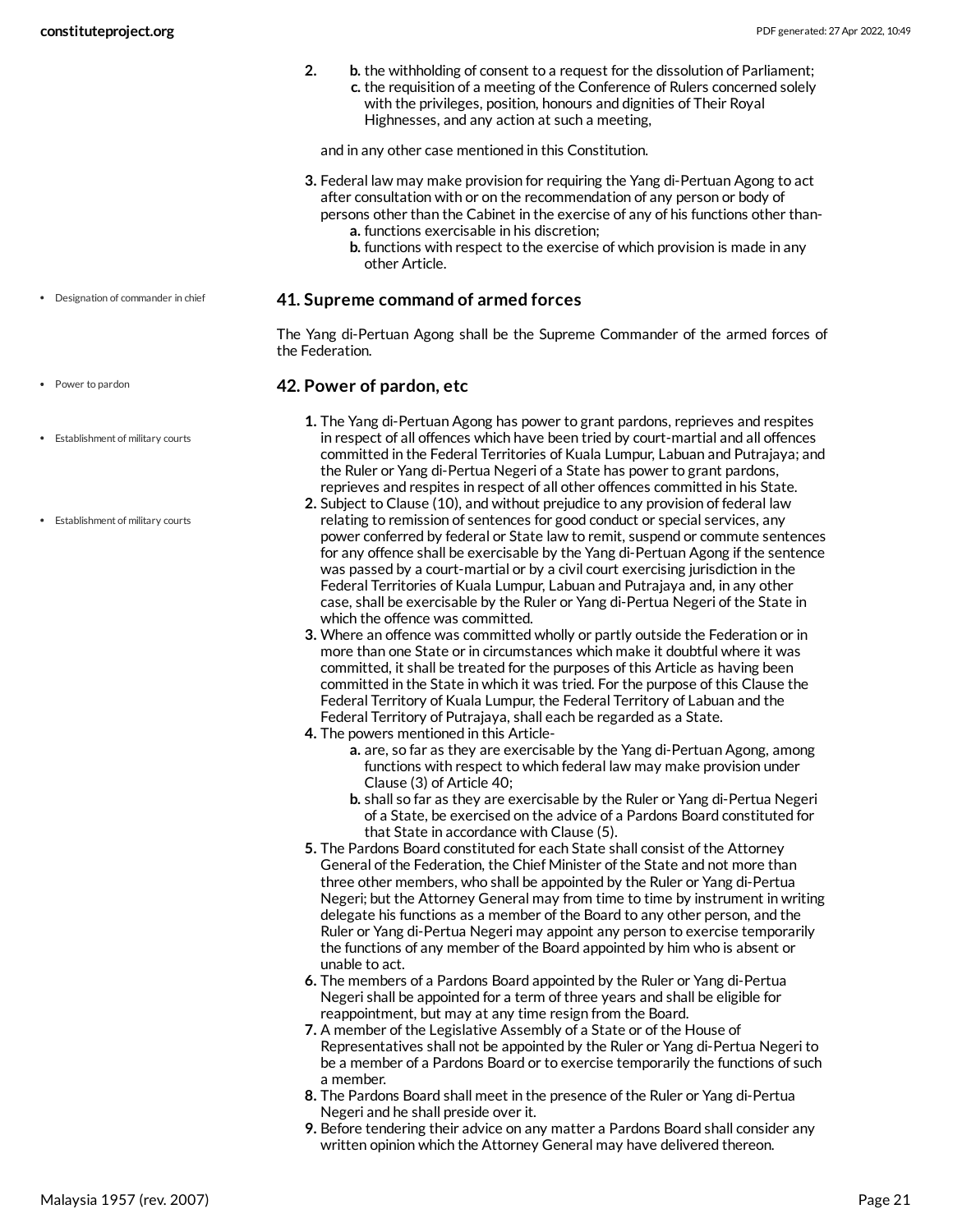- **10.** Notwithstanding anything in this Article, the power to grant pardons, reprieves and respites in respect of, or to remit, suspend or commute sentences imposed by any court established under any law regulating Islamic religious affairs in the State of Malacca, Penang, Sabah or Sarawak or the Federal Territories of Kuala Lumpur, Labuan and Putrajaya shall be exercisable by the Yang di-Pertuan Agong as Head of the religion of Islam in the State.
- **11.** For the purpose of this Article, there shall be constituted a single Pardons Board for the Federal Territories of Kuala Lumpur, Labuan and Putrajaya and the provisions of Clauses (5), (6), (7), (8) and (9) shall apply mutatis mutandis to the Pardons Board under this Clause except that reference to "Ruler or Yang di-Pertua Negeri" shall be construed as reference to the Yang di-Pertuan Agong and reference to "Chief Minister of the State" shall be construed as reference to the Minister responsible for the Federal Territories of Kuala Lumpur, Labuan and Putrajaya.
- **12.** Notwithstanding anything contained in this Constitution, where the powers mentioned in this Article
	- **a.** are exercisable by the Yang di-Pertua Negeri of a State and are to be exercised in respect of himself or his wife, son or daughter, such powers shall be exercised by the Yang di-Pertuan Agong acting on the advice of the Pardons Board constituted for that State under this Article and which shall be presided over by him;
	- **b.** are to be exercised in respect of the Yang di-Pertuan Agong, the Ruler of a State, or his Consort, as the case may be, such powers shall be exercised by the Conference of Rulers and the following provisions shall apply:
		- **i.** when attending any proceedings under this Clause, the Yang di-Pertuan Agong shall not be accompanied by the Prime Minister and the other Rulers shall not be accompanied by their Menteri-Menteri Besar;
		- **ii.** before arriving at its decision on any matter under this Clause, the Conference of Rulers shall consider any written opinion which the Attorney General may have delivered thereon;
	- **c.** are to be exercised by the Yang di-Pertuan Agong or the Ruler of a State in respect of his son or daughter, as the case may be, such powers shall be exercised by the Ruler of a State nominated by the Conference of Rulers who shall act in accordance with the advice of the relevant Pardons Board constituted under this Article.
- **13.** For the purpose of paragraphs (b) and (c) of Clause (12), the Yang di-Pertuan Agong or the Ruler of the State concerned, as the case may be, and the Yang di-Pertua-Yang di- Pertua Negeri shall not be members of the Conference of Rulers.

#### **43. Cabinet**

- **1.** The Yang di-Pertuan Agong shall appoint a Jemaah Menteri (Cabinet of Ministers) to advise him in the exercise of his functions.
- **2.** The Cabinet shall be appointed as follows, that is to say:
	- **a.** the Yang di-Pertuan Agong shall first appoint as Perdana Menteri (Prime Minister) to preside over the Cabinet a member of the House of Representatives who in his judgment is likely to command the confidence of the majority of the members of that House; and
	- **b.** he shall on the advice of the Prime Minister appoint other Menteri (Ministers) from among the members of either House of Parliament,

but if an appointment is made while Parliament is dissolved a person who was a member of the last House of Representatives may be appointed but shall not continue to hold office after the beginning of the next session of Parliament unless, if he has been appointed Prime Minister, he is a member of the new House of Representatives, and in any other case he is a member either of that House or of the Senate.

- **3.** The Cabinet shall be collectively responsible to Parliament.
- **4.** If the Prime Minister ceases to command the confidence of the majority of the members of the House of Representatives, then, unless at his request the Yang di-Pertuan Agong dissolves Parliament, the Prime Minister shall tender the resignation of the Cabinet.
- **5.** Subject to Clause (4), Ministers other than the Prime Minister shall hold office during the pleasure of the Yang di-Pertuan Agong, unless the appointment of any
- Establishment of cabinet/ministers
- Cabinet selection
- Minimum age of head of government
- Name/structure of executive(s)
- Eligibility for head of government
- Head of government's role in the legislature
- Head of government selection
- Eligibility for cabinet

- Dismissal of the legislature
- Cabinet removal
- Head of government removal
- Cabinet removal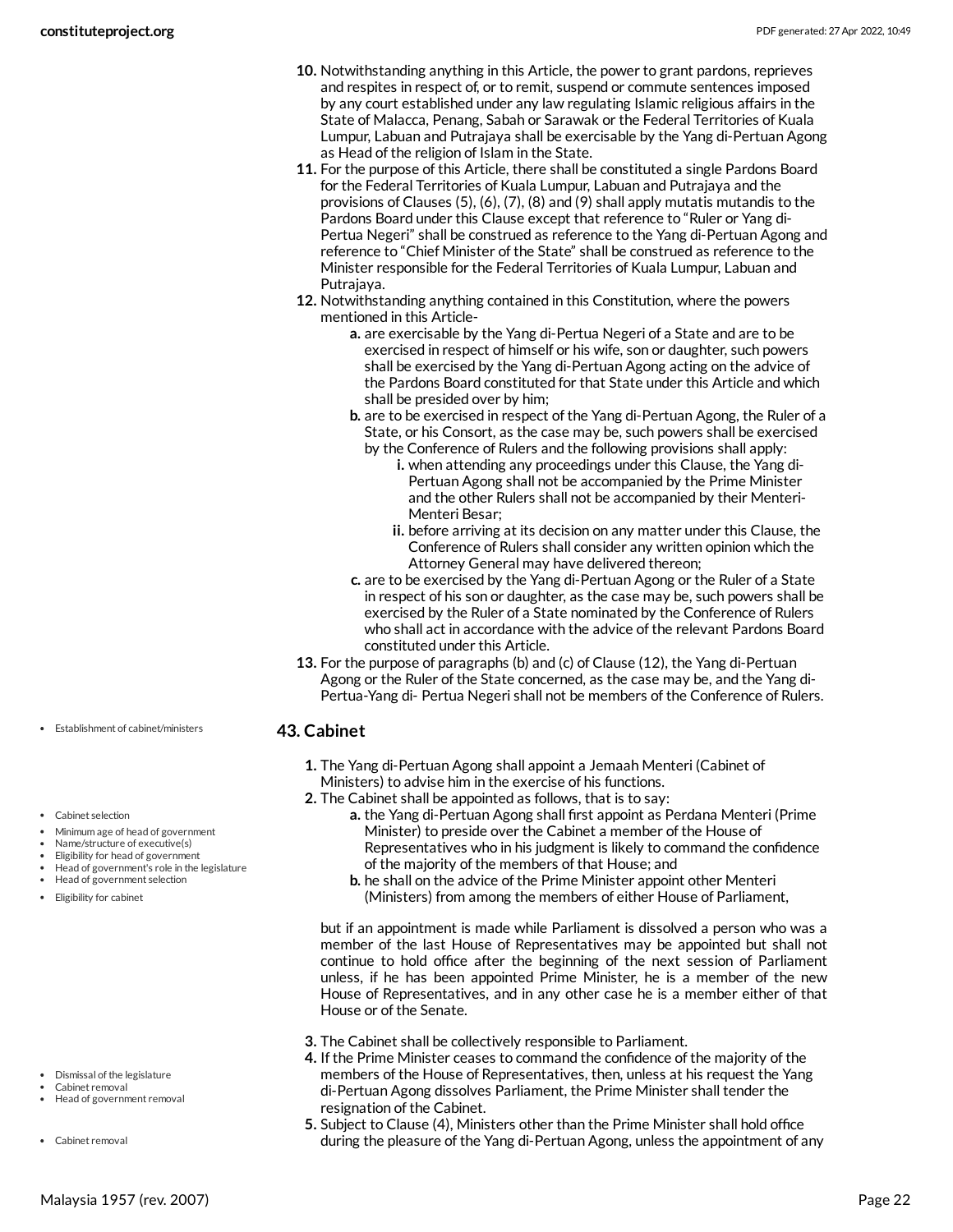Eligibility for head of government

- **5.** Minister shall have been revoked by the Yang di-Pertuan Agong on the advice of the Prime Minister but any Minister may resign his office.
- **6.** Before a Minister exercises the functions of his office he shall take and subscribe in the presence of the Yang di-Pertuan Agong the oath of office and allegiance and the oath of secrecy set out in the Sixth Schedule.
- **7.** Notwithstanding anything in this Article, a person who is a citizen by naturalisation or by registration under Article 17\* [note - this article has been repealed] shall not be appointed Prime Minister.
- **8.** (Repealed).
- **9.** Parliament shall by law make provision for the remuneration of members of the Cabinet.

#### **43A. Deputy Ministers**

- **1.** The Yang di-Pertuan Agong may on the advice of the Prime Minister appoint Deputy Ministers from among the members of either House of Parliament; but if an appointment is made while Parliament is dissolved a person who was a member of the last House of Representatives may be appointed but shall not hold office after the beginning of the next session of Parliament unless he is a member either of that House or of the Senate.
- **2.** Deputy Ministers shall assist Ministers in the discharge of their duties and functions, and for such purpose shall have all the powers of Ministers.
- **3.** The provisions of Clauses (5) and (6) of Article 43 shall apply to Deputy Ministers as they apply to Ministers.
- **4.** Parliament shall by law make provision for the remuneration of Deputy Ministers.

#### **43B. Parliamentary Secretaries**

- **1.** The Prime Minister may appoint Parliamentary Secretaries from among the members of either House of Parliament; but if an appointment is made while Parliament is dissolved, a person who was a member of the last House of Representatives may be appointed, but shall not hold office after the beginning of the next session of Parliament unless he is a member either of that House or of the Senate.
- **2.** Parliamentary Secretaries shall assist Ministers and Deputy Ministers in the discharge of their duties and functions, and for such purpose shall have all the powers of Ministers and Deputy Ministers.
- **3.** A Parliamentary Secretary may at any time resign his office, and his appointment as such may be determined at any time by the Prime Minister.
- **4.** Before a Parliamentary Secretary exercises the functions of his office he shall take and subscribe in the presence of the Prime Minister the oath of secrecy set out in the Sixth Schedule.
- **5.** Parliament shall by law make provision for the remuneration of Parliamentary Secretaries.

#### **43C. Political Secretaries**

- **1.** The Prime Minister may appoint such number of persons as he may think fit to be Political Secretaries.
- **2.** A person appointed as a Political Secretary by virtue of this Article
	- **a.** need not be a member of either House of Parliament;
	- **b.** may resign his office at any time;
	- **c.** subject to paragraph (b), shall continue in office until such time as his appointment is determined by the Prime Minister.
- **3.** The provisions of Clause (4) of Article 43B shall apply to Political Secretaries as they apply to Parliamentary Secretaries.
- **4.** The duties and functions of Political Secretaries, and their remuneration, shall be determined by the Cabinet.

# <span id="page-22-0"></span>**Chapter 4. Federal Legislature**

• Structure of legislative chamber(s)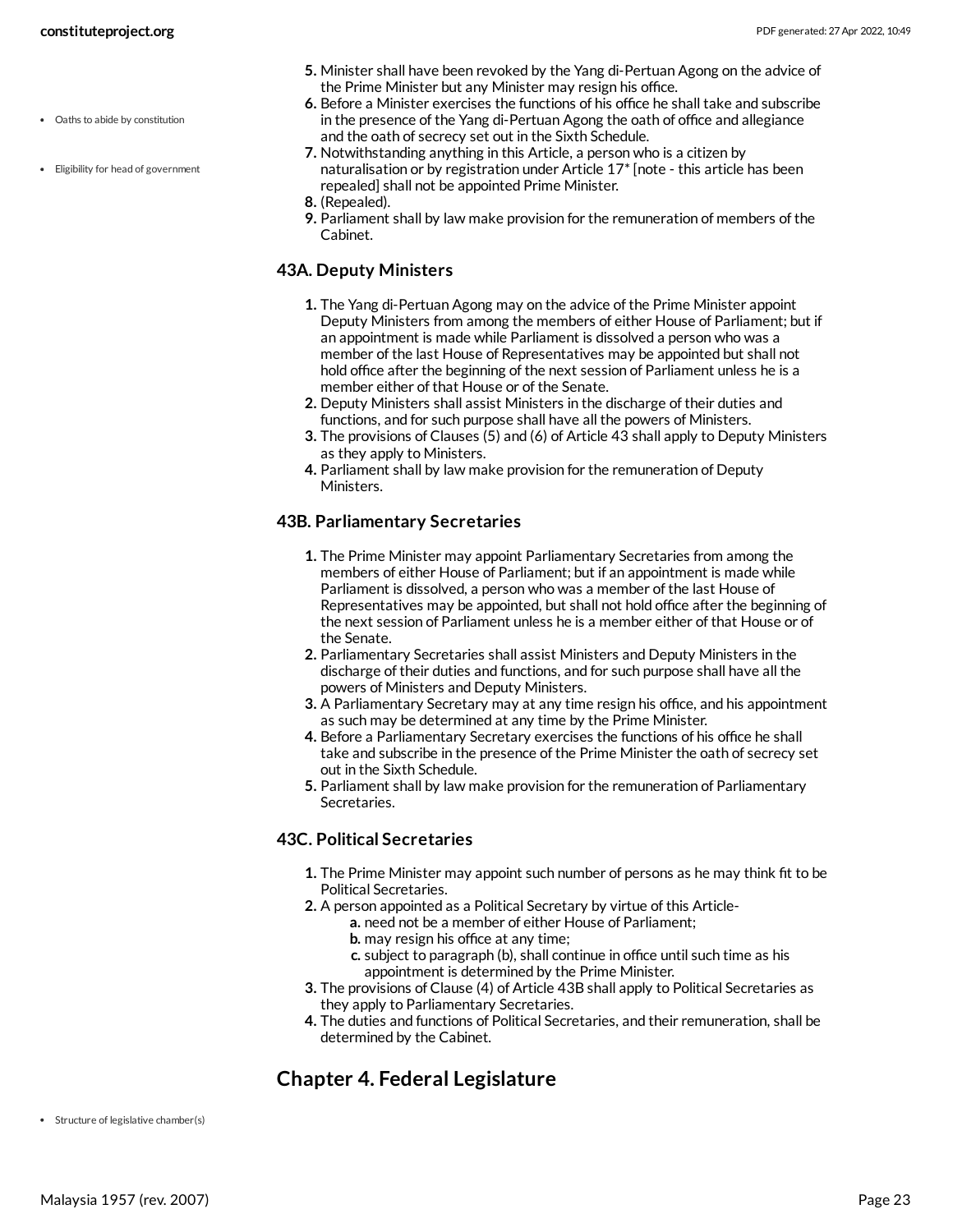#### **44. Constitution of Parliament**

**45. Composition of Senate**

The legislative authority of the Federation shall be vested in a Parliament, which shall consist of the Yang di-Pertuan Agong and two Majlis (Houses of Parliament) to be known as the Dewan Negara (Senate) and the Dewan Rakyat (House of Representatives).

#### Second chamber selection

- Size of second chamber
- Eligibility for second chamber
- Term length of second chamber
- Term limits of second chamber
- Size of second chamber
- Size of first chamber
- **1.** Subject to Clause (4), the Senate shall consist of elected and appointed members as follows:
	- **a.** two members for each State shall be elected in accordance with the Seventh Schedule; and
	- **aa.** two members for the Federal Territory of Kuala Lumpur, one member for the Federal Territory of Labuan and one member for the Federal Territory of Putrajaya shall be appointed by the Yang di-Pertuan Agong; and **b.** forty members shall be appointed by the Yang di-Pertuan Agong.
- **2.** The members to be appointed by the Yang di-Pertuan Agong shall be persons who in his opinion have rendered distinguished public service or have achieved distinction in the professions, commerce, industry, agriculture, cultural activities or social service or are representative of racial minorities or are capable of representing the interests of aborigines.
- **3.** The term of office of a member of the Senate shall be three years and shall not be affected by a dissolution of Parliament.
- **3A.** A member of the Senate shall not hold office for more than two terms either continuously or otherwise:

Provided that where a person who has already completed two or more terms of office as a member of the Senate is immediately before the coming into force of this Clause a member of the Senate, he may continue to serve as such member for the remainder of his term.

**4.** Parliament may by law-

- **a.** increase to three the number of members to be elected for each State;
- **b.** provide that the members to be elected for each State shall be so elected by the direct vote of the electors of that State;
- **c.** decrease the number of appointed members or abolish appointed members.

#### **46. Composition of House of Representatives**

- **1.** The House of Representatives shall consist of two hundred and twenty-two elected members.
- **2.** There shall be
	- **a.** two hundred and nine members from the States in Malaysia as follows: **i.** twenty members from Johore;
		- **ii.** fifteen members from Kedah;
		- **iii.** fourteen members from Kelantan;
		- **iv.** six members from Malacca;
		- **v.** eight members from Negeri Sembilan;
		- **vi.** fourteen members from Pahang;
		- **vii.** thirteen members from Penang;
		- **viii.** twenty-four members from Perak;
		- **ix.** three members from Perlis;
		- **x.** twenty-five members from Sabah;
		- **xi.** thirty-one members from Sarawak;
		- **xii.** twenty-two members from Selangor;
		- **xiii.** eight members from Terengganu; and
	- **b.** thirteen members from the Federal Territories of Kuala Lumpur, Labuan and Putrajaya as follows:
		- **i.** eleven members from the Federal Territory of Kuala Lumpur;
		- **ii.** one member from the Federal Territory of Labuan;
		- **iii.** one member from the Federal Territory of Putrajaya.

- Eligibility for cabinet
- Eligibility for first chamber Eligibility for second chamber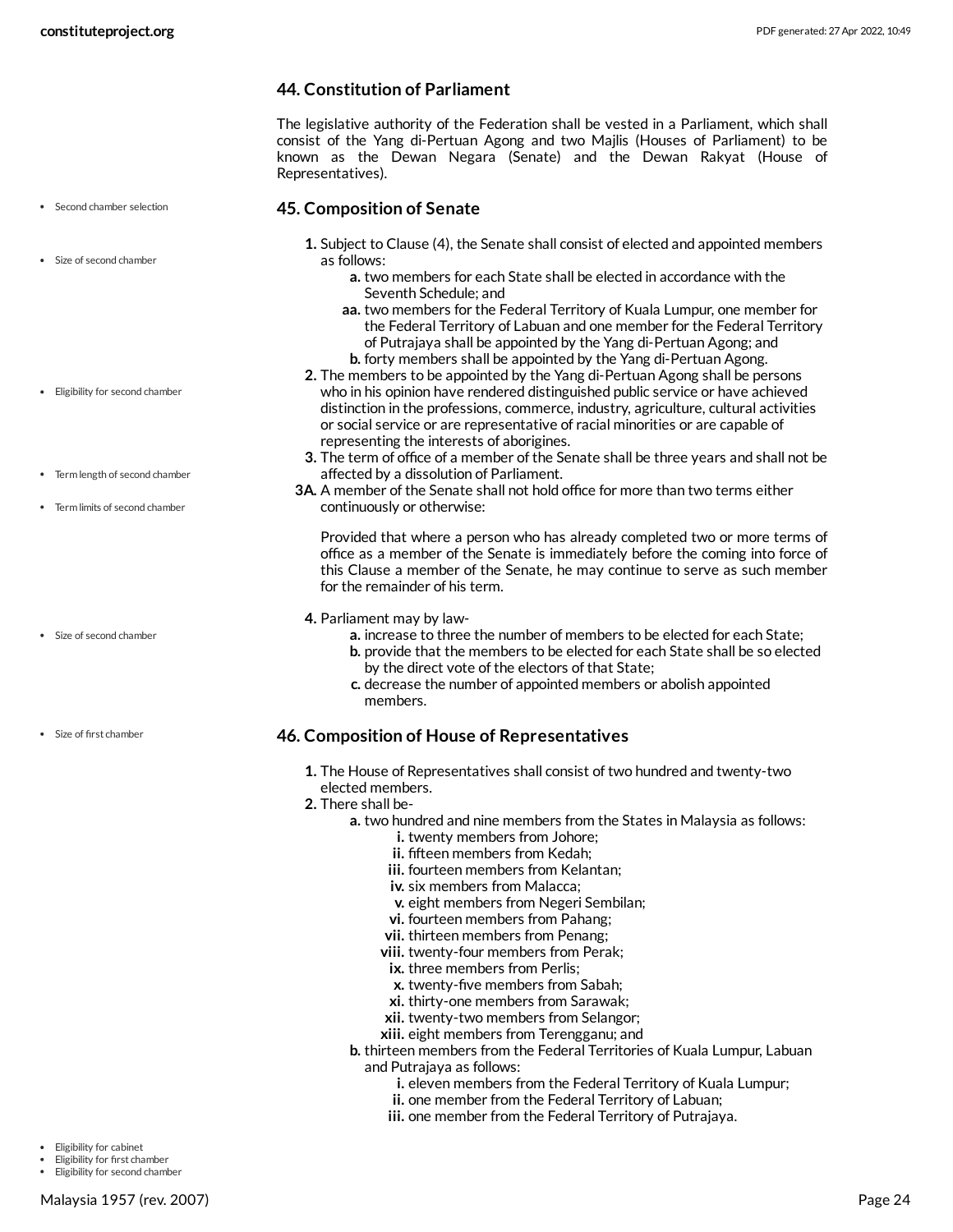- Minimum age for second chamber
- Minimum age of head of government
- Minimum age for first chamber
- Eligibility for cabinet
- Eligibility for head of government
- Eligibility for first chamber
- Eligibility for second chamber
- Outside professions of legislators

**47. Qualifications for membership of Parliament**

Every citizen resident in the Federation is qualified to be a member-

- **a.** of the Senate, if he is not less than thirty years old;
- **b.** of the House of Representatives, if he is not less than twenty-one years old,

unless he is disqualified for being a member by this Constitution or by any law made in pursuance of Article 48.

#### **48. Disqualification for membership of Parliament**

- **1.** Subject to the provisions of this Article, a person is disqualified for being a member of either House of Parliament if
	- **a.** he is and has been found or declared to be of unsound mind; or
	- **b.** he is an undischarged bankrupt; or
	- **c.** he holds an office of profit; or
	- **d.** having been nominated for election to either House of Parliament or to the Legislative Assembly of a State, or having acted as election agent to a person so nominated, he has failed to lodge any return of election expenses required by law within the time and in the manner so required; or
	- **e.** he has been convicted of an offence by a court of law in the Federation (or, before Malaysia Day, in the territories comprised in the State of Sabah or Sarawak or in Singapore) and sentenced to imprisonment for a term of not less than one year or to a fine of not less than two thousand ringgit and has not received a free pardon; or
	- **f.** he has voluntarily acquired citizenship of, or exercised rights of citizenship in, any country outside the Federation or has made a declaration of allegiance to any country outside the Federation.
- **2.** Federal law may impose, for such periods as may be specified thereby, disqualification for membership of either House of Parliament on persons committing offences in connection with elections; and any person who has been convicted of such an offence or has in proceedings relating to an election been proved guilty of an act constituting such an offence, shall be disqualified accordingly for a period so specified.
- **3.** The disqualification of a person under paragraph (d) or paragraph (e) of Clause (1) may be removed by the Yang di-Pertuan Agong and shall, if not so removed, cease at the end of the period of five years beginning with the date on which the return mentioned in the said paragraph (d) was required to be lodged, or, as the case may be, the date on which the person convicted as mentioned in the said paragraph (e) was released from custody or the date on which the fine mentioned in the said paragraph (e) was imposed on such person and a person shall not be disqualified under paragraph (f) of Clause (1) by reason only of anything done by him before he became a citizen.
- **4.** Notwithstanding anything contained in the foregoing provisions of this Article, where a member of either House of Parliament becomes disqualified from continuing to be a member thereof pursuant to paragraph (e) of Clause (1) or under a federal law made in pursuance of Clause (2)
	- **a.** the disqualification shall take effect upon the expiry of fourteen days from the date on which he was
		- **i.** convicted and sentenced as specified in the aforesaid paragraph (e); or
		- **ii.** convicted of an offence or proved guilty of an act under a federal law made in pursuance of Clause (2); or
	- **b.** if within the period of fourteen days specified in paragraph (a) an appeal or any other court proceeding is brought in respect of such conviction or sentence, or in respect of being so convicted or proved guilty, as the case may be, the disqualification shall take effect upon the expiry of fourteen days from the date on which such appeal or other court proceeding is disposed of by the court; or
	- **c.** if within the period specified in paragraph (a) or the period after the disposal of the appeal or other court proceeding specified in paragraph (b) there is filed a petition for a pardon, such disqualification shall take effect immediately upon the petition being disposed of.

Removal of individual legislators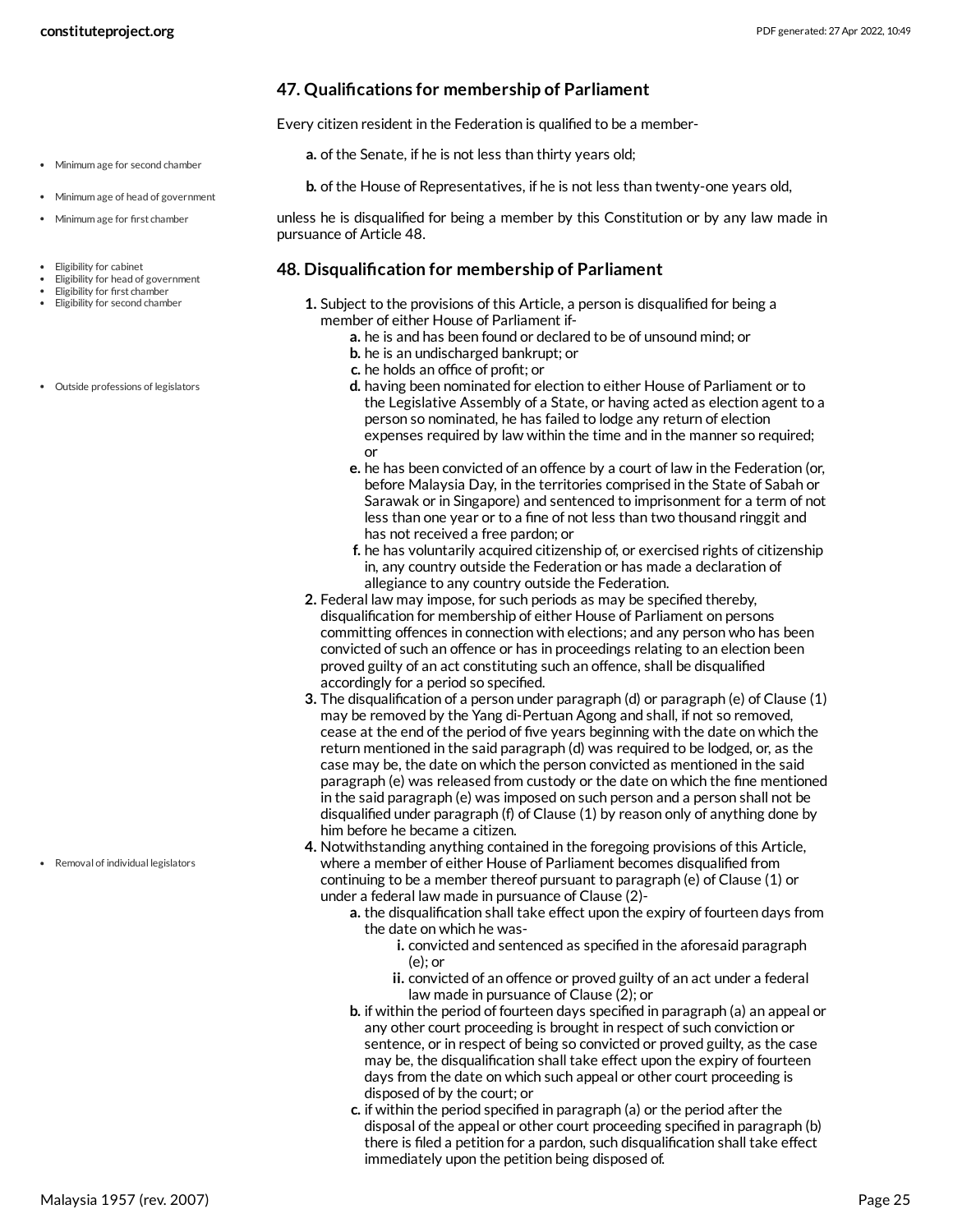Outside professions of legislators

- **5.** Clause (4) shall not apply for the purpose of nomination, election or appointment of any person to either House of Parliament, for which purpose the disqualification shall take effect immediately upon the occurrence of the event referred to in paragraph (e) of Clause (1) or in Clause (2), as the case may be.
- **6.** A person who resigns his membership of the House of Representatives shall, for a period of five years beginning with the date on which his resignation takes effect, be disqualified from being a member of the House of Representatives.

#### **49. Provisions against double membership**

A person shall not at the same time be a member of both Houses of Parliament, nor be elected to the House of Representatives for more than one constituency or to the Senate for more than one State, nor be both an elected and an appointed member of the Senate.

#### **50. Effect of disqualification, and prohibition of nomination or appointment without consent**

- **1.** If a member of either House of Parliament becomes disqualified for membership of that House his seat shall become vacant.
- **2.** If a person disqualified for being a member of the House of Representatives is elected to that House or if a person disqualified for being a member of the Senate is elected or appointed to the Senate or if an election or appointment to either House is contrary to Article 49, the election or appointment shall be void.
- **3.** (Repealed).
- **4.** A person cannot be validly nominated for election to membership of either House or appointed to the Senate without his consent.

#### **51. Resignation of members**

A member of either House of Parliament may resign his membership by writing under his hand addressed, if he is a member of the Senate, to the President of the Senate, and if a member of the House of Representatives, to the Speaker of that House.

#### **52. Absence of a member**

- **1.** If a member of either House of Parliament is without the leave of the House absent from every sitting of the House for a period of six months the House may declare his seat vacant.
- **2.** A member of either House of Parliament who has been granted leave of absence from the sittings of the House of which he is a member shall not, for the duration of such leave, participate in any manner in the affairs and business of that House.

#### **53. Decisions as to disqualification**

**1.** If any question arises whether a member of a House of Parliament has become disqualified for membership, the decision of that House shall be taken and shall be final:

Provided that this Article shall not be taken to prevent the practice of the House postponing a decision in order to allow for the taking or determination of any proceedings that may affect the decision (including proceedings for the removal of the disqualification).

**2.** Where a member of either House of Parliament becomes disqualified under paragraph (e) of Clause (1) of Article 48 or under a federal law made in pursuance of Clause (2) of Article 48, Clause (1) shall not apply and he shall cease to be a member of that House, and his seat shall become vacant, immediately upon his disqualification taking effect in accordance with Clause (4) of Article 48.

#### **54. Vacancies in Senate and casual vacancies**

**1.** Save as provided under Clause (3) whenever there is a vacancy among members of the Senate or a casual vacancy among members of the House of

Attendance by legislators

Removal of individual legislators

Removal of individual legislators

• Replacement of legislators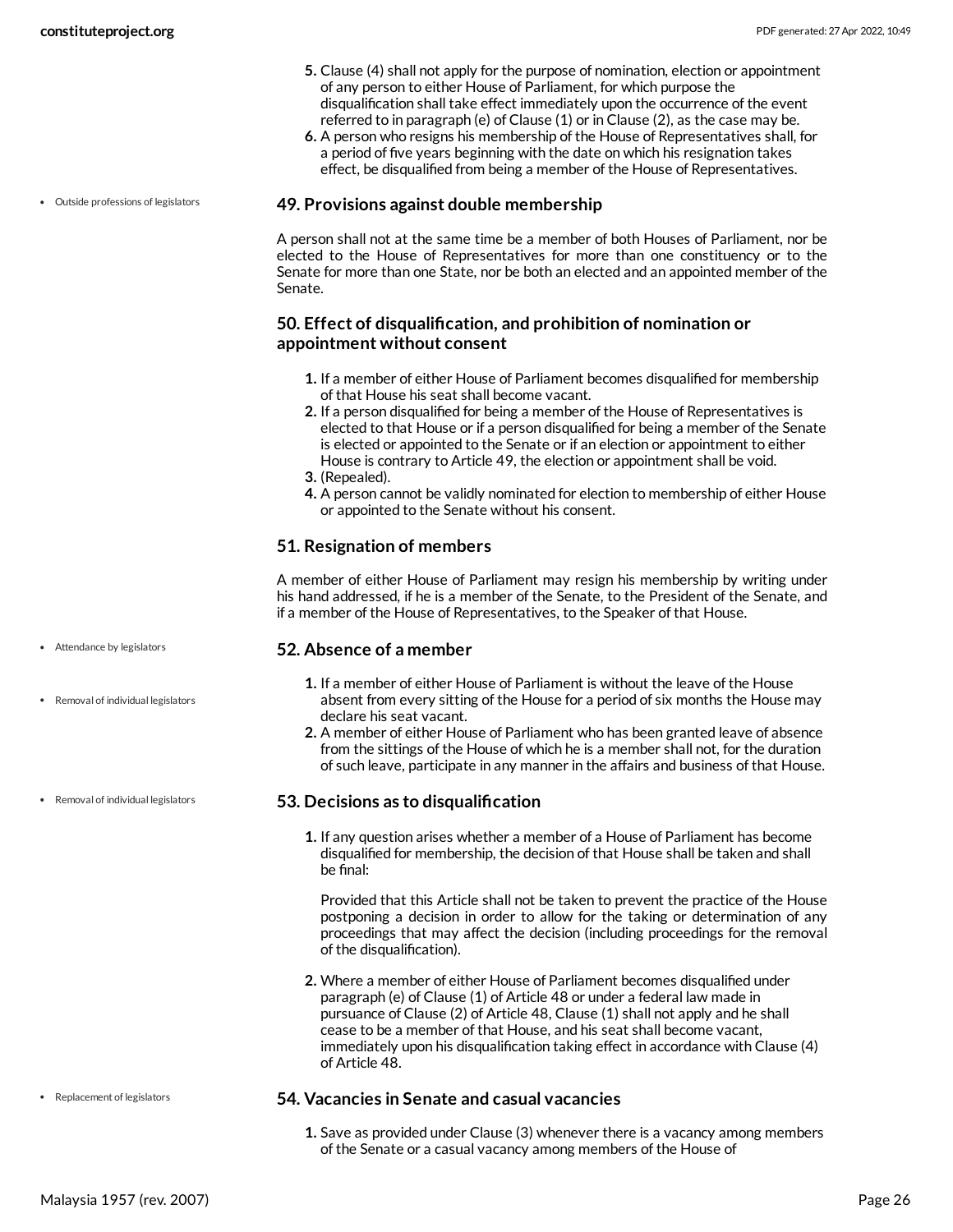**1.** Representatives such vacancy or casual vacancy shall be filled within sixty days from the date on which it is established by the President of the Senate that there is a vacancy or by the Election Commission that there is a casual vacancy, as the case may be, and an election shall be held or an appointment made accordingly:

Provided that failure to make any such appointment within the period specified in this Clause shall not invalidate any appointment made out of time:

Provided further that, if a casual vacancy in the House of Representatives is established on a date within two years of the date Parliament shall, in accordance with Clause (3) of Article 55, stand dissolved, such casual vacancy shall not be filled unless the Speaker notifies the Election Commission in writing that the numerical strength of the party that constitutes a majority of all the members of the House of Representatives is being affected by such vacancy, in which event such vacancy shall be filled within sixty days from the date of the receipt of that notification.

- **2.** (Repealed).
- **3.** Where a vacancy among members of the Senate relates to a vacancy which shall be filled by a member who shall be elected by a State in accordance with the Seventh Schedule, the provisions of Clause (1) shall not apply to the filling of such vacancy.

#### **55. Summoning, prorogation and dissolution of Parliament**

- **1.** The Yang di-Pertuan Agong shall from time to time summon Parliament and shall not allow six months to elapse between the last sitting in one session and the date appointed for its first meeting in the next session.
- **2.** The Yang di-Pertuan Agong may prorogue or dissolve Parliament.
- **3.** Parliament unless sooner dissolved shall continue for five years from the date of its first meeting and shall then stand dissolved.
- **4.** Whenever Parliament is dissolved a general election shall be held within sixty days from the date of the dissolution and Parliament shall be summoned to meet on a date not later than one hundred and twenty days from that date.
- **5.** A Bill pending in Parliament shall not lapse by reason of the prorogation of Parliament.
- **6.** (Repealed).
- **7.** A Bill pending the assent of the Yang di-Pertuan Agong under Clause (4) (a) or Clause (4A) of Article 66 shall not lapse by reason of the prorogation or dissolution of Parliament.

#### **56. President and Deputy President of Senate**

- **1.** The Senate shall from time to time choose one of its members to be Yang di-Pertua Dewan Negara (President of the Senate) and one to be Deputy President of the Senate, and shall, subject to Clause (3), transact no business while the office of President is vacant other than the election of a President.
- **2.** A member holding office as President or Deputy President shall cease to hold his office on the expiry of the term for which he was elected or appointed a member or on otherwise ceasing to be a member of the Senate, or upon being disqualified under Clause (5), and may at any time resign his office.
- **3.** During any vacancy in the office of President or during any absence of the President from any sitting, the Deputy President or, if the Deputy President is also absent or if his office is also vacant, such other member as may be determined by the rules of procedure of the Senate, shall act as President.
- **4.** If a member of the Legislative Assembly of a State is chosen to be President he shall resign from the Assembly before exercising the functions of his office.
- **5.** A member who is elected to be President or Deputy President shall be disqualified from holding such office if after three months of his election to such office or at any time thereafter he is or becomes a member of any board of directors or board of management, or an officer or employee, or engages in the affairs or business, of any organisation or body, whether corporate or otherwise, or of any commercial, industrial or other undertaking, whether or not he receives any remuneration, reward, profit or benefit from it:

Provided that such disqualification shall not apply where such organisation or body carries out any welfare or voluntary work or objective beneficial to the

- Dismissal of the legislature
- Term length for first chamber

Leader of second chamber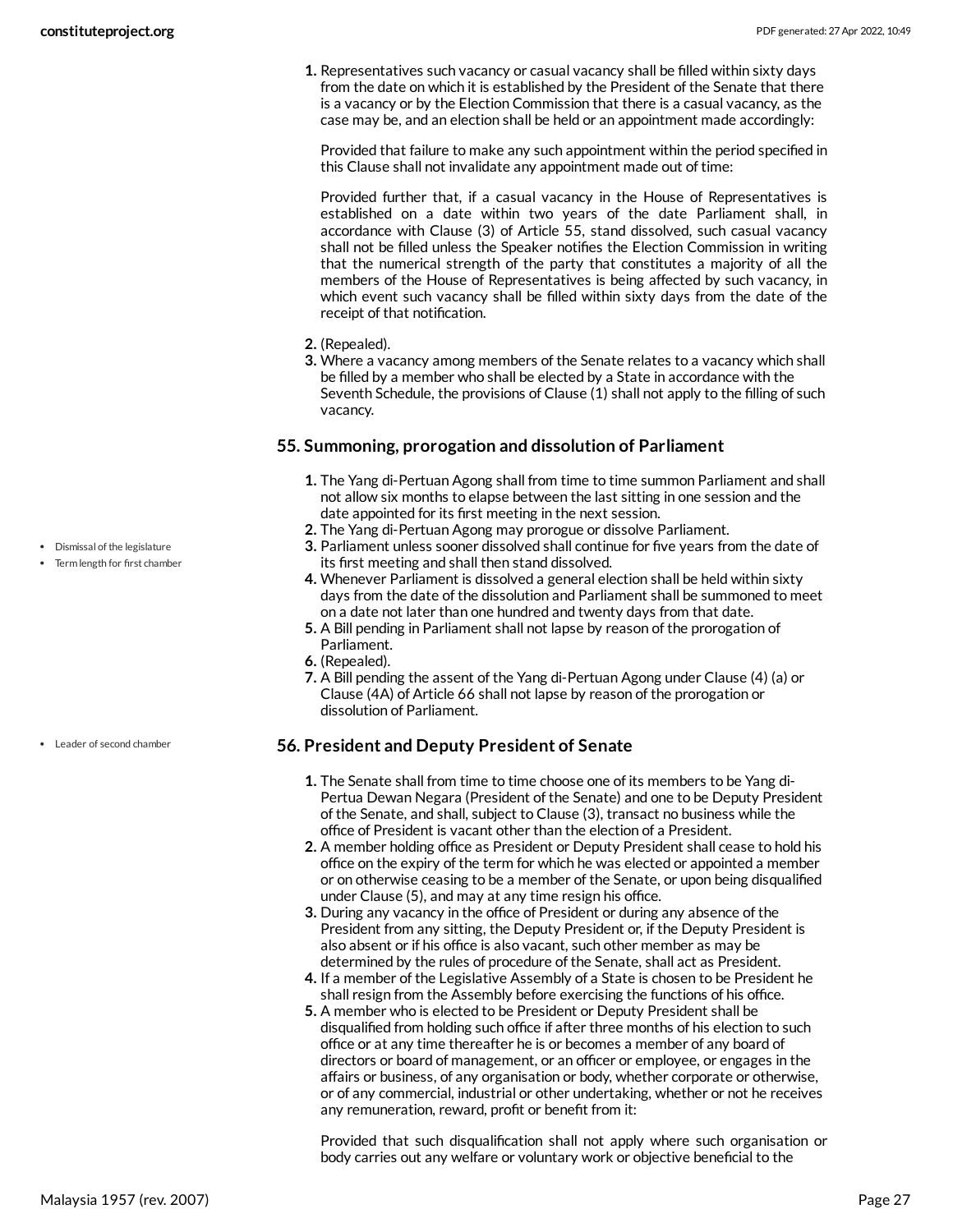Leader of first chamber

- **5.** community or any part thereof, or any other work or objective of a charitable or social nature, and the member does not receive any remuneration, reward, profit or benefit from it.
- **6.** Where any question arises regarding the disqualification of the President or Deputy President under Clause (5) the decision of the Senate shall be taken and shall be final.

#### **57. Speaker and Deputy Speakers of the House of Representatives**

**1.** The House of Representatives shall from time to time elect-

**a.** as Yang di-Pertua Dewan Rakyat (Speaker), a person who either is a member of the House or is qualified for election as such a member; and **b.** two Deputy Speakers from among members of the House,

and the House shall, subject to Clause (3), transact no business while the office of Speaker is vacant other than the election of a Speaker.

- **1A.** Any person elected as Speaker who is not a member of the House of Representatives
	- **a.** shall, before he enters upon the duties of his office, take and subscribe before the House the oath of office and allegiance set out in the Sixth Schedule; and
	- **b.** shall, by virtue of holding his office, be a member of the House additional to the members elected pursuant to Article 46:

Provided that paragraph (b) shall not have effect for the purposes of any of the following provisions of this Constitution, that is to say, Articles 43, 43A, 43B, 50 to 52, 54 and 59; and no person shall be entitled by virtue of that paragraph to vote on any matter before the House.

- **2.** The Speaker may at any time resign his office by writing under his hand addressed to the Clerk of the House of Representatives, and shall vacant his office
	- **a.** when the House first meets after a general election;
	- **b.** on his ceasing to be a member of the House otherwise than by reason of a dissolution thereof or, if he is a member by virtue only of paragraph (b) of Clause (1A), on his ceasing to be qualified to be a member;
	- **bb.** upon being disqualified under Clause (5);
	- **c.** if the House at any time so resolves.
- **2A.** A Deputy Speaker may at any time resign his office by writing under his hand addressed to the Clerk of the House of Representatives, and shall vacate his office
	- **a.** on his ceasing to be a member of the House;
	- **b.** if the House at any time so resolves.
- **3.** During any vacancy in the office of Speaker or during any absence of the Speaker from any sitting, otherwise than by reason of the House first meeting after a general election, one of the Deputy Speakers or, if both the Deputy Speakers are absent or if both their offices are vacant, such other member as may be determined by the rules of procedure of the House, shall act as Speaker.
- **4.** If a member of the Legislative Assembly of a State is chosen to be Speaker he shall resign from the Assembly before exercising the functions of his office.
- **5.** A person who is elected to be Speaker or Deputy Speaker shall be disqualified from holding such office if after three months of his election to such office or at any time thereafter he is or becomes a member of any board of directors or board of management, or an officer or employee, or engages in the affairs or business, of any organisation or body, whether corporate or otherwise, or of any commercial, industrial or other undertaking, whether or not he receives any remuneration, reward, profit or benefit from it:

Provided that such disqualification shall not apply where such organisation or body carries out any welfare or voluntary work or objective beneficial to the community or any part thereof, or any other work or objective of a charitable or social nature, and the member does not receive any remuneration, reward, profit or benefit from it.

Oaths to abide by constitution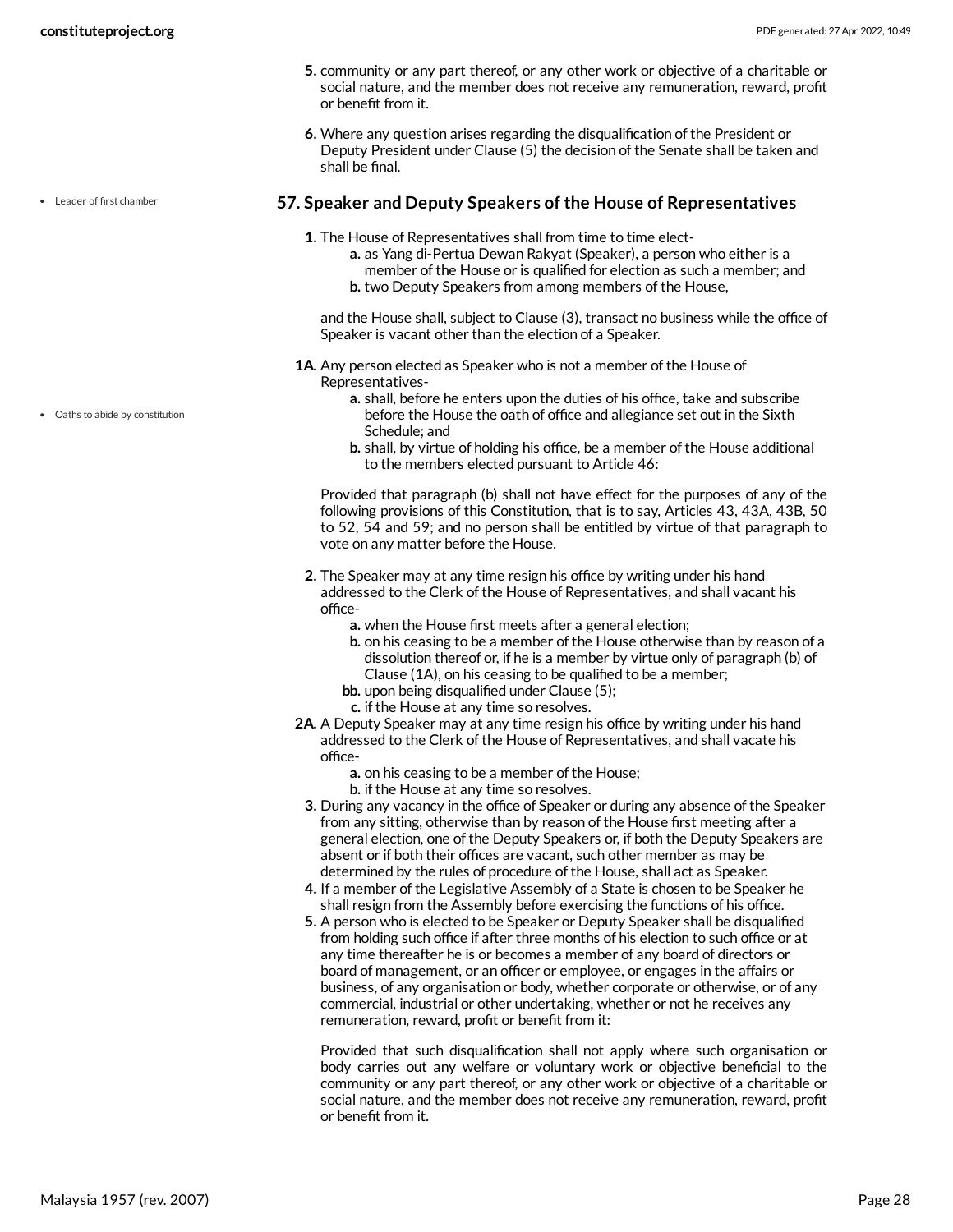**6.** Where any question arises regarding the disqualification of the Speaker or Deputy Speaker under Clause (5) the decision of the House of Representatives shall be taken and shall be final.

Compensation of legislators

Oaths to abide by constitution

Joint meetings of legislative chambers

#### **58. Remuneration of President, Deputy President, Speaker and Deputy Speakers**

Parliament shall by law provide for the remuneration of the President and Deputy President of the Senate and the Speaker and Deputy Speakers of the House of Representatives, and the remuneration so provided for the President of the Senate and the Speaker of the House of Representatives shall be charged on the Consolidated Fund.

#### **59. Oaths by members**

- **1.** Every member of either House of Parliament shall before taking his seat take and subscribe before the person presiding in the House an oath in the form set out in the Sixth Schedule, but a member may before taking that oath take part in the election of a President of the Senate or Speaker of the House of Representatives.
- **2.** If a member has not taken his seat within six months from the date on which the House first sits after his election or such further time as the House may allow, his seat shall become vacant.

#### **60. Address by the Yang di-Pertuan Agong**

The Yang di-Pertuan Agong may address either House of Parliament or both Houses jointly.

#### **61. Special provisions as to Cabinet and Attorney General**

- **1.** In addition to his rights as a member of one of the Houses of Parliament every member of the Cabinet shall have the right to take part in the proceedings of the other House.
- **2.** Either House of Parliament may appoint as a member of any of its committees the Attorney General or any member of the Cabinet notwithstanding that he is not a member of that House.
- **3.** This Article does not authorise any person who is not a member of a House to vote in that House or any of its committees.
- **4.** In this Article "member of the Cabinet" includes a Deputy Minister and a Parliamentary Secretary.

#### **62. Parliamentary procedure**

- **1.** Subject to the provisions of this Constitution and of federal law, each House of Parliament shall regulate its own procedure.
- **2.** Each House may act notwithstanding any vacancy in its membership, and the presence or participation of any person not entitled thereto shall not invalidate any proceedings.
- **3.** Subject to Clause (4) and to Articles 89 (1) and 159 (3) and to sections 10 and 11 of the Thirteenth Schedule, each House shall, if not unanimous, take its decision by a simple majority of members voting; and the person presiding shall unless he is a member of the House by virtue only of paragraph (b) of Clause (1A) of Article 57 cast his vote whenever necessary to avoid an equality of votes, but shall not vote in any other case.
- **4.** In regulating its procedure each House may provide, as respects any decision relating to its proceedings, that it shall not be made except by a specified majority or by a specified number of votes.
- **5.** Members absent from a House shall not be allowed to vote.

#### **63. Privileges of Parliament**

- **1.** The validity of any proceedings in either House of Parliament or any committee thereof shall not be questioned in any court.
- **2.** No person shall be liable to any proceedings in any court in respect of anything said or any vote given by him when taking part in any proceedings of either
- Legislative committees
- Legislative committees

- **Legislative committees**
- Immunity of legislators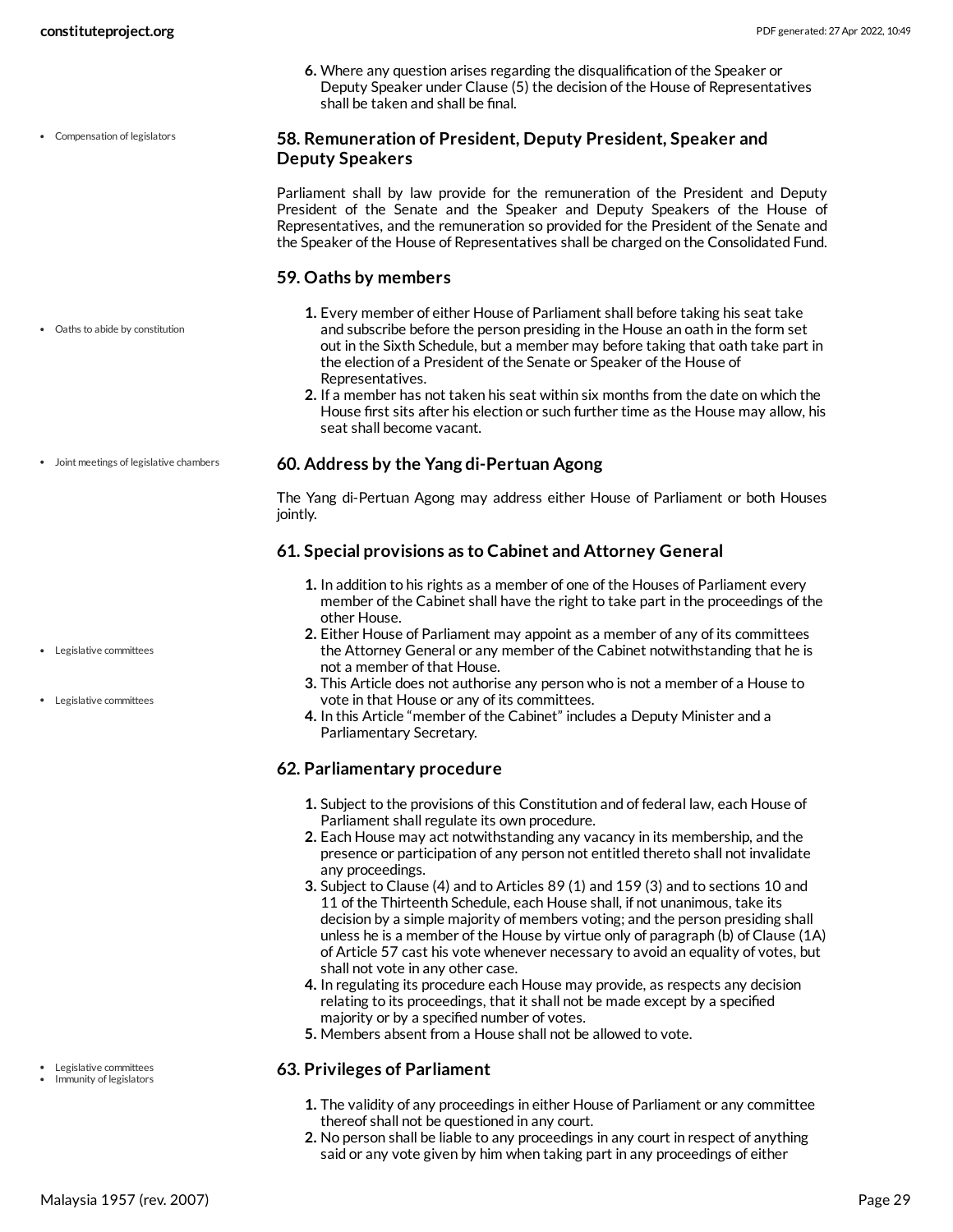- **2.** House of parliament or any committee thereof.
- **3.** No person shall be liable to any proceedings in any court in respect of anything published by or under the authority of either House of Parliament.
- **4.** Clause (2) shall not apply to any person charged with an offence under the law passed by Parliament under Clause (4) of Article 10 or with an offence under the Sedition Act 1948 as amended by the Emergency (Essential Powers) Ordinance No. 45, 1970. [Act 15. P.U. (A) 282/70.]
- **5.** Notwithstanding Clause (4), no person shall be liable to any proceedings in any court in respect of anything said by him of the Yang di-Pertuan Agong or a Ruler when taking part in any proceedings of either House of Parliament or any committee thereof except where he advocates the abolition of the constitutional position of the Yang di-Pertuan Agong as the Supreme Head of the Federation or the constitutional position of the Ruler of a State, as the case may be.

#### **64. Remuneration of members**

Parliament shall by law provide for the remuneration of members of each House.

#### **65. Clerks of Senate and House of Representatives**

- **1.** There shall be a Clerk to the Senate and a Clerk to the House of Representatives.
- **2.** The Clerk to the Senate and the Clerk to the House of Representatives shall be appointed by the Yang di-Pertuan Agong from among members of the general public service of the Federation and each shall hold office until he attains the age of compulsory retirement for members of the general public service unless he sooner resigns his office or is transferred to another office in the general public service.
- **3.** The persons holding the office of the Clerk to the Senate and Clerk to the House of Representatives immediately prior to the coming into force of this Clause shall, unless either person has not attained the age of fifty-five years and has opted to become a member of the general public service of the Federation, continue to hold office respectively on terms and conditions not less favourable than those applicable to him immediately before such coming into operation and shall not be removed from office except on the like grounds and in the like manner as a judge of the Federal Court, and in this respect the representation mentioned in Article 125 (3) shall be a representation made by the President of the Senate or, as the case may be, the Speaker of the House of Representatives.
- **4.** (Repealed).
- **5.** (Repealed).

# <span id="page-29-0"></span>**Chapter 5. Legislative procedure**

#### **66. Exercise of legislative power**

- **1.** The power of Parliament to make laws shall be exercised by Bills passed by both Houses (or, in the cases mentioned in Article 68, the House of Representatives) and, except as otherwise provided in this Article, assented to by the Yang di-Pertuan Agong.
- **2.** Subject to Article 67, a Bill may originate in either House.
- **3.** When a Bill has been passed by the House in which it originated it shall be sent to the other House; and it shall be presented to the Yang di-Pertuan Agong for his assent when it has been passed by the other House and agreement has been reached between the two Houses on any amendments made in it or when it is required to be so presented under Article 68.
- **4.** The Yang di-Pertuan Agong shall within thirty days after a Bill is presented to him assent to the Bill by causing the Public Seal to be affixed thereto.
- **4A.** If a Bill is not assented to by the Yang di-Pertuan Agong within the time specified in Clause (4), it shall become law at the expiration of the time specified in that Clause in the like manner as if he had assented thereto.
- **4B.** (Repealed)
- **5.** A Bill shall become law on being assented to by the Yang di-Pertuan Agong or as provided in Clause (4A), but no law shall come into force until it has been published, without prejudice, however, to the power of Parliament to postpone the operation of any law or to make laws with retrospective effect.

Compensation of legislators

Division of labor between chambers Approval or veto of general legislation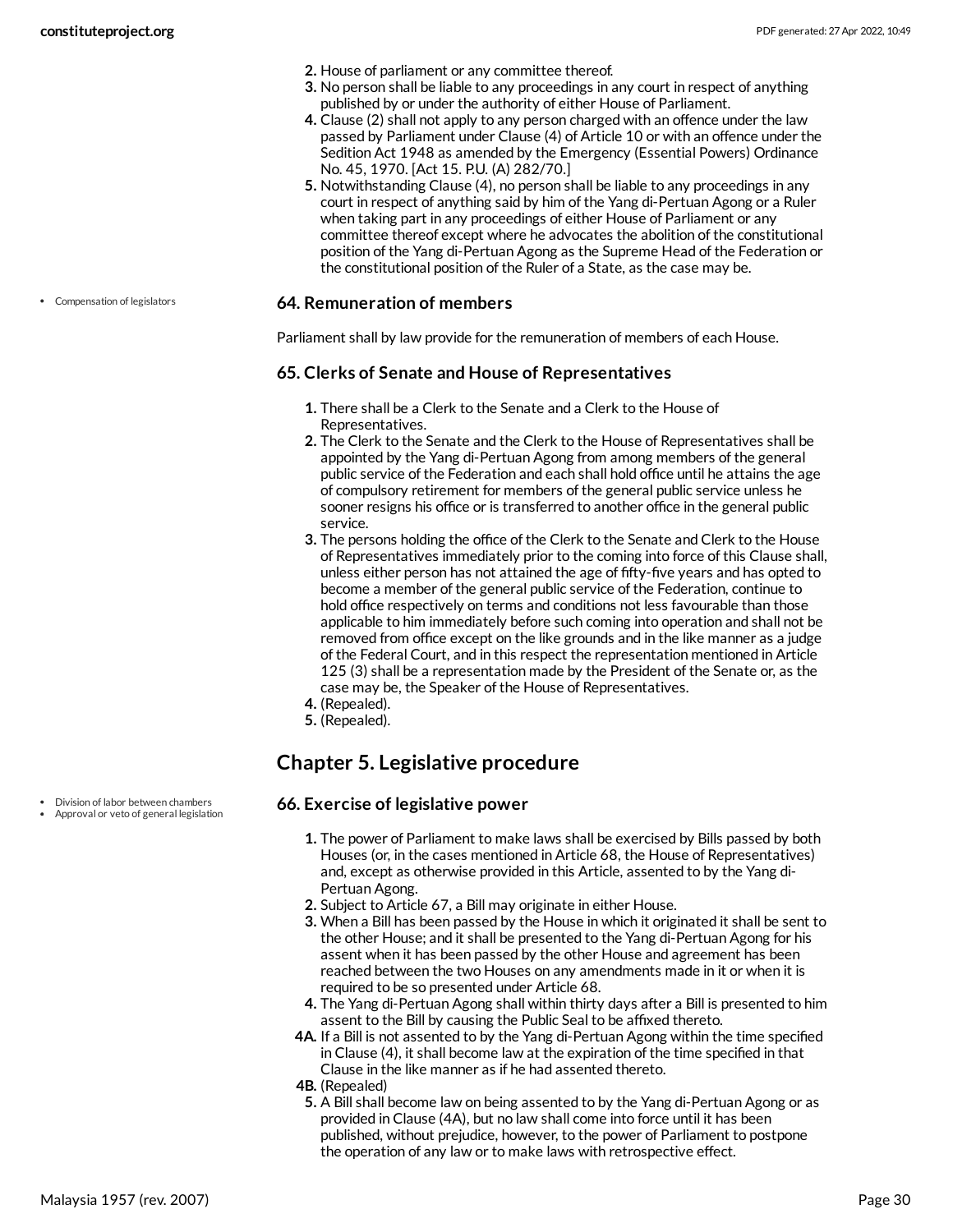- Finance bills
- Second chamber reserved policy areas
- Spending bills First chamber reserved policy areas
- Tax bills

**6.** Nothing in this Article or in Article 68 shall invalidate any law confirming an undertaking given by the Federal Government to the effect that a Bill to which the undertaking relates shall not be presented to the Yang di-Pertuan Agong for his assent except in accordance with the undertaking.

#### **67. Restriction on introduction of Bills and moving of amendments involving taxation, expenditure, etc**

- **1.** A Bill or amendment making provision (whether directly or indirectly) for
	- **a.** imposing or increasing any tax or abolishing, reducing or remitting any existing tax;
	- **b.** the borrowing of money, or the giving of any guarantee, by the Federation, or the amendment of the law relating to the financial obligations of the Federation;
	- **c.** the custody of the Consolidated Fund, the charging of any money on the Consolidated Fund or the abolition or alteration of any such charge;
	- **d.** the payment of moneys into the Consolidated Fund or the payment, issue or withdrawal from the Consolidated Fund of any moneys not charged thereon, or any increase in the amount of such a payment, issue or withdrawal;
	- **e.** the compounding or remission of any debt due to the Federation;
	- **f.** the assignment of a tax or fee or the making of a grant to any State;
	- **g.** the receipt of moneys on account of the Consolidated Fund or the custody or issue of such moneys or the audit of the accounts of the Federation or a State,

being provision as respects which the Minister charged with responsibility for finance signifies that it goes beyond what is incidental only and not of a substantial nature having regard to the purposes of the Bill or amendment shall not be introduced or moved except by a Minister, and a Bill making any such provision shall not be introduced in the Senate.

- **2.** A Bill or amendment shall not be deemed to make provision for any of the said matters by reason only that it provides
	- **a.** for the imposition or alteration of any fine or other pecuniary penalty or for the payment or demand of a licence fee or a fee or charge for any service rendered; or
	- **b.** for the imposition, alteration or regulation of any tax or rate by any local authority or body for local purposes.

#### **68. Assentto Bills passed by House of Representatives only**

- **1.** Where a money Bill is passed by the House of Representatives and, having been sent to the Senate at least one month before the end of the session, is not passed by the Senate without amendment within a month, it shall be presented to the Yang di-Pertuan Agong for his assent unless the House of Representatives otherwise directs.
- **2.** Where
	- **a.** a Bill which is not a money Bill is passed by the House of Representatives and, having been sent to the Senate at least one month before the end of the session, is not passed by the Senate or is passed by the Senate with amendments to which the House of Representatives does not agree; and
	- **b.** in the following session (whether of the same Parliament or not) but not earlier than one year after it was first passed by the House of Representatives the same Bill, with no other alterations than those mentioned in Clause (3), is passed again by the House of Representatives and sent to the Senate at least one month before the end of the session and is not passed by the Senate or is passed by the Senate with amendments to which the House of Representatives does not agree,

the Bill shall, unless the House of Representatives otherwise directs, be presented to the Yang di-Pertuan Agong for his assent with such amendments, if any, as may have been agreed to by both Houses.

**3.** The alterations referred to in Clause (2) are alterations certified by the Speaker of the House of Representatives to be necessary owing to the time which has

- Tax bills
- Finance bills
- Spending bills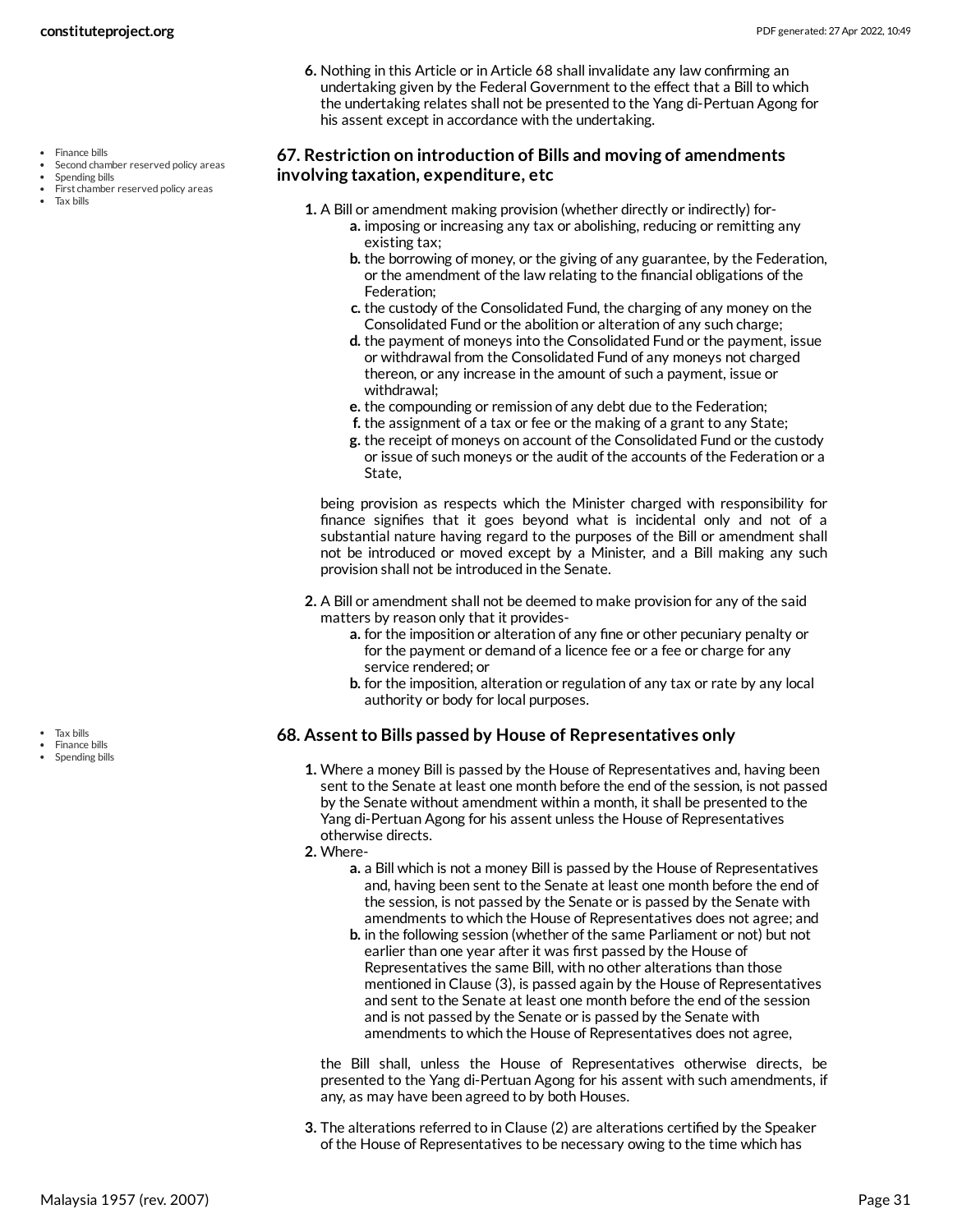- **3.** elapsed since the Bill was passed in the earlier session or to represent amendments made in that session by the Senate.
- **4.** When a Bill is presented to the Yang di-Pertuan Agong in pursuance of this Article it shall bear a certificate of the Speaker of the House of Representatives that the provisions of this Article have been complied with, and that certificate shall be conclusive for all purposes and shall not be questioned in any court.
- **5.** This Article does not apply to any Bill for making any amendment to this Constitution, other than an amendment excepted from the provisions of Clause (3) of Article 159.
- **6.** In this Article "money bill" means a Bill which, containing in the opinion of the Speaker of the House of Representatives only provisions dealing with all or any of the following matters, that is to say:
	- **a.** the matters mentioned in Clause (1) of Article 67 or the regulation of any tax;
	- **b.** the reduction of any such amount as is mentioned in paragraph (d) of Clause (1) of Article 67; and
	- **c.** any matter incidental to those matters or any of them,

is certified by him as a money Bill.

# <span id="page-31-0"></span>**Chapter 6. Capacity as respects property, contracts and suits**

#### **69. Capacity of Federation as respects property, contracts and suits**

- **1.** The Federation has power to acquire, hold and dispose of property of any kind and to make contracts.
- **2.** The Federation may sue and be sued.

# <span id="page-31-1"></span>**PART V. THE STATES**

# <span id="page-31-2"></span>**70. Precedence of Rulers and Yang di-Pertua-Yang di-Pertua Negeri**

- **1.** Subject to the precedence of the Yang di-Pertuan Agong and his Consort, the Rulers and Yang di-Pertua-Yang di-Pertua Negeri of the States shall take precedence over all other persons and each Ruler or Yang di-Pertua Negeri shall in his own State take precedence over the other Rulers and Yang di-Pertua-Yang di-Pertua Negeri.
- **2.** Subject to Clause (1), the Rulers shall take precedence over the Yang di-Pertua-Yang di-Pertua Negeri and, among themselves, in accordance with the dates on which they acceded as Rulers, and the Yang di-Pertua-Yang di-Pertua Negeri shall take precedence among themselves in accordance with the dates on which they were appointed as Yang di-Pertua-Yang di-Pertua Negeri; and if Yang di-Pertua-Yang di-Pertua Negeri were appointed on the same day the older shall take precedence over the younger.

# <span id="page-31-3"></span>**71. Federal guarantee of State Constitutions**

- **1.** The Federation shall guarantee the right of a Ruler of a State to succeed and to hold, enjoy and exercise the constitutional rights and privileges of Ruler of that State in accordance with the Constitution of that State; but any dispute as to the title to the succession as Ruler of any State shall be determined solely by such authorities and in such manner as may be provided by the Constitution of that **State**
- **2.** Clause (1) shall, with the necessary modifications, apply in relation to a Ruling Chief of Negeri Sembilan as it applies to the Ruler of a State.
- **3.** If it appears to Parliament that in any State any provision of this Constitution or of the Constitution of that State is being habitually disregarded Parliament may,

Subsidiary unit government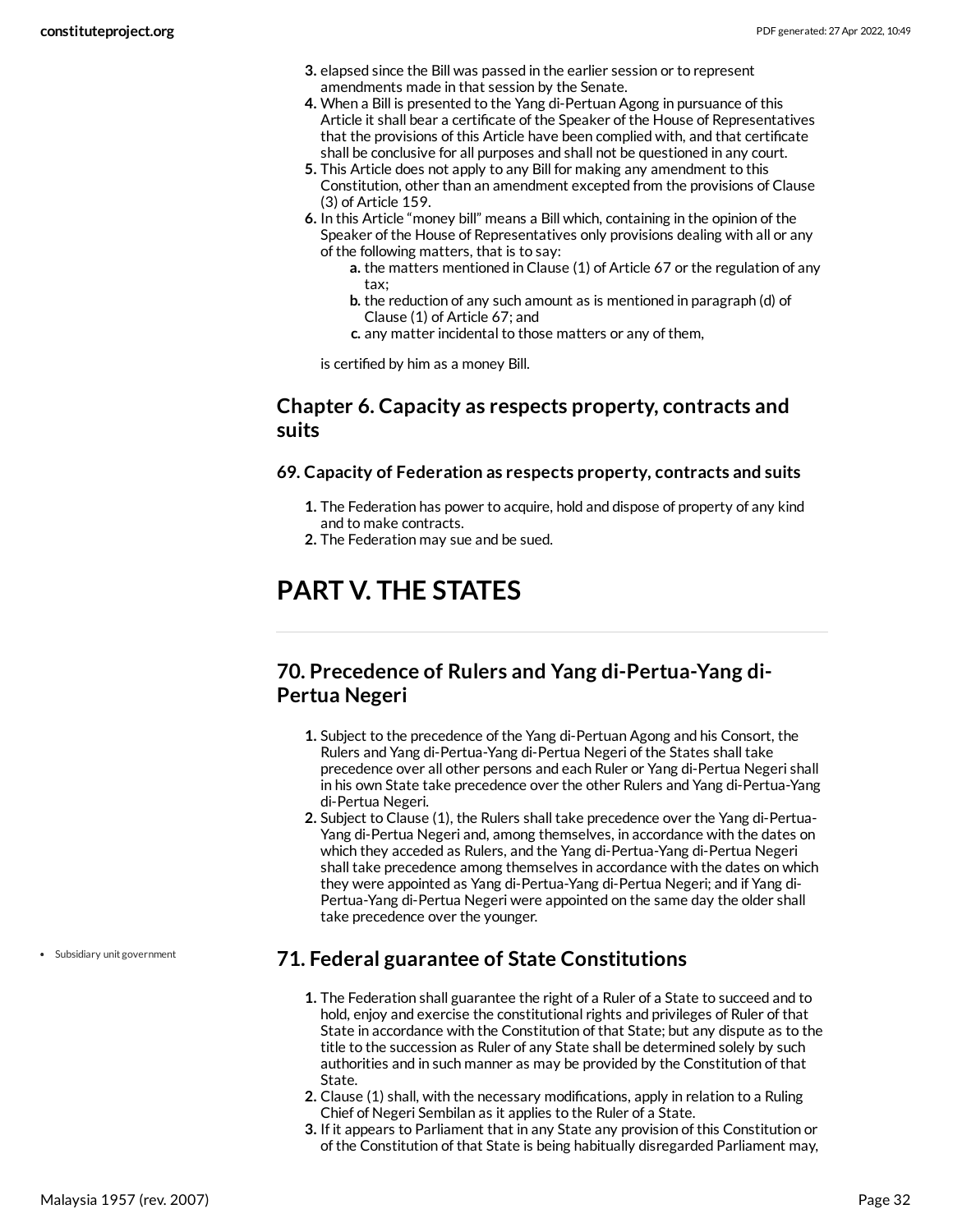• Federal review of subnational legislation

- **3.** notwithstanding anything in this Constitution, by law make provision for securing compliance with those provisions.
	- **4.** If at any time the Constitution of any State does not contain the provisions set out in Part I of the Eighth Schedule, with or without the modifications allowed under Clause (5) (hereinafter referred to as "the essential provisions") or provisions substantially to the same effect, or contains provisions inconsistent with the essential provisions, Parliament may, notwithstanding anything in this Constitution, by law make provision for giving effect in that State to the essential provisions or for removing the inconsistent provisions.
	- **5.** The provisions set out in Part I of the Eighth Schedule may be modified by substituting for section 2 or section 4 or both the provisions set out in Part II of that Schedule as an alternative thereto
		- **a.** in the case of every State, until the dissolution of the second Legislative Assembly constituted in accordance with those provisions or those provisions so modified;
		- **b.** in the case of Perlis, until such further time as the Legislative Assembly of that State may resolve and, as respects the provision set out in section 2 of that Schedule, indefinitely.
	- **6.** A law made for a State in pursuance of this Article shall, unless sooner repealed by Parliament, cease to have effect on such day as a new Legislative Assembly, constituted in that State after the passing of the law, may resolve.
	- **7.** In relation to the State of Sabah or Sarawak
		- **a.** Clause (5) shall not apply; but
		- **b.** until the end of August 1975, or such earlier date as the Yang di-Pertuan Agong with the concurrence of the Yang di-Pertua Negeri may by order direct, Clause (4) shall apply as if the reference to the modifications allowed under Clause (5) were a reference to the modifications made by the Constitution of the State as in force on Malaysia Day.
	- **8.** (Repealed).

# <span id="page-32-0"></span>**72. Privileges of Legislative Assembly**

- **1.** The validity of any proceedings in the Legislative Assembly of any State shall not be questioned in any court.
- **2.** No person shall be liable to any proceedings in any court in respect of anything said or any vote given by him when taking part in proceedings of the Legislative Assembly of any State or of any committee thereof.
- **3.** No person shall be liable to any proceedings in any court in respect of anything published by or under the authority of the Legislative Assembly of any State.
- **4.** Clause (2) shall not apply to any person charged with an offence under the law passed by Parliament under Clause (4) of Article 10 or with an offence under the Sedition Act 1948 as amended by the Emergency (Essential Powers) Ordinance No. 45, 1970.
- **5.** Notwithstanding Clause (4), no person shall be liable to any proceedings in any court in respect of anything said by him of the Ruler of any State when taking part in any proceedings of the Legislative Assembly of any State or any committee thereof except where he advocates the abolition of the Ruler's position as the constitutional Ruler of that State.

# <span id="page-32-1"></span>**PART VI. RELATIONS BETWEEN THE FEDERATION AND THE STATES**

# <span id="page-32-2"></span>**Chapter 1. Distribution of legislative powers**

#### **73. Extent of federal and State laws**

In exercising the legislative powers conferred on it by this Constitution-

**a.** Parliament may make laws for the whole or any part of the Federation and laws having effect outside as well as within the Federation;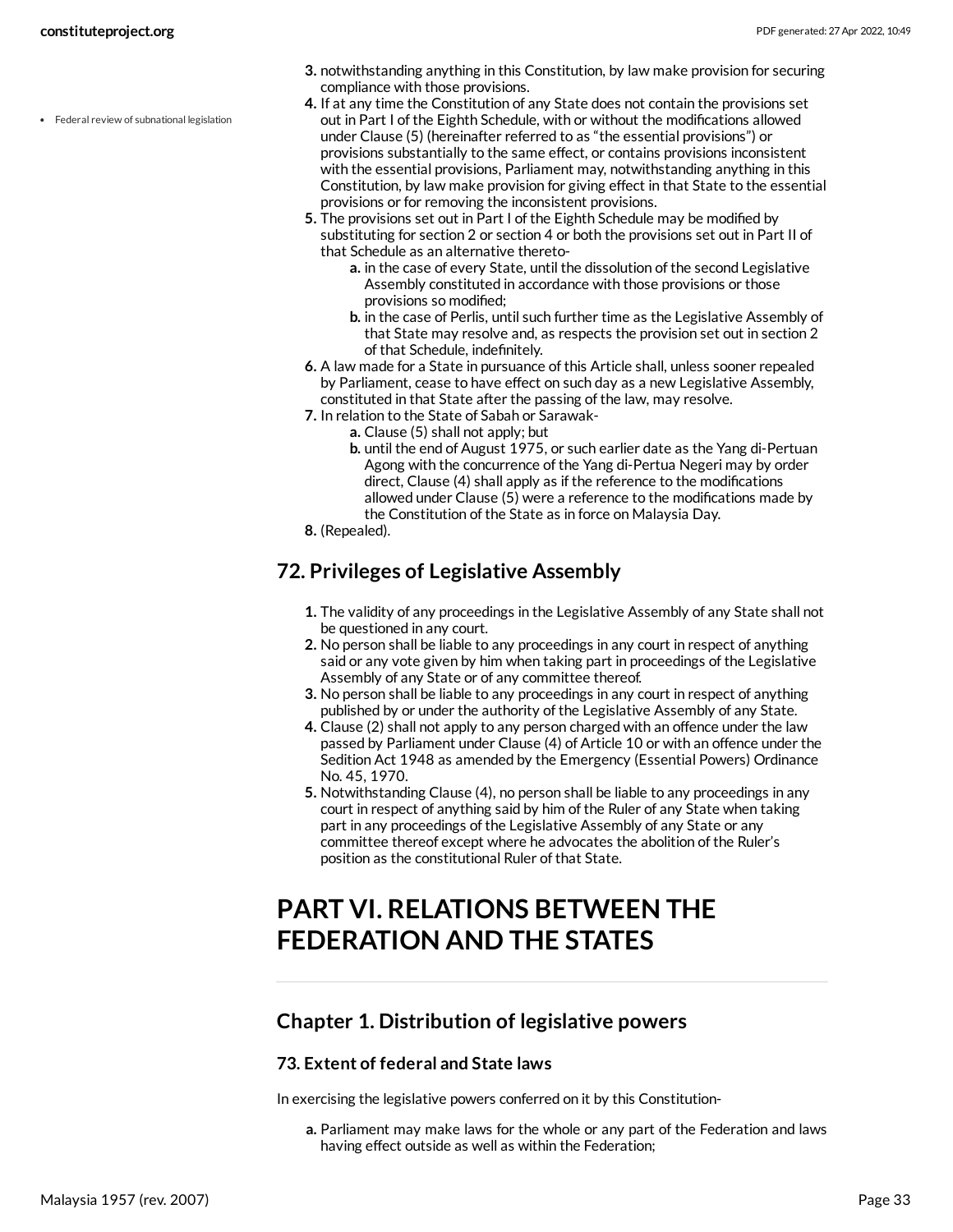Subsidiary unit government

Subsidiary unit government

National vs subnational laws

- International law
- International organizations
- Status of religious law

**b.** the Legislature of a State may make laws for the whole or any part of that State.

#### **74. Subject matter of federal and State laws**

- **1.** Without prejudice to any power to make laws conferred on it by any other Article, Parliament may make laws with respect to any of the matters enumerated in the Federal List or the Concurrent List (that is to say, the First or Third List set out in the Ninth Schedule).
- **2.** Without prejudice to any power to make laws conferred on it by any other Article, the Legislature of a State may make laws with respect to any of the matters enumerated in the State List (that is to say, the Second List set out in the Ninth Schedule) or the Concurrent List.
- **3.** The power to make laws conferred by this Article is exercisable subject to any conditions or restrictions imposed with respect to any particular matter by this Constitution.
- **4.** Where general as well as specific expressions are used in describing any of the matter enumerated in the Lists set out in the Ninth Schedule the generality of the former shall not be taken to be limited by the latter.

#### **75. Inconsistencies between federal and State laws**

If any State law is inconsistent with a federal law, the federal law shall prevail and the State law shall, to the extent of the inconsistency, be void.

#### **76. Power of Parliamentto legislate for States in certain cases**

- **1.** Parliament may make laws with respect to any matter enumerated in the State List, but only as follows, that is to say:
	- **a.** for the purpose of implementing any treaty, agreement or convention between the Federation and any other country, or any decision of an international organisation of which the Federation is a member; or
	- **b.** for the purpose of promoting uniformity of the laws of two or more States; or
	- **c.** if so requested by the Legislative Assembly of any State.
- **2.** No law shall be made in pursuance of paragraph (a) of Clause (1) with respect to any matters of Islamic law or the custom of the Malays or to any matter of native law or custom in the States of Sabah and Sarawak and no Bill for a law under that paragraph shall be introduced into either House of Parliament until the Government of any State concerned has been consulted.
- **3.** Subject to Clause (4), a law made in pursuance of paragraph (b) or paragraph (c) of Clause (1) shall not come into operation in any State until it has been adopted by a law made by the Legislature of that State, and shall then be deemed to be a State law and not a federal law, and may accordingly be amended or repealed by a law made by that Legislature.
- **4.** Parliament may, for the purpose only of ensuring uniformity of law and policy, make laws with respect to land tenure, the relations of landlord and tenant, registration of titles and deeds relating to land, transfer of land, mortgages, leases and charges in respect of land, easements and other rights and interests in land, compulsory acquisition of land, rating and valuation of land, and local government; and Clauses (1) (b) and (3) shall not apply to any law relating to any such matter.

#### *76A.* **Power of Parliament to extend legislative powers of States**

- **1.** It is hereby declared that the power of Parliament to make laws with respect to a matter enumerated in the Federal List includes power to authorise the Legislatures of the States or any of them, subject to such conditions or restrictions (if any) as Parliament may impose, to make laws with respect to the whole or any part of that matter.
- **2.** Notwithstanding Article 75, a State law made under authority conferred by Act of Parliament as mentioned in Clause (1) may, if and to the extent that the Act so provides, amend or repeal (as regards the State in question) any federal law passed before that Act.
- **3.** Any matter with respect to which the Legislature of a State is for the time being authorised by Act of Parliament to make laws shall for purposes of Articles 79,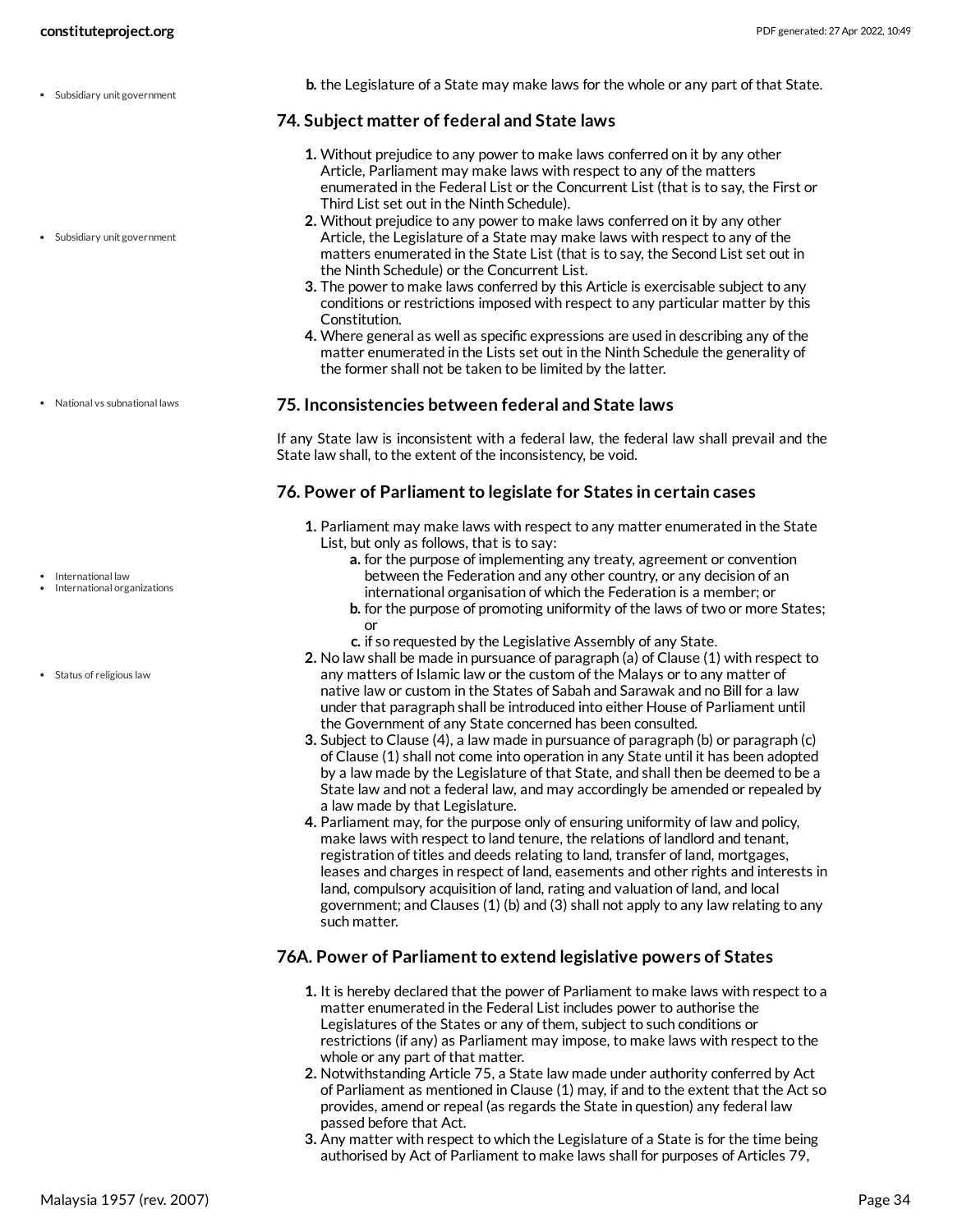**3.** 80 and 82 be treated as regards the State in question as if it were a matter enumerated in the Concurrent List.

#### Subsidiary unit government

#### **77. Residual power of legislation**

The Legislature of a State shall have power to make laws with respect to any matter not enumerated in any of the Lists set out in the Ninth Schedule, not being a matter in respect of which Parliament has power to make laws.

#### **78. Legislation restricting use of rivers**

In so far as any law made by Parliament or any regulation made in pursuance of such a law restricts the rights of a State or its residents to the use for navigation or irrigation of any river wholly within that State it shall not have effect in that State unless it has been approved by a resolution of the Legislative Assembly of that State supported by a majority of the total number of its members.

#### **79. Exercise of concurrentlegislative powers**

- **1.** Where it appears to the presiding officer of either House of Parliament or of the Legislative Assembly of any State that a Bill or an amendment to a Bill proposes a change in the law relating to any of the matters enumerated in the Concurrent List, or to any of the matters enumerated in the State List with respect to which the Federation is exercising functions in accordance with Article 94, he shall certify the Bill or amendment for the purposes of this Article.
- **2.** A Bill or amendment certified under this Article shall not be proceeded with until four weeks have elapsed since its publication, unless the presiding officer, being satisfied that the State Governments, or as the case may be, the Federal Government, have been consulted, allows it to be proceeded with on the ground of urgency.

### <span id="page-34-0"></span>**Chapter 2. Distribution of executive powers**

#### **80. Distribution of executive powers**

- **1.** Subject to the following provisions of this Article the executive authority of the Federation extends to all matters with respect to which Parliament may make laws, and the executive authority of a State to all matters with respect to which the Legislature of that State may make laws.
- **2.** The executive authority of the Federation does not extend to any matter enumerated in the State List, except in so far as is provided in Articles 93 to 95, nor to any matter enumerated in the Concurrent List, except in so far as may be provided by federal or State law; and so far as federal or State law confers executive authority on the Federation with respect to any matter enumerated in the Concurrent List it may do so to the exclusion of the executive authority of the State.
- **3.** So far as a law made under Clause (4) of Article 76 makes provisions for conferring executive authority on the Federation it shall not operate in any State unless approved by resolution of the Legislative Assembly of that State.
- **4.** Federal law may provide that the executive authority of a State shall extend to the administration of any specified provisions of federal law and may for that purpose confer powers and impose duties on any authority of the State.
- **5.** Subject to any provisions of federal or State law, arrangements may be made between the Federation and a State for the performance of any functions by the authorities of the one on behalf of the authorities of the other and such arrangements may provide for the making of payments in respect of any costs incurred under the arrangements.
- **6.** Where, in pursuance of Clause (4), any functions are conferred by federal law on any authority of a State the Federation shall make such payments to the State as may be agreed between the Federation and the State or as may in default of agreement be determined by a tribunal appointed by the Chief Justice of the Federal Court.

Subsidiary unit government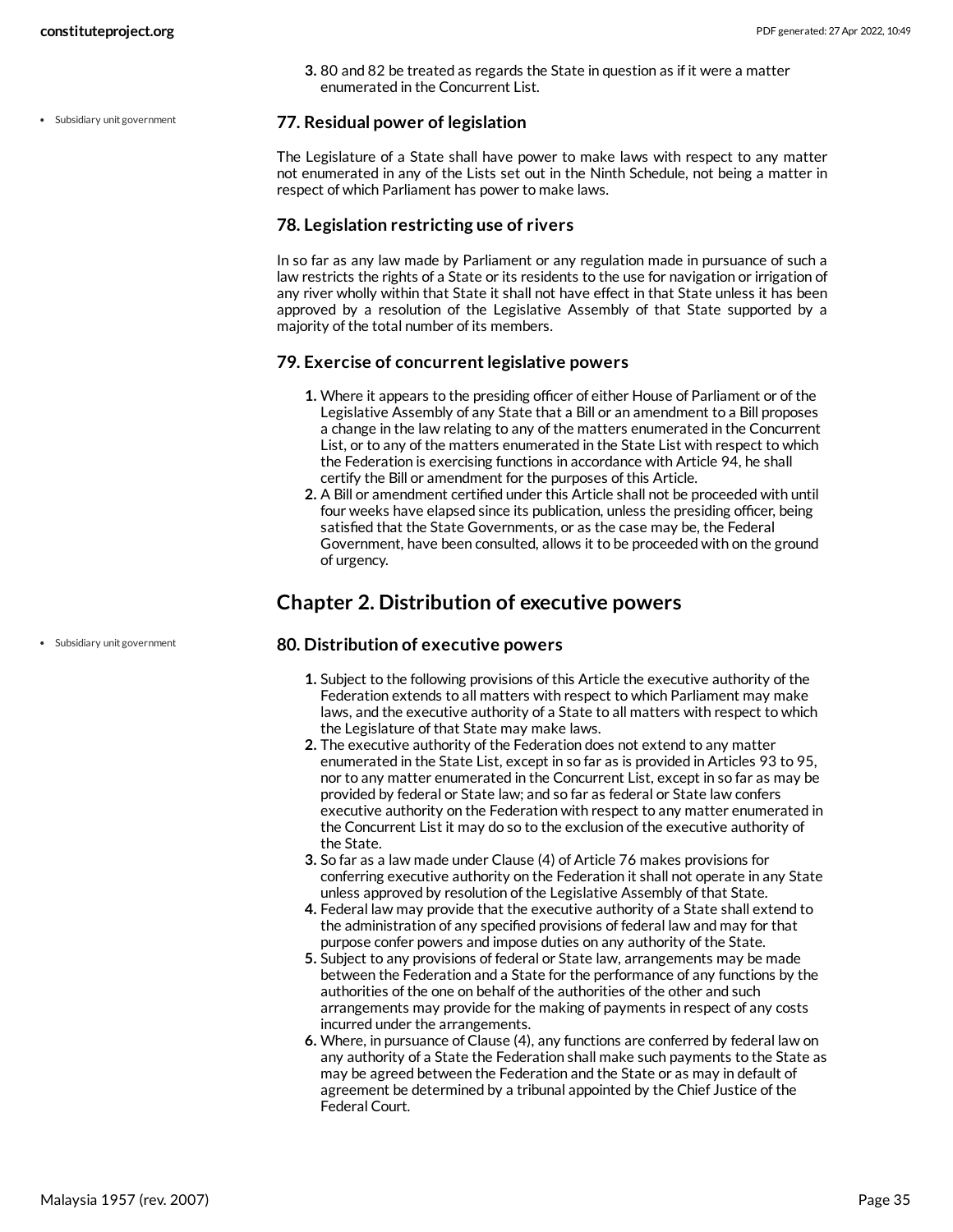#### **81. Obligations of States towards Federation**

The executive authority of every State shall be so exercised-

- **a.** as to ensure compliance with any federal law applying to that State; and
- **b.** as not to impede or prejudice the exercise of the executive authority of the Federation.

# <span id="page-35-0"></span>**Chapter 3. Distribution of financial burdens**

#### **82. Financing expenditure relating to matters on Concurrent List**

Where any law or executive action relating to any of the matters enumerated in the Concurrent List involves expenditure, such action shall be taken under this Constitution as will ensure that, unless otherwise agreed, the burden of that expenditure is borne-

- **a.** by the Federation, if the expenditure results either from federal commitments or from State commitments undertaken in accordance with federal policy and with the specific approval of the Federal Government;
- **b.** by the State or States concerned, if the expenditure results from State commitments undertaken by the State or States on its or their own authority.

# <span id="page-35-1"></span>**Chapter 4. Land**

#### **83. Acquisition of land for federal purposes**

**1.** If the Federal Government is satisfied that land in a State, not being alienated land, is needed for federal purposes, that Government may, after consultation with the State Government, require the State Government, and it shall then be the duty of that Government, to cause to be made to the Federation, or to such public authority as the Federal Government may direct, such grant of the land as the Federal Government may direct:

Provided that the Federal Government shall not require the grant of any land reserved for a State purpose unless it is satisfied that it is in the national interest so to do.

**2.** Where in accordance with Clause (1) the Federal Government requires the State Government to cause to be made a grant of land in perpetuity, the grant shall be made without restrictions as to the use of the land but shall be subject to the payment annually of an appropriate quit rent and the Federation shall pay to the State a premium equal to the market value for the grant; and where the Federal Government so requires the State Government to cause to be granted any other interest in land, the Federation shall pay to the State the just annual rent therefor and such premium, if any is required by the State Government, as may be just:

Provided that if the value of the land has been increased by means of any improvement made (otherwise than at the expense of the State) while the land was reserved for federal purposes, the increase shall not be taken into consideration in determining the market value, rent or premium for the purposes of this Clause.

- **3.** Where a requirement is made under Clause (1) in respect of any land which, at the date of the requirement, was intended for any State purpose, then if
	- **a.** other land is acquired by the State for that purpose in substitution for the first mentioned land; and
	- **b.** the cost of the land so acquired exceeds the amount paid by the Federation (otherwise than as rent) in accordance with Clause (2) in respect of the interest granted to the Federation,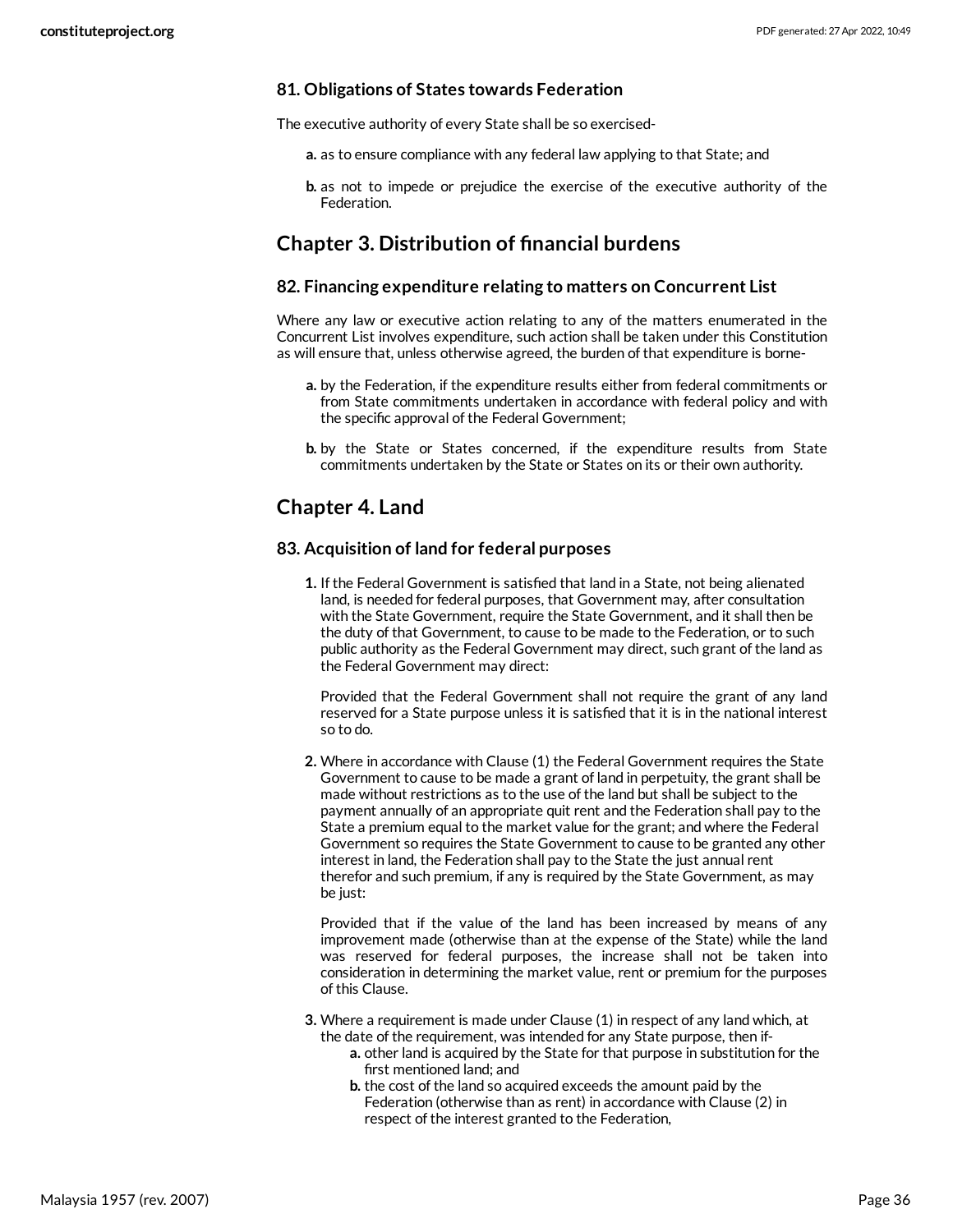- **3.** the Federation shall pay to the State such sum as may be just in respect of the excess.
- **4.** Where a further grant is made in pursuance of this Article in respect of land an interest in which is vested in the Federation or any public authority, any sums payable by way of premium under Clause (2) in respect of the further grant shall be reduced by an amount equal to the market value of any improvements made (otherwise than at the expense of the State) since that interest became vested as aforesaid.
- **5.** The foregoing provisions of this Article (except Clause (3)) shall apply in relation to alienated land as they apply in relation to land not being alienated land, but subject to the following modifications:
	- **a.** in Clause (1), the words "after consultation with the State Government" shall be omitted;
	- **b.** where a requirement is made under that Clause, it shall be the duty of the State Government to cause to be acquired by agreement or compulsorily such interest in the land as may be necessary for complying with the requirement;
	- **c.** any expenses incurred by the State in or in connection with the acquisition of land in accordance with paragraph (b) shall be repaid by the Federation, except that if the acquisition is by agreement the Federation shall not, unless it is party to the agreement, be liable to pay more than it would have paid on a compulsory acquisition;
	- **d.** any sum paid by the Federation to the State in accordance with paragraph (c) shall be taken into consideration in determining for the purposes of Clause (2) the market value, the appropriate quit rent or the just annual rent, and shall be deducted from any premium to be paid by the Federation under that Clause.
- **6.** Where a grant is made to the Federation in pursuance of Clause (1) in respect of land which, or an interest in which, was acquired by the State Government at the expense of the Government of the Federation of Malaya before Merdeka Day, paragraph (d) of Clause (5) shall apply to the sums paid in respect of the acquisition by the Government of the Federation of Malaya as if they were sums paid by the Federation in accordance with paragraph (c) of Clause (5); and Clause (3) shall not apply to any such land.
- **7.** Nothing in this Article shall prevent the reservation of land in a State for federal purposes on such terms and conditions as may be agreed between the Federal Government and the Government of the State, or affect the power of the appropriate authority in a State to acquire in accordance with any law for the time being in force any alienated land for federal purposes without a requirement by the Federal Government under this Article.
- **8.** Nothing in this Article shall prevent the making of a grant of land in a State to the Federation, on such terms and conditions as may be agreed between the Federal Government and the Government of the State, without a requirement by the Federal Government under this Article.

### **84. Repealed**

### **85. Grantto Federation of land reserved for federal purposes**

- **1.** Where any land in a State is reserved for any federal purposes, the Federal Government may require the State Government, and it shall then be the duty of that Government, to cause to be made to the Federation a grant of the land in perpetuity without restrictions as to the use of the land, but subject to the payment of a premium to be determined in accordance with Clause (2) and to the payment annually of an appropriate quit rent.
- **2.** The premium referred to in Clause (1) shall be equal to the market value of the land reduced by
	- **a.** the market value of any improvements made (otherwise than at the expense of the State) while the land was in use for federal purposes; and
	- **b.** the amount, if any, paid by the Federation, or paid before Merdeka Day by the Government of the Federation of Malaya, in respect of the cost of acquisition of any interest in the land by the State Government.
- **3.** Without prejudice to Clause (1), where any land in a State is reserved for any federal purposes, the Federal Government may offer to release the land to the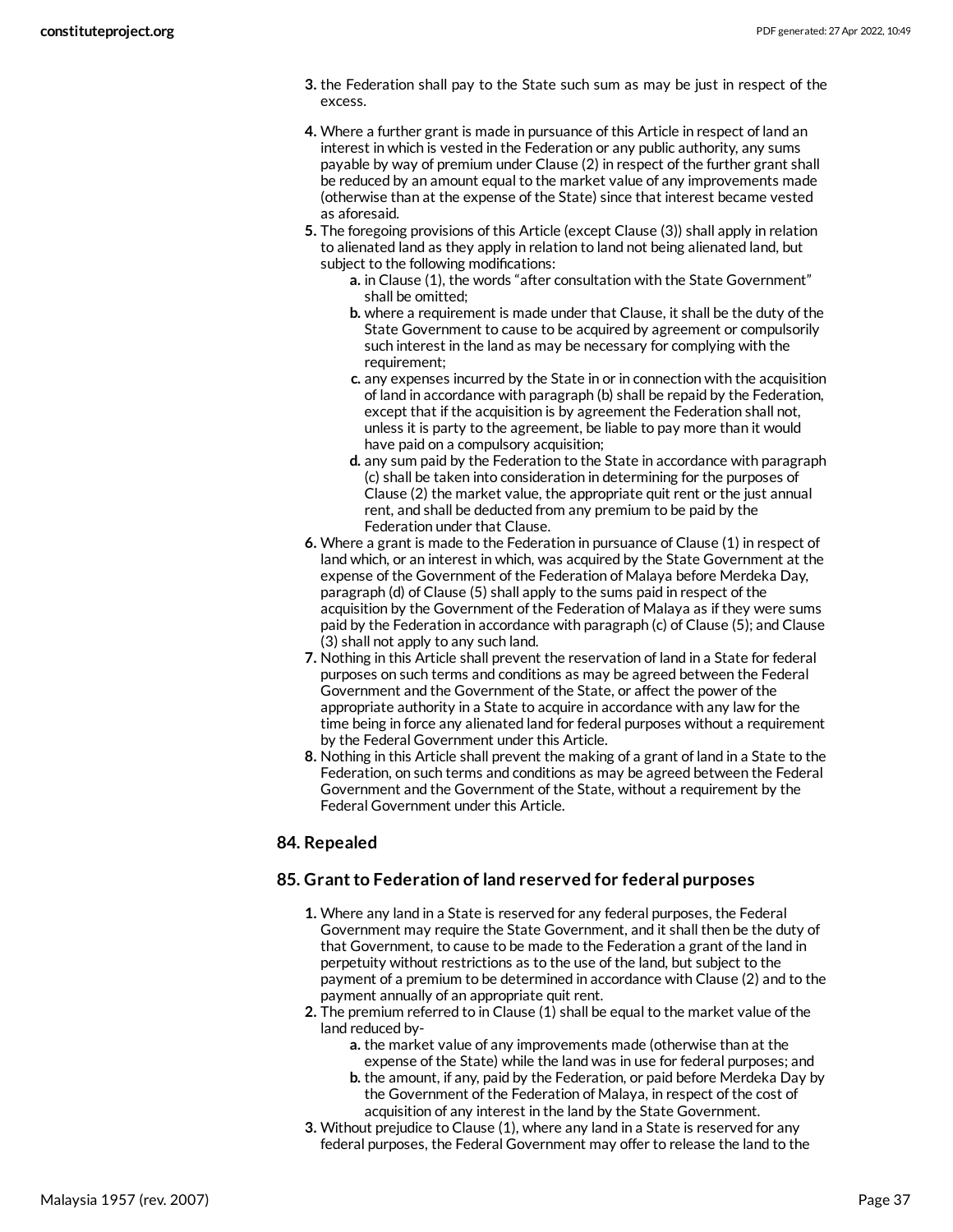- **3.** State on condition that the State pays to the Federation the market value and the amount mentioned in paragraphs (a) and (b) of Clause (2); and if the State Government accepts the offer the reservation shall cease.
- **4.** Except as provided by this Article, land in a State which is reserved for federal purposes shall not cease to be so reserved, and all land so reserved shall be controlled and managed by or on behalf of the Federal Government, and the Federal Government may grant any right of occupation, control or management, or a tenancy or lease, of the whole or any part of such land, to any person
	- **a.** for the use of the land by such person for any duration for the federal purpose for which it is reserved, or for any purpose ancillary or incidental thereto; or
	- **b.** where the Federal Government is unable for any reason to use the land for the time being for the federal purpose for which it is reserved, for its use by such person for any purpose other than a federal purpose, for such duration and on such terms and conditions as the Federal Government may determine.
- **5.** In this Article the reference to land in a State reserved for federal purposes includes
	- **a.** any land which was reserved before Merdeka Day in accordance with the provisions of any law then in force in the State for any purpose which has become a federal purpose after Merdeka Day;
	- **b.** any land reserved for any federal purpose after Merdeka Day in accordance with the provisions of any law for the time being in force in a State;
	- **c.** any State land referred to in the repealed Clause (4) of Article 166; and
	- **d.** any land in a State reserved for federal purposes by virtue of Clause (7) of Article 83.

### **86. Disposition of land vested in the Federation**

- **1.** Where any interest in land is vested in the Federation, or in a public authority, for any purpose, the Federation or the public authority may dispose of that interest or any smaller interest in the land to any person as it deems fit.
- **2.** Where any interest in land in a State is disposed of by or to the Federation or any public authority in pursuance of this Article or of Article 85, it shall be the duty of the Government of that State to register the transaction accordingly.

### **87. Determination of disputes as to land values**

- **1.** Where any dispute arises between the Federal Government and a State Government as to the making of any payment by or to the Federation under the foregoing Articles of this Chapter, or as to the amount of any such payment, the dispute shall be referred, at the instance either of the Federal Government or of the State Government, to the Lands Tribunal appointed in accordance with this Article.
- **2.** The Lands Tribunal shall consist of
	- **a.** a chairman, who shall be appointed by the Chief Justice of the Federal Court and who shall be, or have been, or be qualified to be a judge of the Federal Court, the Court of Appeal or a High Court, or shall before Malaysia Day have been a judge of the Federal Court;
	- **b.** a member who shall be appointed by the Federal Government; and
	- **c.** a member who shall be appointed by the State Government.
- **3.** The practice and procedure of the Lands Tribunal shall be regulated by rules of court framed by the Rules Committee or other authority having power under written law to make rules or orders regulating the practice and procedure of the Federal Court.
- **4.** An appeal shall lie from the Lands Tribunal to the Federal Court on any question of law.

### **88. Application of Articles 83 to 87 to States not having a Ruler**

In their application to any of the States not having a Ruler, Articles 83 to 87 shall have effect-

**a.** subject to such adaptations (if any) as Parliament may by law provide, being adaptations required to secure that they apply (as nearly as practicable having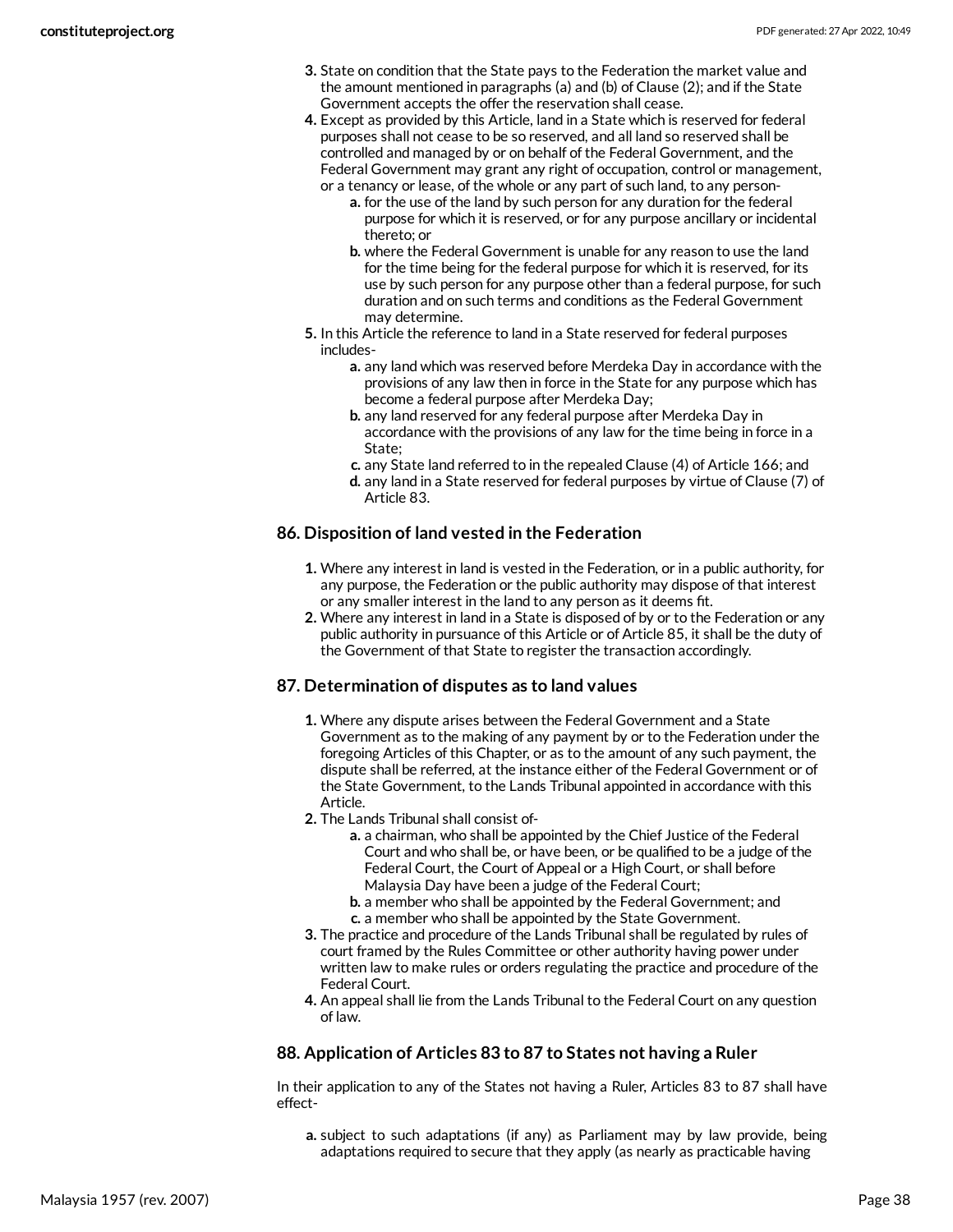- **a.** regard to differences in the system of land tenure) in the same manner as they apply to other States; and
- **b.** in the case of the States of Sabah and Sarawak with the omission in Article 83 of paragraph (a) of Clause (5).

Provisions for wealth redistribution

#### **89. Malay reservations**

- **1.** Any land in a State which immediately before Merdeka Day was a Malay reservation in accordance with the existing law may continue as a Malay reservation in accordance with that law until otherwise provided by an Enactment of the Legislature of that State, being an Enactment
	- **a.** passed by a majority of the total number of members of the Legislative Assembly and by the votes of not less than two-thirds of the members present and voting; and
	- **b.** approved by resolution of each House of Parliament passed by a majority of the total number of members of that House and by the votes of not less than two-thirds of the members voting.
- **1A.** Any law made under Clause (1) providing for the forfeiture or reversal to the State Authority, or for the deprivation, of the ownership of any Malay reservation, or of any right or interest therein, on account of any person, or any corporation, company or other body (whether corporate or unincorporate) holding the same ceasing to be qualified or competent under the relevant law relating to Malay reservations to hold the same, shall not be invalid on the ground of inconsistency with Article 13.
- **2.** Any land in a State which is not for the time being a Malay reservation in accordance with the existing law and has not been developed or cultivated may be declared as a Malay reservation in accordance with that law:

#### Provided that-

- **a.** where any land in a State is declared a Malay reservation under this Clause, an equal area of land in that State which has not been developed or cultivated shall be made available for general alienation; and
- **b.** the total area of land in a State for the time being declared as a Malay reservation under this Clause shall not at any time exceed the total area of land in that State which has been made available for general alienation in pursuance of paragraph (a).
- **3.** Subject to Clause (4), the Government of any State may, in accordance with the existing law, declare as a Malay reservation
	- **a.** any land acquired by that Government by agreement for that purpose;
	- **b.** on the application of the proprietor, and with the consent of every person having a right or interest therein, any other land,

and shall, in accordance with the existing law, immediately declare as a Malay reservation, in a case where any land ceases to be a Malay reservation, any other land of a similar character and of an area not exceeding the area of that land.

- **4.** Nothing in this Article shall authorise the declaration as a Malay reservation of any land which at the time of the declaration is owned or occupied by a person who is not a Malay or in or over which such a person has then any right or interest.
- **5.** Without prejudice to Clause (3), the Government of any State may, in accordance with law, acquire land for the settlement of Malays or other communities, and establish trusts for that purpose.
- **6.** In this Article "Malay reservation" means land reserved for alienation to Malays or to natives of the State in which it lies; and "Malay" includes any person who, under the law of the State in which he is resident, is treated as a Malay for the purposes of the reservation of land.
- **7.** Subject to Article 161A, this Article shall have effect notwithstanding any other provision of this Constitution; but (without prejudice to any such other provision) no land shall be retained or declared as a Malay reservation except as provided by this Article and Article 90.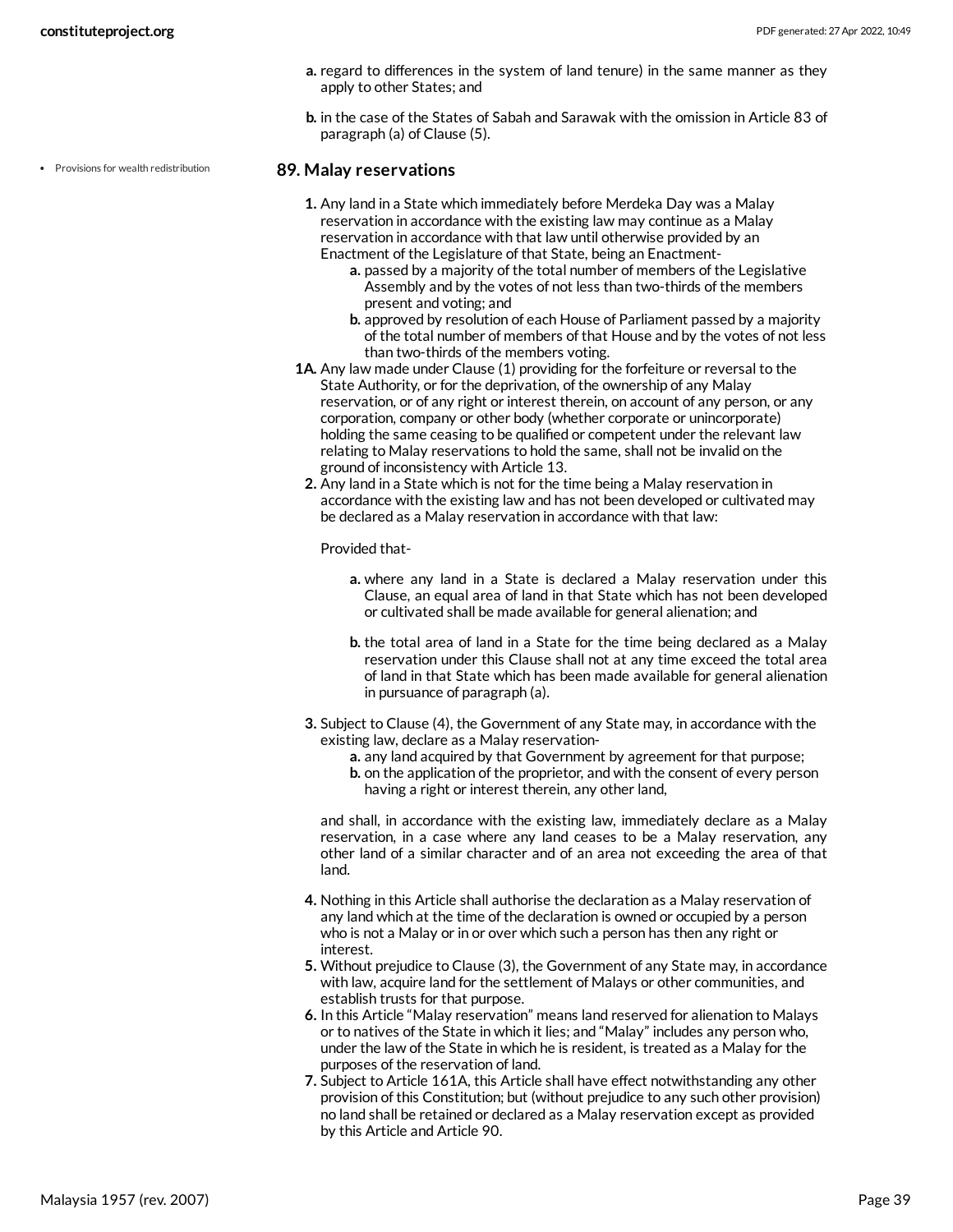**8.** The provisions of this Article shall apply to the Federal Territories of Kuala Lumpur and Putrajaya in the like manner that they apply to a State, save that Clause (1) in its application to the Federal Territories of Kuala Lumpur and Putrajaya shall be modified to read that any land or the Federal Territory of Putrajaya which immediately before Merdeka Day was a Malay reservation in accordance with the existing law may continue as a Malay reservation in accordance with that law until otherwise provided by an Act of Parliament passed by a majority of the total number of members of each House of Parliament and by the votes of not less than two-thirds of the members present and voting in each House.

### **90. Special provisions relating to customary land in Negeri Sembilan and Malacca, and Malay holdings in Terengganu**

- **1.** Nothing in this Constitution shall affect the validity of any restrictions imposed by law on the transfer or lease of customary land in the State of Negeri Sembilan or the State of Malacca, or of any interest in such land.
- **1A.** For the purpose of Clause (1)
	- **a.** "transfer" includes any charge, transmission or vesting, or creation of any lien or trust, or entry of any caveat, or any other form of dealing or disposal of whatever description or nature; and
	- **b.** "lease" includes any tenancy of whatever form or duration.
- **2.** Notwithstanding anything in this Constitution, the existing law in the State of Terengganu with respect to Malay holdings shall continue in force until otherwise provided by an Enactment of the Legislature of that State passed and approved as described in Clause (1) of Article 89.
- **3.** Any such Enactment of the Legislature of the State of Terengganu may make provision for Malay reservations corresponding with the existing law in force in any other State of a Ruler; and in that event the said Article 89 shall have effect in relation to Terengganu subject to the following modifications, that is to say:
	- **a.** in Clause (1), for the reference to land which immediately before Merdeka Day was a Malay reservation in accordance with the existing law, there shall be substituted a reference to land which, immediately before the passing of the said Enactment, was a Malay holding; and
	- **b.** subject as aforesaid, any reference to the existing law shall be construed as a reference to the said Enactment.

### **91. National Land Council**

- **1.** There shall be a National Land Council consisting of a Minister as chairman, one representative from each of the States, who shall be appointed by the Ruler or Yang di- Pertua Negeri, and such number of representatives of the Federal Government as that Government may appoint but, subject to Clause (5) of Article 95E, the number of representatives of the Federal Government shall not exceed ten.
- **2.** The chairman may vote on any question before the National Land Council but shall not have a casting vote.
- **3.** The National Land Council shall be summoned to meet by the chairman as often as he considers necessary but there shall be at least one meeting in every year.
- **4.** If the chairman or a representative of a State or of the Federal Government is unable to attend a meeting, the authority by whom he was appointed may appoint another person to take his place at that meeting.
- **5.** It shall be the duty of the National Land Council to formulate from time to time in consultation with the Federal Government, the State Governments and the National Finance Council a national policy for the promotion and control of the utilisation of land throughout the Federation for mining, agriculture, forestry or any other purpose, and for the administration of any laws relating thereto; and the Federal and State Governments shall follow the policy so formulated.
- **6.** The Federal Government or the Government of any State may consult the National Land Council in respect of any other matter relating to the utilisation of land or in respect of any proposed legislation dealing with land or of the administration of any such law, and it shall be the duty of the National Land Council to advise that Government on any such matters.

Ownership of natural resources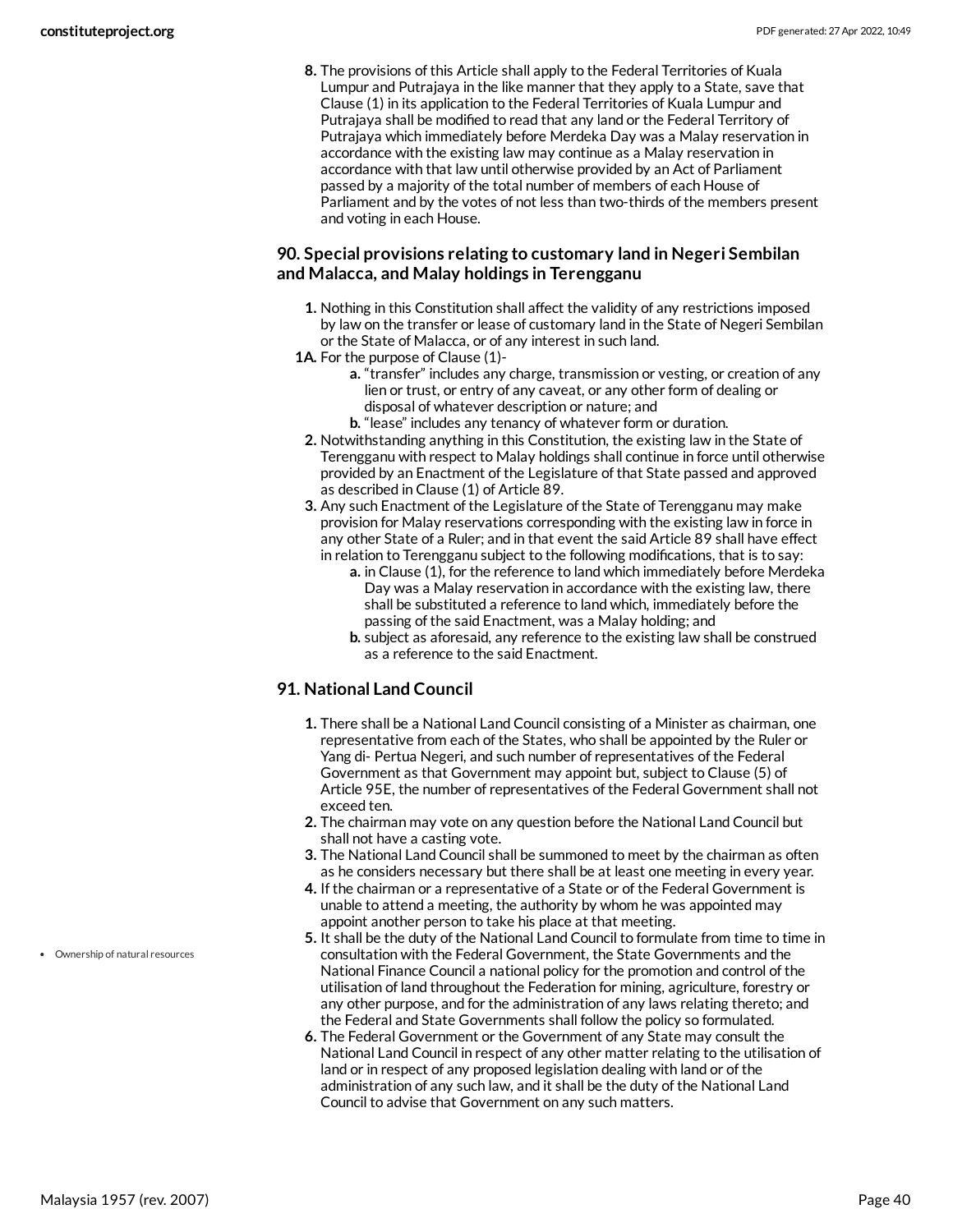## **Chapter 5. National development**

### **92. National development plan**

• Head of state powers

- **1.** If, after a recommendation from an expert committee and after consultation with the National Finance Council, the National Land Council and the Government of any State concerned, the Yang di-Pertuan Agong is satisfied that it is conducive to the national interest that a development plan be put into operation in any area or areas in one or more of the States, the Yang di-Pertuan Agong may, after publishing the plan, proclaim the area or areas as a development area; and thereupon Parliament shall have power to give effect to the development plan or any part thereof, notwithstanding that any of the matters to which the plan relates are matters with respect to which, apart from this Article, only States would have power to make laws.
- **2.** Any Act passed in pursuant of this Article shall recite that it has been so passed and that the provisions of Clause (1) have been complied with; and Article 79 shall not apply to any Bill for such an Act or any amendment to such a Bill.
- **3.** In this Article, "development plan" means a plan for the development, improvement, or conservation of the natural resources of a development area, the exploitation of such resources, or the increase of means of employment in the area.
- **4.** Without prejudice to their power under any other Article to require any interest in land to be acquired or granted for federal purposes, the Federal Government may from time to time require the reservation for the purposes of a development plan, to such extent as they may specify, of any land in a development area which is not occupied by private persons; but any diminution, in consequence of the reservation, of the annual revenue received by a State shall be made good to the State by the Federation.
- **5.** All income received by the Federation through the operation of a development plan shall, subject to Clause (6), be applied
	- **a.** in the first instance, for the provision of capital and the meeting of working expenses for the development plan;
	- **b.** in the second instance, for the repayment to the Federation of any expenditure, including expenditure under Clause (4), incurred by the Federation in operating the plan; and
	- **c.** as to the balance, for payments to the State in which the development area is situated or, if it is situated in two or more states, to those States in such proportions as the Federal Government may determine.
- **6.** If it is agreed between the Federal Government and the Government of any State which includes the whole or any part of the development area that any expenditure incurred in operating the development plan is to be met by the State, any expenditure so met shall be repaid to the State and the repayment shall rank pari passu with the repayment to the Federation of any expenditure incurred by the Federation.
- **7.** Parliament may repeal or amend any Act passed in pursuance of this Article, and for that purpose may make such incidental and consequential provisions as it may consider necessary.
- **8.** Nothing in this Article shall affect the power of Parliament or of the Legislature of any State
	- **a.** to impose such taxes or rates as it is authorised to impose under any other provision of this Constitution; or
	- **b.** to make from the Federal Consolidated Fund or the State Consolidated Fund, as the case may be, grants not repayable under Clause (5) or (6),

except that where, in pursuance of Clause (1), a rate is imposed on any property by federal law which, but for this Article, might have been imposed by State law, no rate of the same kind shall be imposed by State law for any period for which the rate imposed by federal law is payable.

## **Chapter 6. Federal surveys, advice to States and inspection of State activities**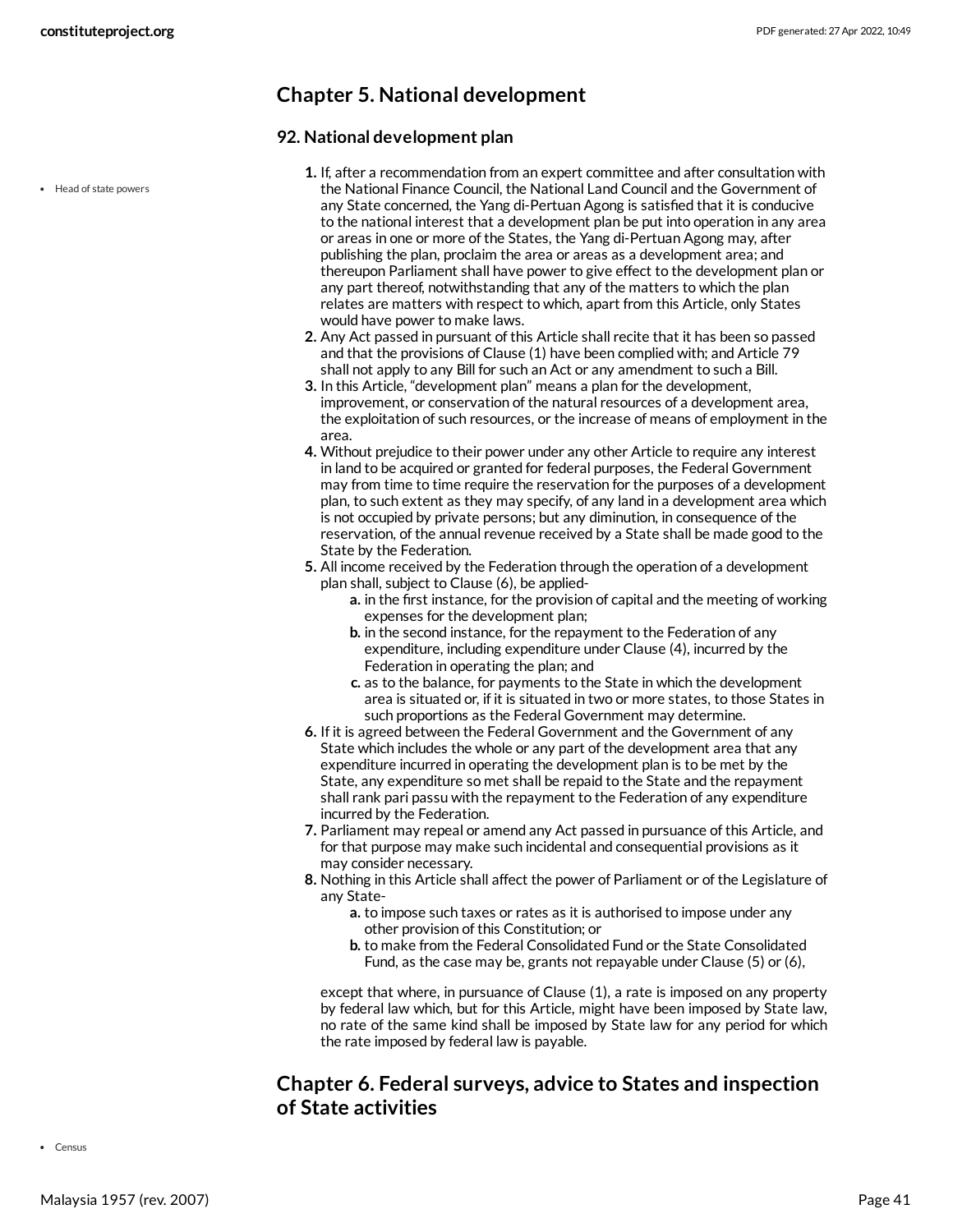### **93. Inquiries, surveys and statistics**

- **1.** The Federal Government may conduct such inquiries (whether by Commission or otherwise), authorise such surveys and collect and publish such statistics as it thinks fit, notwithstanding that such inquiries, surveys and collection and publication of statistics relate to a matter with regard to which the Legislature of a State may make laws.
- **2.** It shall be the duty of the Government of a State, and of all officers and authorities thereof, to assist the Federal Government in the execution of its powers under this Article; and for this purpose the Federal Government may give such directions as it may deem necessary.

### **94. Federal powers in respect of State subjects**

- **1.** The executive authority of the Federation extends to the conduct of research, the provision and maintenance of experimental and demonstration stations, the giving of advice and technical assistance to the Government of any State, and the provision of education, publicity, and demonstration for the inhabitants of any State, in respect of any of the matters with respect to which the Legislature of a State may make laws; and the agricultural and forestry officers of any State shall accept any professional advice given to the Government of that state under this Clause.
- **2.** Notwithstanding anything in this Constitution, the existing Departments of Agriculture, Commissioner of Lands, Forestry and Social Welfare may continue to exercise the functions exercised by them immediately before Merdeka Day.
- **3.** Nothing in this Constitution shall prevent the Federal Government from establishing Ministries or Departments of Government to exercise the functions of the Federal Government under Article 93 and this Article in relation to matters within the legislative authority of a State, and such matters may include soil conservation, local government and town and country planning

### **95. Inspection of State activities**

- **1.** Subject to Clause (3), in exercising the executive authority of the Federation any officer authorised by the Federal Government may inspect any department or work of a State Government with a view to making a report thereon to the Federal Government.
- **2.** A report made under this Article shall, if the Federal Government so direct, be communicated to the State Government and laid before the Legislative Assembly of the state.
- **3.** This Article does not authorise the inspection of any department or work dealing only with or carried on only with respect to matters with the exclusive legislative authority of a State.

## **Chapter 7. National Council for Local Government**

### **95A. National Council for Local Government**

- **1.** There shall be a National Council for Local Government consisting of a Minister as Chairman, one representative from each of the States, who shall be appointed by the Ruler or Yang di-Pertua Negeri, and such number of representatives of the Federal Government as that Government may appoint but, subject to Clause (5) of Article 95E, the number of representatives of the Federal Government shall not exceed ten.
- **2.** The Chairman may vote on any question before the National Council for Local Government and shall have a casting vote.
- **3.** The National Council for Local Government shall be summoned to meet by the Chairman as often as he considers necessary but there shall be at least one meeting in every year.
- **4.** If the Chairman or a representative of a State or of the Federal Government is unable to attend a meeting, the authority by whom he was appointed may appoint another person to take his place at that meeting.
- **5.** It shall be the duty of the National Council for Local Government to formulate from time to time in consultation with the Federal Government and the State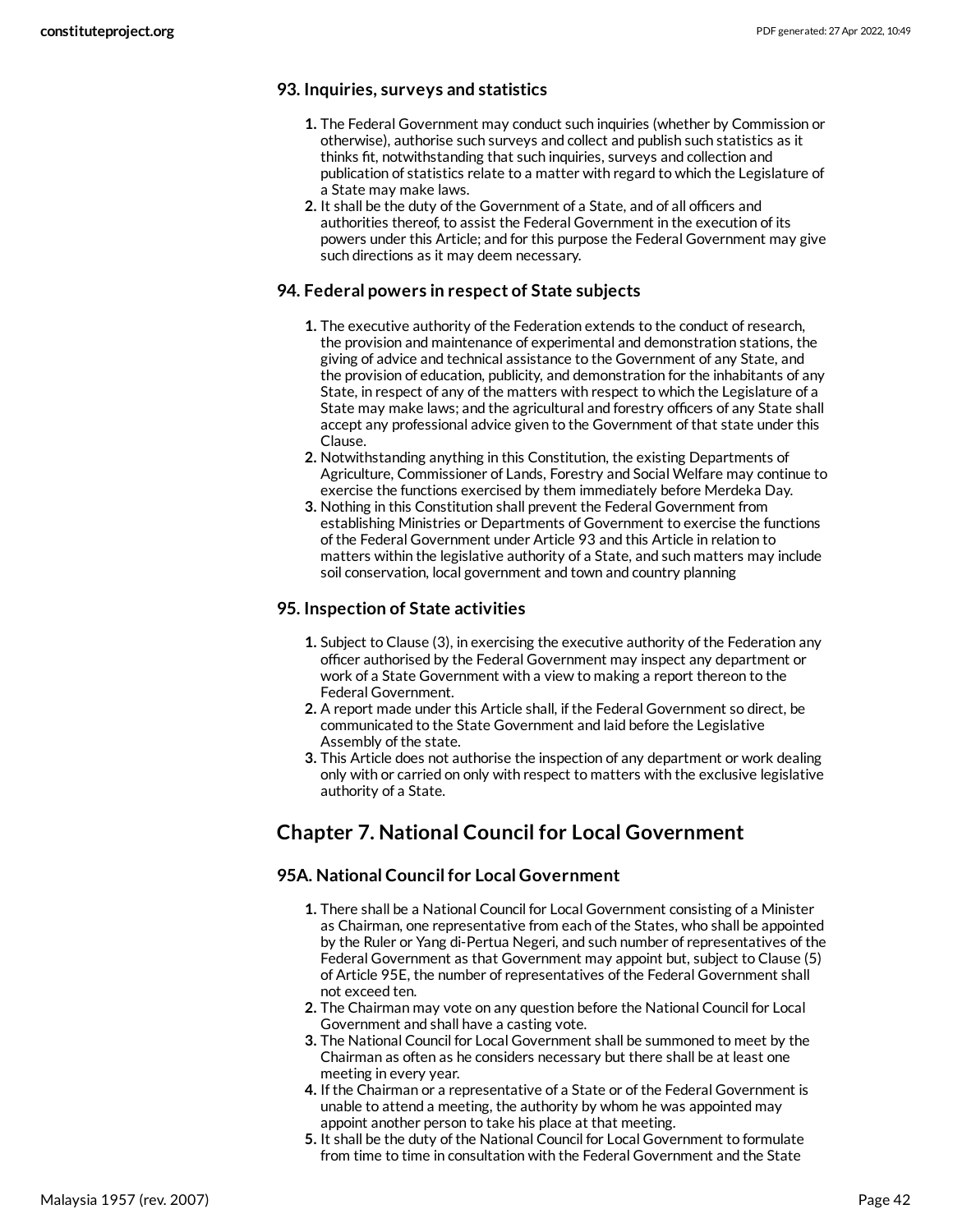- **5.** Governments a national policy for the promotion, development and control of local government throughout the Federation and for the administration of any laws relating thereto; and the Federal and State Governments shall follow the policy so formulated.
- **6.** It shall also be the duty of the Federal Government and the Government of any State to consult the National Council for Local Government in respect of any proposed legislation dealing with local government and it shall be the duty of the National Council for Local Government to advise those Governments on any such matter.
- **7.** The Federal Government or the Government of any State may consult the National Council for Local Government in respect of any other matter relating to local government, and it shall be the duty of the National Council for Local Government to advise that Government on any such matter.

## **Chapter 8. Application to States of Sabah and Sarawak**

### **95B. Modifications for States of Sabah and Sarawak of distribution of legislative powers**

- **1.** In the case of the States of Sabah and Sarawak
	- **a.** the supplement to List II set out in the Ninth Schedule shall be deemed to form part of the State List, and the matters enumerated therein shall be deemed not to be included in the Federal List or Concurrent List; and
	- **b.** the supplement to List III set out in the Ninth Schedule shall, subject to the State List, be deemed to form part of the Concurrent List, and the matters enumerated therein shall be deemed not to be included in the Federal List (but not so as to affect the construction of the State List, where it refers to the Federal List).
- **2.** Where by virtue of Clause (1) an item is included in the Concurrent List for a State for a period only, the expiration or termination of that period shall not affect the continued operation of any State law passed by virtue of the item, save as provided by federal or State law.
- **3.** The Legislature of the State of Sabah or Sarawak may also make laws for imposing sales taxes, and any sales tax imposed by State law in the State of Sabah or Sarawak shall be deemed to be among the matters enumerated in the State List and not in the Federal List; but
	- **a.** there shall not in the charging or administration of a State sales tax be any discrimination between goods of the same description according to the place in which they originate; and
	- **b.** the charge for any federal sales tax shall be met out of sums collected from a person liable for that tax before the charge for a State sales tax.

### **95C. Power by order to extend legislative or executive powers of States**

- **1.** Subject to the provisions of any Act of Parliament passed after Malaysia Day, the Yang di-Pertuan Agong may by order make as respects any State any such provision as may be made by Act of Parliament
	- **a.** for authorising the Legislature of the State to make laws as mentioned in Article 76A; or
	- **b.** for extending the executive authority of the State, and the powers or duties of any authority of the State, as mentioned in Clause (4) of Article 80.
- **2.** An order made by virtue of paragraph (a) of Clause (1) shall not authorise the Legislature of a State to amend or repeal an Act of Parliament passed after Malaysia Day, unless the Act so provides.
- **3.** Clause (3) of Article 76A and Clause (6) of Article 80 shall apply in relation to an order under paragraph (a) and paragraph (b) respectively of Clause (1) of this Article as they apply in relation to an Act of Parliament.
- **4.** Where an order under this Article is revoked by a later order, the later order may include provision for continuing in force (generally or to such extent or for such purposes as the order may specify) any State law passed by virtue of the earlier order or any subsidiary legislation made or thing done under any such State law, and from the coming into operation of the later order any State law thereby continued in force shall have effect as federal law:

• Head of state powers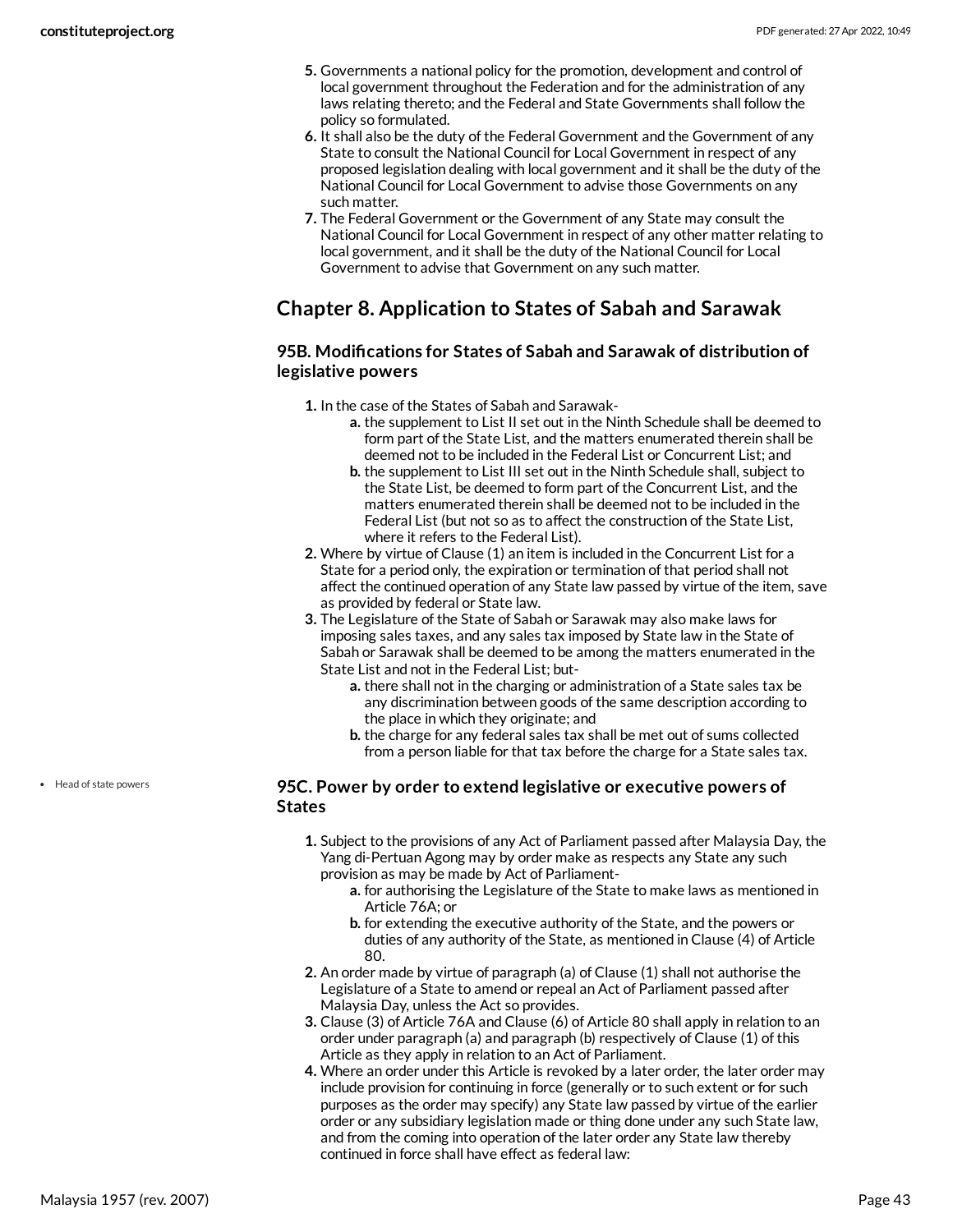- **4.** Provided that no provision shall be continued in force by virtue of this Clause if or in so far as it could not have been made by Act of Parliament.
- **5.** Any order of the Yang di-Pertuan Agong under this Article shall be laid before each House of Parliament.

### **95D. Exclusion for States of Sabah and Sarawak of Parliament's power to pass uniform laws aboutland or local government**

In relation to the State of Sabah or Sarawak, Clause (4) of Article 76 shall not apply, nor shall paragraph (b) of Clause (1) of that Article enable Parliament to make laws with respect to any of the matters mentioned in Clause (4) of that Article.

### **95E. Exclusion of States of Sabah and Sarawak from national plans for land utilisation, local government, development, etc**

- **1.** In relation to the State of Sabah or Sarawak Articles 91, 92, 94 and 95A shall have effect subject to the following Clauses.
- **2.** Subject to Clause (5), under Article 91 and under Article 95A the State Government shall not be required to follow the policy formulated by the National Land Council or by the National Council for Local Government, as the case may be, but the representative of the State shall not be entitled to vote on questions before the Council.
- **3.** Under Article 92 no area in the State shall be proclaimed a development area for the purposes of any development plan without the concurrence of the Yang di-Pertua Negeri.
- **4.** Under Clause (1) of Article 94 (under which in respect of matters in the State List the Federation may conduct research, give advice and technical assistance, etc.) the agricultural and forestry officers of the State of Sabah or Sarawak shall consider, but shall not be required to accept, professional advice given to the Government of the State.
- **5.** Clause (2) shall cease to apply to a State
	- **a.** as regards Article 91, if Parliament so provides with the concurrence of the Yang di- Pertua Negeri; and
	- **b.** as regards Article 95A, if Parliament so provides with the concurrence of the Legislative Assembly,

but for each representative of the State of Sabah or Sarawak becoming entitled, by virtue of this Clause, to vote on questions before the National Land Council or National Council for Local Government, one shall be added to the maximum number of representatives of the Federal Government on that Council.

# **PART VII. FINANCIAL PROVISIONS**

## **Chapter 1. General**

### **96. No taxation unless authorised by law**

No tax or rate shall be levied by or for the purposes of the Federation except by or under the authority of federal law.

### **97. Consolidated Funds**

- **1.** All revenues and moneys howsoever raised or received by the Federation shall, subject to the provisions of this Constitution and of federal law, be paid into and form one fund, to be known as the Federal Consolidated Fund.
- **2.** All revenues and moneys howsoever raised or received by a State shall, subject to Clause (3) and to any law, be paid into and form one fund, to be known as the Consolidated Fund of that State.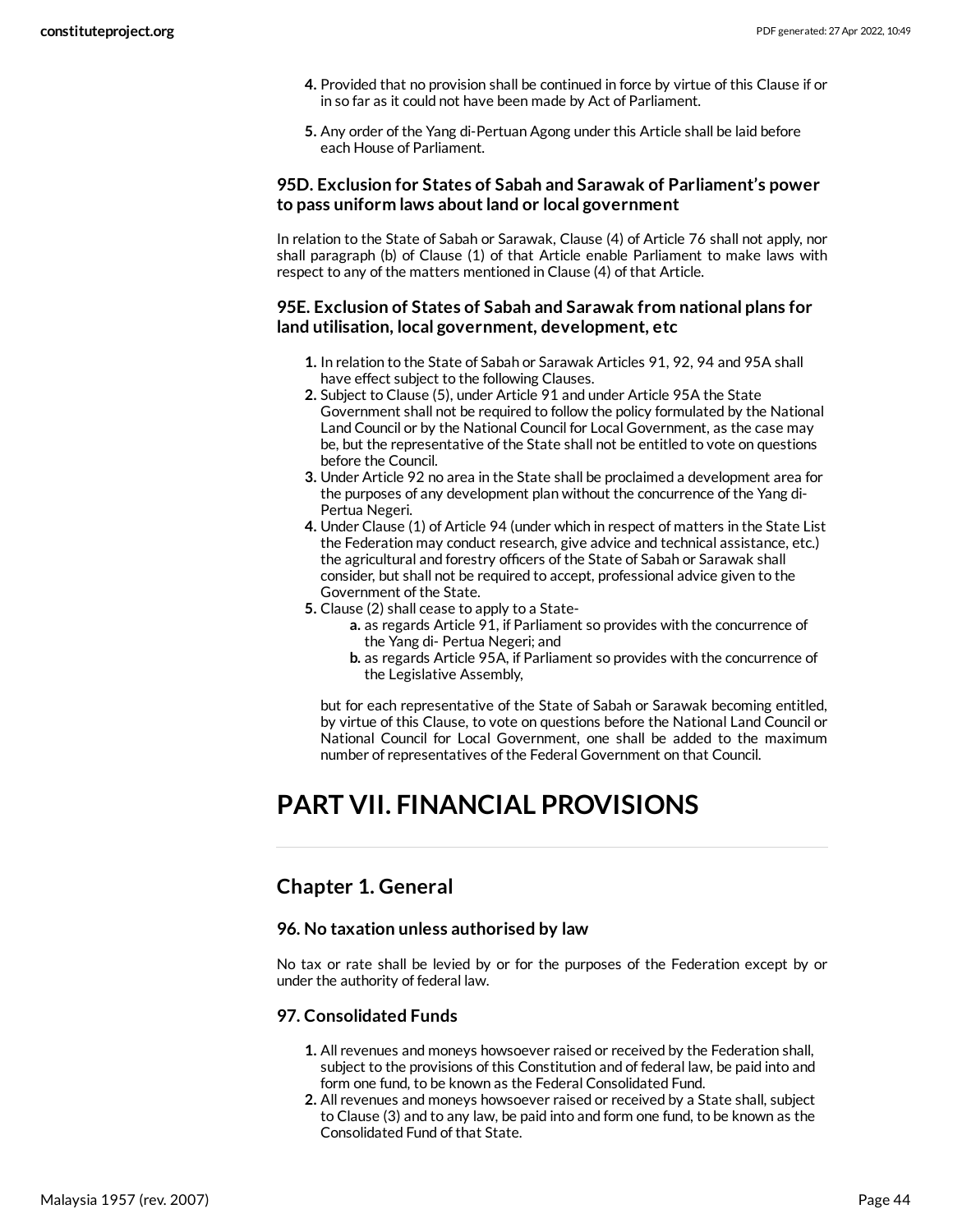- **3.** If in accordance with State law or in respect of the Federal Territories of Kuala Lumpur, Labuan and Putrajaya, in accordance with federal law any Zakat, Fitrah, Baitulmal or similar Islamic religious revenue is raised, it shall be paid into a separate fund and shall not be paid out except under the authority of State law or federal law, as the case may be.
- **4.** Unless the context otherwise requires, any reference in this Constitution to the Consolidated Fund shall be construed as a reference to the Federal Consolidated Fund.

### **98. Expenditure charged on Federal Consolidated Fund**

- **1.** There shall be charged on the Consolidated Fund, in addition to any grant, remuneration or other moneys so charged by any other Article or federal law
	- **a.** all pensions, compensation for loss of office and gratuities for which the Federation is liable;
	- **b.** all debt charges for which the Federation is liable; and
	- **c.** any moneys required to satisfy any judgment, decision or award against the Federation by any court or tribunal.
- **2.** In making payment of any grant to a State in accordance with the provisions of this Part, the Federation may deduct the amount of any debt charges payable to the Federation by the State and charged on the Consolidated Fund of that State.
- **3.** For the purposes of this Article debt charges include interest, sinking fund charges, the repayment or amortisation of debt, and all expenditure in connection with the raising of loans on the security of the Consolidated fund and the service and redemption of debt created thereby.

### **99. Annual financial statement**

**1.** The Yang di-Pertuan Agong shall, in respect of every financial year, cause to be laid before the House of Representatives a statement of the estimated receipts and expenditure of the Federation for that year, and, unless Parliament in respect of any year otherwise provides, that statement shall be so laid before the commencement of that year:

Provided that there may be separate statements of estimated receipts and estimated expenditure, and in that case it shall not be necessary for the statement of receipts to be so laid before the commencement of the year to which it relates.

- **2.** The estimates of expenditure shall show
	- **a.** the total sums required to meet expenditure charged on the Consolidated Fund; and
	- **b.** subject to Clause (3), the sums required to meet the expenditure for other purposes proposed to be met from the Consolidated Fund.
- **3.** The sums to be shown under paragraph (b) of Clause (2) do not include
	- **a.** sums representing the proceeds of any loan raised by the Federation for specific purposes and appropriated for those purposes by the Act authorising the raising of the loan;
	- **b.** sums representing any money or interest on money received by the Federation subject to a trust and to be applied in accordance with the terms of the trust;
	- **c.** sums representing any money held by the Federation which has been received or appropriated for the purpose of any trust fund established by or in accordance with federal law.
- **4.** The said statement shall also show, so far as is practicable, the assets and liabilities of the Federation at the end of the last completed financial year, the manner in which those assets are invested or held, and the general purposes in respect of which those liabilities are outstanding.

### **100. Supply Bills**

The expenditure to be met from the Consolidated Fund but not charged thereon, other than expenditure to be met by such sums as are mentioned in Clause (3) of Article 99, shall be included in a Bill, to be known as a Supply Bill, providing for the issue from the Consolidated Fund of the sums necessary to meet that expenditure and the appropriation of those sums for the purposes specified therein.

• Budget bills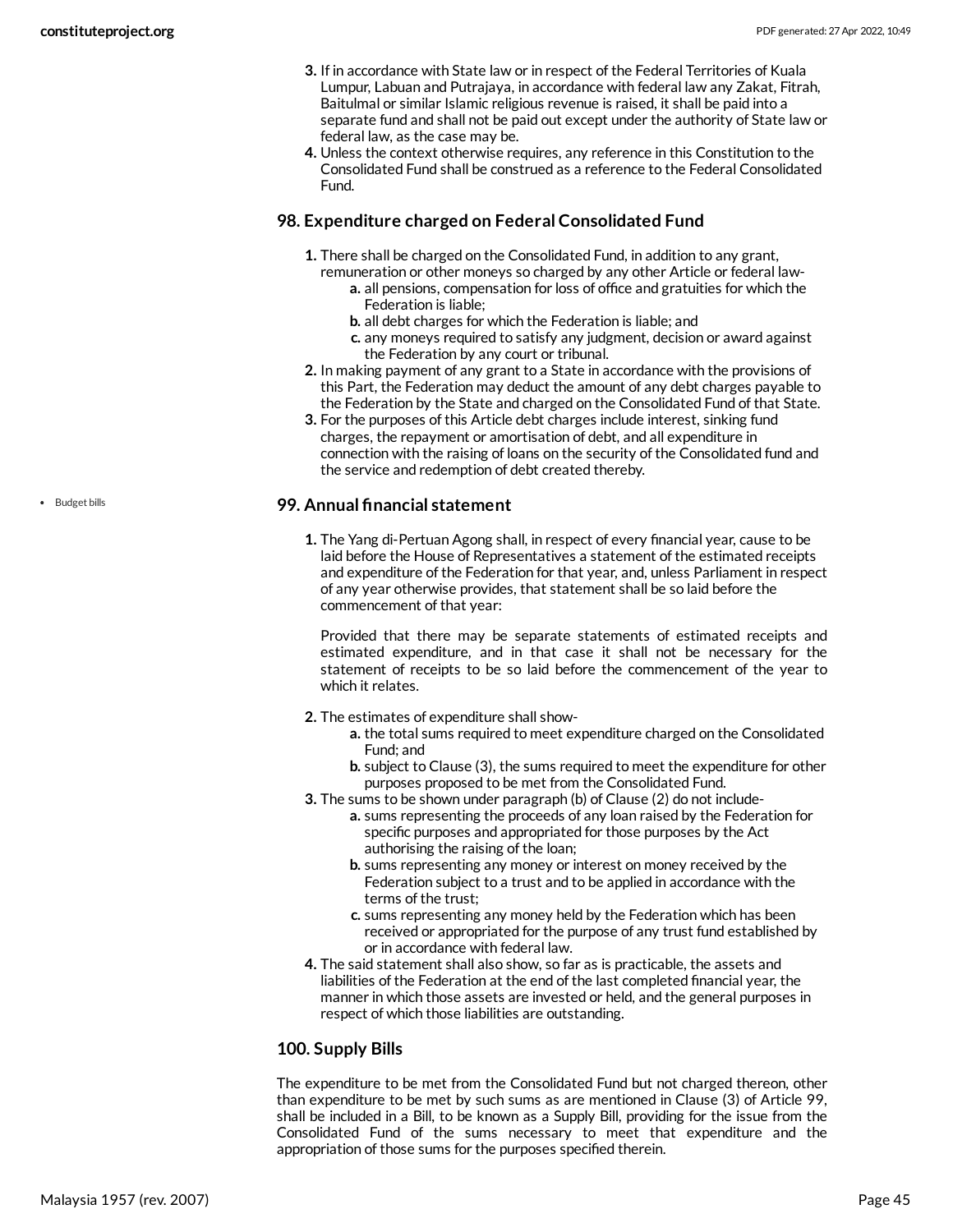#### **101. Supplementary and excess expenditure**

If in respect of any financial year it is found-

- **a.** that the amount appropriated by the Supply Act for any purpose is insufficient, or that a need has arisen for expenditure for a purpose for which no amount has been appropriated by the Supply Act; or
- **b.** that any moneys have been expended for any purpose in excess of the amount (if any) appropriated for that purpose by the Supply Act,

a supplementary estimate showing the sums required or spent shall be laid before the House of Representatives and the purposes of any such expenditure shall be included in a supply Bill.

#### **102. Power to authorise expenditure on account or for unspecified purposes**

Parliament shall have power in respect of any financial year-

- **a.** before the passing of the Supply Bill, to authorise by law expenditure for part of the year;
- **b.** to authorise by law expenditure for the whole or part of the year otherwise than in accordance with Articles 99 to 101, if owing to the magnitude or indefinite character of any service or to circumstances of unusual urgency it appears to Parliament to be desirable to do so.

#### **103. Contingencies Fund**

- **1.** Parliament may by law provide for the creation of a Contingencies Fund and for authorising the Minister charged with responsibility for finance, if satisfied that there has arisen an urgent and unforeseen need for expenditure for which no other provision exists, to make advances from the Contingencies Fund to meet that need.
- **2.** Where any advance is made in accordance with Clause (1), a supplementary estimate shall be presented and a Supply Bill introduced as soon as possible for the purpose of replacing the amount so advanced.

#### **104. Withdrawals from Consolidated Fund**

- **1.** Subject to Clause (2), no moneys shall be withdrawn from the Consolidated Fund unless they are
	- **a.** charged on the Consolidated Fund; or
	- **b.** authorised to be issued by a Supply Act; or
	- **c.** authorised to be issued under Article 102.
- **2.** Clause (1) does not apply to any such sums as are mentioned in Clause (3) of Article 99.
- **3.** No moneys shall be withdrawn from the Consolidated Fund except in the manner provided by federal law.

#### **105. Auditor General**

- **1.** There shall be an Auditor General, who shall be appointed by the Yang di-Pertuan Agong on the advice of the Prime Minister and after consultation with the Conference of Rulers.
- **2.** A person who has held the office of Auditor General shall be eligible for reappointment but shall not be eligible for any other appointment in the service of the Federation or for any appointment in the service of a State.
- **3.** The Auditor General may at any time resign his office but shall not be removed from office except on the like grounds and in the like manner as a judge of the Federal Court.
- **4.** Parliament shall by law provide for the remuneration of the Auditor General, and the remuneration so provided shall be charged on the Consolidated Fund.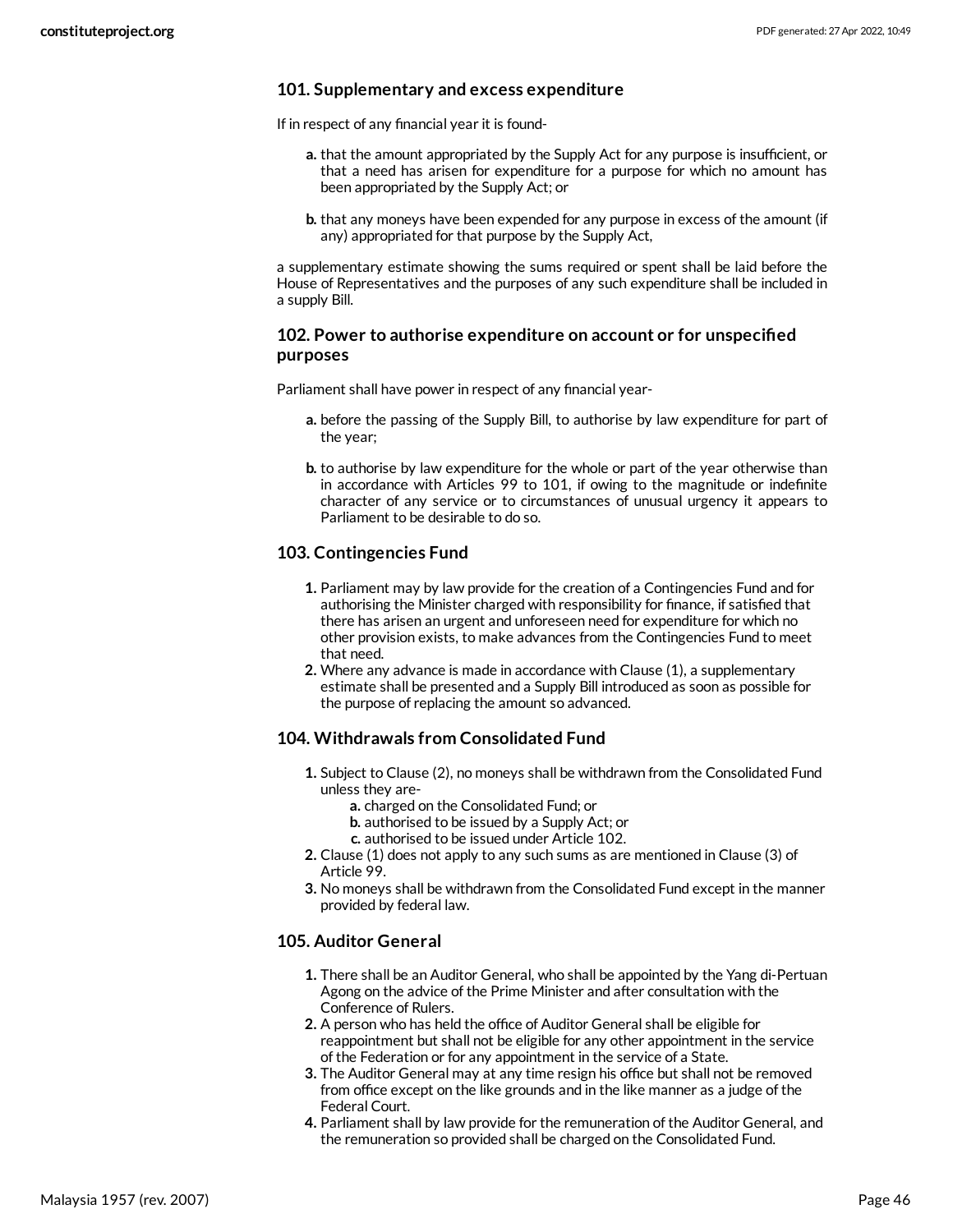- **5.** The remuneration and other terms of office (including pension rights) of the Auditor General shall not be altered to his disadvantage after his appointment.
- **6.** Subject to the provisions of this Article, the terms and conditions of service of the Auditor General shall be determined by federal law and, subject to the provisions of federal law, by the Yang di-Pertuan Agong.

### **106. Powers and duties of Auditor General**

- **1.** The accounts of the Federation and of the States shall be audited and reported on by the Auditor General.
- **2.** The Auditor General shall perform such other duties and exercise such powers in relation to the accounts of the Federation and of the States and to the accounts of other public authorities and of those bodies which are specified by order made by the Yang di- Pertuan Agong, as may be provided by federal law.

### **107. Reports of Auditor General**

- **1.** The Auditor General shall submit his reports to the Yang di-Pertuan Agong, who shall cause them to be laid before the House of Representatives.
- **2.** A copy of any such report relating to the accounts of a State, or to the accounts of any public authority exercising powers conferred by State law, shall be submitted to the Ruler or Yang di-Pertua Negeri of that State, who shall cause it to be laid before the Legislative Assembly.

### **108. National Finance Council**

- **1.** There shall be a National Finance Council consisting of the Prime Minister, such other Ministers as the Prime Minister may designate, and one representative from each of the States, appointed by the Ruler or Yang di-Pertua Negeri.
- **2.** The National Finance Council shall be summoned to meet by the Prime Minister as often as he considers necessary and whenever the representatives of three or more States demand a meeting, but there shall be at least one meeting in every twelve months.
- **3.** At any meeting of the National Finance Council the Prime Minister may be represented by another Minister of the Federation, and the Prime Minister or, if he is not present, the Minister representing him, shall preside.
- **4.** It shall be the duty of the Federal Government to consult the National Finance Council in respect of
	- **a.** the making of grants by the Federation to the States;
	- **b.** the assignment to the States of the whole or any portion of the proceeds of any federal tax or fee;
	- **c.** the annual loan requirements of the Federation and the States and the exercise by the Federation and the States of their borrowing powers;
	- **d.** the making of loans to any of the States;
	- **e.** the making of development plans in accordance with Article 92;
	- **f.** the matters referred to in Item 7 (f) and (g) of the Federal List;
	- **g.** any proposal to introduce a Bill for such a law as is mentioned in Clause (2) Article 109 or Clause (3) or (3A) Article 110;
	- **h.** any other matter in respect of which this Constitution or federal law makes provision for consultation with the National Finance Council.
- **5.** The Federal Government may consult the National Finance Council in respect of any other matter, whether or not it involves questions of finance, and the government of a State may consult the said Council in respect of any matter which affects the financial position of that State.

Subsidiary unit government

### **109. Grants to States**

- **1.** The Federation shall make to each State in respect of each financial year
	- **a.** a grant, to be known as a capitation grant, which shall be calculated in accordance with the provisions of Part I of the Tenth Schedule;
		- **b.** a grant for the maintenance of State road, to be known as the State road grant, which shall be calculated in accordance with the provisions of Part II of that Schedule.
- **2.** Parliament may from time to time by law vary the rates of the capitation grant; but if the effect of any such law is to reduce the grant, provision shall be made in that law for securing that the amount of grant received by any State in respect of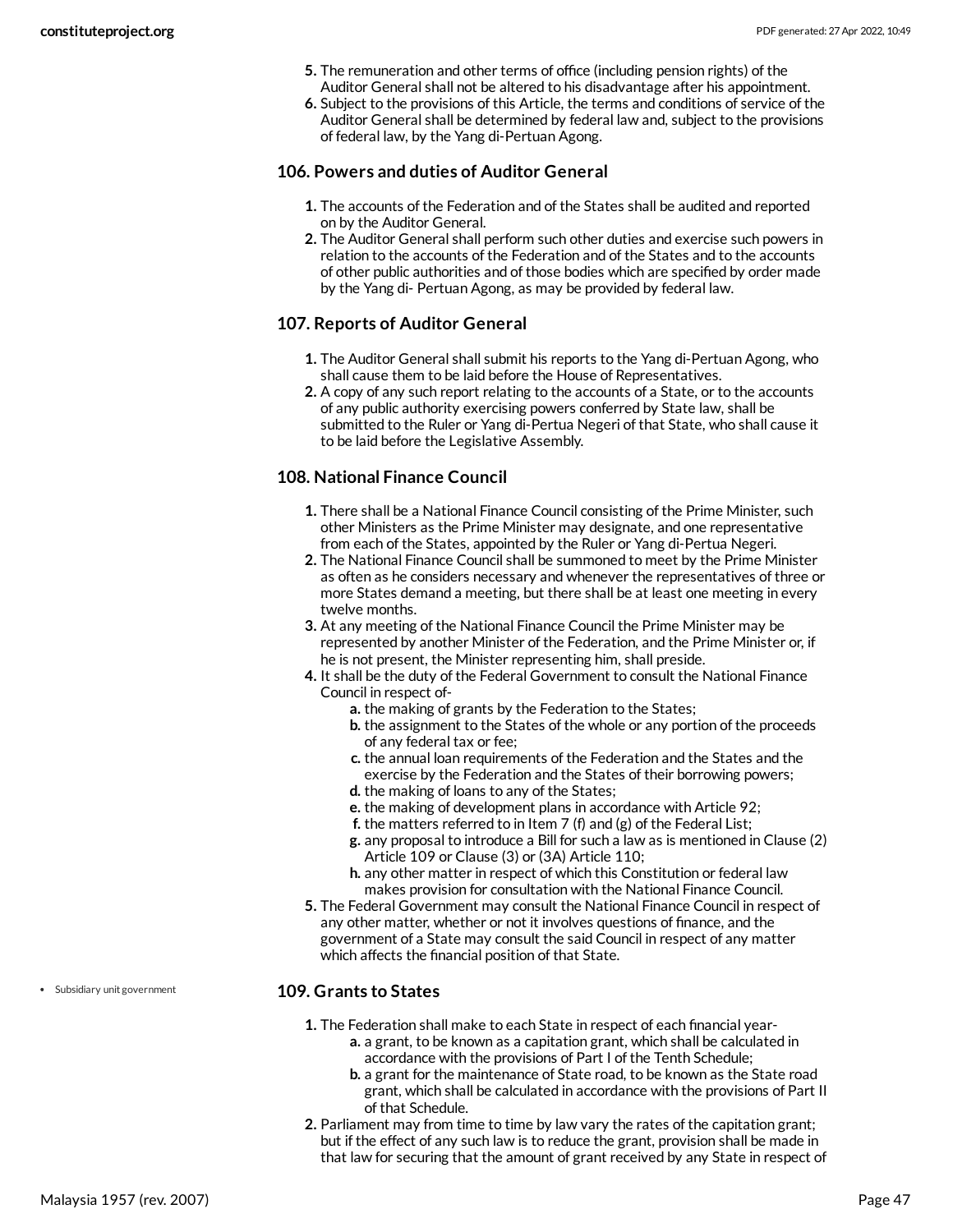- **2.** any financial year is not less than ninety per cent of the amount received by that State in the preceding financial year.
- **3.** Parliament may by law make grants for specific purposes to any of the States on such terms and conditions as may be provided by any such law.
- **4.** The amounts required for making the grants mentioned in the preceding provisions of this Article shall be charged on the Consolidated Fund.
- **5.** If, in accordance with Article 103, a Contingencies Fund is created, the power to make advances from that Fund for meeting an urgent and unforeseen need for expenditure shall include power to make such advances to a State for meeting such a need.
- **6.** The Federation shall pay into a fund, to be known as the State Reserve Fund**a.** (Repealed);
	- **b.** in respect of every financial year such sum as the Federal Government may, after consultation with the National Finance Council, determine to be necessary,

and the Federation may from time to time, after consultation with the National Finance Council, make grants out of the State Reserve Fund to any State for the purposes of development or generally to supplement its revenues.

### **110. Assignment of taxes and fees to the States**

- **1.** Subject to Clause (2), each of the States shall receive all proceeds from the taxes, fees and other sources of revenue specified in Part III of the Tenth Schedule so far as collected, levied or raised within the State.
- **2.** Parliament may from time to time by law substitute for any source of revenue specified in section 1, 3, 4, 5, 6, 7, 8, 12 or 14 of Part III of the Tenth Schedule or for any source of revenue so substituted, another source of revenue of substantially equal value.
- **3.** Each State shall receive, on such terms and conditions as may be provided by or under federal law, ten per cent or such greater amount as may be so provided of the export duty on tin produced in the State.
- **3A.** Parliament may by law provide that each State shall receive, on such terms and conditions as may be prescribed by or under federal law, such proportion as may be so prescribed of the export duty on minerals (other than tin) produced in the State.

In this Article "minerals" means mineral ores, mental and mineral oils.

- **3B.** Without prejudice to the power to impose conditions conferred by Clause (3) or (3A), Parliament may by law provide for prohibiting or restricting, in, or except in, such cases as may be provided by or under the law, the levying of royalties on or similar charges in respect of minerals (whether under a lease or other instrument or under any State enactment, and whether the instrument was made or the enactment passed before or after the coming into operation of this Clause).
- **4.** Without prejudice to the provisions of Clauses (1) to (3A), Parliament may by law
	- **a.** assign to the States the whole or any portion of the proceeds of any tax or fee raised or levied by the Federation; and
	- **b.** assign to the States the responsibility of collecting for State purposes any tax or fee authorised by federal law.
- **5.** The amounts receivable by the States under Clause (1), (2) or (4) shall not be paid into the Consolidated Fund; and the amounts receivable by the States under Clauses (3) and (3A) shall be charged on the Consolidated Fund.

### **111. Restriction on borrowing**

- **1.** The Federation shall not borrow except under the authority of federal law.
- **2.** A State shall not borrow except under the authority of State law, and State law shall not authorise a State to borrow except from the Federation or, for a period not exceeding five years, from a bank or other financial source approved for that purpose by the Federal Government, and subject to such conditions as may be specified by the Federal Government.
- **3.** A State shall not give any guarantee except under the authority of State law, and such guarantee shall not be given except with the approval of the Federal Government and subject to such conditions as may be specified by it.

Subsidiary unit government

Ownership of natural resources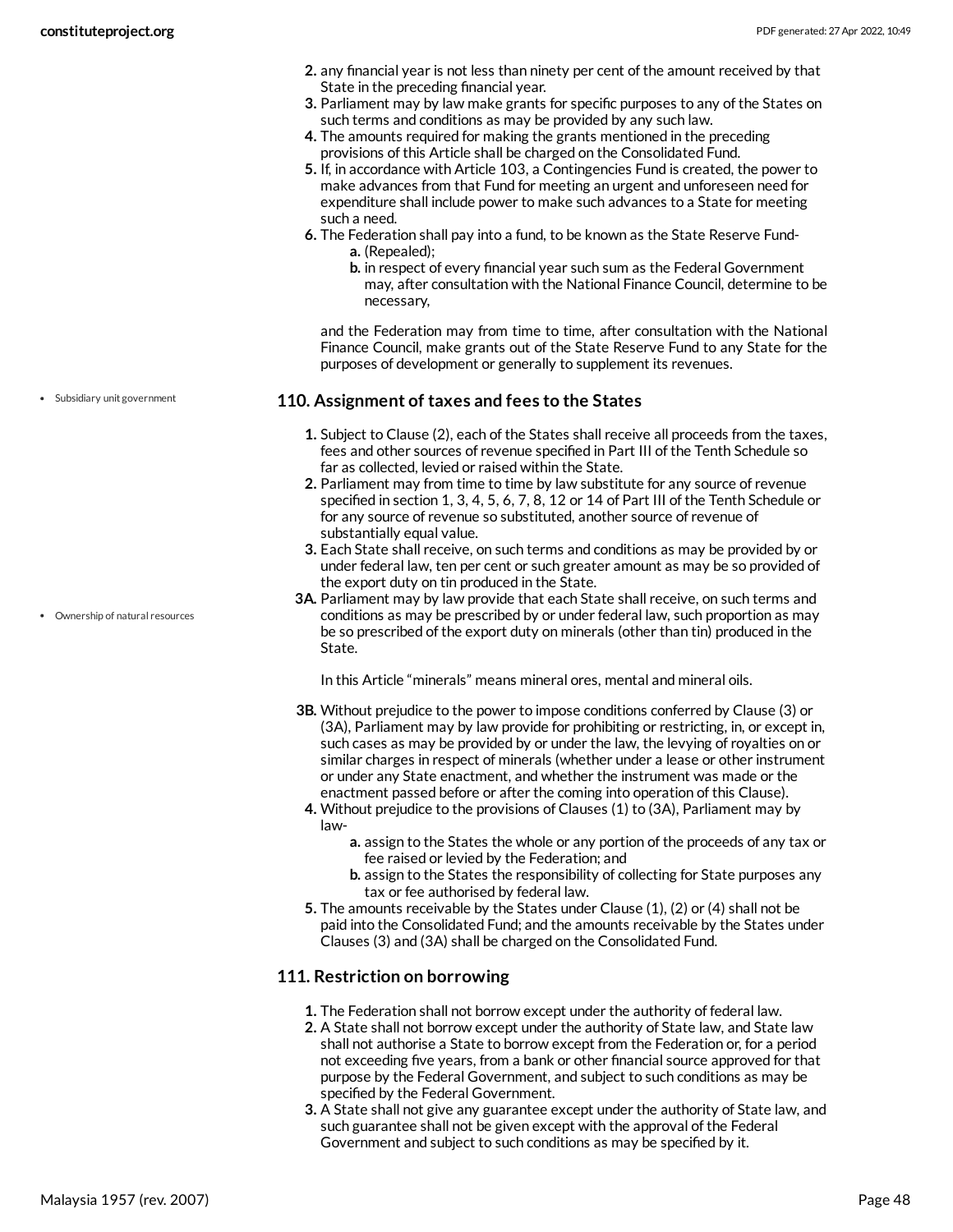### **112. Restriction on alterations in establishments of States**

- **1.** Subject to Clause (2), no State shall, without the approval of the Federation, make any addition to its establishment or the establishment of any of its departments, or alter the rates of established salaries and emoluments, if the effect of doing so would be to increase the liability of the Federation in respect of pensions, gratuities or other like allowances.
- **2.** This Article does not apply to
	- **a.** non-pensionable appointments the maximum salaries of which do not exceed four hundred ringgit per month or such other amount as may be fixed by order by the Yang di- Pertuan Agong; or
	- **b.** pensionable appointments the maximum salaries of which do not exceed one hundred ringgit per month or such other amount as may be fixed by order by the Yang di-Pertuan Agong.

## **Chapter 2. Application to States of Sabah and Sarawak**

### **112A. State audits in States of Sabah and Sarawak**

- **1.** The Auditor General shall submit his reports relating to the accounts of each of the States of Sabah and Sarawak, or to the accounts of any public authority exercising powers vested in it by the State law in either of those States, to the Yang di-Pertuan Agong (who shall cause them to be laid before the House of Representatives) and to the Yang di-Pertua Negeri of the State; and accordingly Clause (2) of Article 107 shall not apply to those reports.
- **2.** The Yang di-Pertua Negeri shall cause any such report submitted to him to be laid before the Legislative Assembly.
- **3.** The powers and duties of the Auditor General in relation to the accounts mentioned in Clause (1) for any period ending before the year 1969 shall, in the State of Sabah or Sarawak, be exercised and discharged on his behalf by the senior officer of his department for the time being stationed in the State in question:

Provided that during the absence or incapacity of that officer, or a vacancy in his post, those powers and duties shall be exercised and discharged by the Auditor General or such officer of his department as he may designate.

#### **112B. Borrowing powers of States of Sabah and Sarawak**

Clause (2) of Article 111 shall not restrict the power of the State of Sabah or Sarawak to borrow under the authority of State law within the State, if the borrowing has the approval of the Central Bank for the time being of the Federation.

#### **112C. Special grants and assignments of revenue to States of Sabah and Sarawak**

- **1.** Subject to the provisions of Article 112D and to any limitation expressed in the relevant section of the Tenth Schedule
	- **a.** the Federation shall make to the States of Sabah and Sarawak in respect of each financial year the grants specified in Part IV of that Schedule; and
	- **b.** each of those States shall receive all proceeds from the taxes, fees and dues specified in Part V of that Schedule, so far as collected, levied or raised within the States, or such part of those proceeds as is so specified.
- **2.** The amounts required for making the grants specified in the said Part IV, and the amounts receivable by the State of Sabah or Sarawak under section 3 or 4 of the said Part V, shall be charged on the Consolidated Fund; and the amounts otherwise receivable by the State of Sabah or Sarawak under the said Part V shall not be paid into the Consolidated Fund.
- **3.** In Article 110, Clauses (3A) and (4) shall not apply to the State of Sabah or Sarawak.
- **4.** Subject to Clause (5) of Article 112D, in relation to the State of Sabah or Sarawak Clause (3B) of Article 110
	- **a.** shall apply in relation to all minerals, including mineral oils; but

• Central bank

Subsidiary unit government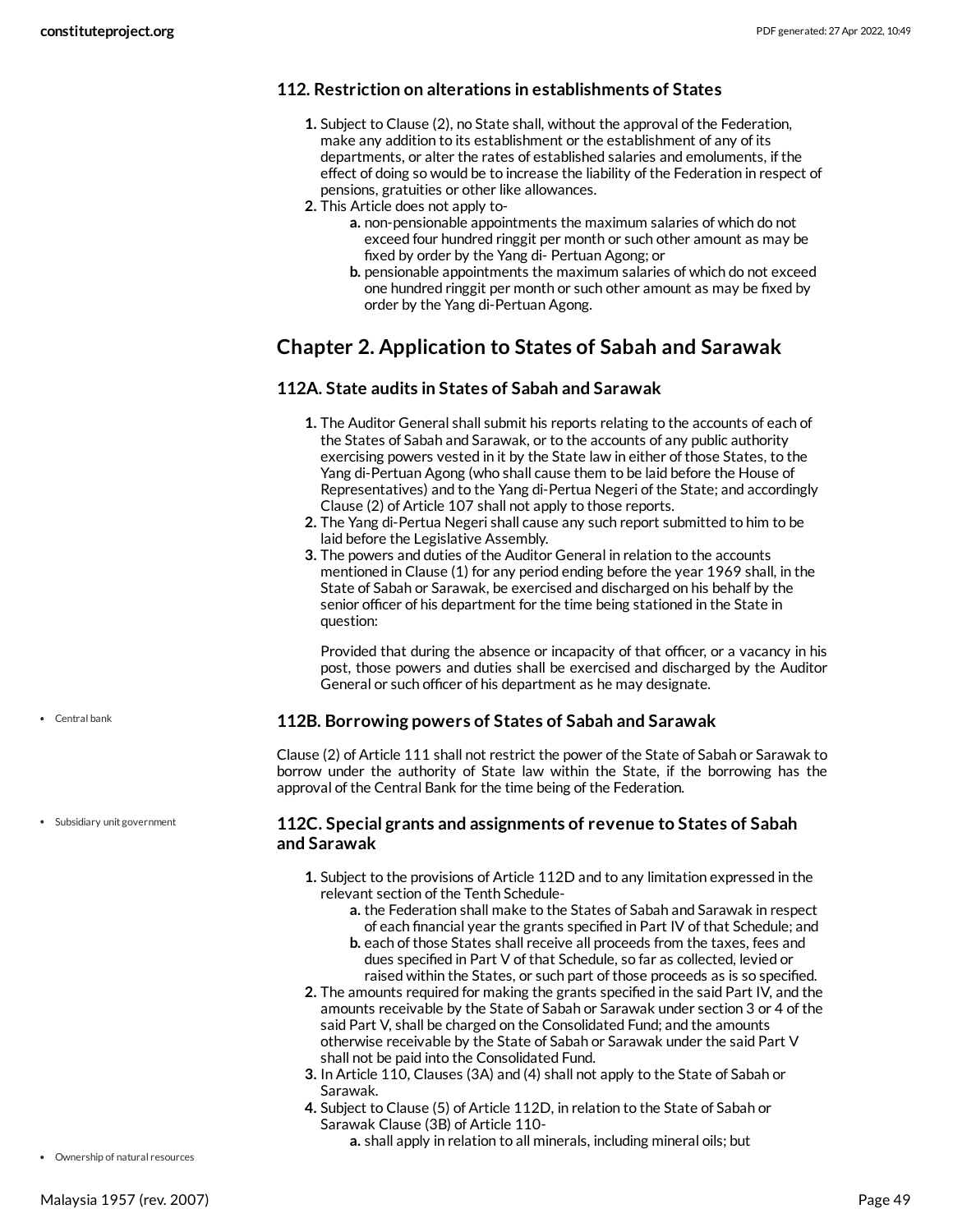**constituteproject.org** PDF generated: 27 Apr 2022, 10:49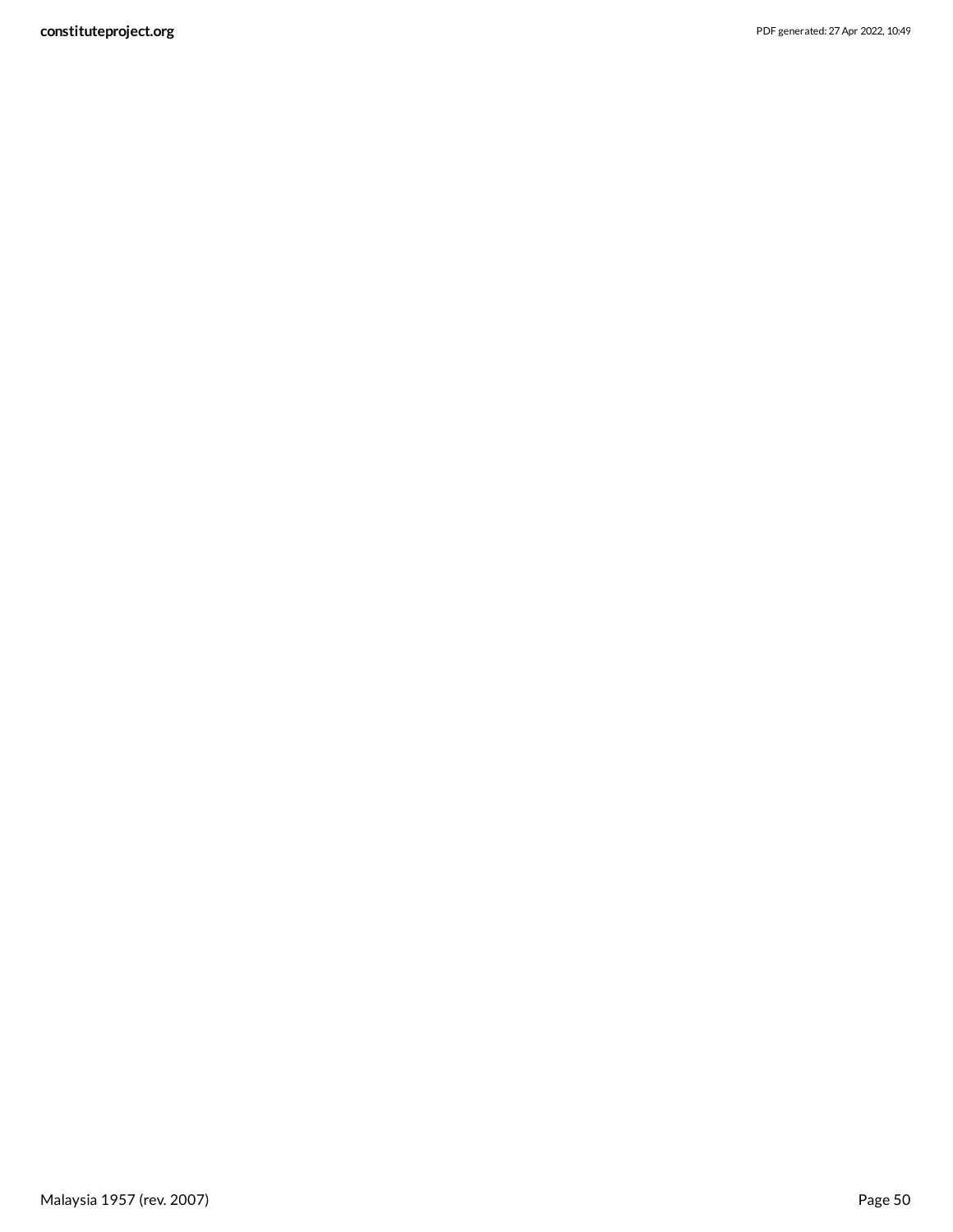# **PART VII. FINANCIAL PROVISIONS**

## **Chapter 1. General**

#### **96. No taxation unless authorised by law**

No tax or rate shall be levied by or for the purposes of the Federation except by or under the authority of federal law.

### **97. Consolidated Funds**

- **1.** All revenues and moneys howsoever raised or received by the Federation shall, subject to the provisions of this Constitution and of federal law, be paid into and form one fund, to be known as the Federal Consolidated Fund.
- **2.** All revenues and moneys howsoever raised or received by a State shall, subject to Clause (3) and to any law, be paid into and form one fund, to be known as the Consolidated Fund of that State.
- **3.** If in accordance with State law or in respect of the Federal Territories of Kuala Lumpur, Labuan and Putrajaya, in accordance with federal law any Zakat, Fitrah, Baitulmal or similar Islamic religious revenue is raised, it shall be paid into a separate fund and shall not be paid out except under the authority of State law or federal law, as the case may be.
- **4.** Unless the context otherwise requires, any reference in this Constitution to the Consolidated Fund shall be construed as a reference to the Federal Consolidated Fund.

### **98. Expenditure charged on Federal Consolidated Fund**

- **1.** There shall be charged on the Consolidated Fund, in addition to any grant, remuneration or other moneys so charged by any other Article or federal law
	- **a.** all pensions, compensation for loss of office and gratuities for which the Federation is liable;
	- **b.** all debt charges for which the Federation is liable; and
	- **c.** any moneys required to satisfy any judgment, decision or award against the Federation by any court or tribunal.
- **2.** In making payment of any grant to a State in accordance with the provisions of this Part, the Federation may deduct the amount of any debt charges payable to the Federation by the State and charged on the Consolidated Fund of that State.
- **3.** For the purposes of this Article debt charges include interest, sinking fund charges, the repayment or amortisation of debt, and all expenditure in connection with the raising of loans on the security of the Consolidated fund and the service and redemption of debt created thereby.

#### **99. Annual financial statement**

**1.** The Yang di-Pertuan Agong shall, in respect of every financial year, cause to be laid before the House of Representatives a statement of the estimated receipts and expenditure of the Federation for that year, and, unless Parliament in respect of any year otherwise provides, that statement shall be so laid before the commencement of that year:

Provided that there may be separate statements of estimated receipts and estimated expenditure, and in that case it shall not be necessary for the statement of receipts to be so laid before the commencement of the year to which it relates.

#### **2.** The estimates of expenditure shall show-

**a.** the total sums required to meet expenditure charged on the Consolidated Fund; and

Budget bills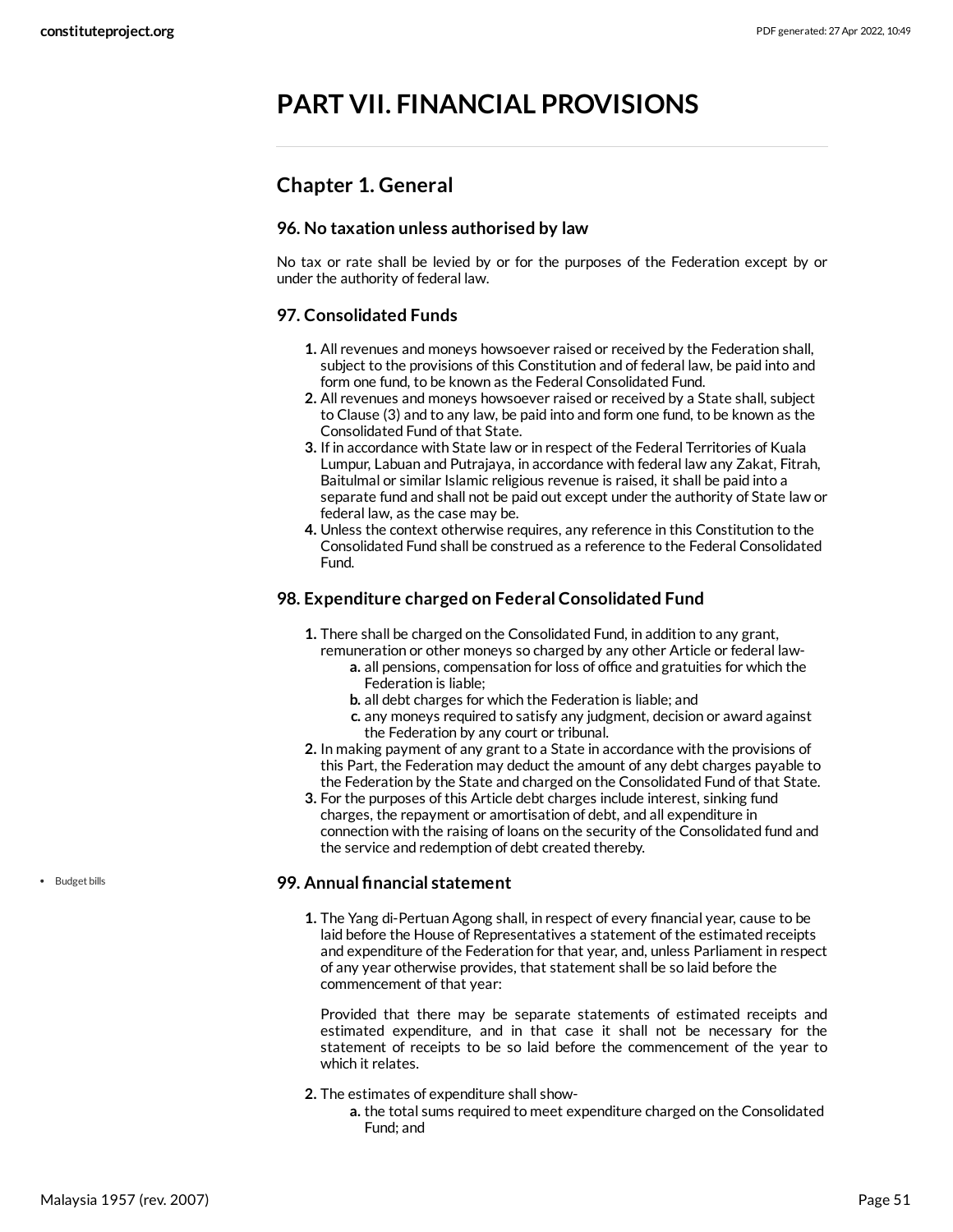- **2. b.** subject to Clause (3), the sums required to meet the expenditure for other purposes proposed to be met from the Consolidated Fund.
- **3.** The sums to be shown under paragraph (b) of Clause (2) do not include**a.** sums representing the proceeds of any loan raised by the Federation for specific purposes and appropriated for those purposes by the Act authorising the raising of the loan;
	- **b.** sums representing any money or interest on money received by the Federation subject to a trust and to be applied in accordance with the terms of the trust;
	- **c.** sums representing any money held by the Federation which has been received or appropriated for the purpose of any trust fund established by or in accordance with federal law.
- **4.** The said statement shall also show, so far as is practicable, the assets and liabilities of the Federation at the end of the last completed financial year, the manner in which those assets are invested or held, and the general purposes in respect of which those liabilities are outstanding.

### **100. Supply Bills**

The expenditure to be met from the Consolidated Fund but not charged thereon, other than expenditure to be met by such sums as are mentioned in Clause (3) of Article 99, shall be included in a Bill, to be known as a Supply Bill, providing for the issue from the Consolidated Fund of the sums necessary to meet that expenditure and the appropriation of those sums for the purposes specified therein.

### **101. Supplementary and excess expenditure**

If in respect of any financial year it is found-

- **a.** that the amount appropriated by the Supply Act for any purpose is insufficient, or that a need has arisen for expenditure for a purpose for which no amount has been appropriated by the Supply Act; or
- **b.** that any moneys have been expended for any purpose in excess of the amount (if any) appropriated for that purpose by the Supply Act,

a supplementary estimate showing the sums required or spent shall be laid before the House of Representatives and the purposes of any such expenditure shall be included in a supply Bill.

### **102. Power to authorise expenditure on account or for unspecified purposes**

Parliament shall have power in respect of any financial year-

- **a.** before the passing of the Supply Bill, to authorise by law expenditure for part of the year;
- **b.** to authorise by law expenditure for the whole or part of the year otherwise than in accordance with Articles 99 to 101, if owing to the magnitude or indefinite character of any service or to circumstances of unusual urgency it appears to Parliament to be desirable to do so.

### **103. Contingencies Fund**

- **1.** Parliament may by law provide for the creation of a Contingencies Fund and for authorising the Minister charged with responsibility for finance, if satisfied that there has arisen an urgent and unforeseen need for expenditure for which no other provision exists, to make advances from the Contingencies Fund to meet that need.
- **2.** Where any advance is made in accordance with Clause (1), a supplementary estimate shall be presented and a Supply Bill introduced as soon as possible for the purpose of replacing the amount so advanced.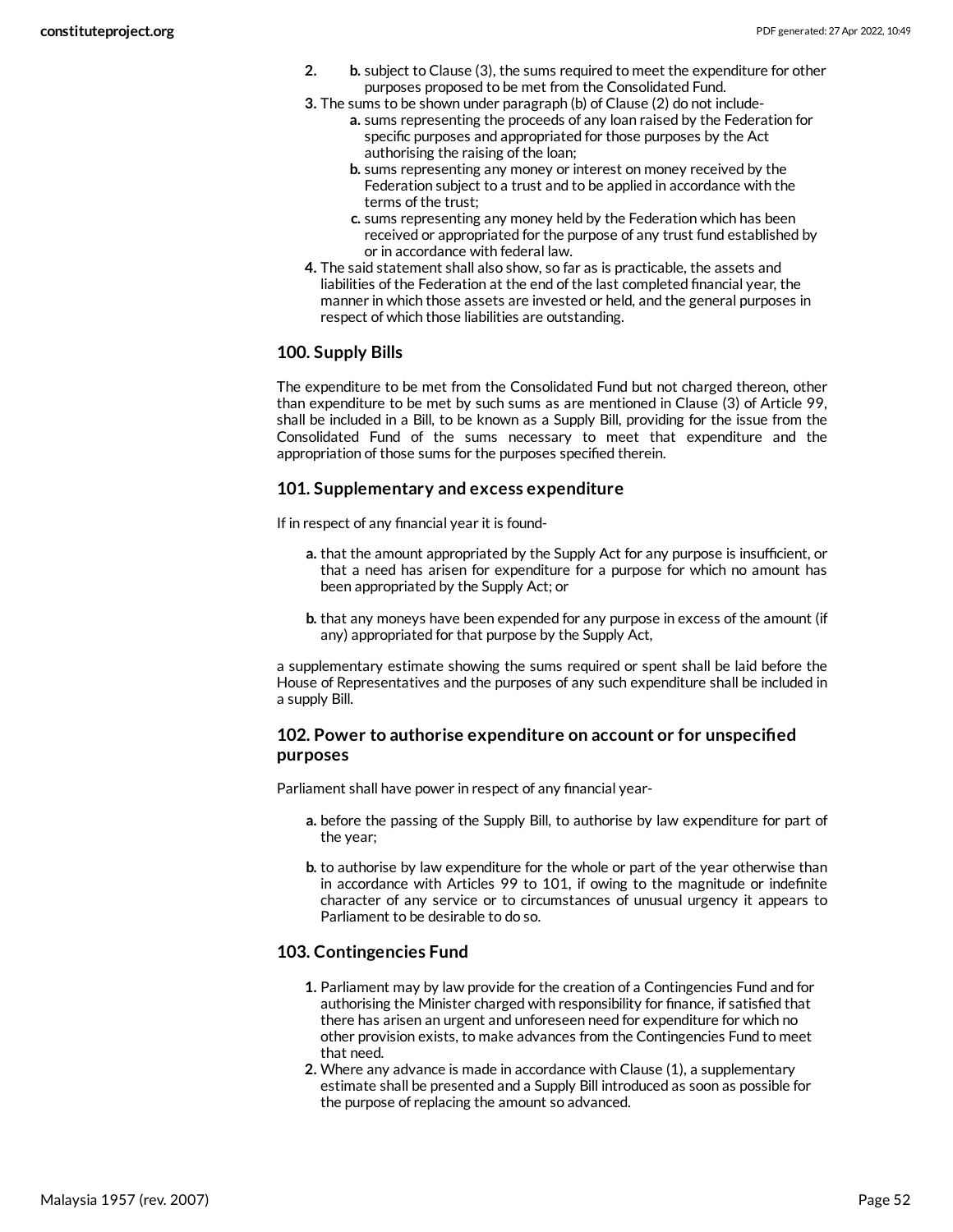### **104. Withdrawals from Consolidated Fund**

- **1.** Subject to Clause (2), no moneys shall be withdrawn from the Consolidated Fund unless they are
	- **a.** charged on the Consolidated Fund; or
	- **b.** authorised to be issued by a Supply Act; or
	- **c.** authorised to be issued under Article 102.
- **2.** Clause (1) does not apply to any such sums as are mentioned in Clause (3) of Article 99.
- **3.** No moneys shall be withdrawn from the Consolidated Fund except in the manner provided by federal law.

### **105. Auditor General**

- **1.** There shall be an Auditor General, who shall be appointed by the Yang di-Pertuan Agong on the advice of the Prime Minister and after consultation with the Conference of Rulers.
- **2.** A person who has held the office of Auditor General shall be eligible for reappointment but shall not be eligible for any other appointment in the service of the Federation or for any appointment in the service of a State.
- **3.** The Auditor General may at any time resign his office but shall not be removed from office except on the like grounds and in the like manner as a judge of the Federal Court.
- **4.** Parliament shall by law provide for the remuneration of the Auditor General, and the remuneration so provided shall be charged on the Consolidated Fund.
- **5.** The remuneration and other terms of office (including pension rights) of the Auditor General shall not be altered to his disadvantage after his appointment.
- **6.** Subject to the provisions of this Article, the terms and conditions of service of the Auditor General shall be determined by federal law and, subject to the provisions of federal law, by the Yang di-Pertuan Agong.

### **106. Powers and duties of Auditor General**

- **1.** The accounts of the Federation and of the States shall be audited and reported on by the Auditor General.
- **2.** The Auditor General shall perform such other duties and exercise such powers in relation to the accounts of the Federation and of the States and to the accounts of other public authorities and of those bodies which are specified by order made by the Yang di- Pertuan Agong, as may be provided by federal law.

### **107. Reports of Auditor General**

- **1.** The Auditor General shall submit his reports to the Yang di-Pertuan Agong, who shall cause them to be laid before the House of Representatives.
- **2.** A copy of any such report relating to the accounts of a State, or to the accounts of any public authority exercising powers conferred by State law, shall be submitted to the Ruler or Yang di-Pertua Negeri of that State, who shall cause it to be laid before the Legislative Assembly.

### **108. National Finance Council**

- **1.** There shall be a National Finance Council consisting of the Prime Minister, such other Ministers as the Prime Minister may designate, and one representative from each of the States, appointed by the Ruler or Yang di-Pertua Negeri.
- **2.** The National Finance Council shall be summoned to meet by the Prime Minister as often as he considers necessary and whenever the representatives of three or more States demand a meeting, but there shall be at least one meeting in every twelve months.
- **3.** At any meeting of the National Finance Council the Prime Minister may be represented by another Minister of the Federation, and the Prime Minister or, if he is not present, the Minister representing him, shall preside.
- **4.** It shall be the duty of the Federal Government to consult the National Finance Council in respect of-

**a.** the making of grants by the Federation to the States;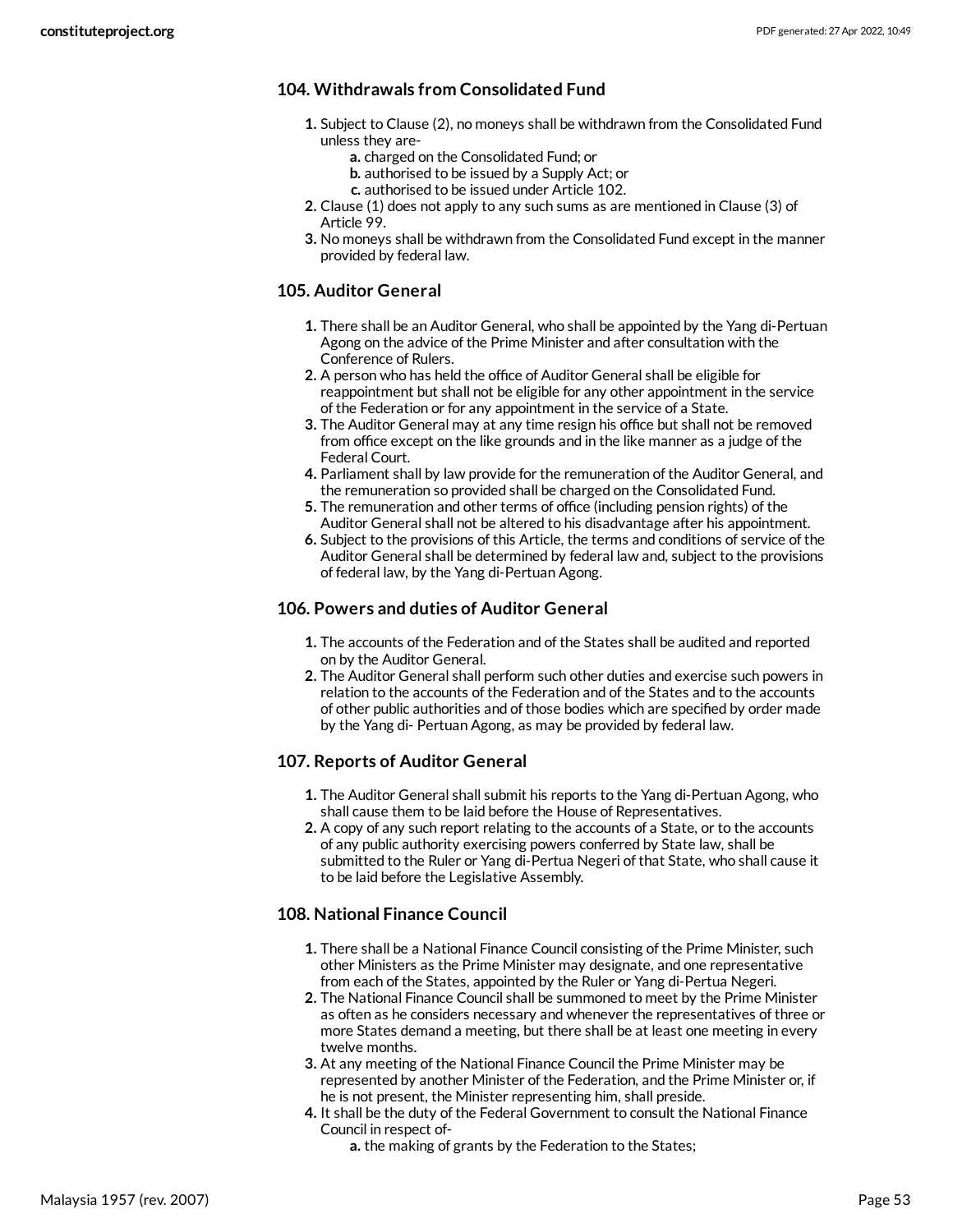- **4. b.** the assignment to the States of the whole or any portion of the proceeds of any federal tax or fee;
	- **c.** the annual loan requirements of the Federation and the States and the exercise by the Federation and the States of their borrowing powers;
	- **d.** the making of loans to any of the States;
	- **e.** the making of development plans in accordance with Article 92;
	- **f.** the matters referred to in Item 7 (f) and (g) of the Federal List;
	- **g.** any proposal to introduce a Bill for such a law as is mentioned in Clause (2) Article 109 or Clause (3) or (3A) Article 110;
	- **h.** any other matter in respect of which this Constitution or federal law makes provision for consultation with the National Finance Council.
- **5.** The Federal Government may consult the National Finance Council in respect of any other matter, whether or not it involves questions of finance, and the government of a State may consult the said Council in respect of any matter which affects the financial position of that State.

#### **109. Grants to States**

- **1.** The Federation shall make to each State in respect of each financial year
	- **a.** a grant, to be known as a capitation grant, which shall be calculated in accordance with the provisions of Part I of the Tenth Schedule;
	- **b.** a grant for the maintenance of State road, to be known as the State road grant, which shall be calculated in accordance with the provisions of Part II of that Schedule.
- **2.** Parliament may from time to time by law vary the rates of the capitation grant; but if the effect of any such law is to reduce the grant, provision shall be made in that law for securing that the amount of grant received by any State in respect of any financial year is not less than ninety per cent of the amount received by that State in the preceding financial year.
- **3.** Parliament may by law make grants for specific purposes to any of the States on such terms and conditions as may be provided by any such law.
- **4.** The amounts required for making the grants mentioned in the preceding provisions of this Article shall be charged on the Consolidated Fund.
- **5.** If, in accordance with Article 103, a Contingencies Fund is created, the power to make advances from that Fund for meeting an urgent and unforeseen need for expenditure shall include power to make such advances to a State for meeting such a need.
- **6.** The Federation shall pay into a fund, to be known as the State Reserve Fund**a.** (Repealed);
	- **b.** in respect of every financial year such sum as the Federal Government may, after consultation with the National Finance Council, determine to be necessary,

and the Federation may from time to time, after consultation with the National Finance Council, make grants out of the State Reserve Fund to any State for the purposes of development or generally to supplement its revenues.

#### **110. Assignment of taxes and fees to the States**

- **1.** Subject to Clause (2), each of the States shall receive all proceeds from the taxes, fees and other sources of revenue specified in Part III of the Tenth Schedule so far as collected, levied or raised within the State.
- **2.** Parliament may from time to time by law substitute for any source of revenue specified in section 1, 3, 4, 5, 6, 7, 8, 12 or 14 of Part III of the Tenth Schedule or for any source of revenue so substituted, another source of revenue of substantially equal value.
- **3.** Each State shall receive, on such terms and conditions as may be provided by or under federal law, ten per cent or such greater amount as may be so provided of the export duty on tin produced in the State.
- **3A.** Parliament may by law provide that each State shall receive, on such terms and conditions as may be prescribed by or under federal law, such proportion as may be so prescribed of the export duty on minerals (other than tin) produced in the State.

In this Article "minerals" means mineral ores, mental and mineral oils.

Subsidiary unit government

Subsidiary unit government

Ownership of natural resources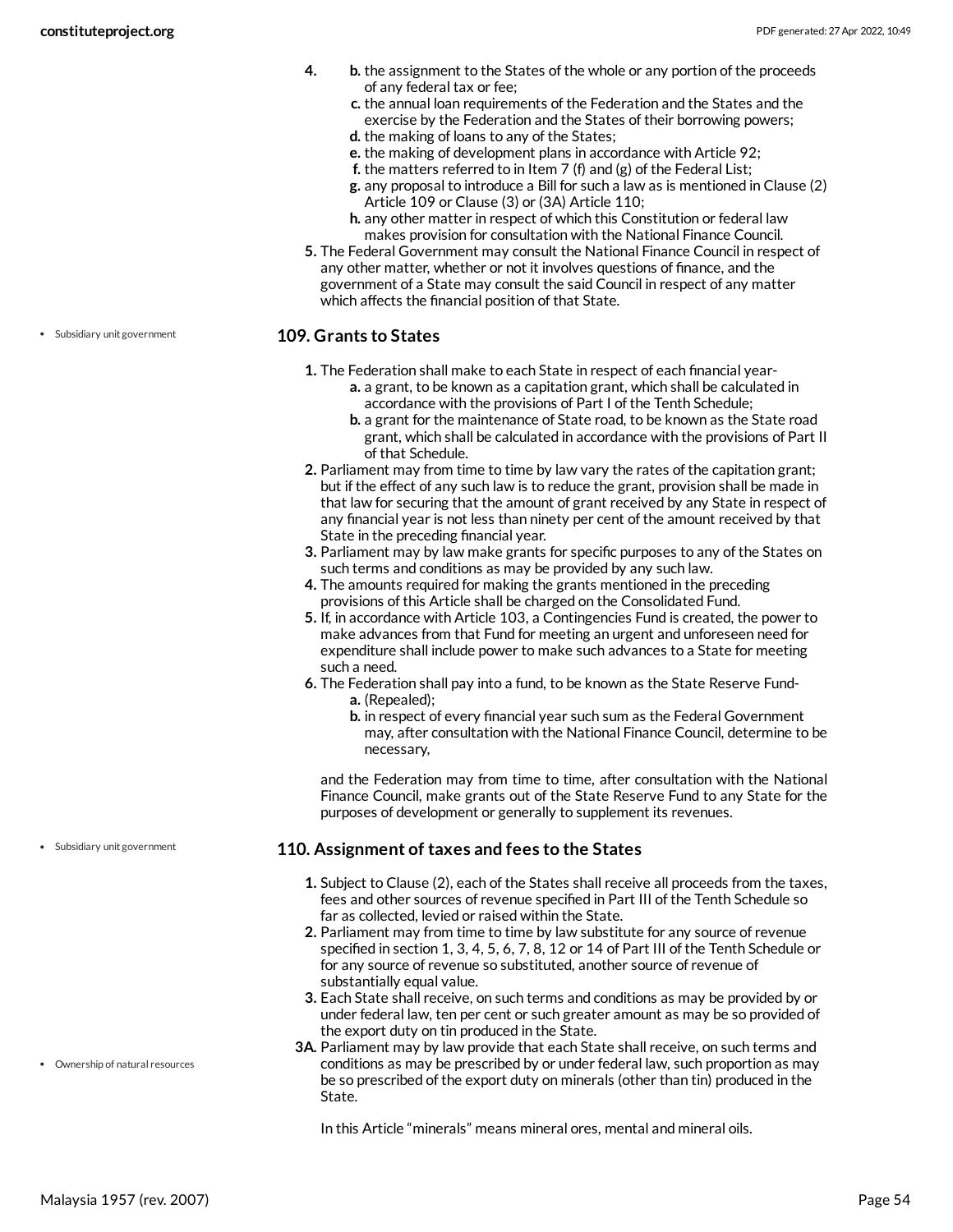- **3B.** Without prejudice to the power to impose conditions conferred by Clause (3) or (3A), Parliament may by law provide for prohibiting or restricting, in, or except in, such cases as may be provided by or under the law, the levying of royalties on or similar charges in respect of minerals (whether under a lease or other instrument or under any State enactment, and whether the instrument was made or the enactment passed before or after the coming into operation of this Clause).
- **4.** Without prejudice to the provisions of Clauses (1) to (3A), Parliament may by law
	- **a.** assign to the States the whole or any portion of the proceeds of any tax or fee raised or levied by the Federation; and
	- **b.** assign to the States the responsibility of collecting for State purposes any tax or fee authorised by federal law.
- **5.** The amounts receivable by the States under Clause (1), (2) or (4) shall not be paid into the Consolidated Fund; and the amounts receivable by the States under Clauses (3) and (3A) shall be charged on the Consolidated Fund.

### **111. Restriction on borrowing**

- **1.** The Federation shall not borrow except under the authority of federal law.
- **2.** A State shall not borrow except under the authority of State law, and State law shall not authorise a State to borrow except from the Federation or, for a period not exceeding five years, from a bank or other financial source approved for that purpose by the Federal Government, and subject to such conditions as may be specified by the Federal Government.
- **3.** A State shall not give any guarantee except under the authority of State law, and such guarantee shall not be given except with the approval of the Federal Government and subject to such conditions as may be specified by it.

### **112. Restriction on alterations in establishments of States**

- **1.** Subject to Clause (2), no State shall, without the approval of the Federation, make any addition to its establishment or the establishment of any of its departments, or alter the rates of established salaries and emoluments, if the effect of doing so would be to increase the liability of the Federation in respect of pensions, gratuities or other like allowances.
- **2.** This Article does not apply to
	- **a.** non-pensionable appointments the maximum salaries of which do not exceed four hundred ringgit per month or such other amount as may be fixed by order by the Yang di- Pertuan Agong; or
	- **b.** pensionable appointments the maximum salaries of which do not exceed one hundred ringgit per month or such other amount as may be fixed by order by the Yang di-Pertuan Agong.

## **Chapter 2. Application to States of Sabah and Sarawak**

### **112A. State audits in States of Sabah and Sarawak**

- **1.** The Auditor General shall submit his reports relating to the accounts of each of the States of Sabah and Sarawak, or to the accounts of any public authority exercising powers vested in it by the State law in either of those States, to the Yang di-Pertuan Agong (who shall cause them to be laid before the House of Representatives) and to the Yang di-Pertua Negeri of the State; and accordingly Clause (2) of Article 107 shall not apply to those reports.
- **2.** The Yang di-Pertua Negeri shall cause any such report submitted to him to be laid before the Legislative Assembly.
- **3.** The powers and duties of the Auditor General in relation to the accounts mentioned in Clause (1) for any period ending before the year 1969 shall, in the State of Sabah or Sarawak, be exercised and discharged on his behalf by the senior officer of his department for the time being stationed in the State in question:

Provided that during the absence or incapacity of that officer, or a vacancy in his post, those powers and duties shall be exercised and discharged by the Auditor General or such officer of his department as he may designate.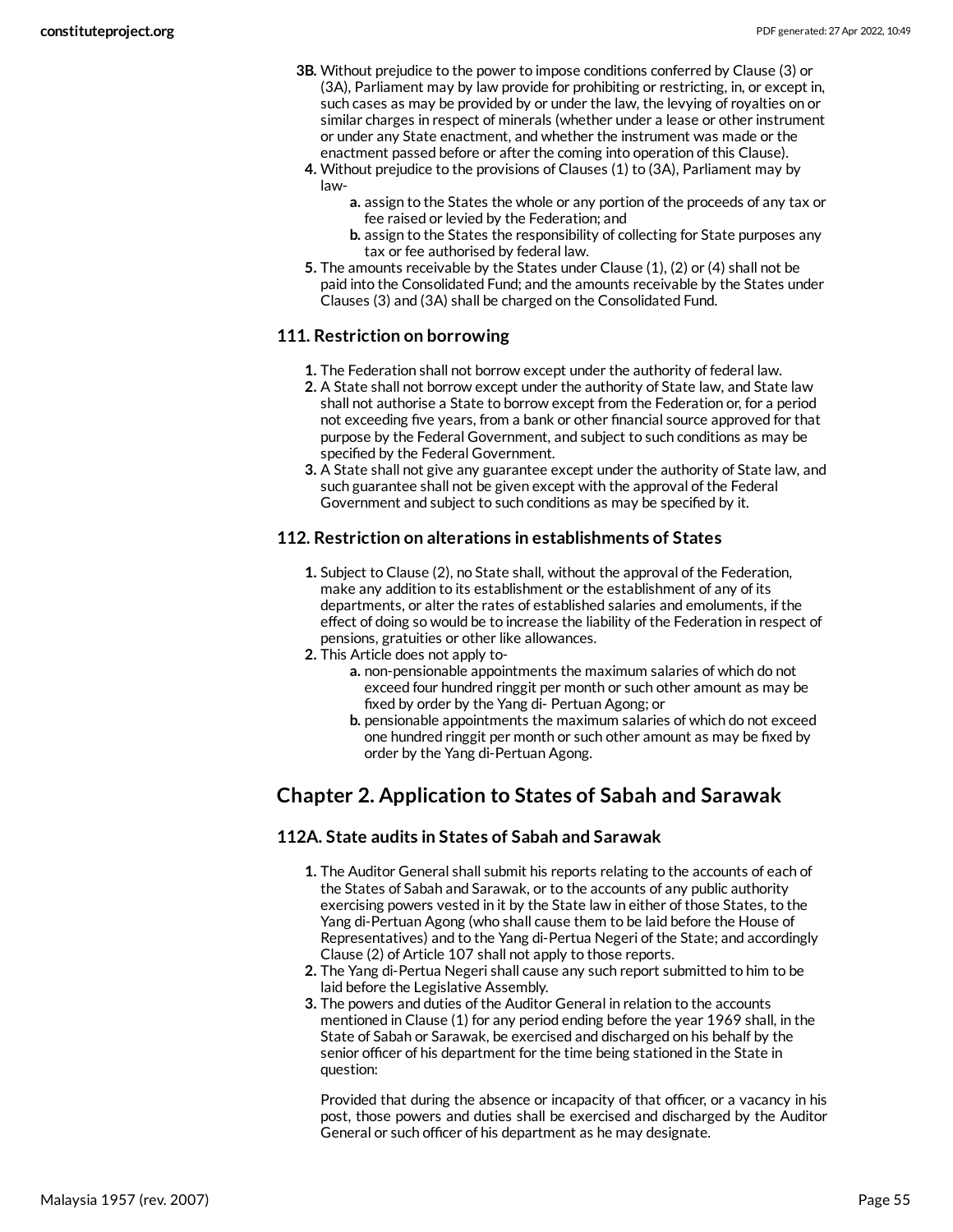Subsidiary unit government

Ownership of natural resources

#### **112B. Borrowing powers of States of Sabah and Sarawak**

Clause (2) of Article 111 shall not restrict the power of the State of Sabah or Sarawak to borrow under the authority of State law within the State, if the borrowing has the approval of the Central Bank for the time being of the Federation.

#### **112C. Special grants and assignments of revenue to States of Sabah and Sarawak**

- **1.** Subject to the provisions of Article 112D and to any limitation expressed in the relevant section of the Tenth Schedule
	- **a.** the Federation shall make to the States of Sabah and Sarawak in respect of each financial year the grants specified in Part IV of that Schedule; and
	- **b.** each of those States shall receive all proceeds from the taxes, fees and dues specified in Part V of that Schedule, so far as collected, levied or raised within the States, or such part of those proceeds as is so specified.
- **2.** The amounts required for making the grants specified in the said Part IV, and the amounts receivable by the State of Sabah or Sarawak under section 3 or 4 of the said Part V, shall be charged on the Consolidated Fund; and the amounts otherwise receivable by the State of Sabah or Sarawak under the said Part V shall not be paid into the Consolidated Fund.
- **3.** In Article 110, Clauses (3A) and (4) shall not apply to the State of Sabah or Sarawak.
- **4.** Subject to Clause (5) of Article 112D, in relation to the State of Sabah or Sarawak Clause (3B) of Article 110
	- **a.** shall apply in relation to all minerals, including mineral oils; but
	- **b.** shall not authorise Parliament to prohibit the levying of royalties on any mineral by the State or to restrict the royalties that may be levied in any case so that the State is not entitled to receive a royalty amounting to ten per cent ad valorem (calculated as for export duty).

#### **112D. Reviews of special grants to State of Sabah and Sarawak**

**1.** The grants specified in section 1 and subsection (1) of section 2 of Part IV of the Tenth Schedule, and any substituted or additional grant made by virtue of this Clause, shall at the intervals mentioned in Clause (4) be reviewed by the Governments of the Federation and the States or State concerned, and if they agree on the alteration or abolition of any of those grants, or the making of another grant instead of or as well as those grants or any of them, the said Part IV and Clause (2) of Article 112C shall be modified by order of the Yang di-Pertuan Agong as may be necessary to give effect to the agreement:

Provided that on the first review the grant specified in subsection (2) of section 1 of the said Part IV shall not be brought into question except for the purpose of fixing the amounts for the ensuing five years.

- **2.** Any review under this Article shall take into account the financial position of the Federal Government, as well as the needs of the States or State concerned, but (subject to that) shall endeavour to ensure that the State revenue is adequate to meet the cost of State services as they exist at the time of the review, with such provision for their expansion as appears reasonable.
- **3.** The period for which provision is to be made on a review shall be a period of five years or (except in the case of the first review) such longer period as may be agreed between the Federation and the States or State concerned; but any order under Clause (1) giving effect to the results of a review shall continue in force after the end of that period, except in so far as it is superseded by a further order under that Clause.
- **4.** A review under this Article shall not take place earlier than is reasonably necessary to secure that effect can be given to the results of the review from the end of the year 1968 or, in the case of a second or subsequent review, from the end of the period provided for by the preceding review; but, subject to that, reviews shall be held as regards both the States of Sabah and Sarawak for periods beginning with the year 1969 and with the year 1974, and thereafter as regards either of them at such time (during or after the period provided for on the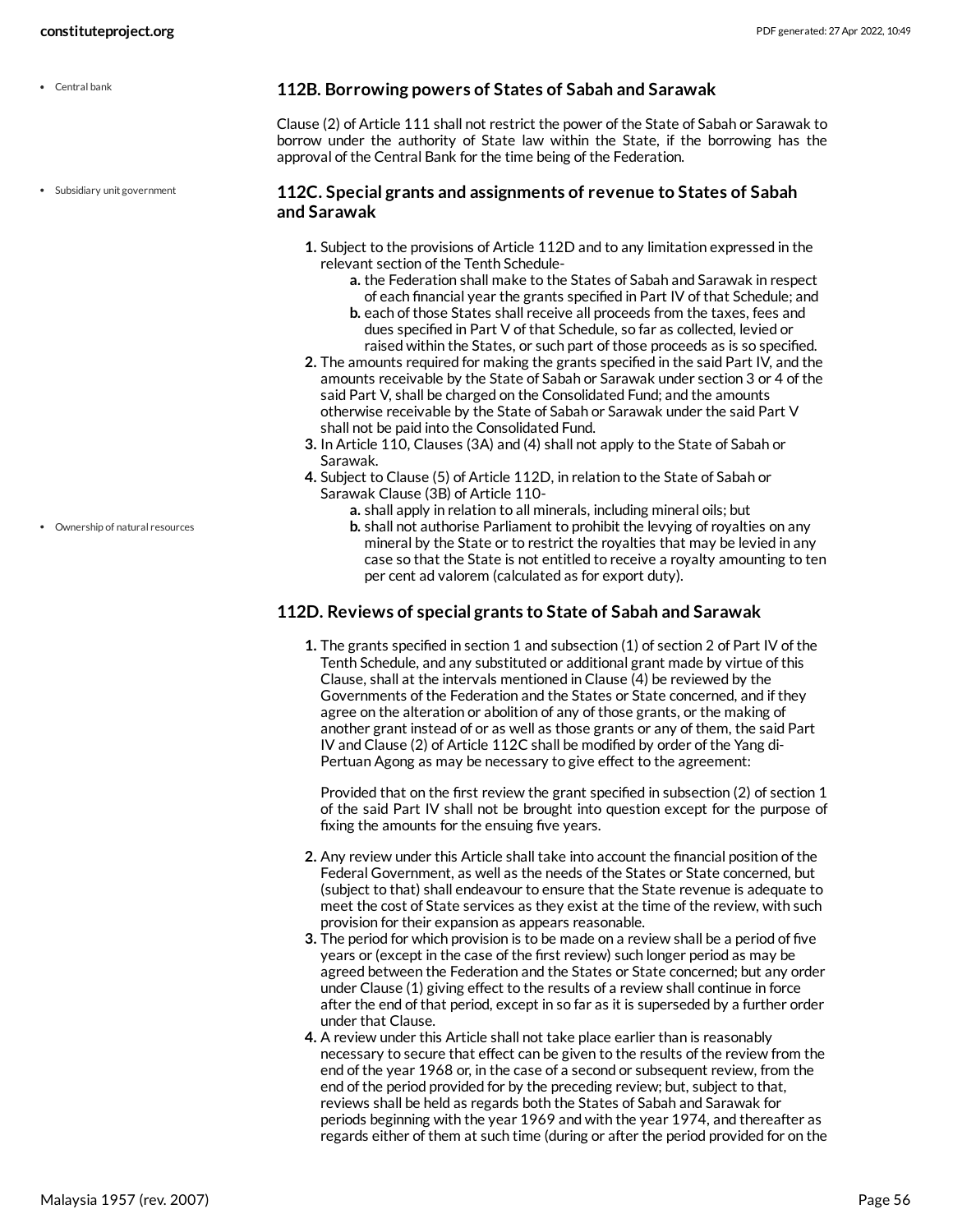- **4.** preceding review) as the Government of the Federation or of the State may require.
- **5.** If on the occasion of any review under this Article the Government of the Federation gives notice to the States or State concerned of their intention to vary any of the assignments of revenue under Part V of the Tenth Schedule (including any substituted or additional assignment made by virtue of this Clause), or to vary Clause (4) of Article 112C, the review shall take the variation into account, and provision shall be made by order of the Yang di-Pertuan Agong so as to give effect to the variation from the beginning of the period provided for on the review:

Provided that this Clause shall not apply to the assignments under sections 4, 7 and 8, and shall not apply to that under section 5 or 6 until the second review.

- **6.** If on any review the Federal Government and the Government of a State are unable to reach agreement on any matter, it shall be referred to an independent assessor, and his recommendations thereon shall be binding on the governments concerned and shall be given effect as if they were the agreement of those governments.
- **7.** Clause (4) of Article 108 shall not apply to require the Federal Government to consult the National Finance Council in respect of matters arising under this Article.
- **8.** Any order of the Yang di-Pertuan Agong under this Article shall be laid before each House of Parliament.

### **112E. Repealed**

# **PART VIII. ELECTIONS**

## **113. Conduct of elections**

**1.** There shall be an Election Commission, to be constituted in accordance with Article 114, which, subject to the provisions of federal law, shall conduct elections to the House of Representatives and the Legislative Assemblies of the States and prepare and revise electoral rolls for such elections.

#### **2**

- **i.** Subject to paragraph (ii), the Election Commission shall, from time to time, as they deem necessary, review the division of the Federation and the States into constituencies and recommend such changes therein as they may think necessary in order to comply with the provisions contained in the Thirteenth Schedule; and the reviews of constituencies for the purpose of elections to the Legislative Assemblies shall be undertaken at the same time as the reviews of constituencies for the purpose of elections to the House of Representatives.
- **ii.** There shall be an interval of not less than eight years between the date of completion of one review, and the date of commencement of the next review, under this Clause.
- **iii.** A review under paragraph (i) shall be completed within a period of not more than two years from the date of its commencement.
- **3.** If the Election Commission are of opinion that in consequence of a law made under Article 2 it is necessary to undertake the reviews mentioned in Clause (2), they shall do so, whether or not eight years have elapsed since the last review under that Clause.

• Electoral commission

Electoral districts

- Electoral districts
- Electoral districts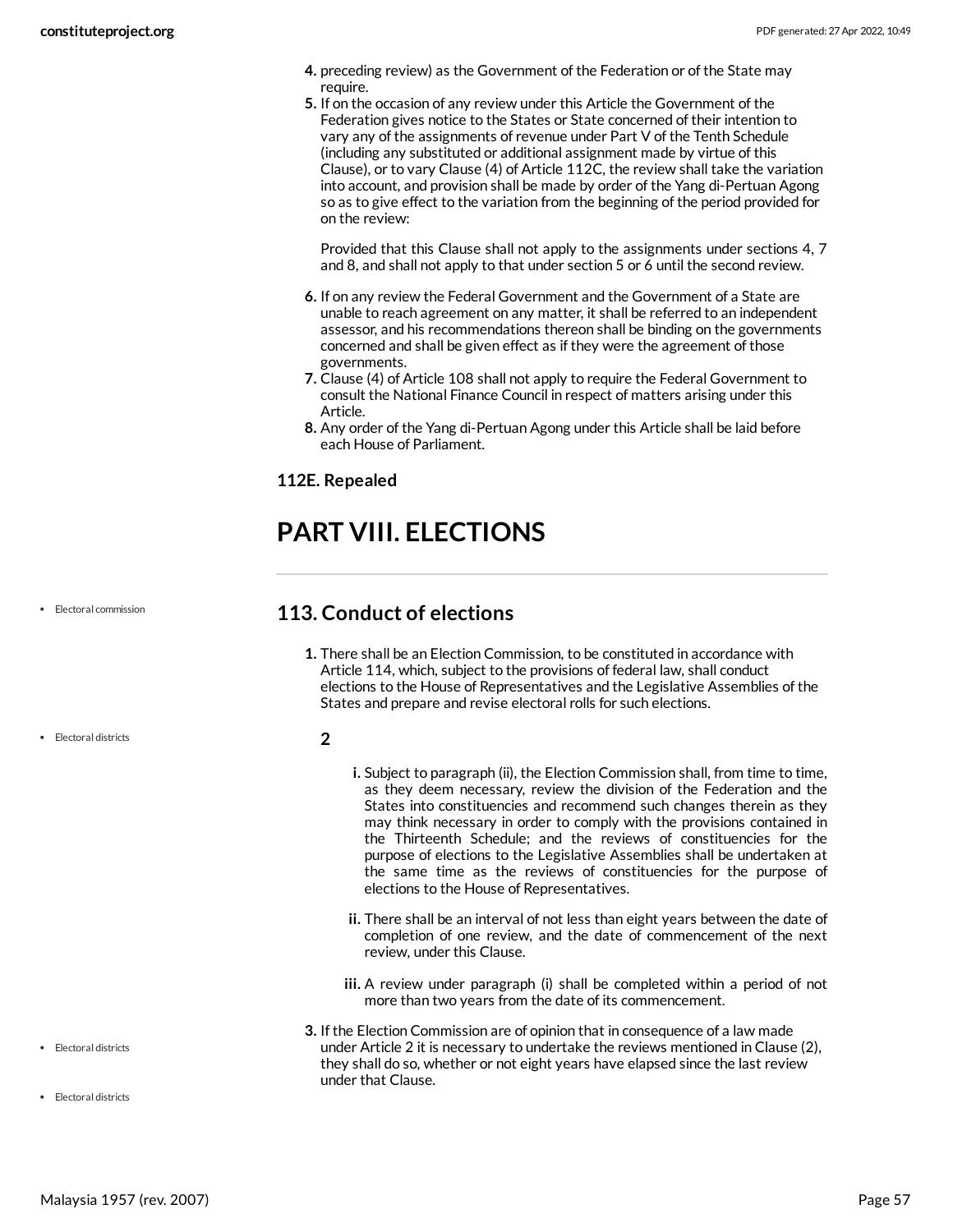**3A**

- **i.** Where the number of elected members of the House of Representatives is altered in consequence of any amendment to Article 46, or the number of elected members of the Legislative Assembly of a State is altered in consequence of a law enacted by the Legislature of a State, the Election Commission shall, subject to Clause (3B), undertake a review of the division into federal or State constituencies, as the case may be, of the area which is affected by the alteration, and such review shall be completed within a period of not more than two years from the date of the coming into force of the law making the alteration.
- **ii.** A review under paragraph (i) shall not affect the interval provided under paragraph (ii) of Clause (2) in respect of a review under paragraph (i) of that Clause.
- **iii.** The provisions of the Thirteenth Schedule shall apply to a review under this Clause, but subject to such modifications as may be considered necessary by the Election Commission.
- **3B.** Where an amendment to Article 46 or a law enacted by the Legislative Assembly of a State referred to in paragraph (i) of Clause (3A) comes into force after the lapse of eight years from the date of completion of the last review under Clause (2) and the Election Commission are of the opinion that it is necessary to undertake a review under Clause (2), the Election Commission shall not undertake a review under paragraph (i) of Clause (3A) but shall instead undertake a review under Clause (2) and in conducting such review shall take into account any area which is affected in consequence of the amendment or the law referred to in paragraph (i) of Clause (3A).
- **4.** Federal or State law may authorise the Election Commission to conduct elections other than those referred to in Clause (1).
- **5.** So far as may be necessary for the purposes of its functions under this Article the Election Commission may make rules, but any such rules shall have effect subject to the provisions of federal law.
- **6.** There shall be separate reviews under Clause (2) for the States of Malaya and for each of the States of Sabah and Sarawak, and for the purposes of this Part the expression "unit of review" shall mean, for federal constituencies, the area under review and, for State constituencies, the State and the expression "States of Malaya" shall include the Federal Territories of Kuala Lumpur, Labuan and Putrajaya.
- **7.** Subject to Clause (3), the period for the first reviews under Clause (2) for any unit of review shall be calculated from the first delimitation of constituencies for that unit under this Constitution or under the Malaysia Act. [Act 26/63.]
- **8.** Notwithstanding Clause (7) of this Article the period for reviews under Clause (2) for the unit of review of the States of Malaya undertaken after the passing of the Constitution (Amendment) (No. 2) Act 1973 shall be calculated from the first delimitation of constituencies for that unit immediately following the passing of that Act.
- **9.** The date of the commencement of a review under Clause (2) or Clause (3A), as the case may be, shall be the date of the publication in the Gazette of the notice referred to in section 4 of the Thirteenth Schedule.
- **10.** The date of the completion of a review under Clause (2) or Clause (3A), as the case may be, shall be the date of the submission of the report to the Prime Minister under section 8 of the Thirteenth Schedule, and a notice of such date shall be published by the Election Commission in the Gazette.

## **114. Constitution of Election Commission**

- **1.** The Election Commission shall be appointed by the Yang di-Pertuan Agong after consultation with the Conference of Rulers, and shall consist of a chairman, a deputy chairman and five other members.
- **2.** In appointing members of the Election Commission the Yang di-Pertuan Agong shall have regard to the importance of securing an Election Commission which enjoys public confidence.

Electoral commission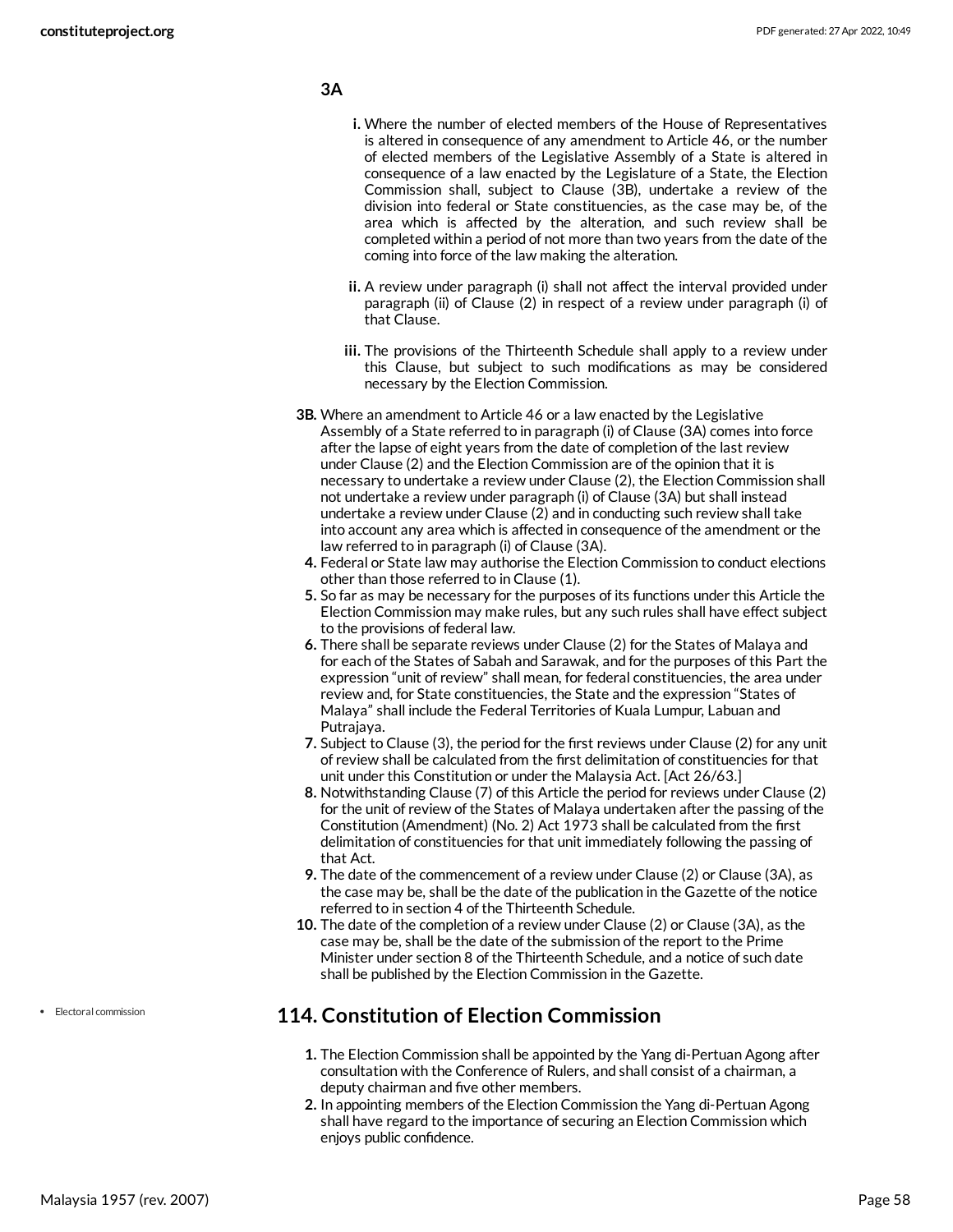- **3.** A member of the Election Commission shall cease to hold office on attaining the age of sixty-six years or on becoming disqualified under Clause (4) and may at any time resign his office by writing under his hand addressed to the Yang di-Pertuan Agong, but shall not be removed from office except on the like grounds and in the like manner as a judge of the Federal Court.
- **4.** Notwithstanding anything in Clause (3), the Yang di-Pertuan Agong shall by order remove from office any member of the Election Commission if such member
	- **a.** is an undischarged bankrupt; or
	- **b.** engages in any paid office or employment outside the duties of this office; or
	- **c.** is a member of either House of Parliament or of the Legislative Assembly of a State.
- **4A.** In addition to any disqualification provided under Clause (4), the chairman of the Election Commission shall be disqualified from holding such office if after three months of his appointment to such office or at any time thereafter he is or becomes a member of any board of directors or board of management, or an officer or employee, or engages in the affairs or business, of any organization or body, whether corporate or otherwise, or of any commercial, industrial or other undertaking, whether or not he receives any remuneration, reward, profit or benefit from it:

Provided that such disqualification shall not apply where such organisation or body carries out any welfare or voluntary work or objective beneficial to the community or any part thereof, or any other work or objective of a charitable or social nature, and the member does not receive any remuneration, reward, profit or benefit from it.

- **5.** Parliament shall by law provide for the remuneration of members of the Election Commission, and the remuneration so provided shall be charged on the Consolidated Fund.
- **5A.** Subject to the provisions of this Article, Parliament may by law provide for the terms of office of members of the Election Commission other than their remuneration.
- **6.** The remuneration and other terms of office of a member of the Election Commission shall not be altered to his disadvantage after his appointment.
- **7.** Where, during any period, the chairman of the Election Commission has been granted leave of absence by the Yang di-Pertuan Agong or is unable, owing to his absence from the Federation, illness or any other cause, to discharge his functions, the deputy chairman shall discharge the functions of the chairman during that period, and if the deputy chairman is also absent or unable to discharge such functions, a member of the Election Commission may be appointed by the Yang di-Pertuan Agong to discharge the functions of the chairman during that period.

## **115. Assistance to Election Commission**

- **1.** The Election Commission may employ such number of persons, on such terms and subject to such conditions, as the Commission may with the approval of the Yang di- Pertuan Agong determine.
- **2.** All public authorities shall on the request of the Commission give the Commission such assistance in the discharge of its duties as may be practicable; and in exercising its functions of making recommendations for the delimitation of constituencies for the elections mentioned in Clause (1) of Article 113 the Commission shall seek the advice of two officers of the Federal Government with special knowledge of the topography of, and the distribution of the population in, the unit of review for federal elections, and those officers shall be selected for that purpose by the Yang di-Pertuan Agong.

## **116. Federal constituencies**

**1.** For the election of members to the House of Representatives a unit of review shall be divided into constituencies in accordance with the provisions contained in the Thirteenth Schedule.

• First chamber selection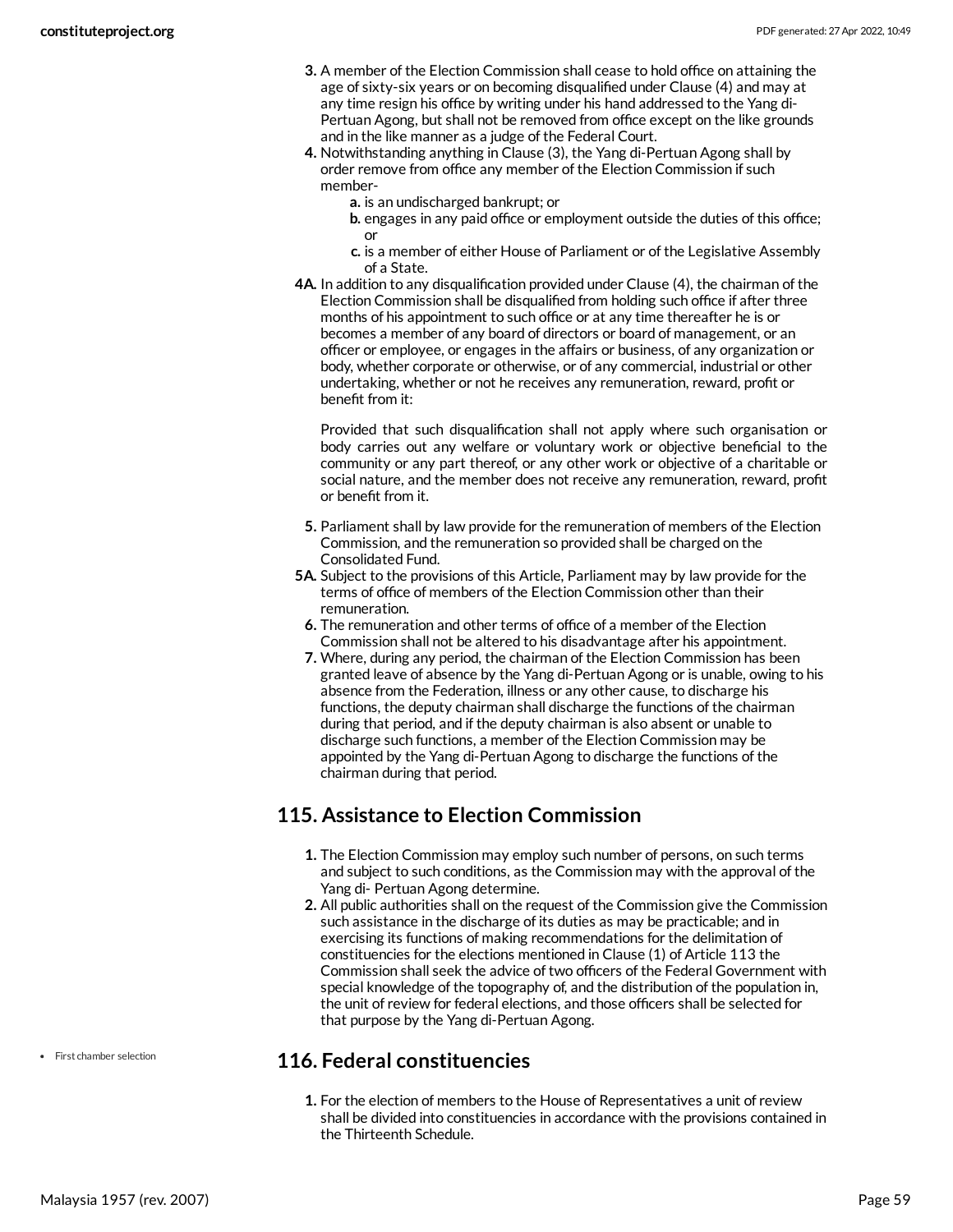- **2.** The total number of constituencies shall be equal to the number of members, so that one member shall be elected for each constituency, and of that total in the States of Malaya a number determined in accordance with the provisions contained in Article 46 and the Thirteenth Schedule shall be allocated to each State.
- **3.** (Repealed).
- **4.** (Repealed).
- **5.** (Repealed).

### **117. State constituencies**

For the election of members to the Legislative Assembly of a State the State shall be divided into as many constituencies as there are elected members, so that one member shall be elected for each constituency; and the division shall be made in accordance with the provisions contained in the Thirteenth Schedule.

## **118. Method of challenging election**

No election to the House of Representatives or to the Legislative Assembly of a State shall be called in question except by an election petition presented to the High Court having jurisdiction where the election was held.

## **118A. Method of questioning election petition of no return**

A petition complaining of no return to the House of Representatives or the Legislative Assembly shall be deemed to be an election petition and the High Court may make such order thereon as it may think fit for compelling a return to be made, but the failure to make a return within any period specified by Article 54 or 55 or by the corresponding provision of the Constitution of any State, as the case may be, shall not be a ground for declaring that a member has not been duly elected.

## **119. Qualifications of electors**

**1.** Every citizen who-

- **a.** has attained the age of twenty-one years on the qualifying date;
- **b.** is resident in a constituency on such qualifying date or, if not so resident, is an absent voter; and
- **c.** is, under the provisions of any law relating to elections, registered in the electoral roll as an elector in the constituency in which he resides on the qualifying date,

is entitled to vote in that constituency in any election to the House of Representatives or the Legislative Assembly unless he is disqualified under Clause (3) or under any law relating to offences committed in connection with elections; but no person shall in the same election vote in more than one constituency.

- **2.** If a person is in a constituency by reason only of being a patient in an establishment maintained wholly or mainly for the reception and treatment of persons suffering from mental illness or mental defectiveness or of being detained in custody he shall for the purposes of Clause (1) be deemed not to be resident in that constituency.
- **3.** A person is disqualified for being an elector in any election to the House of Representatives or the Legislative Assembly if
	- **a.** on the qualifying date he is detained as a person of unsound mind or is serving a sentence of imprisonment; or
	- **b.** having before the qualifying date been convicted in any part of the Commonwealth of an offence and sentenced to death or imprisonment for a term exceeding twelve months, he remains liable on the qualifying date to suffer any punishment for that offence.
- **4.** In this Article
	- **a.** "absent voter" means, in relation to any constituency, any citizen who is registered as an absent voter in respect of that constituency;

Subsidiary unit government

- Restrictions on voting
- First chamber selection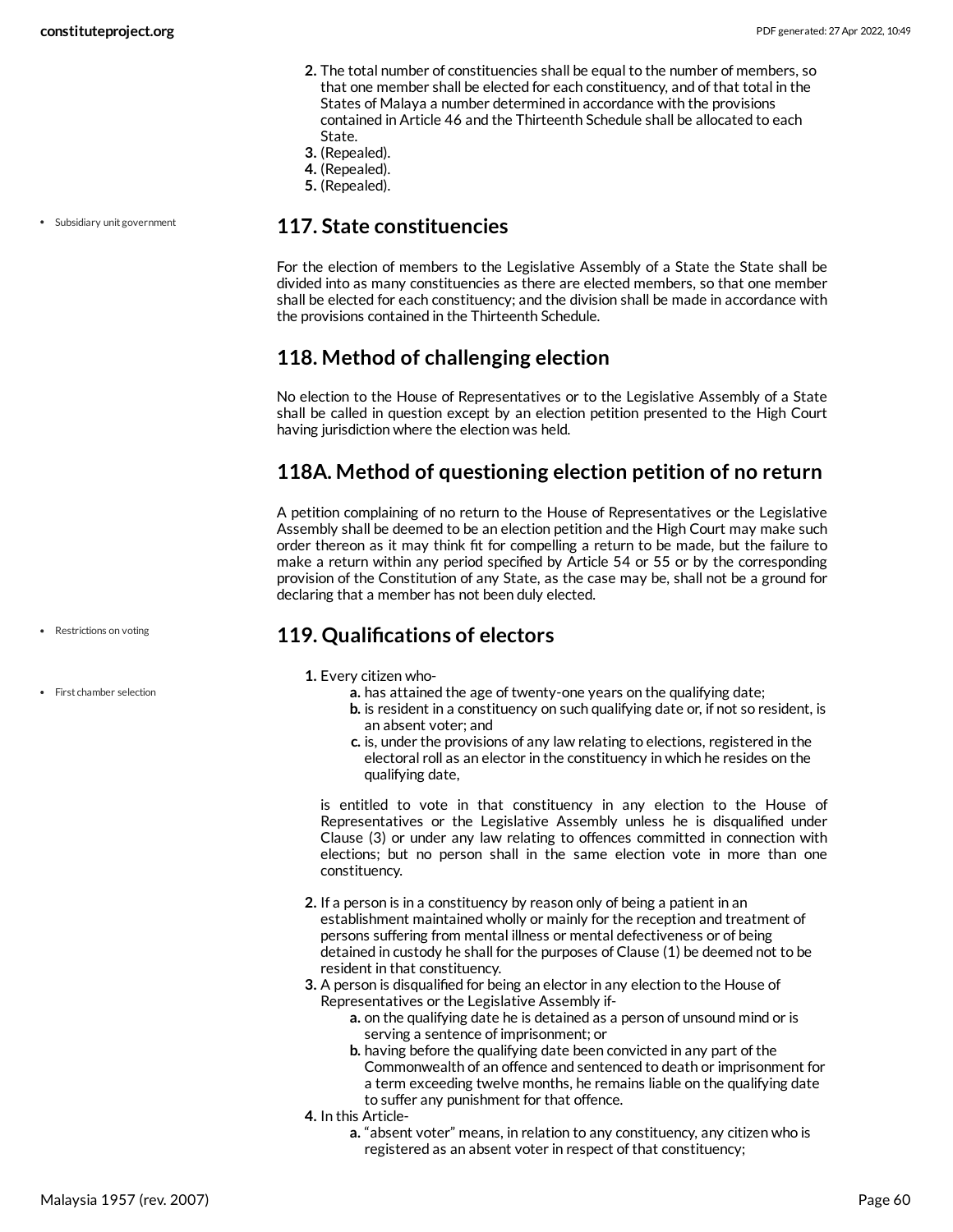Second chamber selection

**4. b.** "qualifying date" means the date on which a person applies for registration as an elector in a constituency, or the date on which he applies for the change of his registration as an elector in a different constituency,

in accordance with the provisions of any law relating to elections.

#### **120. Direct elections to the Senate**

Where in accordance with Clause (4) of Article 45 provision is made by Parliament for the election of Senators by the direct vote of electors-

- **a.** the whole of a State shall form a single constituency and each elector shall have as many votes at any election to the Senate as there are seats to be filled in that election; and
- **b.** the electoral rolls for elections to the House of Representatives shall also be the electoral rolls for elections to the Senate; and
- **c.** Articles 118, 118A and 119 shall apply in relation to elections to the Senate as they apply in relation to elections to the House of Representatives.

# **PART IX. THE JUDICIARY**

Structure of the courts

#### Establishment of religious courts

• Right to appeal judicial decisions

• Right to appeal judicial decisions

### **121. Judicial power of the Federation**

- **1.** There shall be two High Courts of co-ordinate jurisdiction and status, namely
	- **a.** one in the States of Malaya, which shall be known as the High Court in Malaya and shall have its principal registry at such place in the States of Malaya as the Yang di-Pertuan Agong may determine; and
		- **b.** one in the States of Sabah and Sarawak, which shall be known as the High Court in Sabah and Sarawak and shall have its principal registry at such place in the States of Sabah and Sarawak as the Yang di-Pertuan Agong may determine;
		- **c.** (Repealed),

and such inferior courts as may be provided by federal law and the High Courts and inferior courts shall have such jurisdiction and powers as may be conferred by or under federal law.

- **1A.** The courts referred to in Clause (1) shall have no jurisdiction in respect of any matter within the jurisdiction of the Syariah courts.
- **1B.** There shall be a court which shall be known as the Mahkamah Rayuan (Court of Appeal) and shall have its principal registry at such place as the Yang di-Pertuan may determine, and the Court of Appeal shall have the following jurisdiction, that is to say:
	- **a.** jurisdiction to determine appeals from decisions of a High Court or a judge thereof (except decisions of a High Court given by a registrar or other officer of the Court and appealable under federal law to a judge of the Court); and
	- **b.** such other jurisdiction as may be conferred by or under federal law.
- **2.** There shall be a court which shall be known as the Mahkamah Persekutuan (Federal Court) and shall have its principal registry at such place as the Yang di-Pertuan may determine, and the Federal Court shall have the following jurisdiction, that is to say:
	- **a.** jurisdiction to determine appeals from decisions of the Court of Appeal, of the High Court or a judge thereof;
	- **b.** such original or consultative jurisdiction as is specified in Articles 128 and 130; and
	- **c.** such other jurisdiction as may be conferred by or under federal law.
- **3.** Subject to any limitations imposed by or under federal law, any order, decree, judgment or process of the courts referred to in Clause (1) or of any judge thereof shall (so far as its nature permits) have full force and effect according to its tenor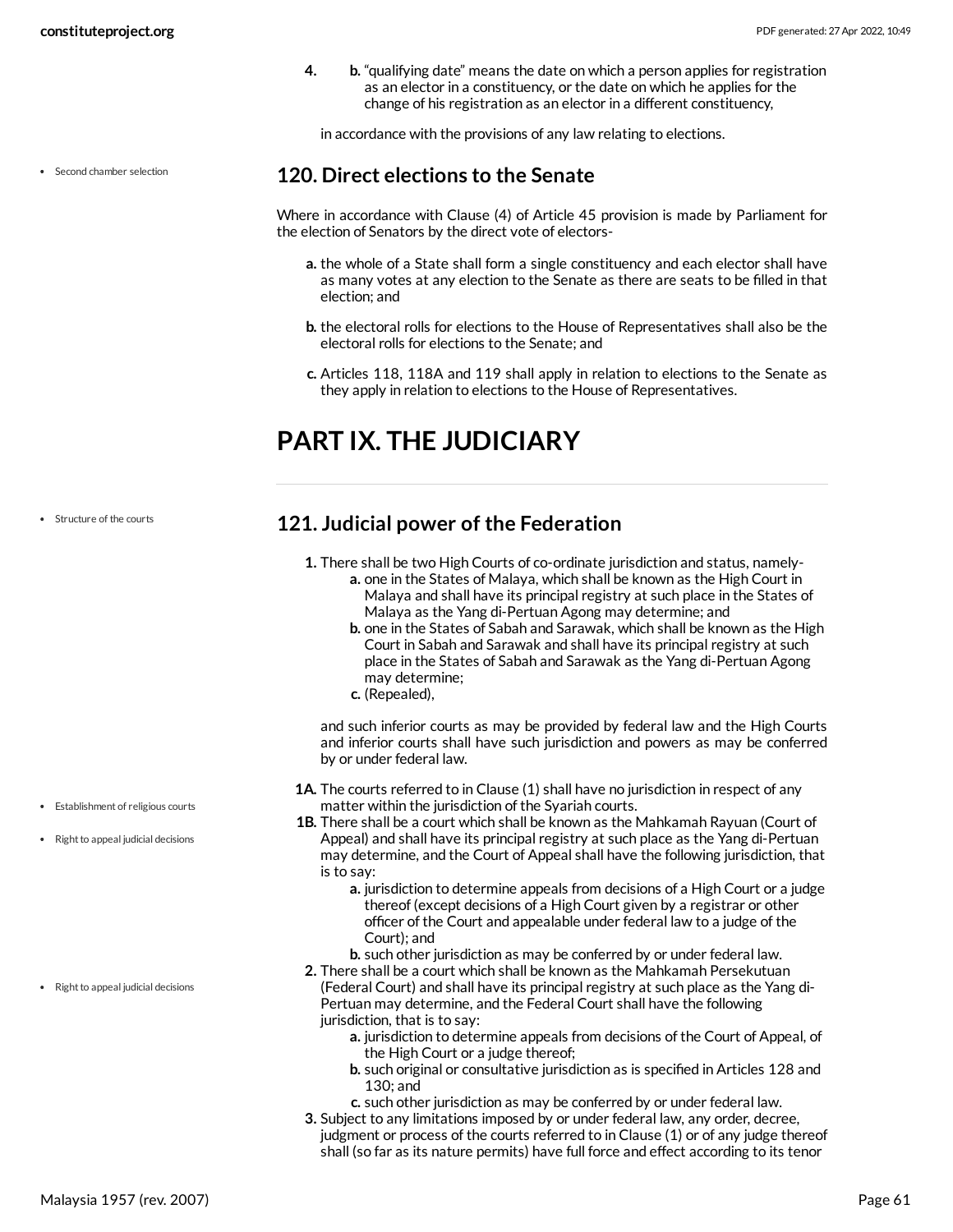- **3.** throughout the Federation, and may be executed or enforced in any part of the Federation accordingly; and federal law may provide for courts in one part of the Federation or their officers to act in aid of courts in another part.
- **4.** In determining where the principal registry of the High Court in Sabah and Sarawak is to be, the Yang di-Pertuan Agong shall act on the advice of the Prime Minister, who shall consult the Chief Ministers of the States of Sabah and Sarawak and the Chief Judge of the High Court.

## **122. Constitution of Federal Court**

- **1.** The Federal Court shall consist of a president of the Court (to be styled "the Chief Justice of the Federal Court"), of the President of the Court of Appeal, of the Chief Judges of the High Courts and, until the Yang di-Pertuan Agong by order otherwise provides, of four\* [now "shall not exceed eleven"-see P.U. (A) 163/2009] other judges and such additional judges as may be appointed pursuant to Clause (1A).
- **1A.** Notwithstanding anything in this Constitution contained, the Yang di-Pertuan Agong acting on the advice of the Chief Justice of the Federal Court may appoint for such purposes or for such period of time as he may specify any person who has held high judicial office in Malaysia to be an additional judge of the Federal Court:

Provided that no such additional judge shall be ineligible to hold office by reason of having attained the age of sixty-six years.

**2.** A judge of the Court of Appeal other than the President of the Court of Appeal may sit as a judge of the Federal Court where the Chief Justice considers that the interests of justice so require, and the judge shall be nominated for the purpose (as occasion requires) by the Chief Justice.

## **122A. Constitution of Court of Appeal**

- **1.** The Court of Appeal shall consist of a chairman (to be styled the "President of the Court of Appeal") and, until the Yang di-Pertuan Agong by order otherwise provides, of ten\* [now "shall not exceed thirty-two"-see P.U. (A) 164/2009] other judges.
- **2.** A judge of a High Court may sit as a judge of the Court of Appeal where the President of the Court of Appeal considers that the interests of justice so require, and the judge shall be nominated for the purpose (as occasion requires) by the President of the Court of Appeal after consulting the Chief Judge of that High Court.

## **122AA. Constitution of the High Courts**

- **1.** Each of the High Courts shall consist of a Chief Judge and not less than four other judges; but the number of other judges shall not, until the Yang di-Pertuan Agong by order otherwise provides, exceed
	- **a.** in the High Court in Malaya, forty-seven\* [now "shall not exceed sixty" see P.U. (A) 384/2006); and
	- **b.** in the High Court in Sabah and Sarawak, ten\*\* [now "shall not exceed thirteen"-see P.U. (A) 385/2006).
- **2.** Any person qualified for appointment as a judge of a High Court may sit as a judge of that Court if designated for the purpose (as occasion requires) in accordance with Article 122B.

## **122AB. Appointment of judicial commissioner**

**1.** For the despatch of business of the High Court in Malaya and the High Court in Sabah and Sarawak, the Yang di-Pertuan Agong acting on the advice of the Prime Minister, after consulting the Chief Justice of the Federal Court, may by order appoint to be judicial commissioner for such period or such purpose as may be specified in the order any person qualified for appointment as a judge of a High Court; and the person so appointed shall have power to perform such functions of

Eligibility for supreme court judges Supreme court selection

• Number of supreme court judges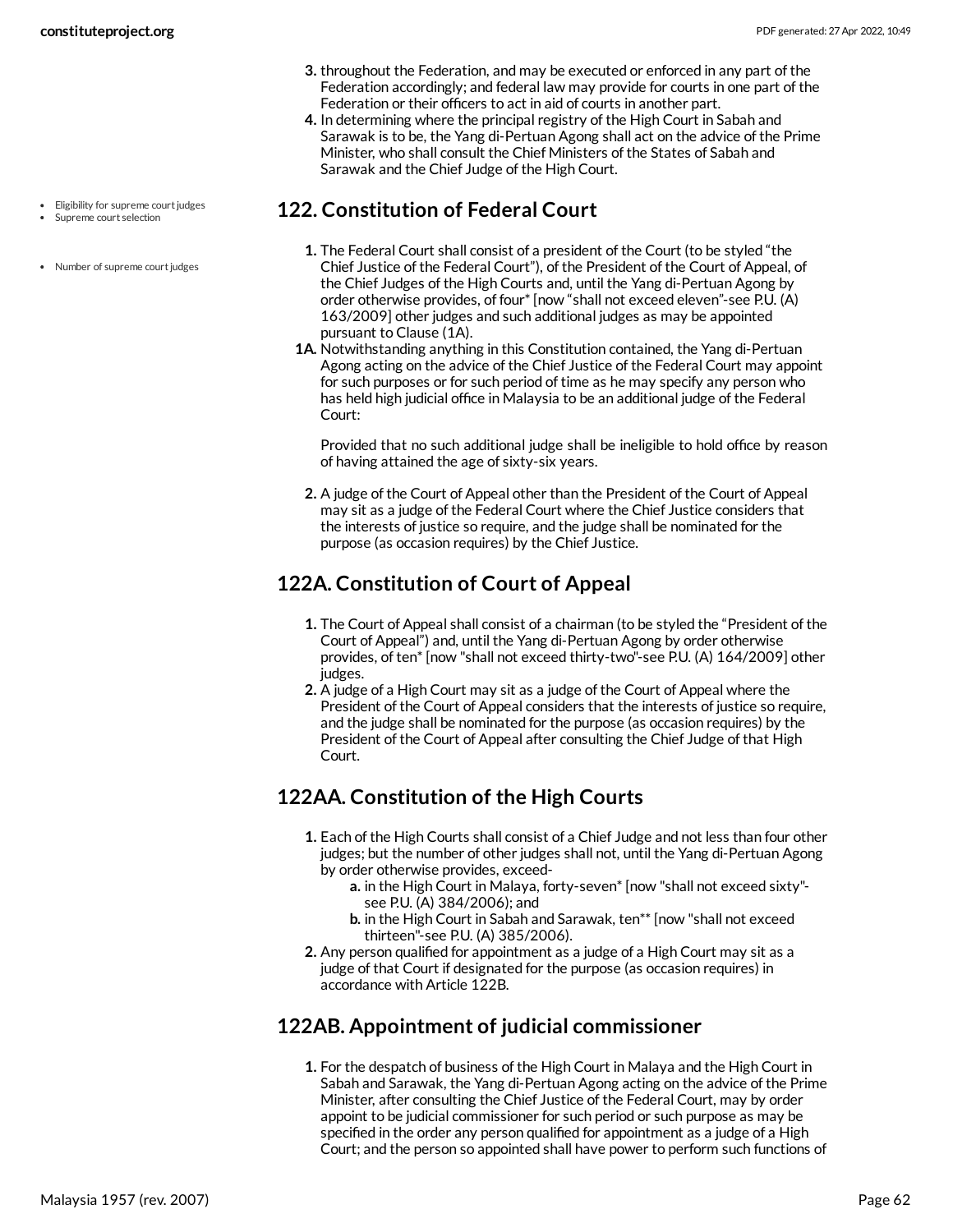- **1.** a judge of the High Court as appear to him to require to be performed; and anything done by him when acting in accordance with his appointment shall have the same validity and effect as if done by a judge of that Court, and in respect thereof he shall have the same powers and enjoy the same immunities as if he had been a judge of that Court.
- **2.** The provisions of Clauses (2) and (5) of Article 124 shall apply to a judicial commissioner as they apply to a judge of a High Court.

## **122B. Appointment of judges of Federal Court, Court of Appeal and of High Courts**

- **1.** The Chief Justice of the Federal Court, the President of the Court of Appeal and the Chief Judges of the High Courts and (subject to Article 122C) the other judges of the Federal Court, of the Court of Appeal and of the High Courts shall be appointed by the Yang di-Pertuan Agong, acting on the advice of the Prime Minister, after consulting the Conference of Rulers.
- **2.** Before tendering his advice as to the appointment under Clause (1) of a judge other than the Chief Justice of the Federal Court, the Prime Minister shall consult the Chief Justice.
- **3.** Before tendering his advice as to the appointment under Clause (1) of the Chief Judge of a High Court, the Prime Minister shall consult the Chief Judge of each of the High Courts and, if the appointment is to the High Court in Sabah and Sarawak, the Chief Minister of each of the States of Sabah and Sarawak.
- **4.** Before tendering his advice as to the appointment under Clause (1) of a judge other than the Chief Justice, President or a Chief Judge, the Prime Minister shall consult, if the appointment is to the Federal Court, the Chief Justice of the Federal Court, if the appointment is to the Court of Appeal, the President of the Court of Appeal and, if the appointment is to one of the High Courts, the Chief Judge of that Court.
- **5.** This Article shall apply to the designation of a person to sit as judge of a High Court under Clause (2) of Article 122AA as it applies to the appointment of a judge of that court other than the Chief Judge.
- **6.** Notwithstanding the dates of their respective appointments as judges of the Federal Court, of the Court of Appeal or of the High Courts, the Yang di-Pertuan Agong, acting on the advice of the Prime Minister given after consulting the Chief Justice, may determine the order of precedence of the judges among themselves.

## **122C. Transfer of judge of one High Court to another**

Article 122B shall not apply to the transfer to a High Court, otherwise than as Chief Judge, of a judge of another High Court other than the Chief Judge; and such a transfer may be made by the Yang di-Pertuan Agong, on the recommendation of the Chief Justice of the Federal Court, after consulting the Chief Judges of the two High Courts.

## **123. Qualifications of judges of Federal Court, Court of Appeal and of High Courts**

A person is qualified for appointment under Article 122B as a judge of the Federal Court, as a judge of the Court of Appeal or as a judge of any of the High Courts if-

- **a.** he is a citizen; and
- **b.** for the ten years preceding his appointment he has been an advocate of those courts or any of them or a member of the judicial and legal service of the Federation or of the legal service of a State, or sometimes one and sometimes another.

## **124. Oath of office of judges**

**1.** The Chief Justice of the Federal Court shall before exercising the functions of his office take and subscribe the oath of office and allegiance set out in the Sixth Schedule, and shall do so in the presence of the Yang di-Pertuan Agong.

Ordinary court selection

Supreme court selection

Eligibility for supreme court judges

• Eligibility for ordinary court judges

Oaths to abide by constitution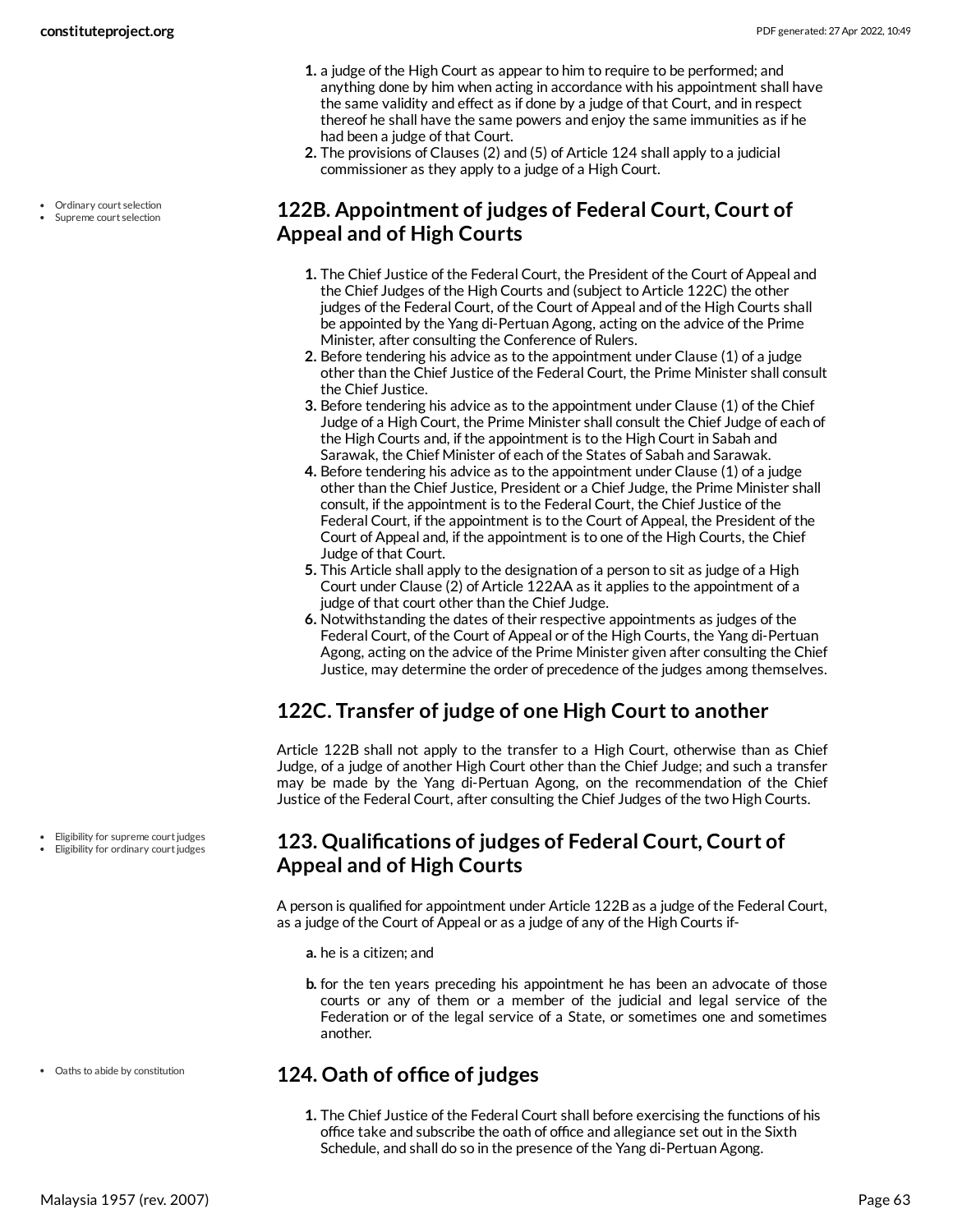- **2.** A judge of the Federal Court, the Court of Appeal or a High Court, other than the Chief Justice of the Federal Court, shall before exercising the functions of a judge take and subscribe the oath of office and allegiance set out in the Sixth Schedule in relation to his judicial duties in whatever office.
- **2A.** A person taking the oath on becoming the President of the Court of Appeal shall do so in the presence of the senior judge available of the Court of Appeal.
- **3.** A person taking the oath on becoming Chief Judge of a High Court shall do so in the presence of the senior judge available of that High Court.
- **4.** A person taking the oath on becoming a judge of the Federal Court shall do so in the presence of the Chief Justice or, in his absence, the next senior judge available of the Federal Court.
- **4A.** A person taking the oath on becoming a judge of the Court of Appeal shall do so in the presence of the president of the Court of Appeal or, in his absence, the next senior judge available of the Court of Appeal.
- **5.** A person taking the oath on becoming a judge of a High Court (but not Chief Judge) shall do so in the presence of the Chief Judge of that Court or, in his absence, the next senior judge available of that Court.

## **125. Tenure of office and remuneration of judges of Federal Court**

- Mandatory retirement age for judges
- Supreme/ordinary court judge removal
- 

• Supreme/ordinary court judge removal

- **1.** Subject to the provisions of Clauses (2) to (5), a judge of the Federal Court shall hold office until he attains the age of sixty-six years or such later time, not being later than six months after he attains that age, as the Yang di-Pertuan Agong may approve.
- **2.** A judge of the Federal Court may at any time resign his office by writing under his hand addressed to the Yang di-Pertuan Agong but shall not be removed from office except in accordance with the following provisions of this Article.
- **3.** If the Prime Minister, or the Chief Justice after consulting the Prime Minister, represents to the Yang di-Pertuan Agong that a judge of the Federal Court ought to be removed on the ground of any breach of any provision of the code of ethics prescribed under Clause (3B) or on the ground of inability, from infirmity of body or mind or any other cause, properly to discharge the functions of his office, the Yang di-Pertuan Agong shall appoint a tribunal in accordance with Clause (4) and refer the representation to it; and may on the recommendation of the tribunal remove the judge from office.
- **3A.** Where a judge has committed a breach of any provisions of the code of ethics prescribed under Clause (3B) but the Chief Justice is of the opinion that the breach does not warrant the judge being referred to a tribunal appointed under Clause (4), the Chief Justice may refer the judge to a body constituted under federal law to deal with such breach.
- **3B.** The Yang di-Pertuan Agong on the recommendation of the Chief Justice, the President of the Court of Appeal and the Chief Judges of the High Courts may, after consulting the Prime Minister, prescribe in writing a code of ethics which shall also include provisions on the procedure to be followed and sanctions which can be imposed other than the removal of a judge from office under Clause (3), in relation to a breach of any provision of the code of ethics.
- **3C.** The code of ethics prescribed under Clause (3B) shall be observed by every judge of the Federal Court and every judicial commissioner.
- **4.** The tribunal appointed under Clause (3) shall consist of not less than five persons who hold or have held office as judge of the Federal Court, the Court of Appeal or a High Court or, if it appears to the Yang di-Pertuan Agong expedient to make such appointment, persons who hold or have held equivalent office in any other part of the Commonwealth, and shall be presided over by the member first in the following order, namely, the Chief Justice of the Federal Court, the President and the Chief Judges according to their precedence among themselves, and other members according to the order of their appointment to an office qualifying them for membership (the older coming before the younger of two members with appointments of the same date).
- **5.** Pending any reference and report under Clause (3) the Yang di-Pertuan Agong may on the recommendation of the Prime Minister and, in the case of any other judge after consulting the Chief Justice, suspend a judge of the Federal Court from the exercise of his functions.
- **6.** Parliament shall by law provide for the remuneration of the judges of the Federal Court, and the remuneration so provided shall be charged on the Consolidated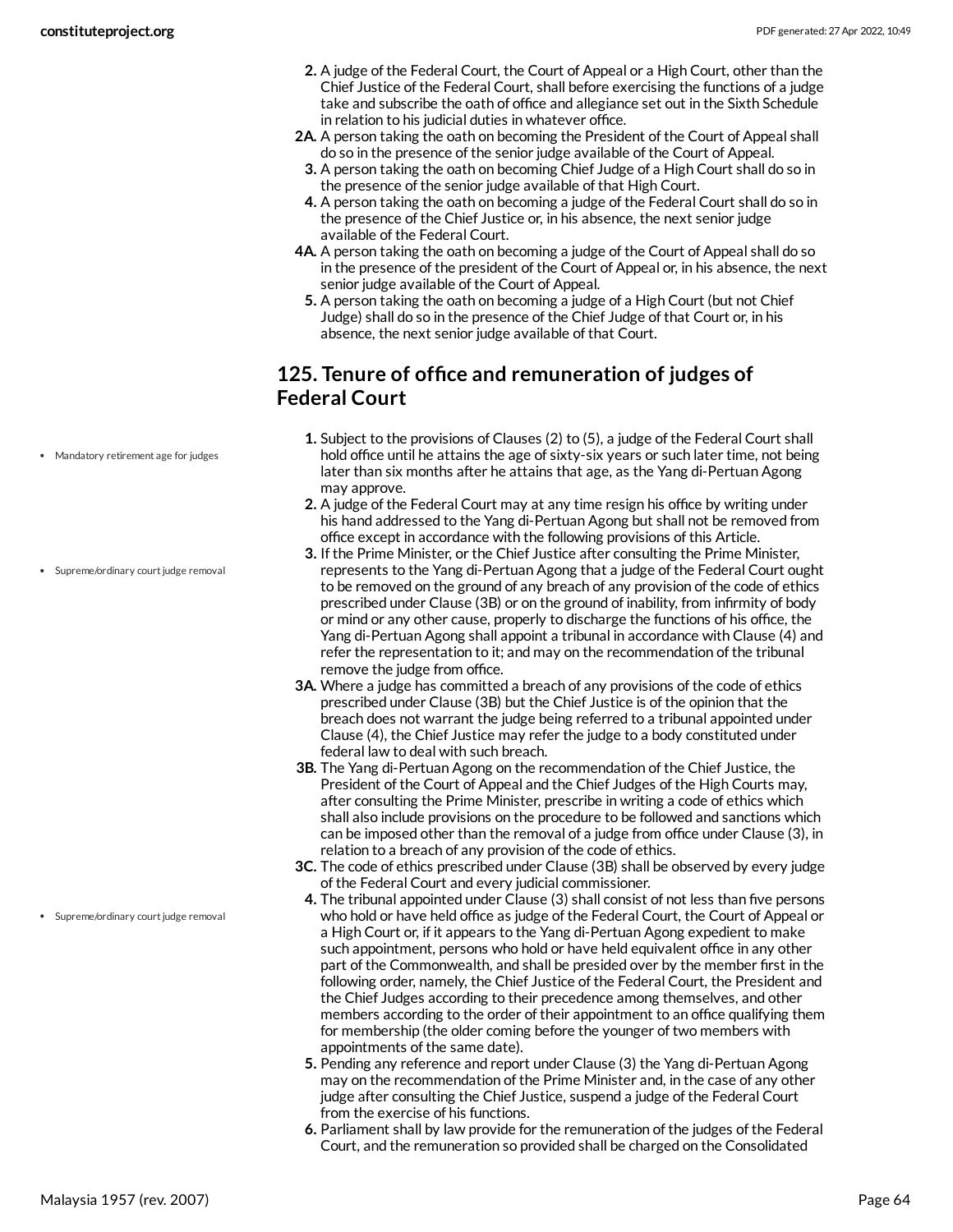- **6.** Fund.
- **6A.** Subject to the provisions of this Article, Parliament may by law provide for the terms of office of the judges of the Federal Court other than their remuneration.
- **7.** The remuneration and other terms of office (including pension rights) of a judge of the Federal Court shall not be altered to his disadvantage after his appointment.
- **8.** Notwithstanding Clause (1), the validity of anything done by a judge of the Federal Court shall not be questioned on the ground that he had attained the age at which he was required to retire.
- **9.** This Article shall apply to a judge of the Court of Appeal and to a judge of a High Court as it applies to a judge of the Federal Court, except that the Yang di-Pertuan Agong before suspending under Clause (5) a judge of the Court of Appeal or a judge of a High Court other than the President of the Court of Appeal or the Chief Judge of a High Court shall consult the President of the Court of Appeal or the Chief Judge of that High Court instead of the Chief Justice of the Federal Court.
- **10.** The President of the Court of Appeal and the Chief Judges of the High Courts shall be responsible to the Chief Justice of the Federal Court.

## **125A. Exercise of powers by judges**

- **1.** Notwithstanding anything contained in this Constitution, it is hereby declared that
	- **a.** the Chief Justice of the Federal Court and a judge of the Federal Court may exercise all or any of the powers of a judge of the Court of Appeal and of a judge of a High Court;
	- **aa.** the President of the Court of Appeal and a judge of the Court of Appeal may exercise all or any of the powers of a judge of a High Court; and
	- **b.** a judge of the High Court in Malaya may exercise all or any of the powers of a judge of the High Court in Sabah and Sarawak, and vice versa.
- **2.** The provisions of this Article shall be deemed to have been an integral part of this Constitution as from Malaysia Day.

## **126. Power to punish for contempt**

The Federal Court, the Court of Appeal or a High Court shall have power to punish any contempt of itself.

## **127. Restriction on Parliamentary discussion of conduct of judge**

The conduct of a judge of the Federal Court, the Court of Appeal or a High Court shall not be discussed in either House of Parliament except on a substantive motion of which notice has been given by not less than one quarter of the total number of members of that House, and shall not be discussed in the Legislative Assembly of any State.

## **128. Jurisdiction of Federal Court**

- **1.** The Federal Court shall, to the exclusion of any other court, have jurisdiction to determine in accordance with any rules of court regulating the exercise of such jurisdiction
	- **a.** any question whether a law made by Parliament or by the Legislature of a State is invalid on the ground that it makes provision with respect to a matter with respect to which Parliament or, as the case may be, the Legislature of the State has no power to make laws; and
	- **b.** disputes on any other question between States or between the Federation and any State.
- **2.** Without prejudice to any appellate jurisdiction of the Federal Court, where in any proceedings before another court a question arises as to the effect of any provision of this Constitution, the Federal Court shall have jurisdiction (subject to any rules of court regulating the exercise of that jurisdiction) to determine the question and remit the case to the other court to be disposed of in accordance with the determination.

• Protection of judges' salaries

- Supreme court powers
- Federal review of subnational legislation
- Constitutional interpretation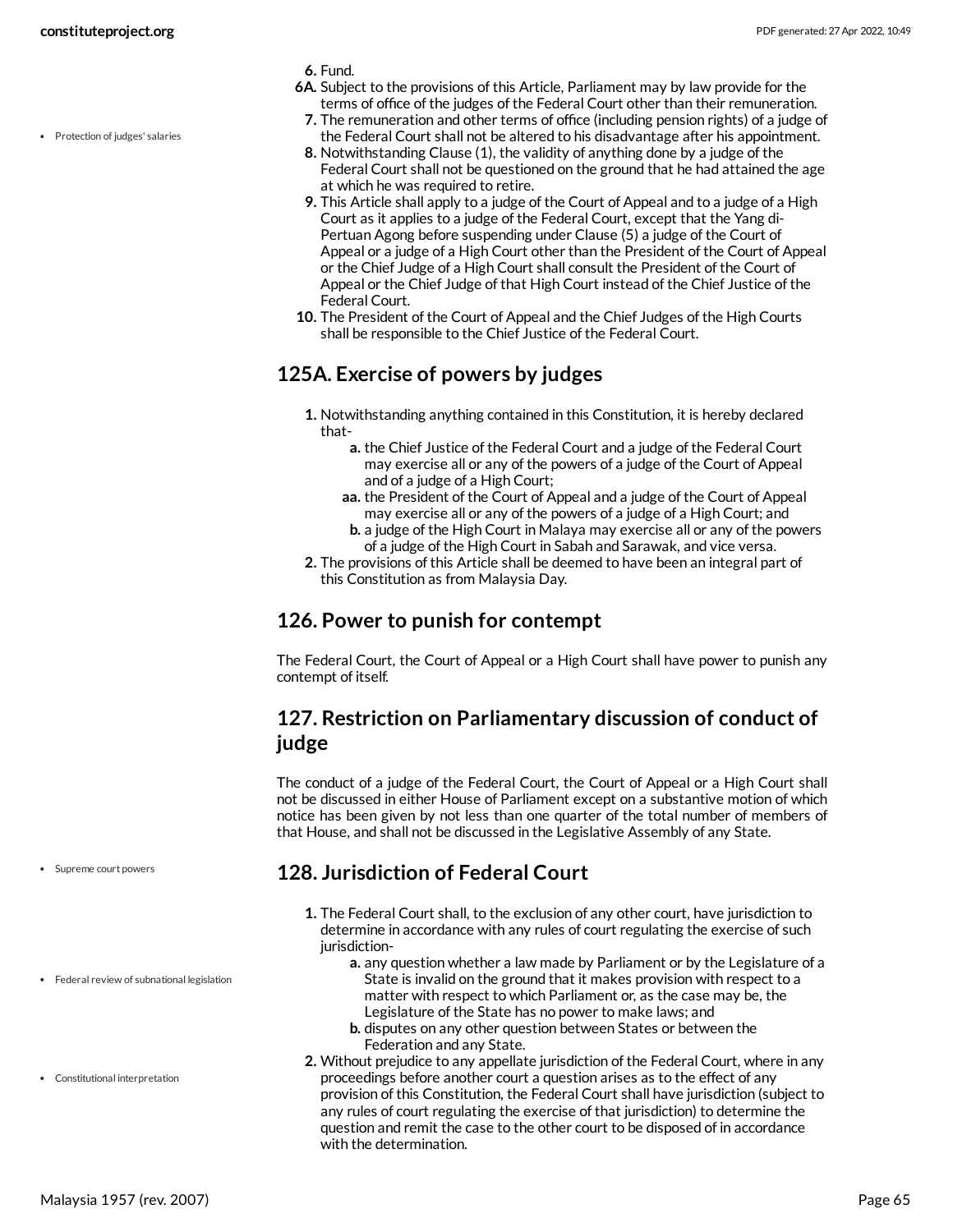**3.** The jurisdiction of the Federal Court to determine appeals from the Court of Appeal, a High Court or a judge thereof shall be such as may be provided by federal law.

## **129. Repealed**

Supreme court powers

### **130. Advisory jurisdiction of Federal Court**

The Yang di-Pertuan Agong may refer to the Federal Court for its opinion any question as to the effect of any provision of this Constitution which has arisen or appears to him likely to arise, and the Federal Court shall pronounce in open court its opinion on any question so referred to it.

## **131. Repealed**

## **131A. Provision for incapacity, etc. of Chief Justice, President or Chief Judge**

- **1.** Any provision made by federal law for the functions of the Chief Justice of the Federal Court or the President of the Court of Appeal or the Chief Judge of a High Court to be performed, in the event of a vacancy in the office or of his inability to act, by another judge of the Federal Court may extend to his functions under this Constitution.
- **2.** Any provision made by federal law for the functions of the President of the Court of Appeal or the Chief Judge of a High Court to be performed, in the event of a vacancy in the office or of his inability to act, by another judge of the Court of Appeal or the High Court, as the case may be, may extend to his functions under this Constitution other than functions as judge of the Federal Court.

# **PART X. PUBLIC SERVICES**

## **132. Public services**

- **1.** For the purposes of this Constitution, the public services are
	- **a.** the armed forces;
		- **b.** the judicial and legal service;
		- **c.** the general public service of the Federation;
		- **d.** the police force;
		- **e.** (repealed);
		- **f.** the joint public services mentioned in Article 133;
		- **g.** the public service of each State; and
		- **h.** the education service.
- **2.** Except as otherwise expressly provided by this Constitution, the qualifications for appointment and conditions of service of persons in the public services other than those mentioned in paragraph (g) of Clause (1) may be regulated by federal law and, subject to the provisions of any such law, by the Yang di-Pertuan Agong; and the qualifications for appointment and conditions of service of persons in the public service of any State may be regulated by State law and, subject to the provisions of any such law, by the Ruler or Yang di-Pertua Negeri of that State.
- **2A.** Except as expressly provided by this Constitution, every person who is a member of any of the services mentioned in paragraphs (a), (b), (c), (d), (f) and (h) of Clause (1) holds office during the pleasure of the Yang di-Pertuan Agong, and, except as expressly provided by the Constitution of the State, every person who is a member of the public service of a State holds office during the pleasure of the Ruler or Yang di-Pertua Negeri.
- **3.** The public service shall not be taken to comprise
	- **a.** the office of any member of the administration in the Federation or a State; or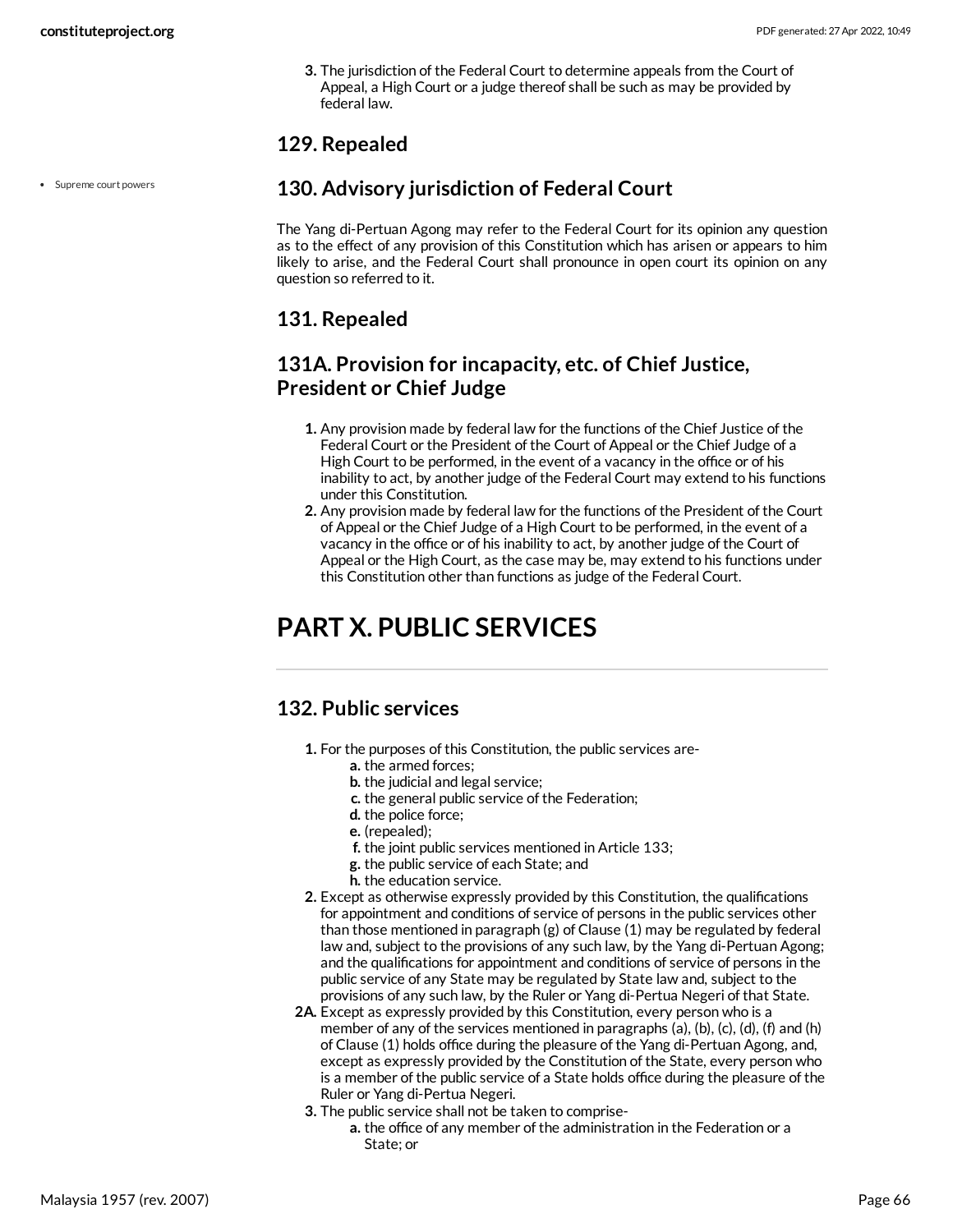- **3. b.** the office of President, Speaker, Deputy President, Deputy Speaker or member of either House of Parliament or of the Legislative Assembly of a State; or
	- **c.** the office of judge of the Federal Court, the Court of Appeal or a High Court; or
	- **d.** the office of member of any Commission or Council established by this Constitution or any corresponding Commission or Council established by the Constitution of a State; or
	- **e.** such diplomatic posts as the Yang di-Pertuan Agong may by order prescribe, being post which but for the order would be posts in the general public service of the Federation.
- **4.** References in this Part, except in Articles 136 and 147, to persons in the public service or to members of any of the public services shall not apply to
	- **a.** (Repealed);
	- **b.** the Attorney General or, if provisions for the manner of his appointment and removal from office is specifically included in the Constitution of the State, or if he is appointed otherwise than from among the members of the judicial and legal service or of the public service of the State, the legal adviser of any State; or
	- **c.** a member of the personal staff of the Yang di-Pertuan Agong or of a Ruler or Yang di-Pertua Negeri; or
	- **d.** in the case of Malacca and Penang, if provision is made by State law for their appointment
		- **i.** the President of the Religious Affairs Department;
		- **ii.** the Secretary of the Religious Affairs Department;
		- **iii.** the Mufti;
		- **iv.** the Kadi Besar; or
		- **v.** a Kadi.

## **133. Joint services, etc**

- **1.** Joint services, common to the Federation and one or more of the States or, at the request of the States concerned, to two or more States, may be established by federal law.
- **2.** Where a member of any of the public services is employed
	- **a.** partly for federal purposes and partly for State purposes; or
	- **b.** for the purposes of two or more States,

the proportion, if any, of his remuneration payable by the Federation and the State or States concerned or, as the case may be, by each of the States concerned, shall, subject to federal law, be determined by agreement or, in default of agreement, by the Commission whose jurisdiction extends to him.

## **134. Secondment of officers**

- **1.** The Federation may, at the request of a State, local authority, or statutory authority or of any organisation, in or outside Malaysia, second any member of its public services to the service of that State, authority or organisation, as the case may be; and a State may, at the request of the Federation, another State, a local authority or a statutory authority or of any organisation, in or outside Malaysia, second any member of its own public service to the service of the Federation, other State, authority or organisation, as the case may be.
- **2.** A person seconded under this Article shall remain a member of the service to which he belongs, but his remuneration shall be paid by the Federation, State, authority or organisation, as the case may be, to whose service he is seconded.

## **135. Restriction on dismissal and reduction in rank**

**1.** No member of any of the services mentioned in paragraphs (b) to (h) of Clause (1) of Article 132 shall be dismissed or reduced in rank by an authority subordinate to that which, at the time of the dismissal or reduction, has power to appoint a member of that service of equal rank: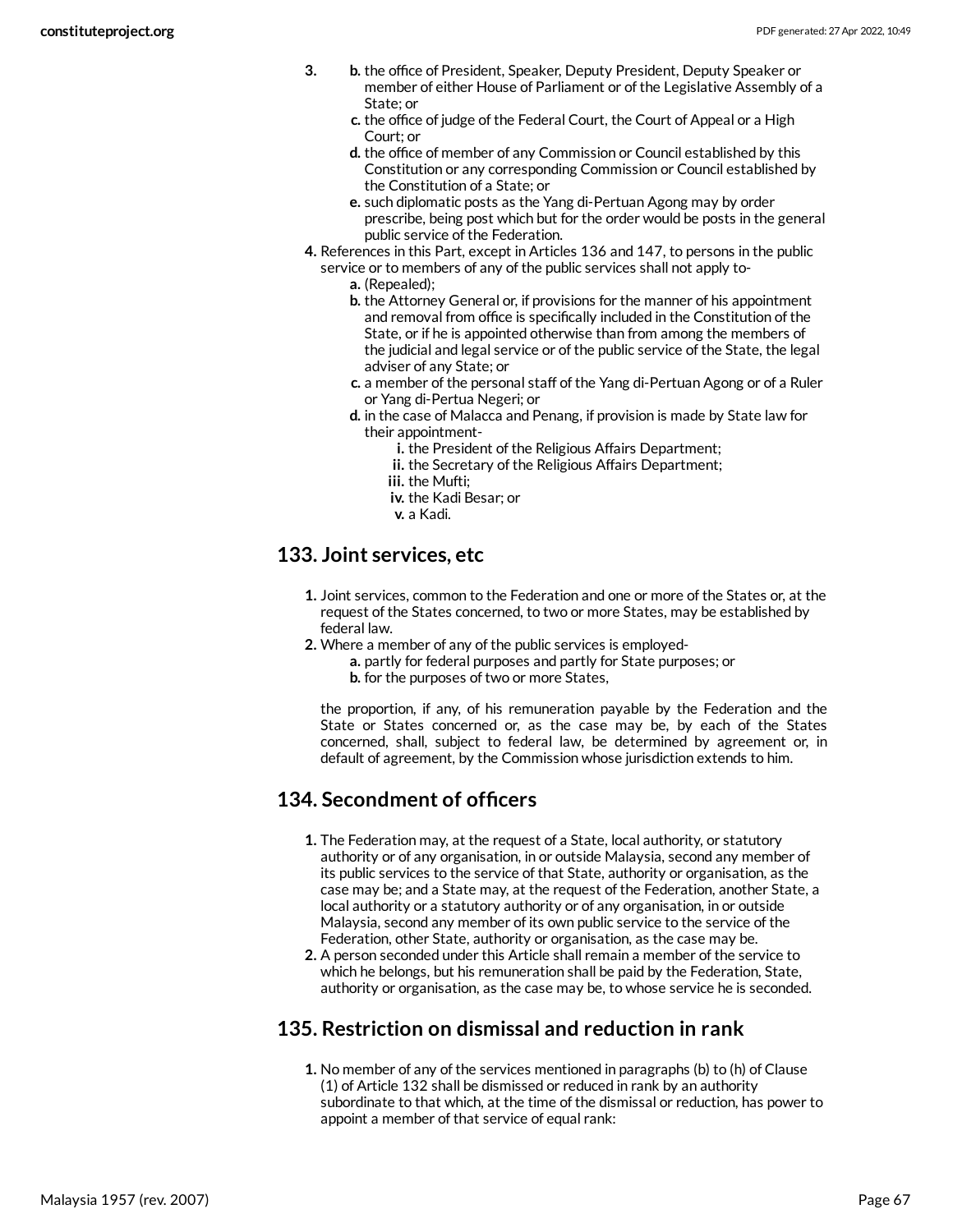**1.** Provided that in its application to members of the services mentioned in paragraph (g) of Clause (1) of Article 132 this Clause shall not apply to any law which the legislature of any State, other than Penang and Malacca, may make to provide that all powers and functions of a Public Service Commission of such State, other than the power of first appointment to the permanent or pensionable establishment, be exercised by a Board appointed by the Ruler of such State:

And provided further that this Clause shall not apply to a case where a member of any of the services mentioned in this Clause is dismissed or reduced in rank by an authority in pursuance of a power delegated to it by a Commission to which this Part applies, and this proviso shall be deemed to have been an integral part of this Clause as from Merdeka Day.

**2.** No member of such a service as aforesaid shall be dismissed or reduced in rank without being given a reasonable opportunity of being heard:

Provided that this clause shall not apply to the following cases:

- **a.** where a member of such a service is dismissed or reduced in rank on the ground of conduct in respect of which a criminal charge has been proved against him; or
- **b.** where the authority empowered to dismiss or reduce in rank a member of such a service is satisfied that for some reason, to be recorded by that authority in writing, it is not reasonably practicable to carry out the requirements of this Clause; or
- **c.** where the Yang di-Pertuan Agong, or, in the case of a member of the public service of a State, the Ruler or Yang di-Pertua Negeri of that State, is satisfied that in the interests of the security of the Federation or any part thereof it is not expedient to carry out the requirements of this Clause; or
- **d.** where there has been made against a member of such a service any order of detention, supervision, restricted residence, banishment or deportation, or where there has been imposed on such a member any form of restriction or supervision by bond or otherwise, under any law relating to the security of the Federation or any part thereof, prevention of crime, preventive detention, restricted residence, banishment, immigration, or protection of women and girls:

Provided further that for the purpose of this Article, where the service of a member of such a service is terminated in the public interest under any law for the time being in force or under any regulation made by the Yang di-Pertuan Agong under Clause (2) of Article 132, such termination of service shall not constitute dismissal whether or not the decision to terminate the service is connected with the misconduct of or unsatisfactory performance of duty by such member in relation to his office or the consequences of the termination involved an element of punishment; and this proviso shall be deemed to have been an integral part of this Article as from Merdeka Day.

**3.** No member of any of the services mentioned in paragraph (c), (f) or (g) of Clause (1) of Article 132 shall, without the concurrence of the Judicial and Legal Service Commission, be dismissed or reduced in rank or suffer any other disciplinary measure for anything done or omitted by him in the exercise of a judicial function conferred on him by law.

## **136. Impartial treatment of Federal employees**

All persons of whatever race in the same grade in the service of the Federation shall, subject to the terms and conditions of their employment, be treated impartially.

Advisory bodies to the head of state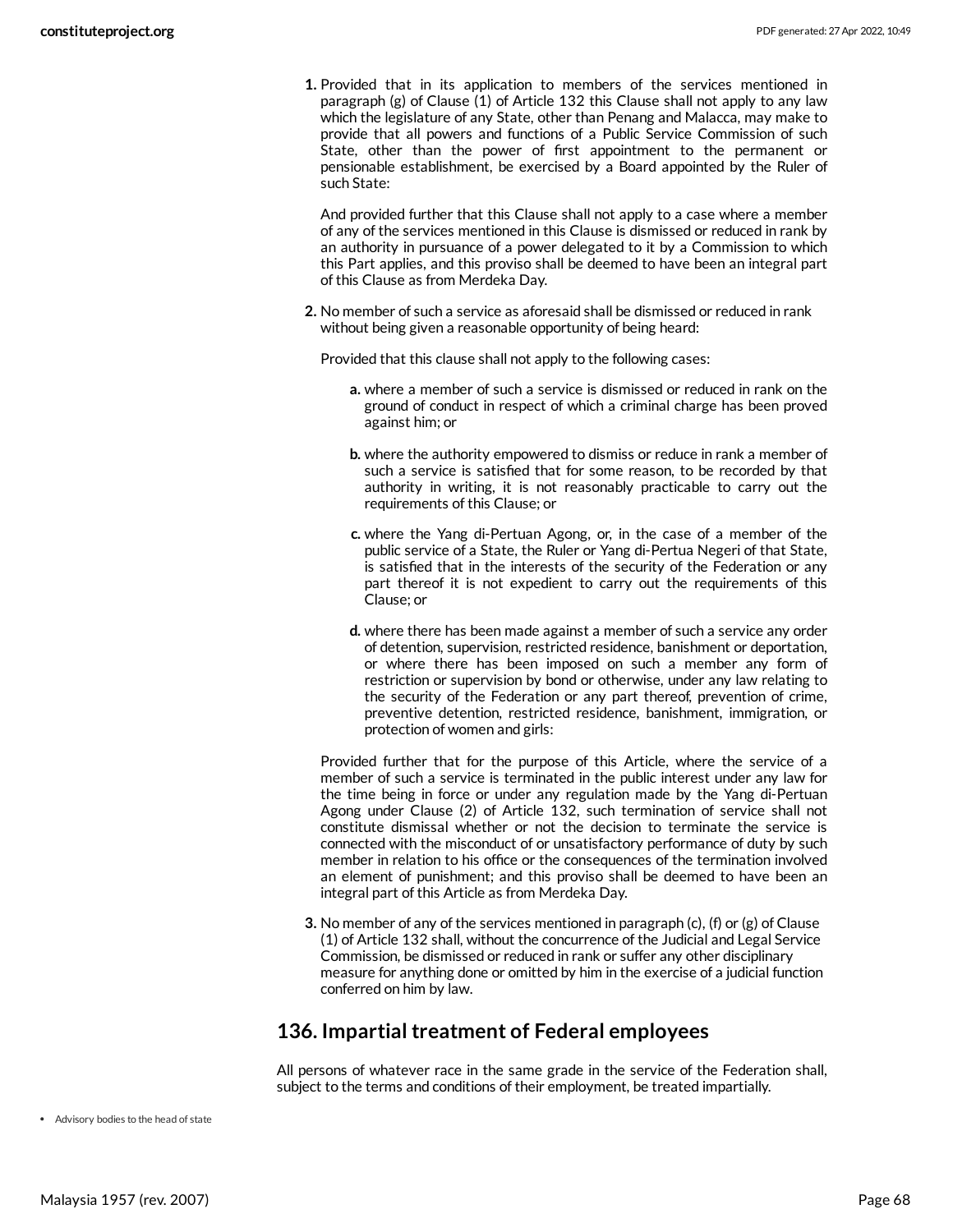## **137. Armed Forces Council**

- **1.** There shall be an Armed Forces Council, which shall be responsible under the general authority of the Yang di-Pertuan Agong for the command, discipline and administration of, and all other matters relating to, the armed forces, other than matters relating to their operational use.
- **2.** Clause (1) has effect subject to the provisions of any federal law, and any such law may provide for the vesting in the Armed Forces Council of any functions with respect to the armed forces.
- **3.** The Armed Forces Council shall consist of the following members, that is to say: **a.** the Minister for the time being charged with responsibility for defence,
	- who shall be Chairman; **b.** one member representing Their Royal Highnesses, who shall be appointed by the Conference of Rulers;
	- **c.** the Chief of the Defence Forces who shall be appointed by the Yang di-Pertuan Agong;
	- **d.** a civilian member, being the person performing the duties of the office of Secretary General for Defence, who shall act as Secretary to the Council;
	- **e.** two senior staff officers of the Federation Armed Forces, appointed by the Yang di- Pertuan Agong;
	- **f.** a senior officer of the Federation Navy, appointed by the Yang di-Pertuan Agong;
	- **g.** a senior officer of the Federation Air Force, appointed by the Yang di-Pertuan Agong;
	- **h.** two, if any, additional members, whether military or civilian, appointed by the Yang di-Pertuan Agong.
- **4.** The Armed Forces Council may act notwithstanding a vacancy in its membership and may, subject to this Constitution and to federal law, provide for all or any of the following matters:
	- **a.** the organisation of its work and the manner in which its functions are to be performed, and the keeping of records and minutes;
	- **b.** the duties and responsibilities of the several members of the Council, including the delegation to any member of the Council of any of its powers or duties;
	- **c.** the consultation by the Council with persons other than its members;
	- **d.** the procedure to be followed by the Council in conducting its business (including the fixing of a quorum), the appointment, at its option, of a vicechairman from among its members, and the functions of the vicechairman;
	- **e.** any other matters for which the Council considers it necessary or expedient to provide for the better performance of its functions.

## **138. Judicial and Legal Service Commission**

- **1.** There shall be a Judicial and Legal Service Commission, whose jurisdiction shall extend to all members of the judicial and legal service.
- **2.** The Judicial and Legal Service Commission shall consist of
	- **a.** the Chairman of the Public Services Commission, who shall be Chairman;
		- **b.** the Attorney General or, if the Attorney General is a member of Parliament or is appointed otherwise than from among members of the Judicial and Legal Service, the Solicitor General; and
		- **c.** one or more other members who shall be appointed by the Yang di-Pertuan Agong, after consultation with the Chief Justice of the Federal Court, from among persons who are or have been or are qualified to be a judge of the Federal Court, Court of Appeal or a High Court or shall before Malaysia Day have been a judge of the Supreme Court.
- **3.** The person who is secretary to the Public Services Commission shall be secretary also to the Judicial and Legal Service Commission.

## **139. Public Services Commission**

**1.** There shall be a Public Services Commission, whose jurisdiction shall, subject to Article 144, extend to all persons who are members of the services mentioned in

Establishment of judicial council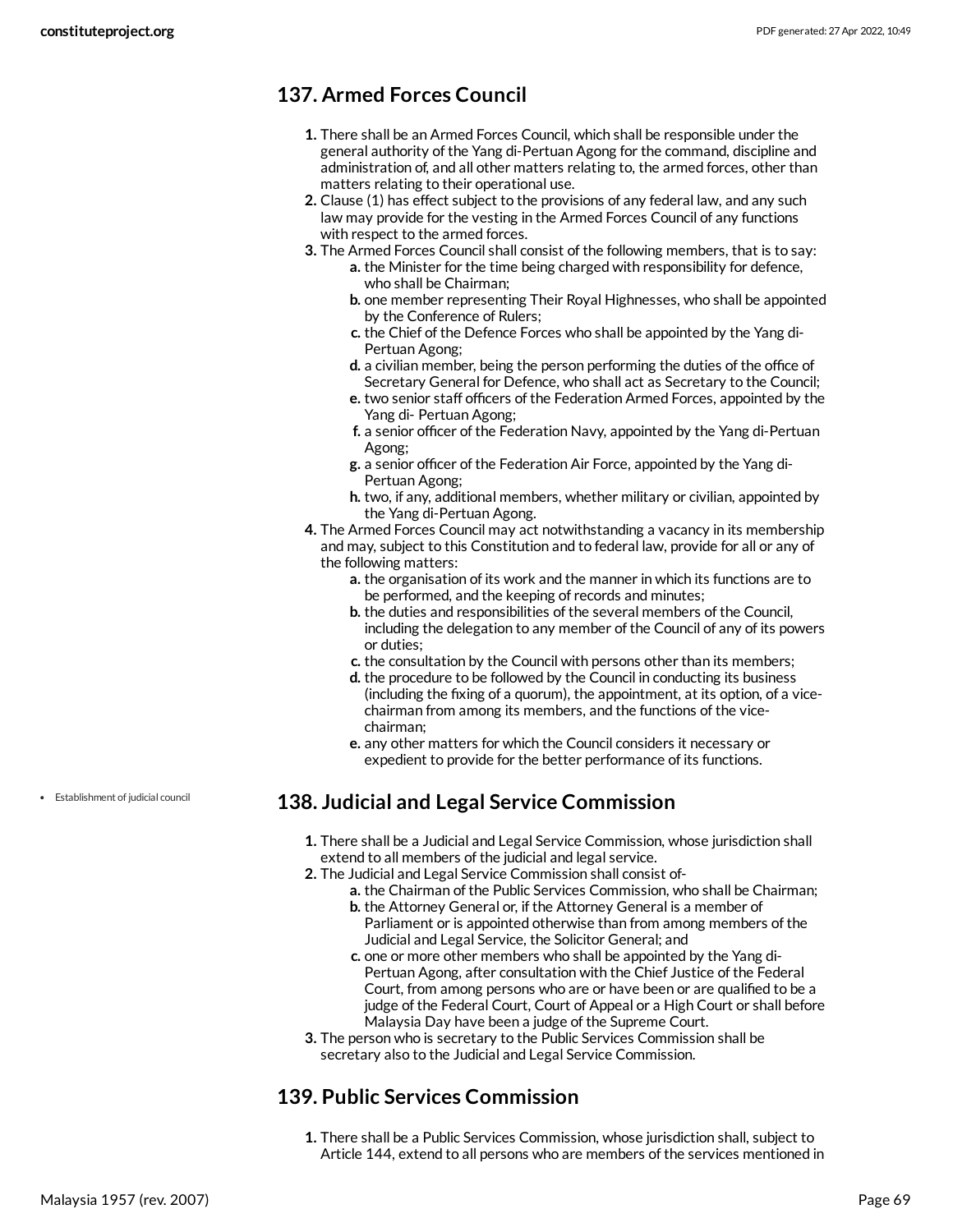- **1.** paragraphs (c) and (f) of Clause (1) of Article 132, other than the Auditor General, to members of the public services of the State of Malacca and the State of Penang, and, to the extent provided by Clause (2), to members of the public service of any other State.
- **1A.** The jurisdiction of the Public Services Commission shall extend to
	- **a.** members of the general public service of the Federation who are employed in a federal department in the State of Sabah or Sarawak;
	- **b.** members of the public service of the State of Sabah or Sarawak who are seconded to the general public service of the Federation; and
	- **c.** members of the public service of the State of Sabah or Sarawak serving in federal posts or in any posts which have become federal posts in that State and who have exercised the option to be members of the general public service of the Federation.
	- **2.** The Legislature of any State other than Malacca and Penang may by law extend the jurisdiction of the Public Services Commission to all or any persons in the public service of that State, but no such law shall take effect earlier than twelve months from the date of its passing; and if at any time there is not, in any such State in which no such law is in force, established and exercising its functions a State Public Service Commission, the jurisdiction of the Public Services Commission shall, if federal law so provides, extend to all members of the public service of that State.
	- **3.** Any extension of the jurisdiction of the Public Service Commission made by the Legislature of any State pursuant to Clause (2) may be revoked or modified by a law passed by the legislature of such State.
	- **4.** The Public Services Commission shall consist of the following members appointed by the Yang di-Pertuan Agong in his discretion but after considering the advice of the Prime Minister and after consultation with the Conference of Rulers, that is to say, a chairman, a deputy chairman and not less than four other members; but the number of the other members shall not, until the Yang di-Pertuan Agong by order otherwise provides, exceed thirty.
	- **5.** Either the chairman or the deputy chairman shall be, and both may be, appointed from among persons who are, or have at any time within the period of five years immediately preceding the date of their first appointment been, members of any of the public services.
	- **6.** A member of any of the public services appointed to be chairman or deputy chairman shall not be eligible for any further appointment in the service of the Federation other than as a member of a Commission to which this Part applies.

## **140. Police Force Commission**

**1.** There shall be a Police Force Commission whose jurisdiction shall extend to all persons who are members of the police force and which, subject to the provisions of any existing law, shall be responsible for the appointment, confirmation, emplacement on the permanent or pensionable establishment, promotion, transfer and exercise of disciplinary control over members of the police force:

Provided that Parliament may by law provide for the exercise of such disciplinary control over all or any of the members of the police force in such manner and by such authority as may be provided in that law, and in that event, if the authority is other than the Commission, the disciplinary control exercisable by such authority shall not be exercised by the Commission; and no provision of such law shall be invalid on the ground of inconsistency with any provision of this Part.

- **2.** Federal law may provide for the exercise of other functions by the Police Force Commission.
- **3.** The Police Force Commission shall consist of the following members, that is to say:
	- **a.** the Minister for the time being charged with responsibility for the police, who shall be Chairman;
	- **b.** the officer of police in general command of the police force;
	- **c.** the person performing the duties of the office of Secretary General to the Ministry under the Minister for the time being charged with responsibility for the police;
	- **d.** a member of the Public Services Commission appointed by the Yang di-Pertuan Agong;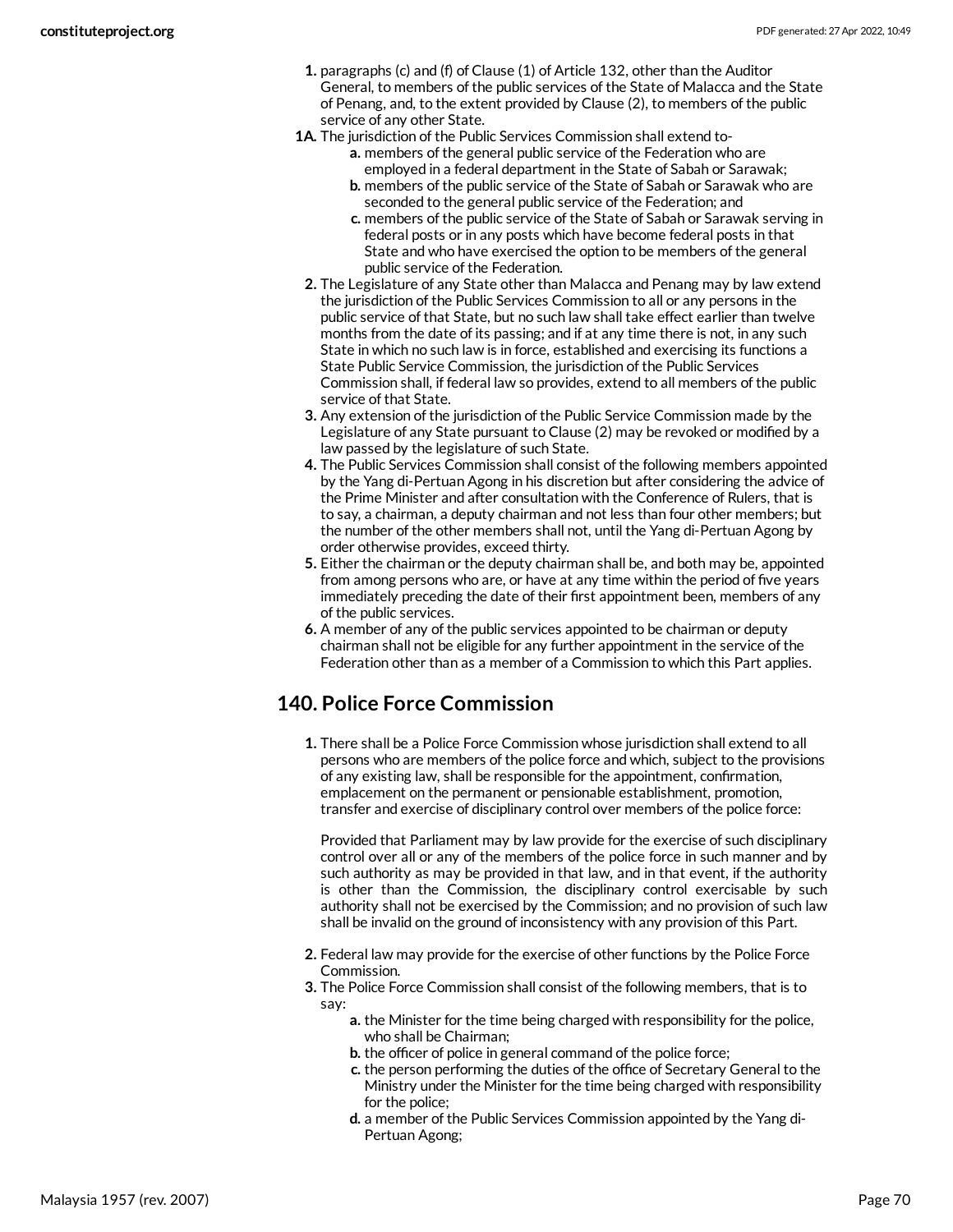- **3. e.** not less than two nor more than six other members, appointed by the Yang di-Pertuan Agong.
- **4.** The Yang di-Pertuan Agong may designate as special posts the posts of Inspector General of Police, Deputy Inspector General of Police and any other posts in the police force which in his opinion are of similar or superior status; and the appointment to any post so designated shall not be made in accordance with Clause (1) but shall be made by the Yang di-Pertuan Agong on the recommendation of the Police Force Commission.
- **5.** Before acting in accordance with Clause (4) on the recommendation of the Police Force Commission, the Yang di-Pertuan Agong shall consider the advice of the Prime Minister, and may once refer the recommendation back to the Commission in order that it may be reconsidered.
- **6.** The Police Force Commission may provide for all or any of the following matters: **a.** the organisation of its work and the manner in which its functions are to
	- be performed, and the keeping of records and minutes;
	- **b.** the duties and responsibilities of the several members of the Commission, including the delegation to any member of the Commission or the police force or board of officers of such force or a committee consisting of members of the Commission and of the force of its powers or duties;
	- **c.** the consultation by the Commission with persons other than its members;
	- **d.** the procedure to be followed by the Commission in conducting its business (including the fixing of a quorum), the appointment, at its option, of a vicechairman from among its members, and the functions of the vicechairman;
	- **e.** any other matters for which the Commission considers it necessary or expedient to provide for the better performance of its functions.
- **7.** In this Article "transfer" does not include transfer without change of rank within the police force.

## **141. Repealed**

## **141A. Education Service Commission**

- **1.** There shall be an Education Service Commission, whose jurisdiction shall, subject to Article 144, extend to all persons who are members of the service mentioned in paragraph (h) of Clause (1) of Article 132.
- **2.** The Education Service Commission shall consist of the following members appointed by the Yang di-Pertuan Agong in his discretion but after considering the advice of the Prime Minister and after consultation with the Conference of Rulers, that is to say, a Chairman, a Deputy Chairman and not less than four other members; but the number of the other members shall not, until the Yang di-Pertuan Agong by order otherwise provides, exceed eight\* [now "sixteen"-see P.U. (A) 169/2001].
- **3.** A member of any of the public services appointed to be Chairman or Deputy Chairman shall not be eligible for any further appointment in the service of the Federation other than as a member of a Commission to which this Part applies.

## **142. General provisions relating to Commissions**

- **1.** Subject to paragraph (a) of Clause (3) of Article 140, a member of either House of Parliament or of the Legislative Assembly of a State shall not be or be appointed to be a member of a Commission to which this Part applies.
- **2.** Subject to Clause (3), a person shall not be appointed to be a member of any of the Commissions to which this Part applies if he is, and shall be removed by order of the Yang di-Pertuan Agong if he becomes
	- **a.** a member of any of the public services;
	- **b.** an officer or employee of any local authority, or of any body, whether corporate or otherwise, or of any body or authority established by law for public purposes;
	- **c.** a member of a trade union or of a body or association affiliated to a trade union.
- **2A.** In addition to any disqualification provided under Clause (2), the chairman or deputy chairman of any of the Commissions to which this Part applies shall be disqualified from holding such office if after three months of his appointment to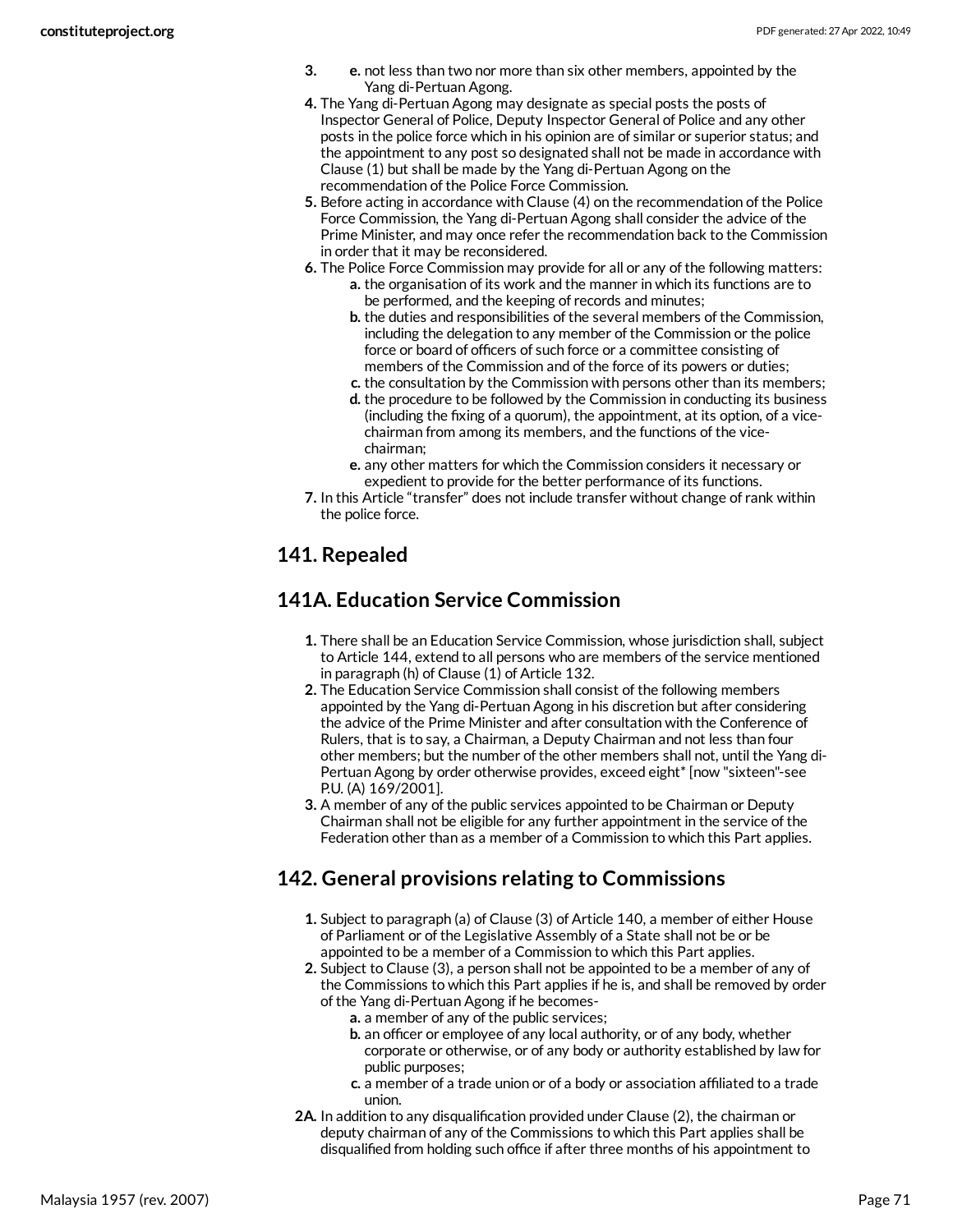**2A.** such office or at any time thereafter he is or becomes a member of any board of directors or board of management, or an officer or employee, or engages in the affairs or business, of any organisation or body, whether corporate or otherwise, or of any commercial, industrial or other undertaking, whether or not he receives any remuneration, reward, profit or benefit from it:

Provided that such disqualification shall not apply where such organisation or body carries out any welfare or voluntary work or objective beneficial to the community or any part thereof, or any other work or objective of a charitable or social nature, and the member does not receive any remuneration, reward, profit or benefit from it.

- **3.** Clause (2) does not apply to ex officio members; and a member of any of the public services may be appointed to be and remain chairman or deputy chairman and, if he is on leave prior to retirement, he may be appointed to be another member, of any of the said Commissions.
- **3A.** Where, during any period, the chairman of any of the said Commissions has been granted leave of absence by the Yang di-Pertuan Agong or is unable, owing to his absence from the Federation, illness or any other cause, to discharge his functions, the deputy chairman of that Commission shall discharge the functions of the chairman during that period, and if the deputy chairman is also absent or unable to discharge such functions, a member of the Commission may be appointed by the Yang di-Pertuan Agong to discharge the functions of the chairman during that period.
- **4.** Where, during any period, a member of any of the said Commissions has been granted leave of absence by the Yang di-Pertuan Agong or is unable, owing to his absence from the Federation, illness or any other cause, to discharge his functions as a member, then
	- **a.** if he is an appointed member, the Yang di-Pertuan Agong may appoint to exercise his functions during that period any person who would be qualified to be appointed in his place, and the appointment of such a person shall be made in the same manner as that of the member whose functions he is to exercise;
	- **b.** if he is an ex officio member, any person authorised under federal law to perform the functions of his office may during that period perform also his functions as a member of the Commission.
- **5.** A Commission to which this Part applies may act notwithstanding a vacancy in its membership, and no proceedings of such a Commission shall be invalidated by reason only that some person not entitled thereto has taken part in them.
- **6.** Before exercising his functions as a member of any of the said Commissions or under Clause (4) any person other than an ex officio member shall take and subscribe before a judge of the Federal Court, of the Court of Appeal or of a High Court the oath of office and allegiance set out in the Sixth Schedule.

## **143. Conditions of service of members of Commissions**

- **1.** Save as provided under Clause (2) of Article 142, a member of a Commission to which this Part applies, other than an ex officio member
	- **a.** shall be appointed for a term of five years or, if the Yang di-Pertuan Agong, acting in his discretion but after considering the advice of the Prime Minister, in a particular case so determines, for such shorter term as he may so determine;
	- **b.** may, unless disqualified, be re-appointed from time to time; and
	- **c.** may at any time resign his office but shall not be removed from office except on the like grounds and in the like manner as a judge of the Federal Court.
- **2.** Parliament shall by law provide for the remuneration of any member of the said Commission other than a member for whose remuneration as holder of any other office provision is made by federal law; and the remuneration so provided shall be charged on the Consolidated Fund.
- **3.** The remuneration and other terms of office of a member of a Commission to which this Part applies shall not be altered to his disadvantage after his appointment.

Oaths to abide by constitution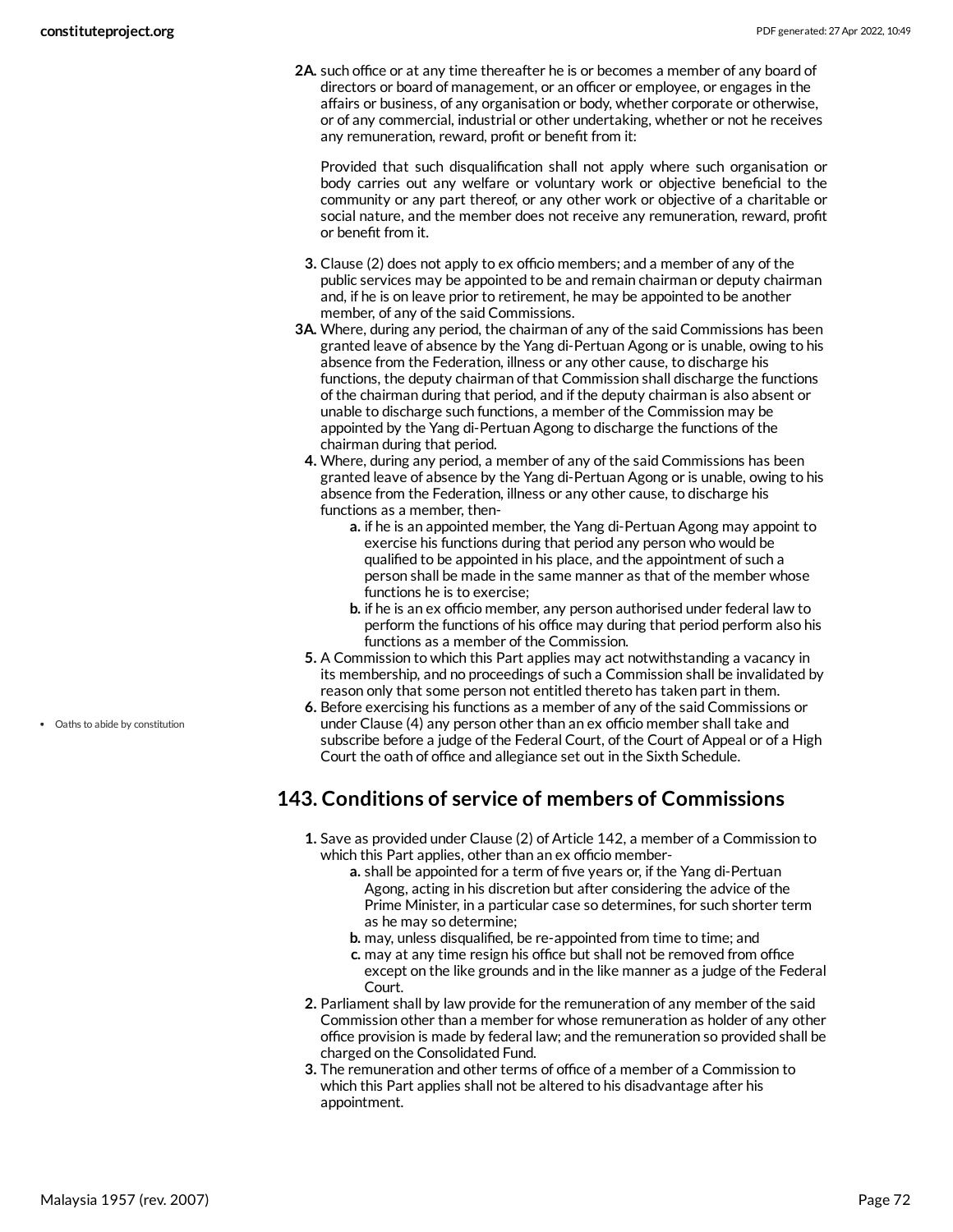## **144. Functions of Service Commissions**

- **1.** Subject to the provisions of any existing law and to the provisions of this Constitution, it shall be the duty of a Commission to which this Part applies to appoint, confirm, emplace on the permanent or pensionable establishment, promote, transfer and exercise disciplinary control over members of the service or services to which its jurisdiction extends.
- **2.** Federal law may provide for the exercise of other functions by any such Commission.
- **3.** The Yang di-Pertuan Agong may designate as special posts and post held by the head or deputy head of a department or by an officer who in his opinion is of similar status; and the appointment to any post so designated shall not be made in accordance with Clause (1) but shall be made by the Yang di-Pertuan Agong on the recommendation of the Commission whose jurisdiction extends to the service in which the post is held.
- **4.** The Ruler or Yang di-Pertua Negeri of a State may designate as special posts any posts in the public service of his State held by the head or deputy head of a department or by an officer who in his opinion is of similar status; and the appointment to any post so designated shall not be made in accordance with Clause (1) but shall be made by the Ruler or Yang di-Pertua Negeri on the recommendation of the Public Services Commission (or, if there is in the State a State Public Service Commission, on the recommendation of that Commission).
- **5.** Before acting, in accordance with Clause (3) or (4), on the recommendation of the Commission therein mentioned
	- **a.** the Yang di-Pertuan Agong shall consider the advice of the Prime Minister; and
	- **b.** the Ruler or Yang di-Pertua Negeri shall consider the advice of the Chief Minister of his State,

and may once refer the recommendation back to the Commission in order that it may be reconsidered.

**5A.** Save as provided in Clause (5B), federal law and, subject to the provisions of any such law, regulations made by the Yang di-Pertuan Agong may, notwithstanding the provisions of Clause (1) of Article 135, provide for the exercise by any officer in a service to which the jurisdiction of a Commission to which this Part applies extends, or by any board of such officers, of any of the functions of the Commission under Clause (1):

Provided that-

- **a.** no such law or regulation may provide for the exercise by any such officer or board of officers of any power of first appointment to the permanent or pensionable establishment, or of any power of promotion (other than promotion to an acting appointment); and
- **b.** any person aggrieved by the exercise by any such officer or board of officers of any power of disciplinary control may appeal to the Commission within such time and in such manner as may be prescribed by any such law or regulations, and the Commission may make such order thereon as it may consider just.

#### **5B**

- **i.** Notwithstanding the provisions of Clause (1) of Article 135 and Article 139 and Article 141A, all the powers and functions of the Public Services Commission or the Education Service Commission established under Article 139 and Article 141A, other than the power of first appointment to the permanent or pensionable establishment, may be exercised by a board appointed by the Yang di-Pertuan Agong.
- **ii.** Any person aggrieved by the exercise by the board of any of the aforesaid powers or functions may appeal to an Appeal Board appointed by the Yang di-Pertuan Agong.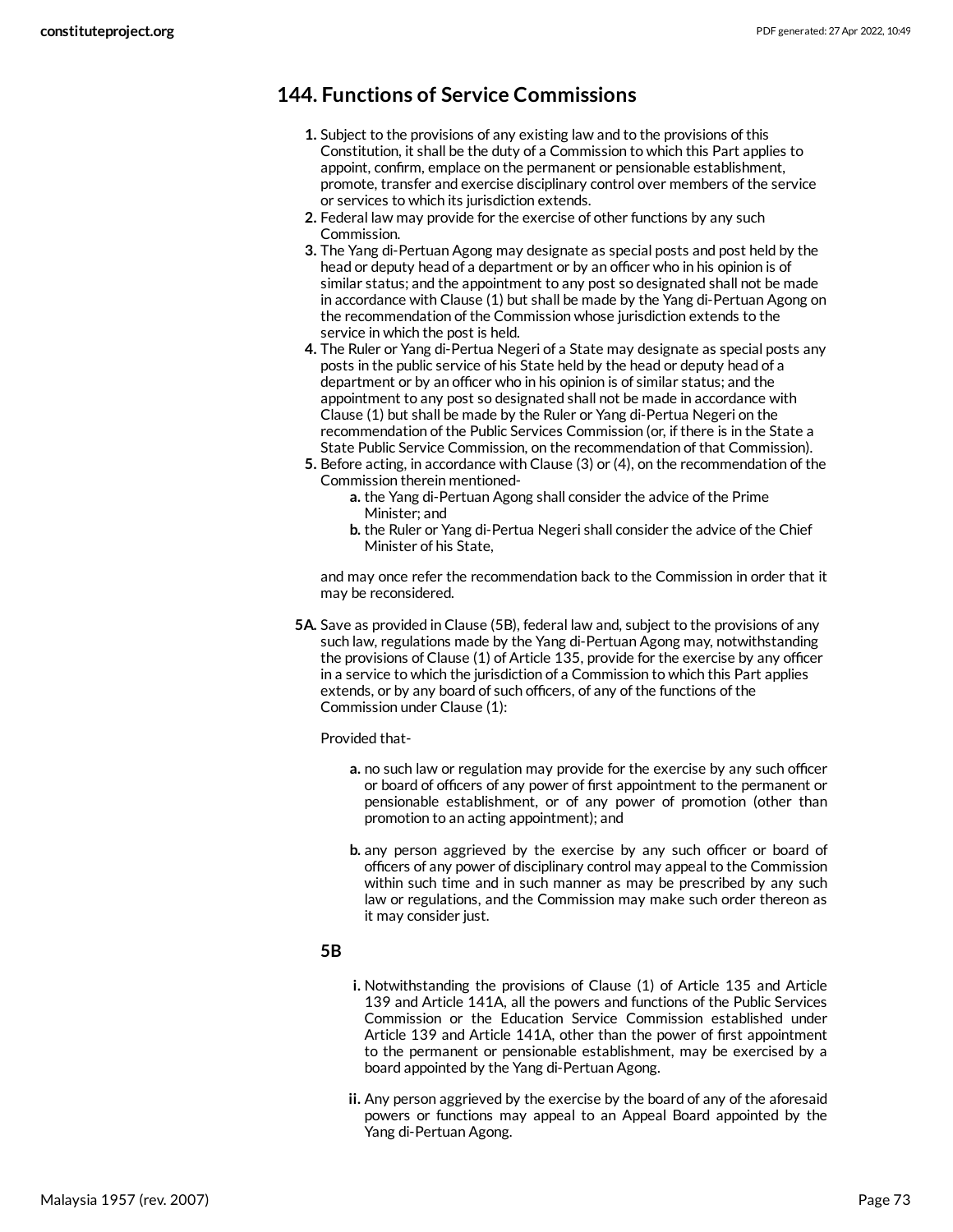- **iii.** The Yang di-Pertuan Agong may by regulations provide for matters relating to the appointments of the members of, and the procedure to be followed by, the board or the Appeal Board under this Clause.
- **iv.** Where the Yang di-Pertuan Agong has appointed the board under paragraph (i) of this Clause for the purpose of exercising any of the powers or functions referred to under that paragraph, such power or function shall so long as it remains a power or function to be exercised by the board, cease to be exercisable by the said Commission.
- **6.** A Commission to which this Part applies may delegate to any officer in a service to which its jurisdiction extends, or to any board of such officers appointed by it, any of its functions under Clause (1) in respect of any grade of service, and that officer or board shall exercise those functions under the direction and the control of the Commission.
- **6A.** In respect of members of the general public service of the Federation who are employed in posts ancillary to the armed forces or any of them or to the police force, or in respect of any grade of members of that service who are so employed, functions of the Public Services Commission may, under Clause (5A) or (6), be made exercisable by an officer or board of officers of the armed forces or police force, as the case may be, as if he or they were members of the general public service of the Federation.
- **7.** In this Article "transfer" does not include transfer without change of rank within a department of Government.
- **8.** A Commission to which this Part applies may, subject to the provisions of this Constitution and of federal law, make rules regulating its procedure and specifying the number of its members which are to constitute a quorum.

## **145. Attorney General**

- **1.** The Yang di-Pertuan Agong shall, on the advice of the Prime Minister, appoint a person who is qualified to be a judge of the Federal Court to be the Attorney General for the Federation.
- **2.** It shall be the duty of the Attorney General to advise the Yang di-Pertuan Agong or the Cabinet or any Minister upon such legal matters, and to perform such other duties of a legal character, as may from time to time be referred or assigned to him by the Yang di- Pertuan Agong or the Cabinet, and to discharge the functions conferred on him by or under this Constitution or any other written law.
- **3.** The Attorney General shall have power, exercisable at his discretion, to institute, conduct or discontinue any proceedings for an offence, other than proceedings before a Syariah court, a native court or a court-martial.
- **3A.** Federal law may confer on the Attorney General power to determine the courts in which or the venue at which any proceedings which he has power under Clause (3) to institute shall be instituted or to which such proceedings shall be transferred.
- **4.** In the performance of his duties the Attorney General shall have the right of audience in, and shall take precedence over any other person appearing before, any court or tribunal in the Federation.
- **5.** Subject to Clause (6), the Attorney General shall hold office during the pleasure of the Yang di-Pertuan Agong and may at any time resign his office and, unless he is a member of the Cabinet, shall receive such remuneration as the Yang di-Pertuan Agong may determine.
- **6.** The person holding the office of Attorney General immediately prior to the coming into operation of this Article shall continue to hold the office on terms and conditions not less favourable than those applicable to him immediately before such coming into operation and shall not be removed from office except on the like grounds and in the like manner as a judge of the Federal Court.

## **146. Reports of Commissions**

**1.** Each of the Commissions to which this Part applies shall make an annual report on its activities to the Yang di-Pertuan Agong and copies of those reports shall be laid before both Houses of Parliament.

Attorney general

- Establishment of religious courts
- Establishment of military courts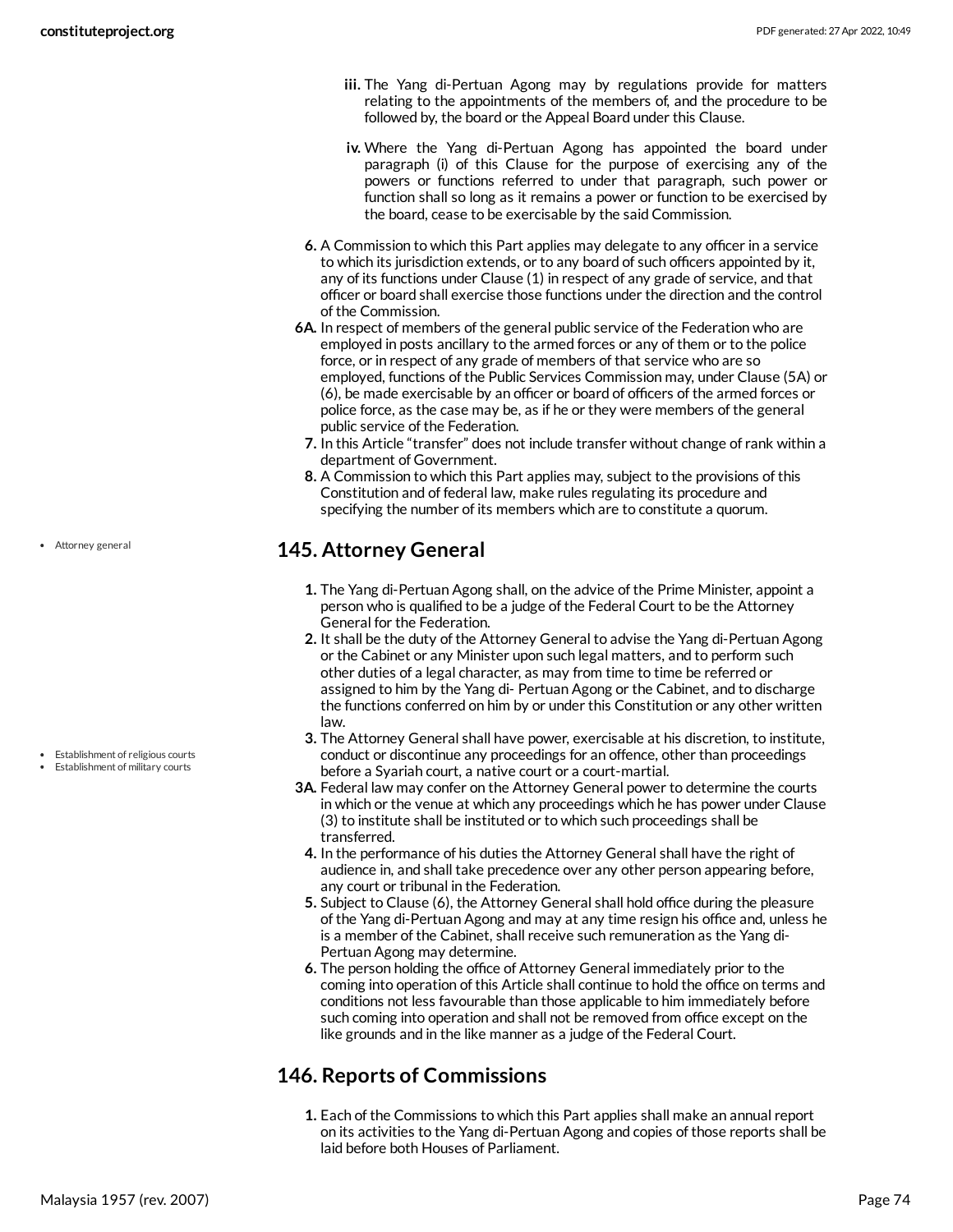**2.** The Public Services Commission shall send a copy of every report made under this Article to the Ruler or Yang di-Pertua Negeri of each State to members of whose public service their jurisdiction extends, and the Ruler or Yang di-Pertua Negeri shall lay it before the Legislative Assembly.

**146A. Repealed**

**146B. Repealed**

## **146C. Repealed**

## **146D. Jurisdiction of Police Force Commission over seconded members of State service in States of Sabah and Sarawak**

- **1.** Notwithstanding Clause (2) of Article 134, the jurisdiction of the Police Force Commission shall extend to members of the public service of the State of Sabah or Sarawak who are seconded to the police force; and for purposes of the Police Force Commission they shall be deemed to be members of the police force.
- **2.** (Repealed).
- **3.** (Repealed).

## **147. Protection of pension rights**

- **1.** The law applicable to any pension, gratuity or other like allowance (in this Article referred to as an "award") granted to a member of any of the public services, or to his widow, children, dependant or personal representatives, shall be that in force on the relevant day or any later law not less favourable to the person to whom the award is made.
- **2.** For the purposes of this Article the relevant day is
	- **a.** in relation to an award made before Merdeka Day, the date on which the award was made;
	- **b.** in relation to an award made after Merdeka Day to or in respect of any person who was a member of any of the public services before Merdeka Day, the thirtieth day of August, nineteen hundred and fifty-seven;
	- **c.** in relation to an award made to or in respect of any person who first became a member of any of the public services on or after Merdeka Day, the date on which he first became such a member.
- **3.** For the purposes of this Article, where the law applicable to an award depends on the option of the person to whom it is made, the law for which he opts shall be taken to be more favourable to him than any other law for which he might have opted.

## **148. Interpretation of Part X**

- **1.** References in this Constitution to a Commission to which this Part applies are, unless the context otherwise requires, references to any of the Commissions established under Articles 138 to 141A.
- **2.** In this Part "ex officio member" includes a Minister and a judge of the Federal Court or of the Court of Appeal or of a High Court and "State Public Service Commission" means, in relation to any State, a Commission exercising functions in respect of members of the public service of the State and corresponding in status and jurisdiction to the Public Services Commission.

## **PART XI. SPECIAL POWERS AGAINST SUBVERSION, ORGANISED VIOLENCE, AND**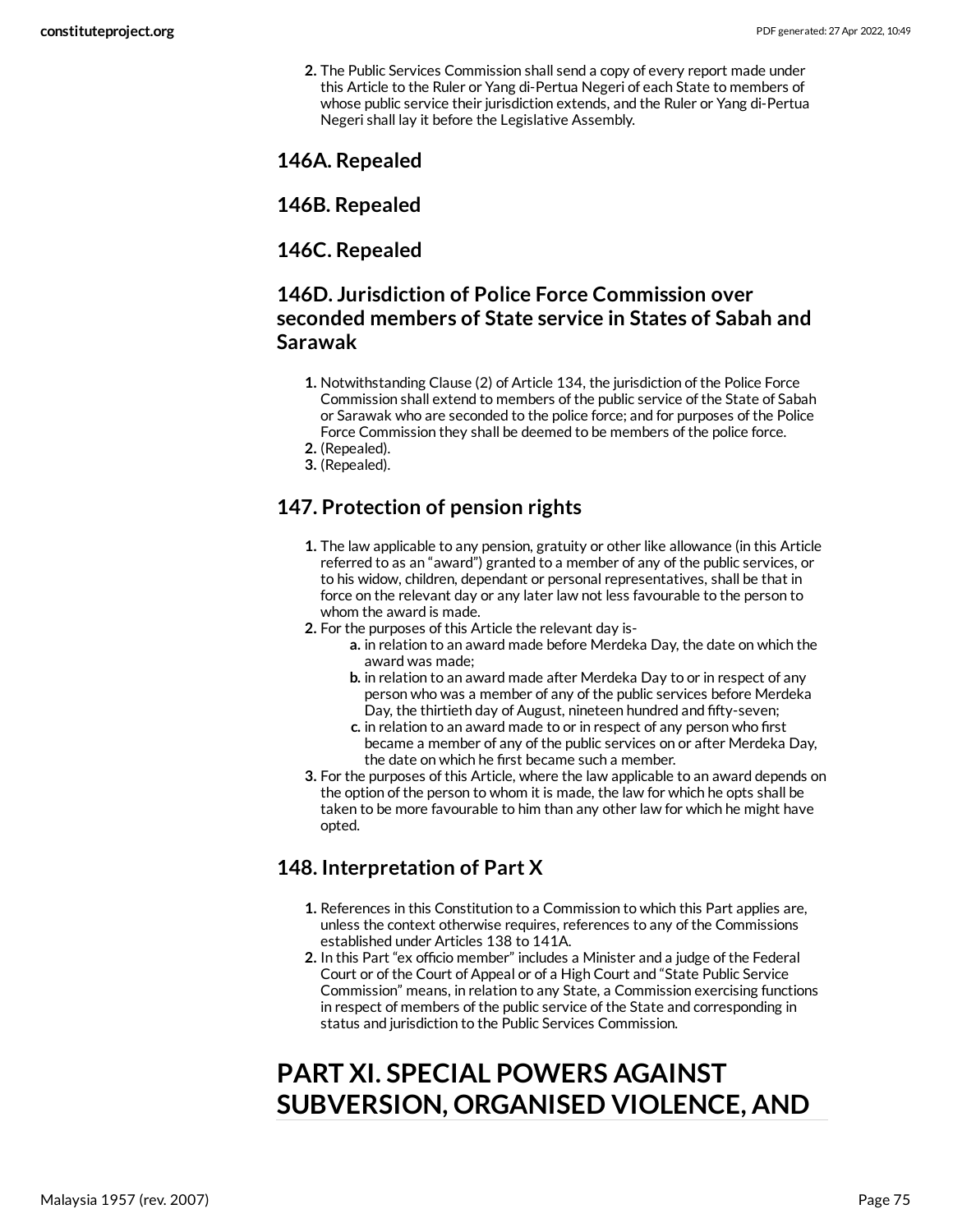# **ACTS AND CRIMES PREJUDICIAL TO THE PUBLIC AND EMERGENCY POWERS**

## **149. Legislation against subversion, action prejudicial to public order, etc**

- **1.** If an Act of Parliament recites that action has been taken or threatened by any substantial body of persons, whether inside or outside the Federation
	- **a.** to cause, or to cause a substantial number of citizens to fear, organised violence against persons or property; or
	- **b.** to excite disaffection against the Yang di-Pertuan Agong or any Government in the Federation; or
	- **c.** to promote feelings of ill-will and hostility between different races or other classes of the population likely to cause violence; or
	- **d.** to procure the alteration, otherwise than by lawful means, of anything by law established; or
	- **e.** which is prejudicial to the maintenance or the functioning of any supply or service to the public or any class of the public in the Federation or any part thereof; or
	- **f.** which is prejudicial to public order in, or the security of, the Federation or any part thereof,

any provision of that law designed to stop or prevent that action is valid notwithstanding that it is inconsistent with any of the provisions of Article 5, 9, 10 or 13, or would apart from this Article be outside the legislative power of Parliament; and Article 79 shall not apply to a Bill for such an Act or any amendment to such a Bill.

**2.** A law containing such a recital as is mentioned in Clause (1) shall, if not sooner repealed, cease to have effect if resolutions are passed by both Houses of Parliament annulling such law, but without prejudice to anything previously done by virtue thereof or to the power of Parliament to make a new law under this Article.

## **150. Proclamation of emergency**

- **1.** If the Yang di-Pertuan Agong is satisfied that a grave emergency exists whereby the security, or the economic life, or public order in the Federation or any part thereof is threatened, he may issue a Proclamation of Emergency making therein a declaration to that effect.
- **2.** A Proclamation of Emergency under Clause (1) may be issued before the actual occurrence of the event which threatens the security, or the economic life, or public order in the Federation or any part thereof if the Yang di-Pertuan Agong is satisfied that there is imminent danger of the occurrence of such event.
- **2A.** The power conferred on the Yang di-Pertuan Agong by this Article shall include the power to issue different Proclamations on different grounds or in different circumstances, whether or not there is a Proclamation or Proclamations already issued by the Yang di- Pertuan Agong under Clause (1) and such Proclamation or Proclamations are in operation.
- **2B.** If at any time while a Proclamation of Emergency is in operation, except when both Houses of Parliament are sitting concurrently, the Yang di-Pertuan Agong is satisfied that certain circumstances exist which render it necessary for him to take immediate action, he may promulgate such ordinances as circumstances appear to him to require.
- **2C.** An ordinance promulgated under Clause (2B) shall have the same force and effect as an Act of Parliament, and shall continue in full force and effect as if it is an Act of Parliament until it is revoked or annulled under Clause (3) or until it lapses under Clause (7); and the power of the Yang di-Pertuan Agong to promulgate ordinances under Clause (2B) may be exercised in relation to any matter with respect to which Parliament has power to make laws, regardless of

**•** Emergency provisions

- Head of state decree power
- Head of state decree power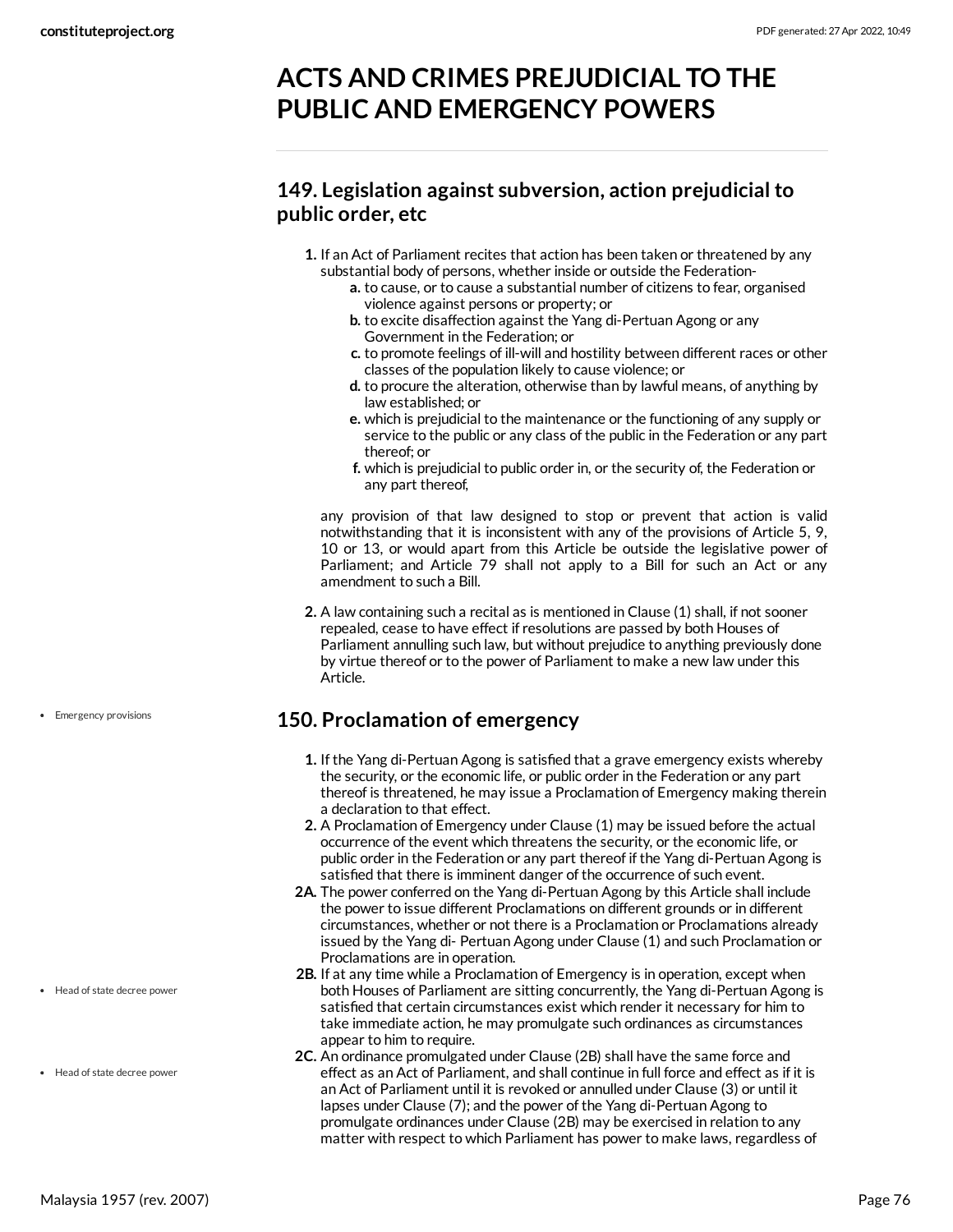Head of state decree power

Head of state decree power

• Emergency provisions

- **2C.** the legislative or other procedures required to be followed, or the proportion of the total votes required to be had, in either House of Parliament.
- **3.** A Proclamation of Emergency and any ordinance promulgated under Clause (2B) shall be laid before both Houses of Parliament and, if not sooner revoked, shall cease to have effect if resolutions are passed by both Houses annulling such Proclamation or ordinance, but without prejudice to anything previously done by virtue thereof or to the power of the Yang di-Pertuan Agong to issue a new Proclamation under Clause (1) or promulgate any ordinance under Clause (2B).
- **4.** While a Proclamation of Emergency is in force the executive authority of the Federation shall, notwithstanding anything in this Constitution, extend to any matter within the legislative authority of a State and to the giving of directions to the Government of a State or to any officer or authority thereof.
- **5.** Subject to Clause (6A), while a Proclamation of Emergency is in force, Parliament may, notwithstanding anything in this Constitution make laws with respect to any matter, if it appears to Parliament that the law is required by reason of the emergency; and Article 79 shall not apply to a Bill for such a law or an amendment to such a Bill, nor shall any provision of this Constitution or of any written law which requires any consent or concurrence to the passing of a law or any consultation with respect thereto, or which restricts the coming into force of a law after it is passed or the presentation of a Bill to the Yang di-Pertuan Agong for his assent.
- **6.** Subject to Clause (6A), no provision of any ordinance promulgated under this Article, and no provision of any Act of Parliament which is passed while a Proclamation of Emergency is in force and which declares that the law appears to Parliament to be required by reason of the emergency, shall be invalid on the ground of inconsistency with any provision of this Constitution.
- **6A.** Clause (5) shall not extend the powers of Parliament with respect to any matter of Islamic law or the custom of the Malays, or with respect to any matter of native law or customs in the State of Sabah or Sarawak; nor shall Clause (6) validate any provision inconsistent with the provisions of this Constitution relating to any such matter or relating to religion, citizenship, or language.
- **7.** At the expiration of a period of six months beginning with the date on which a Proclamation of Emergency ceases to be in force, any ordinance promulgated in pursuance of the Proclamation and, to the extent that it could not have been validly made but for this Article, any law made while the Proclamation was in force, shall cease to have effect, except as to things done or omitted to be done before the expiration of that period.
- **8.** Notwithstanding anything in this Constitution
	- **a.** the satisfaction of the Yang di-Pertuan Agong mentioned in Clause (1) and Clause (2B) shall be final and conclusive and shall not be challenged or called in question in any court on any ground; and
	- **b.** no court shall have jurisdiction to entertain or determine any application, question or proceeding, in whatever form, on any ground, regarding the validity of
		- **i.** a Proclamation under Clause (1) or of a declaration made in such Proclamation to the effect stated in Clause (1);
		- **ii.** the continued operation of such Proclamation;
		- **iii.** any ordinance promulgated under Clause (2B); or
		- **iv.** the continuation in force of any such ordinance.
- **9.** For the purpose of this Article the Houses of Parliament shall be regarded as sitting only if the members of each House are respectively assembled together and carrying out the business of the House.

## **151. Restrictions on preventive detention**

- **1.** Where any law or ordinance made or promulgated in pursuance of this Part provides for preventive detention
	- **a.** the authority on whose order any person is detained under that law or ordinance shall, as soon as may be, inform him of the grounds for his detention and, subject to Clause (3), the allegations of fact on which the order is based, and shall give him the opportunity of making representations against the order as soon as may be;
	- **b.** no citizen shall continue to be detained under that law or ordinance unless an advisory board constituted as mentioned in Clause (2) has considered any representations made by him under paragraph (a) and made recommendations thereon to the Yang di-Pertuan Agong within three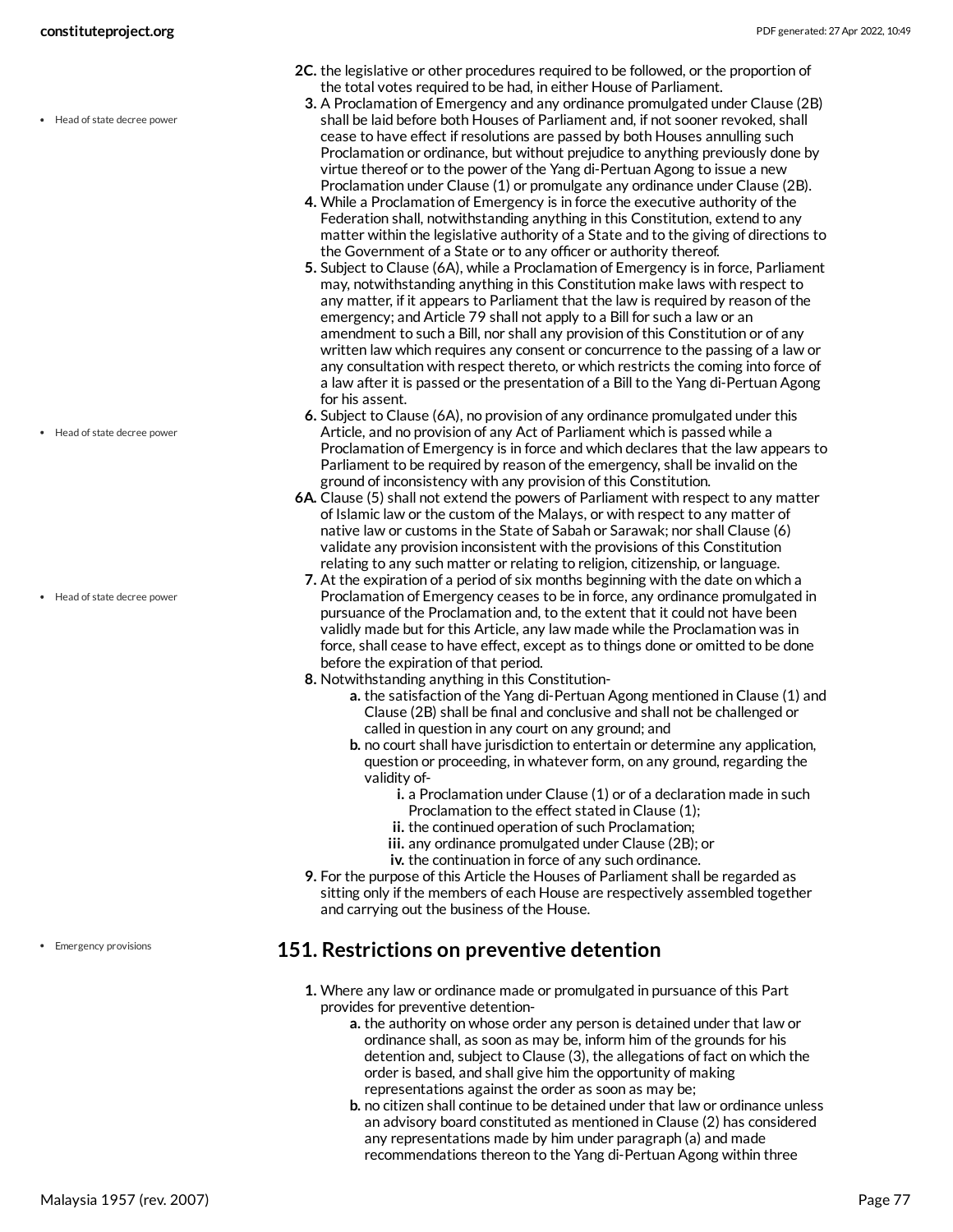- **1. b.** months of receiving such representations, or within such longer period as the Yang di-Pertuan Agong may allow.
- **2.** An advisory board constituted for the purposes of this Article shall consist of a chairman, who shall be appointed by the Yang di-Pertuan Agong and who shall be or have been, or be qualified to be, a judge of the Federal Court, the Court of Appeal or a High Court, or shall before Malaysia Day have been a judge of the Supreme Court, and two other members who shall be appointed by the Yang di-Pertuan Agong.
- **3.** This Article does not require any authority to disclose facts whose disclosure would in its opinion be against the national interest.

## **PART XII. GENERAL AND MISCELLANEOUS**

### **152. National language**

**1.** The national language shall be the Malay language and shall be in such script as Parliament may by law provide:

#### Provided that-

- **a.** no person shall be prohibited or prevented from using (otherwise than for official purposes), or from teaching or learning, any other language; and
- **b.** nothing in this Clause shall prejudice the right of the Federal Government or of any State Government to preserve and sustain the use and study of the language of any other community in the Federation.
- **2.** Notwithstanding the provisions of Clause (1), for a period of ten years after Merdeka Day, and thereafter until Parliament otherwise provides, the English language may be used in both Houses of Parliament, in the Legislative Assembly of every State, and for all other official purposes.
- **3.** Notwithstanding the provisions of Clause (1), for a period of ten years after Merdeka Day, and thereafter until Parliament otherwise provides, the authoritative texts
	- **a.** of all Bills to be introduced or amendments thereto to be moved in either House of Parliament; and
	- **b.** of all Acts of Parliament and all subsidiary legislation issued by the Federal Government,

shall be in the English language.

**4.** Notwithstanding the provisions of Clause (1), for a period of ten years after Merdeka Day, and thereafter until Parliament otherwise provides, all proceedings in the Federal Court, the Court of Appeal or a High Court shall be in the English language:

Provided that, if the Court and counsel on both sides agree, evidence taken in language spoken by the witness need not be translated into or recorded in English.

- **5.** Notwithstanding the provisions of Clause (1), until Parliament otherwise provides, all proceedings in subordinate courts, other than the taking of evidence, shall be in the English language.
- **6.** In this Article, "official purpose" means any purpose of the Government, whether Federal or State, and includes any purpose of a public authority.

• Provisions for wealth redistribution

• Head of state powers

• Protection of language use

Official or national languages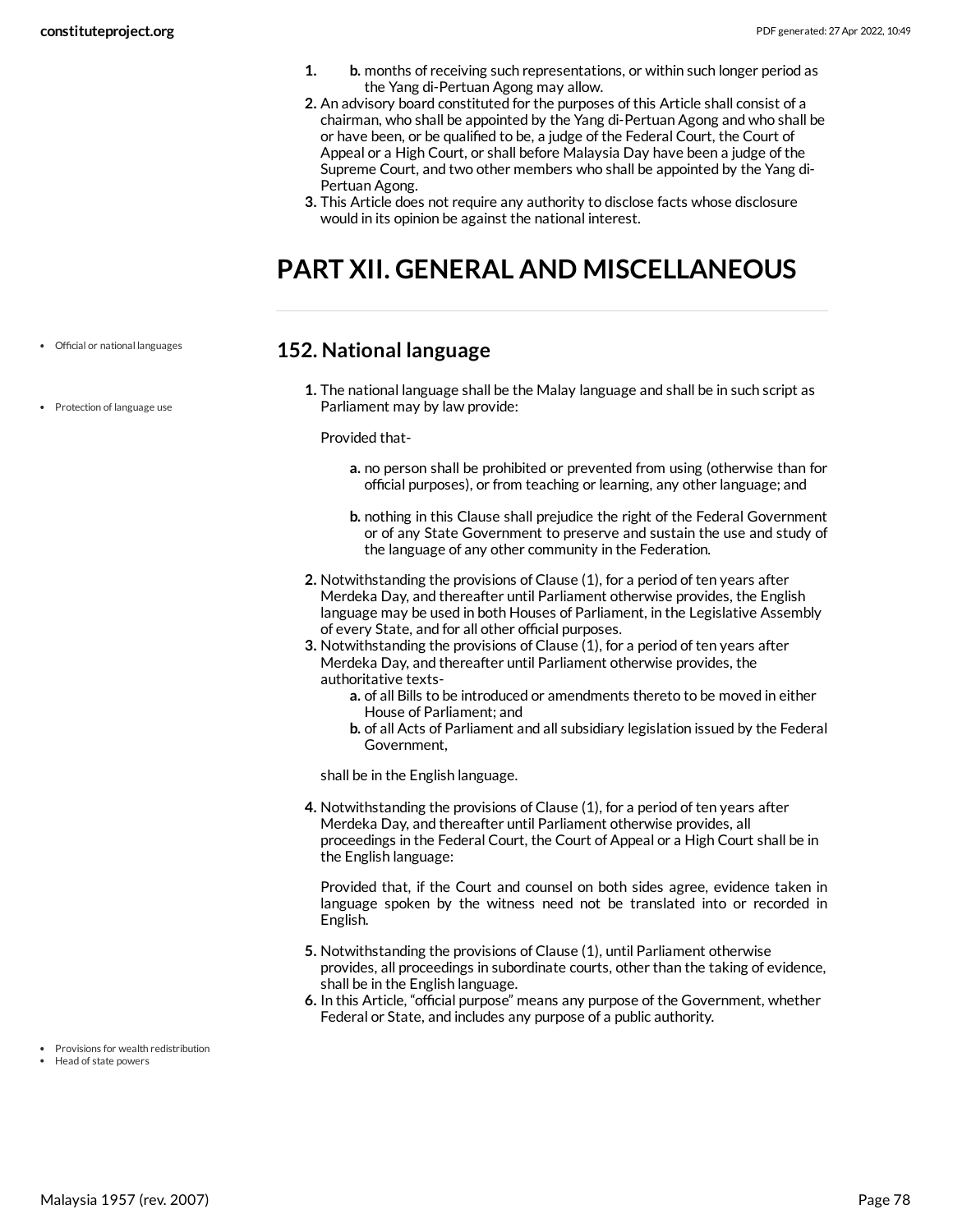## **153. Reservation of quotas in respect of services, permits, etc., for Malays and natives of any of the States of Sabah and Sarawak**

- **1.** It shall be the responsibility of the Yang di-Pertuan Agong to safeguard the special position of the Malays and natives of any of the States of Sabah and Sarawak and the legitimate interests of other communities in accordance with the provisions of this Article.
- **2.** Notwithstanding anything in this Constitution, but subject to the provisions of Article 40 and of this Article, the Yang di-Pertuan Agong shall exercise his functions under this Constitution and federal law in such manner as may be necessary to safeguard the special position of the Malays and natives of any of the States of Sabah and Sarawak and to ensure the reservation for Malays and natives of any of the States of Sabah and Sarawak of such proportion as he may deem reasonable of positions in the public service (other than the public service of a State) and of scholarships, exhibitions and other similar educational or training privileges or special facilities given or accorded by the Federal Government and, when any permit or licence for the operation of any trade or business is required by federal law, then, subject to the provisions of that law and this Article, of such permits and licences.
- **3.** The Yang di-Pertuan Agong may, in order to ensure in accordance with Clause (2) the reservation to Malays and natives of any of the States of Sabah and Sarawak of positions in the public service and of scholarships, exhibitions and other educational or training privileges or special facilities, give such general directions as may be required for that purpose to any Commission to which Part X applies or to any authority charged with responsibility for the grant of such scholarships, exhibitions or other educational or training privileges or special facilities; and the Commission or authority shall duly comply with the directions.
- **4.** In exercising his functions under this Constitution and federal law in accordance with Clauses (1) to (3) the Yang di-Pertuan Agong shall not deprive any person of any public office held by him or of the continuance of any scholarship, exhibition or other educational or training privileges or special facilities enjoyed by him.
- **5.** This Article does not derogate from the provisions of Article 136.
- **6.** Where by existing federal law a permit or licence is required for the operation of any trade or business the Yang di-Pertuan Agong may exercise his functions under that law in such manner, or give such general directions to any authority charged under that law with the grant of such permits or licences, as may be required to ensure the reservation of such proportion of such permits or licences for Malays and natives of any of the States of Sabah and Sarawak as the Yang di-Pertuan Agong may deem reasonable; and the authority shall duly comply with the directions.
- **7.** Nothing in this Article shall operate to deprive or authorise the deprivation of any person of any right, privilege, permit or licence accrued to or enjoyed or held by him or to authorise a refusal to renew to any person any such permit or licence or a refusal to grant to the heirs, successors or assigns of a person any permit or licence when the renewal or grant might reasonably be expected in the ordinary course of events.
- **8.** Notwithstanding anything in this Constitution, where by any federal law any permit or licence is required for the operation of any trade or business, that law may provide for the reservation of a proportion of such permits or licences for Malays and natives of any of the States of Sabah and Sarawak; but no such law shall for the purpose of ensuring such a reservation
	- **a.** deprive or authorise the deprivation of any person of any right, privilege, permit or licence accrued to or enjoyed or held by him; or
	- **b.** authorise a refusal to renew to any person any such permit or licence or a refusal to grant to the heirs, successors or assigns of any person any permit or licence when the renewal or grant might in accordance with the other provisions of the law reasonably be expected in the ordinary course of events, or prevent any person from transferring together with his business any transferable licence to operate that business; or
	- **c.** where no permit or licence was previously required for the operation of the trade or business, authorise a refusal to grant a permit or licence to any person for the operation of any trade or business which immediately before the coming into force of the law he had been bona fide carrying on,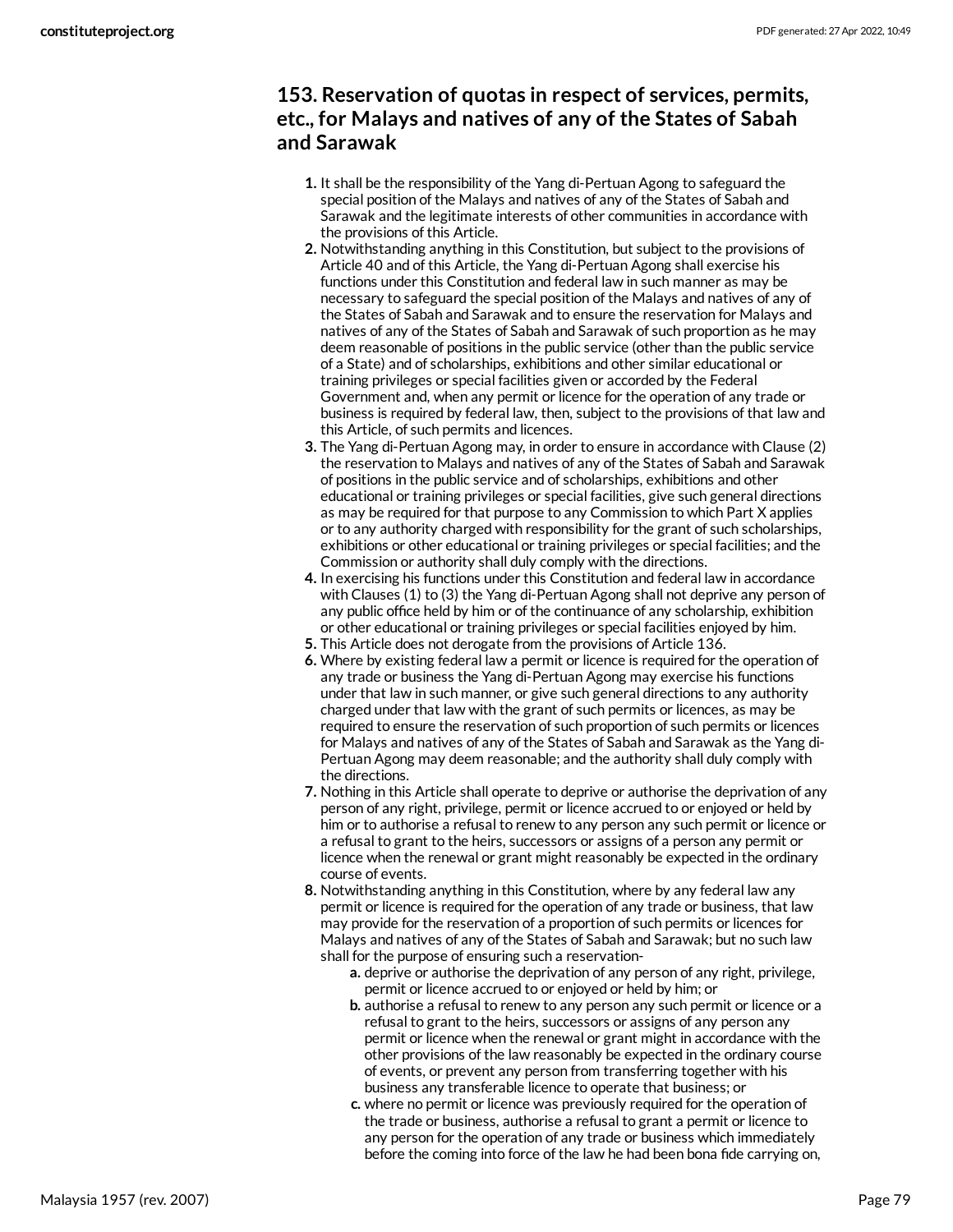- **8. c.** or authorise a refusal subsequently to renew to any such person any permit or licence, or a refusal to grant to the heirs, successors or assigns of any such person any such permit or licence when the renewal or grant might in accordance with the other provisions of that law reasonably be expected in the ordinary course of events.
- **8A.** Notwithstanding anything in this Constitution, where in any University, College and other educational institution providing education after Malaysian Certificate of Education or its equivalent, the number of places offered by the authority responsible for the management of the University, College or such educational institution to candidates for any course of study is less than the number of candidates qualified for such places, it shall be lawful for the Yang di-Pertuan Agong by virtue of this Article to give such directions to the authority as may be required to ensure the reservation of such proportion of such places for Malays and natives of any of the States of Sabah and Sarawak as the Yang di-Pertuan Agong may deem reasonable; and the authority shall duly comply with the directions.
- **9.** Nothing in this Article shall empower Parliament to restrict business or trade solely for the purpose of reservations for Malays and natives of any of the States of Sabah and Sarawak.
- **9A.** In this Article the expression "natives" in relation to the State of Sabah or Sarawak shall have the meaning assigned to it in Article 161A.
- **10.** The Constitution of the State of any Ruler may make provision corresponding (with the necessary modifications) to the provisions of this Article.

## **154. Federal capital**

- **1.** Until Parliament otherwise determines, the municipality of Kuala Lumpur shall be the federal capital.
- **2.** Notwithstanding anything in Part VI, Parliament shall have exclusive power to make laws with respect to the boundaries of the federal capital.
- **3.** (Repealed).

## **155. Commonwealth reciprocity**

- **1.** Where the law in force in any other part of the Commonwealth confers upon citizens of the Federation any right or privilege it shall be lawful, notwithstanding anything in this Constitution, for Parliament to confer a similar right or privilege upon citizens of that part of the Commonwealth who are not citizen of the Federation.
- **2.** The reference in Clause (1) to citizens of a part of the Commonwealth shall be construed, in relation to the United Kingdom or to any other part of the Commonwealth not being a Commonwealth country or a territory administered by the Government of a Commonwealth country other than the United Kingdom, as a reference to citizens of the United Kingdom and Colonies.
- **3.** This Article applies in relation to the Republic of Ireland as it applies in relation to a Commonwealth country.

## **156. Contributions in aid of rates in respect of federal and State property**

Where lands, buildings or hereditaments are occupied for public purposes by or on behalf of the Federation, a State or a public authority, the Federation, State or public authority shall not be liable to pay local rates in respect thereof but shall in aid of those rates make such contributions in respect thereof as may be agreed between the Federation, State or public authority, as the case may be, and the authority levying the rates or as may in default of agreement be determined by a tribunal consisting of the chairman of the Lands Tribunal established under Article 87, who shall preside, and two other members of whom each of the parties concerned shall appoint one.

National capital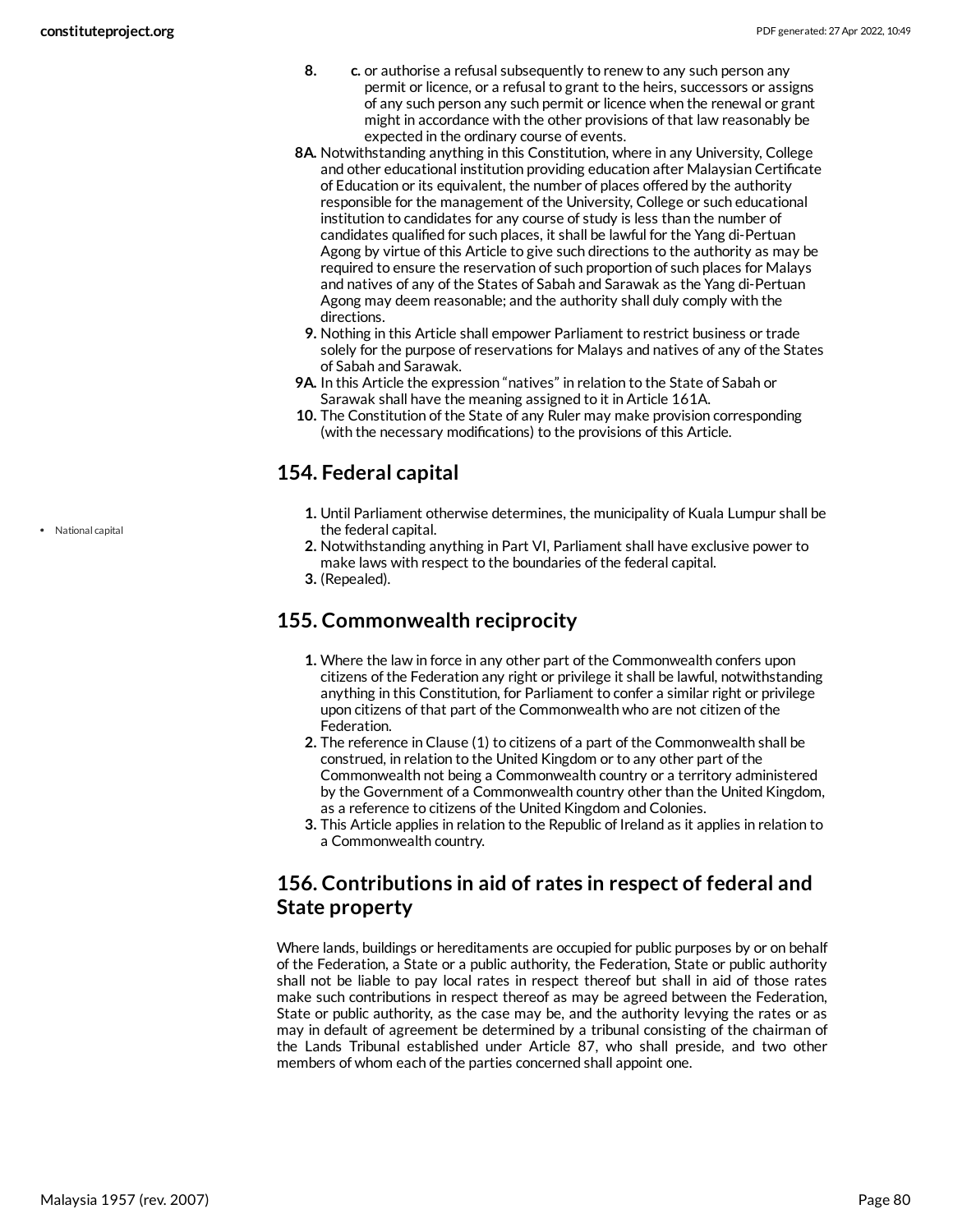## **157. Delegation of State functions to another State**

Subject to any provisions of State law, arrangements may be made between any two States for the performance of any functions by the authorities of the one on behalf of the authorities of the other, and such arrangements may provide for the making of payments in respect of any costs incurred under the arrangements.

### **158. Repealed**

Constitution amendment procedure

### **159. Amendment of the Constitution**

- **1.** Subject to the following provisions of this Article and to Article 161E the provisions of this Constitution may be amended by federal law.
- **2.** (Repealed).
- **3.** A Bill for making any amendment to the Constitution (other than an amendment except from the provisions of this Clause) and a Bill for making any amendment to a law passed under Clause (4) of Article 10 shall not be passed in either House of Parliament unless it has been supported on Second and Third Readings by the votes of not less than two-thirds of the total number of members of that House.
- **4.** The following amendments are excepted from the provisions of Clause (3), that is to say:
	- **a.** any amendment to Part III of the Second or to the Sixth or Seventh Schedule;
	- **b.** any amendment incidental to or consequential on the exercise of any power to make law conferred on Parliament by any provision of this Constitution other than Articles 74 and 76;
	- **bb.** subject to Article 161E any amendment made for or in connection with the admission of any State to the Federation or its association with the States thereof, or any modification made as to the application of this Constitution to a State previously so admitted or associated;
	- **c.** any amendment consequential on an amendment made under paragraph (a).
- **5.** A law making an amendment to Clause (4) of Article 10, any law passed thereunder, the provisions of Part III, Articles 38, 63 (4), 70, 71 (1), 72 (4), 152, or 153 or to this Clause shall not be passed without the consent of the Conference of Rulers.
- **6.** In this Article "amendment" includes addition and repeal; and in this Article and in Article 2 (a) "State" includes any territory.

## **159A. Operation of transitional provisions of Malaysia Act**

The provisions of Part IV of the Malaysia Act (which contains temporary and transitional provisions in connection with the operation of that Act) shall have effect as if embodied in this Constitution, and shall have effect notwithstanding anything in this Constitution as amended by that Act; and the provisions of this Constitution, and in particular Clause (1) of Article 4 and Articles 159 and 161E shall have effect in relation thereto accordingly.

## **160. Interpretation**

- **1.** The Interpretation and General Clauses Ordinance, 1948 [M.U. 7 of 48], as in force immediately before Merdeka Day shall, to the extent specified in the Eleventh Schedule, apply for the interpretation of this Constitution as it applies for the interpretation of any written law within the meaning of that Ordinance, but with the substitution of references to the Yang di-Pertuan Agong for references to the High Commissioner.
- **2.** In this Constitution, unless the context otherwise requires, the following expressions have the meanings hereby respectively assigned to them, that is to say:
	- "Aborigine" means an aborigine of the Malay Peninsula;
	-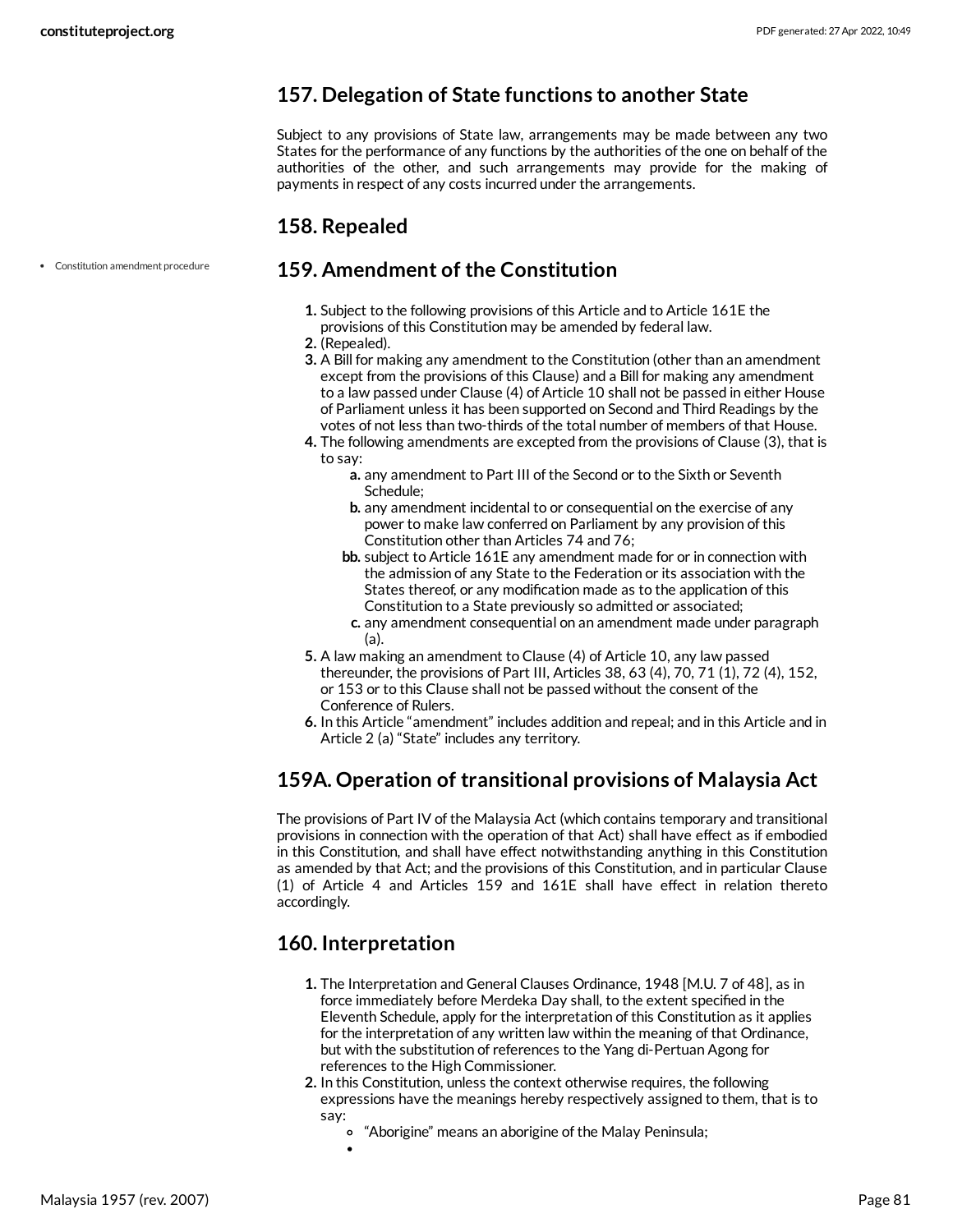- **2.** "Act of Parliament" means a law made by Parliament;
	- "Attorney General" means the Attorney General of the Federation;
	- "Borrow" includes the raising of money by the grant of annuities or by entering into any arrangement requiring the payment before the due date of any taxes, rates, royalties, fees or any other payments or by entering into any agreement whereby the Government has to repay or refund any benefits that it has enjoyed under that agreement, and "loan" shall be construed accordingly;
	- "Casual vacancy" means a vacancy arising in the House of Representatives or a Legislative Assembly otherwise than by a dissolution of Parliament or of the Assembly;
	- "Chief Minister" and "Menteri Besar" both mean the president, by whatever style known, of the Executive Council in a State;
	- "Citizen" means a citizen of the Federation;
	- "Civil List" means the provision made for the maintenance of the Yang di-Pertuan Agong, his Consort, a Ruler or Yang di-Pertua Negeri out of public funds;
	- "Commonwealth country" means any country recognised by the Yang di-Pertuan Agong to be a Commonwealth country; and "part of the Commonwealth" means any Commonwealth country, any colony, protectorate or protected state or any other territory administered by the Government of any Commonwealth country;
	- "Concurrent List" means the Third List set out in the Ninth Schedule;
	- "Debt" includes any liability in respect of any obligation to repay capital sums by way of annuities and any liability under any guarantee, and "debt charges" shall be construed accordingly;
	- "Elector" means a person who is entitled to vote in an election to the House of Representatives or the Legislative Assembly of a State;
	- "Enactment", where the expression occurs in the Eighth Schedule, means a law made by the Legislature of a State;
	- "Executive Council" means the Cabinet or other body, however called, which in the Government of a State corresponds, whether or not the members of it are Ministers, to the Cabinet of Ministers in the Government of the Federation (and in particular includes the Supreme Council in Sarawak);
	- "Existing law" means any law in operation in the Federation or any part thereof immediately before Merdeka Day;
	- "Federal law" means-

**a.** any existing law relating to a matter with respect to which Parliament has power to make laws, being a law continued in operation under Part XIII; and

**b.** any Act of Parliament;

- "Federal List" means the First List set out in the Ninth Schedule;
- "Federal purposes" includes the purposes of the Federation in connection with matters enumerated in the Concurrent List and with any other matters with respect to which Parliament has power to make laws otherwise than by virtue of Article 76;
- "Foreign country" does not include any part of the Commonwealth or the Republic of Ireland;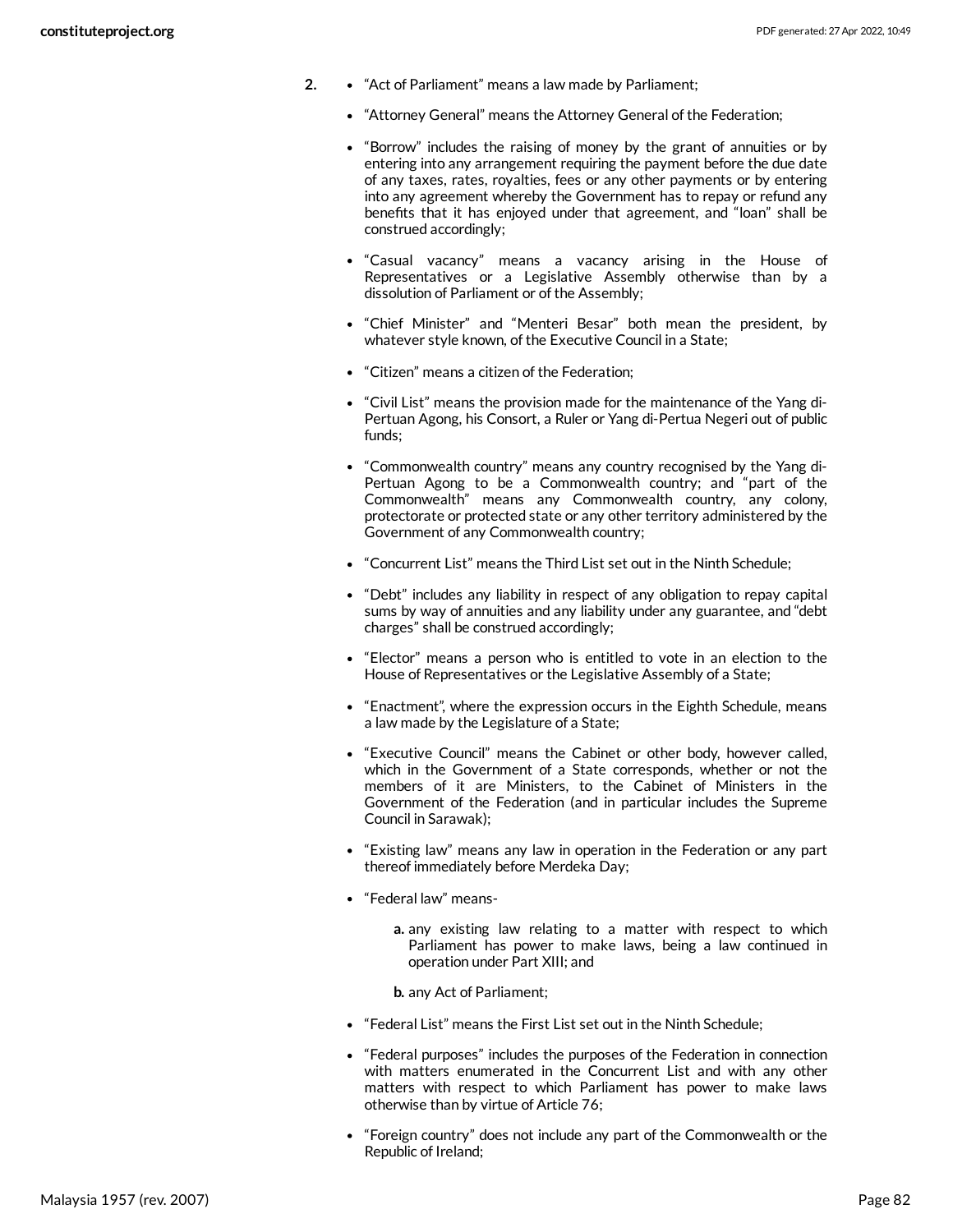- **2.** "Governor" (Repealed);
	- "Law" includes written law, the common law in so far as it is in operation in the Federation or any part thereof, and any custom or usage having the force of law in the Federation or any part thereof;
	- "Legislative Assembly" means the representatives assembly, however called, in the Legislature of a State (and in particular includes the Council Negri in Sarawak), but except in the Eighth Schedule includes also a Legislative Council, however called;
	- "Legislative Council" (Repealed);
	- "Legislature", in relation to a State, means the authority having power under the Constitution of that State to make laws for the State;
	- "Local rates" (Repealed);
	- "Malay" means a person who professes the religion of Islam, habitually speaks the Malay language, conforms to Malay custom and
		- **a.** was before Merdeka Day born in the Federation or in Singapore or born of parents one of whom was born in the Federation or in Singapore, or is on that day domiciled in the Federation or in Singapore; or

**b.** is the issue of such a person;

- "Member of the administration" means, in relation to the Federation, a person holding office as Minister, Deputy Minister, Parliamentary Secretary or Political Secretary and, in relation to a State, a person holding a corresponding office in the State or holding office as members (other than an official member) of the Executive Council;
- "Merdeka Day" means the thirty-first day of August, nineteen hundred and fifty-seven;
- "Office of profit" means any whole time office in any of the public services, and includes
	- **a.** the office of any judge of the Federal Court, of the Court of Appeal or of a High Court; and
	- **b.** the office of Auditor General; and
	- **c.** the office of a member of the Election Commission, of a member (other than an ex officio member) of a Commission to which Part X applies, or of a member of any corresponding Commission established by the Constitution of a State; and
	- **d.** any other office not specified in Clause (3) of Article 132 which may be declared by Act of Parliament to be an office of profit;
- "Pension rights" includes superannuation rights and provident fund rights;
- "Public authority" means the Yang di-Pertuan Agong, the Ruler or Yang di-Pertua Negeri of a State, the Federal Government, the Government of a State, a local authority, a statutory authority exercising powers vested in it by federal or State law, any court or tribunal other than the Federal Court, the Court of Appeal and High Courts, or any officer or authority appointed by or acting on behalf of any of those persons, courts, tribunals or authorities;
- "Remuneration" includes salary or wages, allowances, pension rights, free or subsidised housing, free or subsidised transport, and other privileges capable of being valued in money;
- "Rule Committee" (Repealed);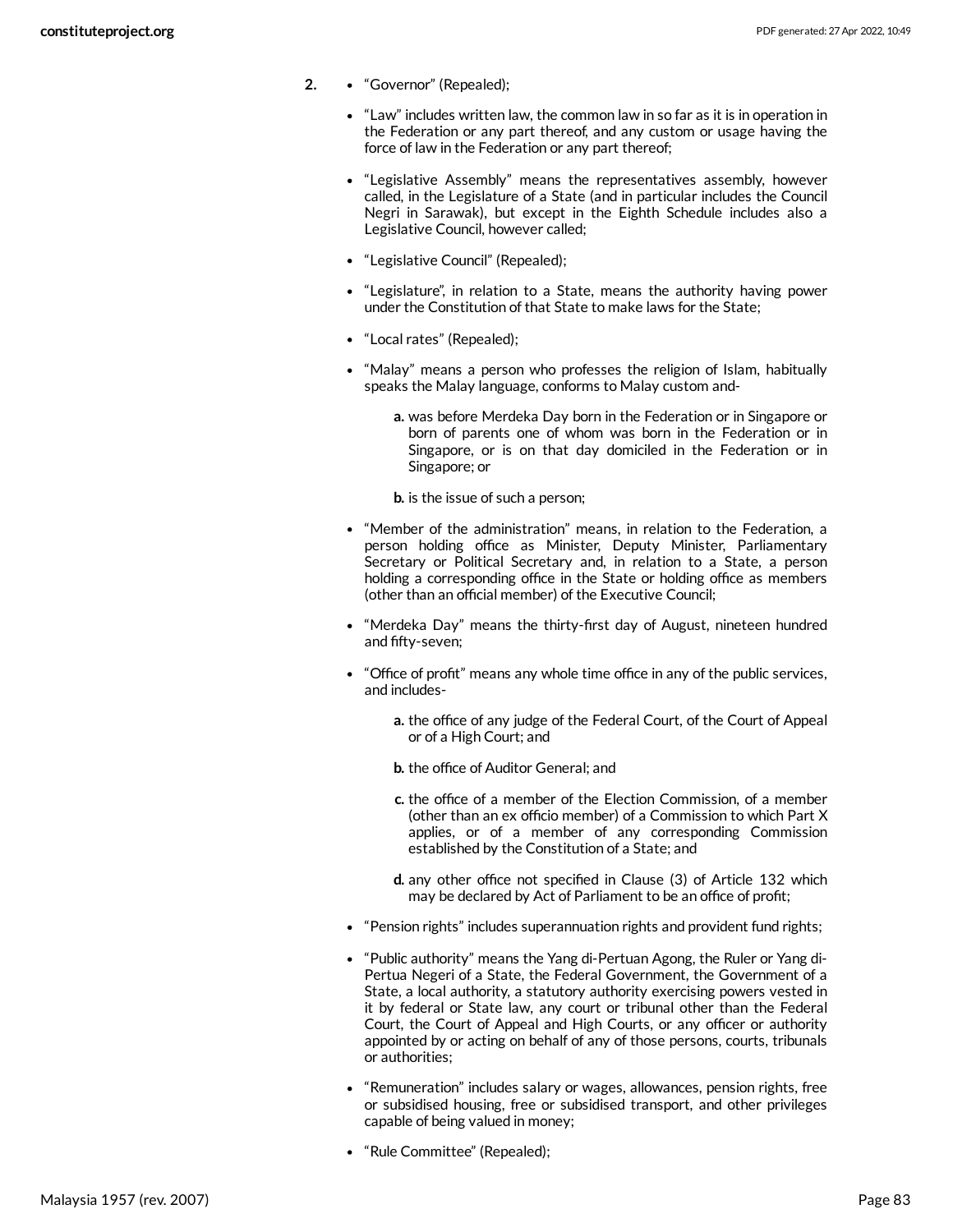- **2.** "Ruler"
	- **a.** in relation to Negeri Sembilan, means the Yang di-Pertuan Besar acting on behalf of himself and the Ruling Chiefs in accordance with the Constitution of that State; and
	- **b.** in the case of any State, includes except in Clause (2) of Article 181 and the Third and Fifth Schedules, any person who in accordance with the Constitution of that State exercises the functions of the Ruler;
	- "State" means a State of the Federation;
	- "State law" means
		- **a.** any existing law relating to a matter with respect to which the Legislature of a State has power to make law, being a law continued in operation under Part XIII; and

**b.** a law made by the Legislature of a State;

- "State List" means the Second List set out in the Ninth Schedule;
- "State purposes" includes, in relation to any State, the purposes of the State in connection with matters enumerated in the Concurrent List and with any other matters with respect to which the Legislature of the State has power to make laws;
- "Tax" includes an impost or a duty but does not include a rate levied for local purposes or a fee for services rendered;
- "The Federation" means the Federation established under the Federation of Malaya Agreement, 1957;
- "Written law" includes this Constitution and the Constitution of any State;
- "Yang di-Pertua Negeri" means the Head of State in a State not having a Ruler.
- **3.** Unless the context otherwise requires, any reference in this Constitution to a specified Part, Article or Schedule is a reference to that Part or Article of, or that Schedule to, this Constitution, any reference to a specified chapter, clause, section or paragraph is a reference to that chapter of the Part, that clause of the Article, that section of the Schedule, or that paragraph of the clause or section, in which the reference occurs; and any reference to a group of Articles, sections or divisions of Articles or sections shall be construed as including both the first and the last member of the group referred to.
- **4.** Where under this Constitution a person is required to take and subscribe an oath he shall be permitted, if he so desires, to comply with that requirement by making and subscribing an affirmation.
- **5.** References in this Constitution to the Federation and its States and to the territories of the Federation or any of its States, and to any officer holding office under the Federation or any authority or body in or for the Federation shall be construed
	- **a.** in relation to any time after the coming into operation of the Federation of Malaya Agreement, 1948, and before Merdeka Day, as references to the Federation established under that Agreement, and the States and Settlements comprising it and to the territories of that Federation or any of the States and Settlements comprising it, and to the corresponding officer holding office thereunder or the corresponding authority or body in or for that Federation;
	- **b.** in relation to any time before the coming into operation of the said Agreement (so far as the context admits) as references to such of the countries, territories, offices, authorities or bodies for the construction of references to which provision was made by Clause 135 (2) of the said Agreement, as may be appropriate.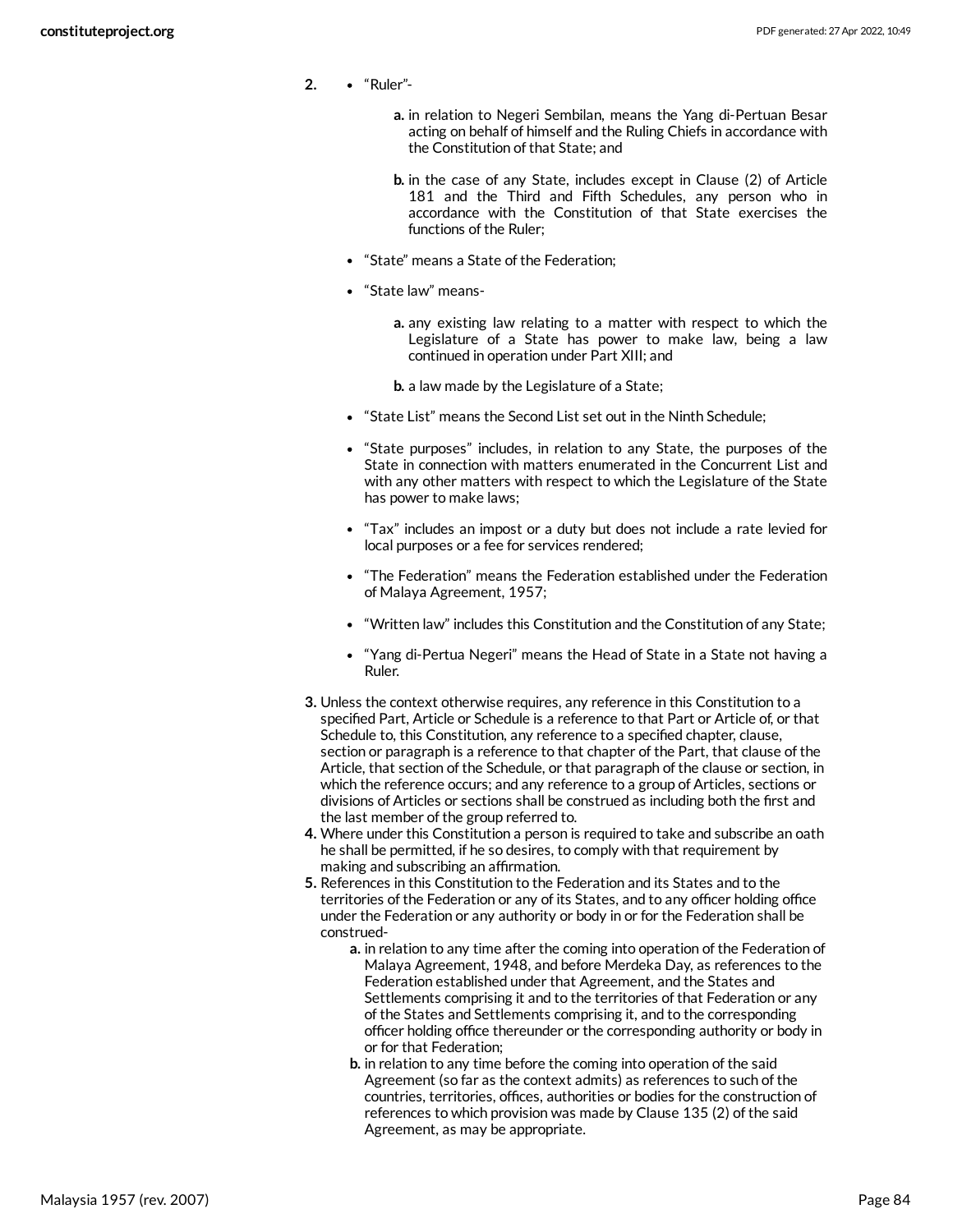- **6.** References in this Constitution to any period shall be construed, so far as the context admits, as including references to a period beginning before Merdeka Day.
- **7.** References in this Constitution to the Federation of Malaya Agreement, 1948, shall be construed, except where the context otherwise requires, as references to that Agreement as in force immediately before Merdeka Day.

## **160A. Reprint of the Constitution**

The authority appointed under federal law for the purpose of revising laws may, with consent of the Yang di-Pertuan Agong, authorize the printing of copies of this Constitution, including all amendments in force at the date of such authorization; and any copy of this Constitution so printed shall be deemed for all purposes to be a true and correct copy of the Federal Constitution.

## **160B. Authoritative text**

Where this Constitution has been translated into the national language, the Yang di-Pertuan Agong may prescribe such national language text to be authoritative, and thereafter if there is any conflict or discrepancy between such national language text and the English language text of this Constitution, the national language text shall prevail over the English language text.

## **PART XIIA. ADDITIONAL PROTECTIONS FOR STATES OF SABAH AND SARAWAK**

• Protection of language use

## **161. Use of English and of native languages in States of Sabah and Sarawak**

- **1.** No Act of Parliament terminating or restricting the use of the English language for any of the purposes mentioned in Clauses (2) to (5) of Article 152 shall come into operation as regards the use of the English language in any case mentioned in Clause (2) of this Article until ten years after Malaysia Day.
- **2.** Clause (1) applies
	- **a.** to the use of the English language in either House of Parliament by a member for or from the State of Sabah or Sarawak; and
	- **b.** to the use of the English language for proceedings in the High Court in Sabah and Sarawak or in a subordinate court in the State of Sabah or Sarawak, or for such proceedings in the Federal Court or the Court of Appeal as are mentioned in Clause (4); and
	- **c.** to the use of the English language in the State of Sabah or Sarawak in the Legislative Assembly or for other official purposes (including the official purposes of the Federal Government).
- **3.** Without prejudice to Clause (1), no such Act of Parliament as is there mentioned shall come into operation as regards the use of the English language for proceedings in the High Court in Sabah and Sarawak or for such proceedings in the Federal Court or the Court of Appeal as are mentioned in Clause (4), until the Act or the relevant provision of it has been approved by enactments of the Legislatures of the States of Sabah and Sarawak; and no such Act shall come into operation as regards the use of the English language in the State of Sabah or Sarawak in any other case mentioned in paragraph (b) or (c) of Clause (2), until the Act or the relevant provision of it has been approved by an enactment of the Legislature of that State.
- **4.** The proceedings in the Federal Court or the Court of Appeal referred to in Clauses (2) and (3) are any proceedings on appeal from the High Court in Sabah and Sarawak or a judge thereof, and any proceedings under Clause (2) of Article 128 for the determination of a question which has arisen in proceedings before the High Court in Sabah and Sarawak or a subordinate court in the State of Sabah or Sarawak.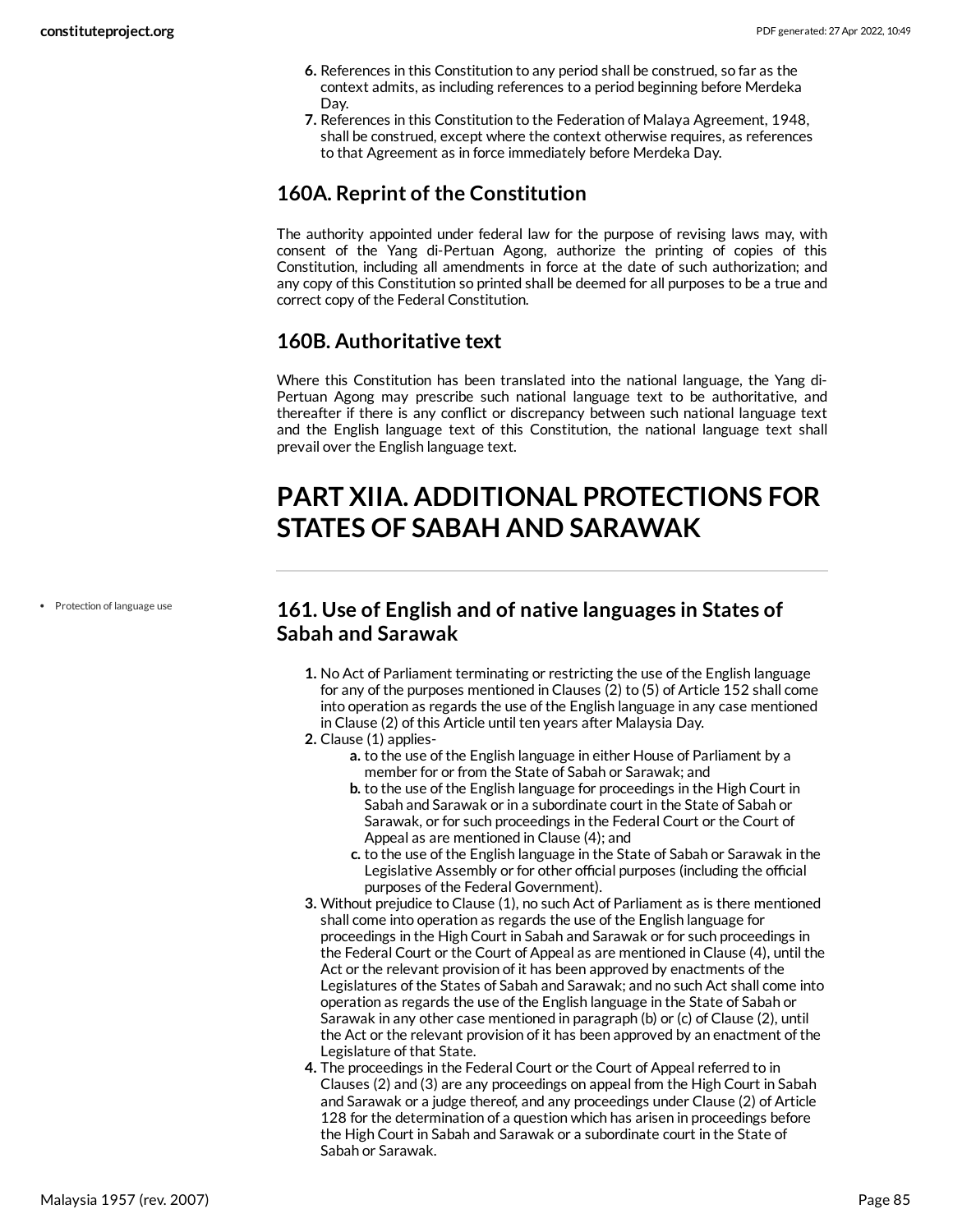- **5.** Notwithstanding anything in Article 152, in the State of Sabah or Sarawak a native language in current use in the State may be used in native courts or for any code of native law and custom, and in the case of Sarawak, until otherwise provided by enactment of the Legislature, may be used by a member addressing the Legislative Assembly or any committee thereof.
- Provisions for wealth redistribution

## **161A. Special position of natives of States of Sabah and Sarawak**

- **1.** (Repealed).
- **2.** (Repealed).
- **3.** (Repealed).
- **4.** The Constitutions of the States of Sabah and Sarawak may make provision corresponding (with the necessary modifications) to Article 153.
- **5.** Article 89 shall not apply to the State of Sabah or Sarawak, and Article 8 shall not invalidate or prohibit any position of State law in the State of Sabah or Sarawak for the reservation of land for natives of the State or for alienation to them, or for giving them preferential treatment as regards the alienation of land by the State.
- **6.** In this article "native" means
	- **a.** in relation to Sarawak, a person who is a citizen and either belongs to one of the races specified in Clause (7) as indigenous to the State or is of mixed blood deriving exclusively from those races; and
	- **b.** in relation to Sabah, a person who is a citizen, is the child or grandchild of a person of a race indigenous to Sabah, and was born (whether on or after Malaysia Day or not) either in Sabah or to a father domiciled in Sabah at the time of the birth.
- **7.** The races to be treated for the purposes of the definition of "native" in Clause (6) as indigenous to Sarawak are the Bukitans, Bisayahs, Dusuns, Sea Dayaks, Land Dayaks, Kadayans, Kalabits, Kayans, Kenyahs (including Sabups and Sipengs), Kajangs (including Sekapans, Kejamans, Lahanans, Punans, Tanjongs and Kanowits), Lugats, Lisums, Malays, Melanos, Muruts, Penans, Sians, Tagals, Tabuns and Ukits.

## **161B. Restriction on extension to non-residents of right to practise before courts in States of Sabah and Sarawak**

- **1.** In so far as any provision made by or under an Act of Parliament, by removing or altering a residence qualification, confers a right to practise before a court in the States of Sabah and Sarawak or either of them on persons not previously having the right, that provisions shall not come into operation until adopted in the States or State in question by an enactment of the legislature.
- **2.** This Article shall apply to the right to practise before the Federal Court or the Court of Appeal when sitting in the States of Sabah and Sarawak and entertaining proceedings on appeal from the High Court in Sabah and Sarawak or a judge thereof or proceedings under Clause (2) of Article 128 for the determination of a question which has arisen in proceedings before the High Court in Sabah and Sarawak or a subordinate court in the State of Sabah or Sarawak.

## **161C. Repealed**

## **161D. Repealed**

• Constitution amendment procedure

## **161E. Safeguards for constitutional position of States of Sabah and Sarawak**

**1.** As from the passing of the Malaysia Act no amendment to the Constitution made in connection with the admission to the Federation of the State of Sabah or Sarawak shall be excepted from Clause (3) of Article 159 by Clause (4) (bb) of that Article; nor shall any modification made as to the application of the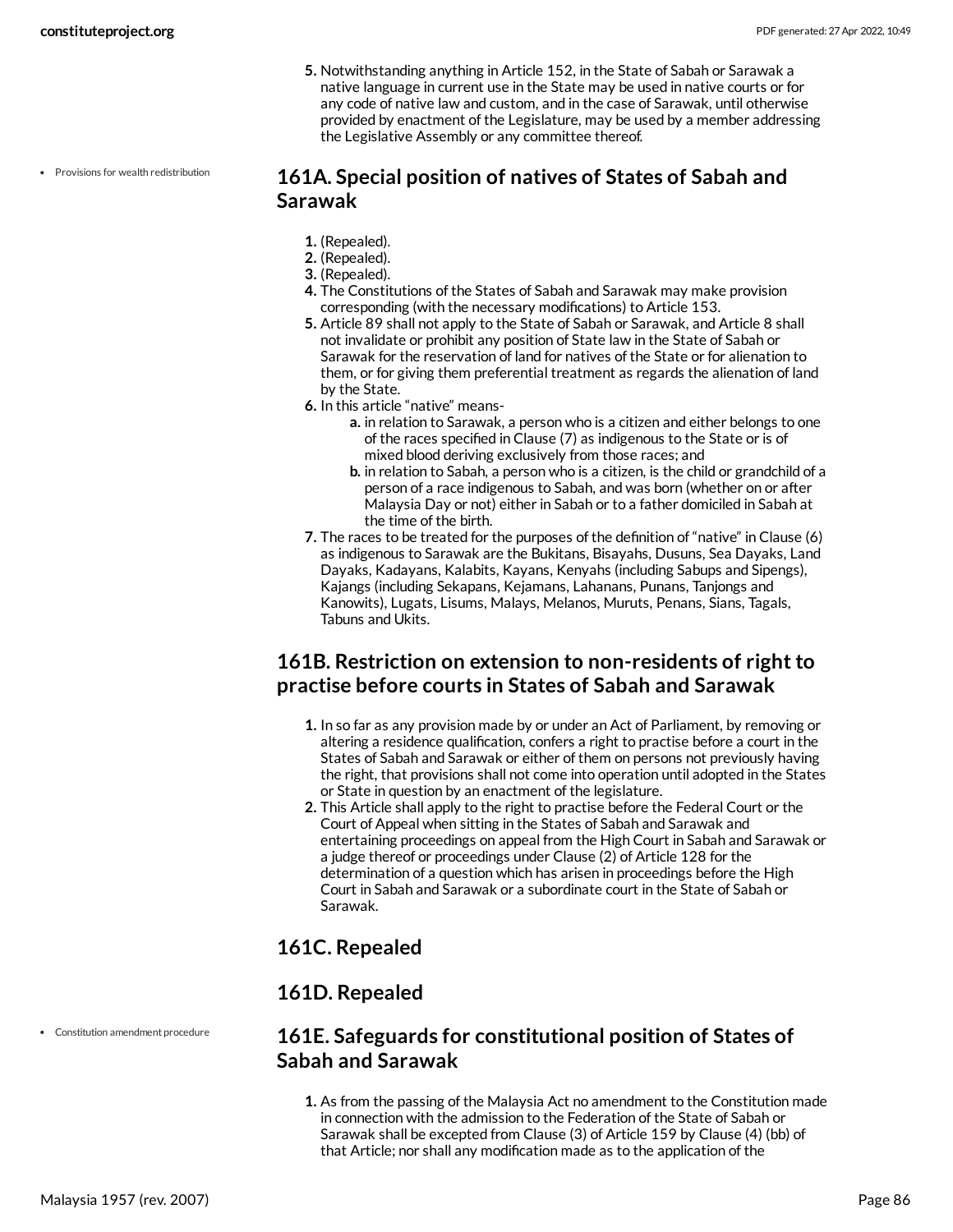- **1.** Constitution to the State of Sabah or Sarawak be so excepted unless the modification is such to equate or assimilate the position of that State under the Constitution to the position of the States of Malaya.
- **2.** No amendment shall be made to the Constitution without the concurrence of the Yang di-Pertua Negeri of the State of Sabah or Sarawak or each of the States of Sabah and Sarawak concerned, if the amendment is such as to affect the operation of the Constitution as regards any of the following matters:
	- **a.** the right of persons born before Malaysia Day to citizenship by reason of a connection with the State, and (except to the extent that different provision is made by the Constitution as in force on Malaysia Day) the equal treatment, as regards their own citizenship and that of others, of persons born or resident in the State and of persons born or resident in the States of Malaya;
	- **b.** the constitution and jurisdiction of the High Court in Sabah and Sarawak and the appointment, removal and suspension of judges of that court;
	- **c.** the matters with respect to which the Legislature of the State may (or parliament may not) make laws, and the executive authority of the State in those matters, and (so far as related thereto) the financial arrangements between the Federation and the State;
	- **d.** religion in the State, the use in the State or in Parliament of any language and the special treatment of natives of the State;
	- **e.** the allocation to the State, in any Parliament summoned to meet before the end of August 1970, of a quota of members of the House of Representatives not less, in proportion to the total allocated to the other States which are members of the Federation on Malaysia Day, than the quota allocated to the State on that Day.
- **3.** No amendment to the Constitution which affects its operation as regards the quota of members of the House of Representatives allocated to the State of Sabah or Sarawak shall be treated for purposes of Clause (1) as equating or assimilating the position of that State to the position of the States of Malaya.
- **4.** In relation to any rights and powers conferred by federal law on the Government of the State of Sabah or Sarawak as regards entry into the State and residence in the State and matters connected therewith (whether or not the law is passed before Malaysia Day) Clause (2) shall apply, except in so far as the law provides to the contrary, as if the law had been embodied in the Constitution and those rights and powers had been included among the matters mentioned in paragraphs (a) to (e) of that Clause.
- **5.** In this Article "amendment" includes addition and repeal.

## **161F. Repealed**

## **161G. Repealed**

## **161H. Repealed**

Transitional provisions

## **PART XIII. TEMPORARY AND TRANSITIONAL PROVISIONS**

## **162. Existing laws**

- **1.** Subject to the following provisions of this Article and Article 163\* [note this article has been repealed], the existing laws shall, until repealed by the authority having power to do so under this Constitution, continue in force on and after Merdeka Day, with such modifications as may be made therein under this Article and subject to any amendments made by federal or State law.
- **2.** Where any State law amends or repeals an existing law made by the Legislature of a State, nothing in Article 75 shall invalidate the amendment or repeal by reason only that the existing law, relating to a matter with regard to which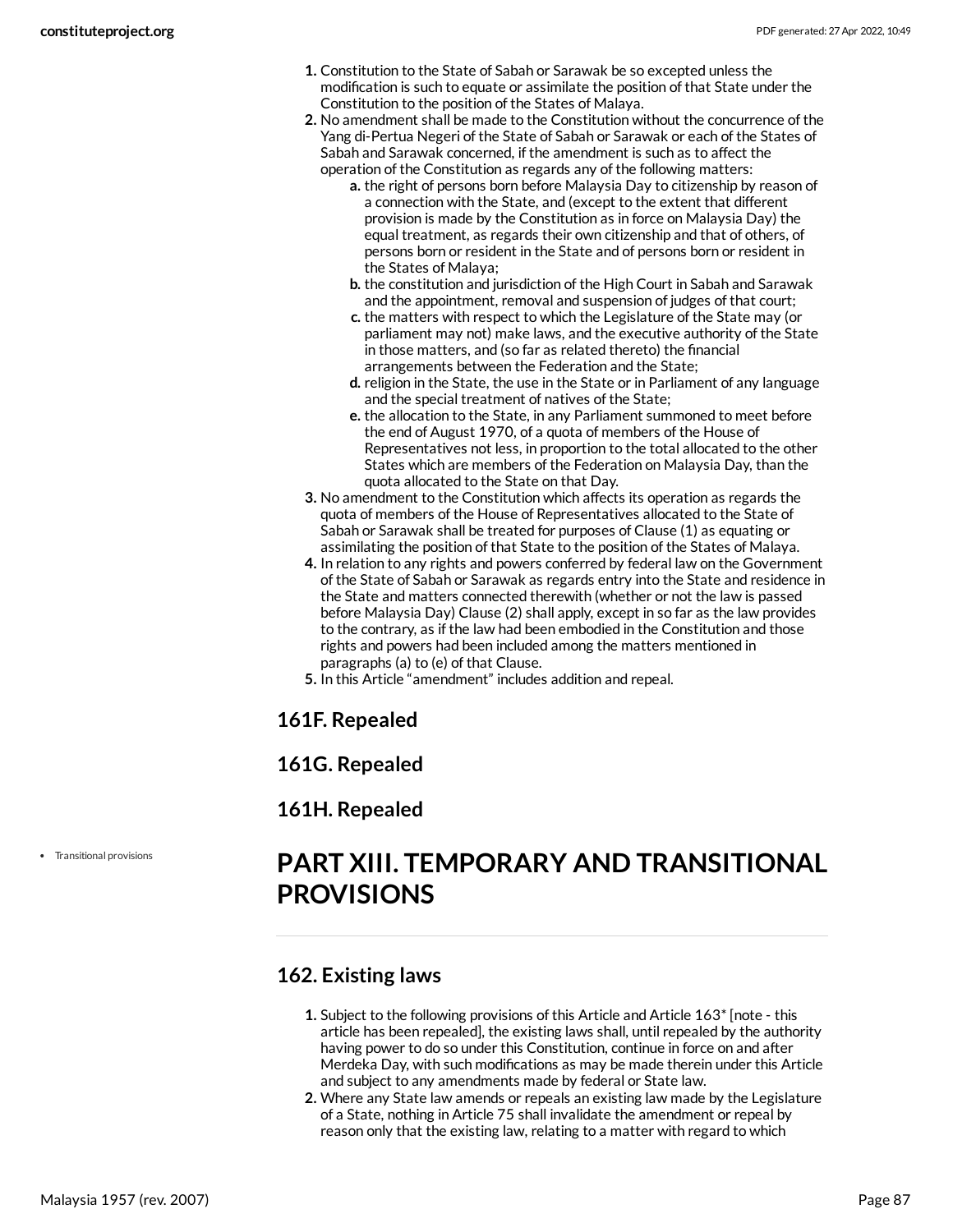- **2.** Parliament as well as the Legislature of a State has power to make laws, is federal law as defined by Article 160.
- **3.** References in any existing law to the Federation established by the Federation of Malaya Agreement, 1948, and its territories, and to any officer holding office under that Federation or to any authority or body constituted in or for that Federation (including any references falling to be construed as such references by virtue of Clause 135 of the said Agreement) shall be construed, in relation to any time on and after Merdeka Day, as references to the Federation (that is to say, the Federation established under the Federation of Malaya Agreement, 1957) and its territories and to the corresponding officer, authority or body respectively; and the Yang di-Pertuan Agong may by order declare what officer, authority or body is to be taken for the purposes of this Clause to correspond to any officer, authority or body referred to in any existing law.
- **4.** (Repealed).
- **5.** Any order made under Clause (4) may be amended or repealed by the authority having power to make laws with respect to the matter to which the order relates.
- **6.** Any court or tribunal applying the provision of any existing law has not been modified on or after Merdeka Day under this Article or otherwise may apply it with such modifications as may be necessary to bring it into accord with the provisions of this Constitution.
- **7.** In this Article "modification" includes amendment, adaptation and repeal.

## **163. Repealed**

### **164. Repealed**

### **165. Repealed**

### **166. Succession to property**

- **1.** (Repealed).
- **2.** (Repealed).
- **3.** Any land vested in the State of Malacca or the State of Penang which immediately before Merdeka Day was occupied or used by the Federation Government or Her Majesty's Government or by any public authority for purposes which in accordance with the provisions of this Constitution become federal purposes shall on and after that day be occupied, used, controlled and managed by the Federal Government or, as the case may be, the said public authority, so long as it is required for federal purposes, and
	- **a.** shall not be disposed of or used for any purposes other than federal purposes without the consent of the Federal Government; and
	- **b.** shall not be used for federal purposes different from the purposes for which it was used immediately before Merdeka Day without the consent of the Government of the State.
- **4.** (Repealed).
- **5.** (Repealed).
- **6.** (Repealed).
- **7.** (Repealed).
- **8.** Any property which was, immediately before Merdeka Day, liable to escheat to Her Majesty in respect of the Government of Malacca or the Government of Penang shall on that day be liable to escheat to the State of Malacca or the State of Penang, as the case may be.

## **167. Rights, liabilities and obligations**

- **1.** (Repealed).
- **2.** (Repealed).
- **3.** (Repealed).
- **4.** (Repealed).
- **5.** (Repealed).
- **6.** The Attorney General shall, on the application of any party interested in any legal proceedings, other than proceedings between the Federation and a State,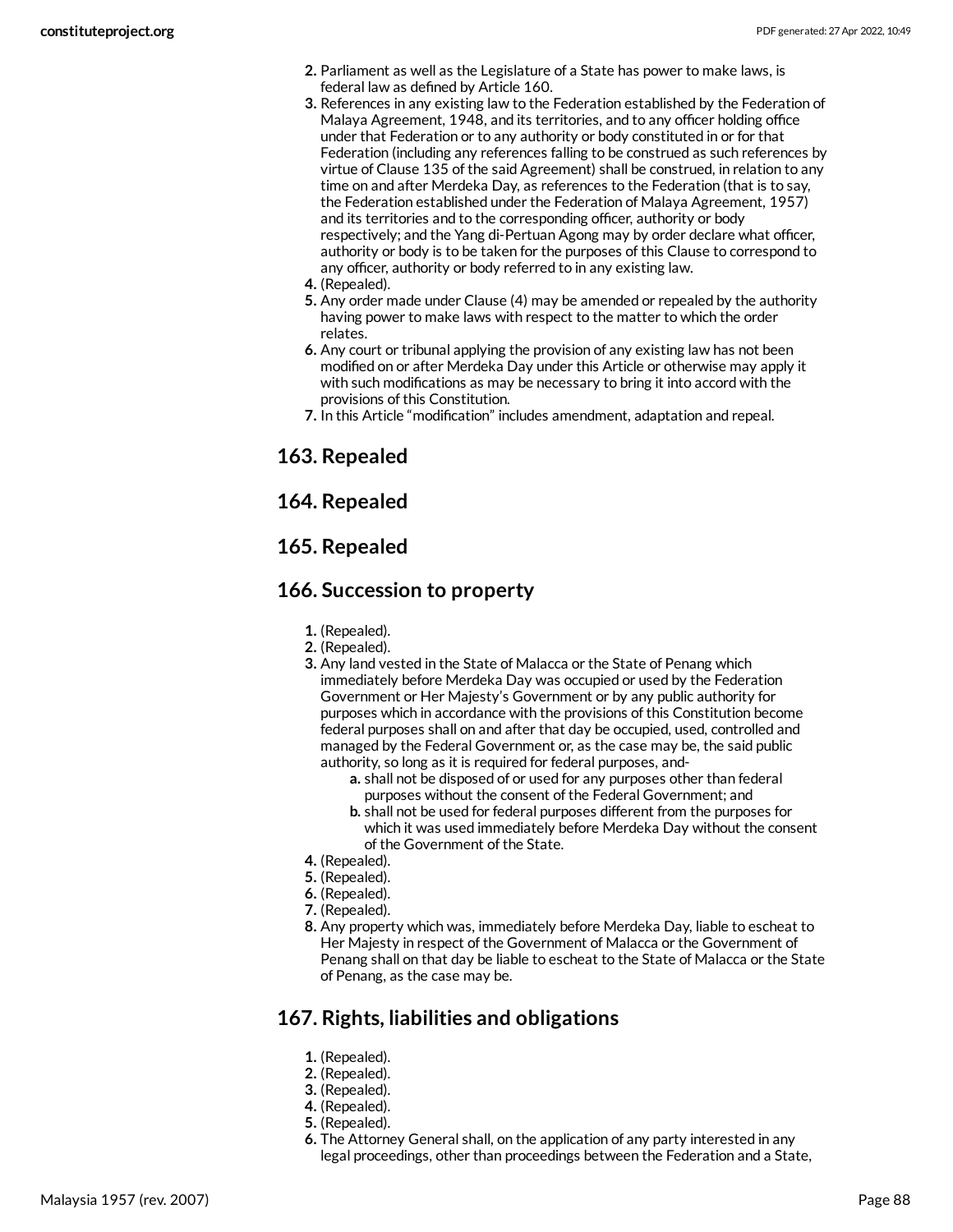- **6.** certify whether any right, liability or obligation is by virtue of this Article a right, liability or obligation of the Federation or of a State named in the certificate, and any such certificate shall for the purposes of those proceedings be final and binding on all courts, but shall not operate to prejudice the rights and obligations of the Federation and any State as between themselves.
- **7.** The Federation shall make the like annual payments as fell to be made before Merdeka Day under Article II of the Treaty made on the sixth day of May, eighteen hundred and sixty-nine, between Her Majesty of the one part and the King of Siam of the other part relative to the State of Kedah.

## **168. Repealed**

• International law

• International organizations

### **169. International agreements, etc., made before Merdeka Day**

For the purposes of Clause (1) of Article 76-

- **a.** any treaty, agreement or convention entered into before Merdeka Day between Her Majesty or her predecessors or the Government of the United Kingdom on behalf of the Federation or any part thereof and another country shall be deemed to be a treaty, agreement or convention between the federation and that other country;
- **b.** any decision taken by an international organisation and accepted before Merdeka Day by the Government of the United Kingdom on behalf of the Federation or any part thereof shall be deemed to be a decision of an international organisation of which the Federation is a member;
- **c.** in relation to the States of Sabah and Sarawak paragraphs (a) and (b) shall apply with the substitution of references to Malaysia Day for the references to Merdeka Day and of references to the territories comprised in those States or any of them for the references to the Federation or any part thereof.

## **170. Repealed**

- **171. Repealed**
- **172. Repealed**

### **173. Repealed**

## **174. Repealed**

## **175. Director of Audit to be first Auditor General**

The person holding office as Director of Audit immediately before Merdeka Day shall, as from that day, hold office as Auditor General on terms and conditions not less favourable than those applicable to him immediately before Merdeka Day.

## **176. Transfer of officers**

- **1.** Subject to the provisions of this Constitution and any existing law, all persons serving in connection with the affairs of the Federation immediately before Merdeka Day shall continue to have the same powers and to exercise the same functions on Merdeka Day on the same terms and conditions as were applicable to them immediately before that day.
- **2.** This Article does not apply to the High Commissioner or the Chief Secretary.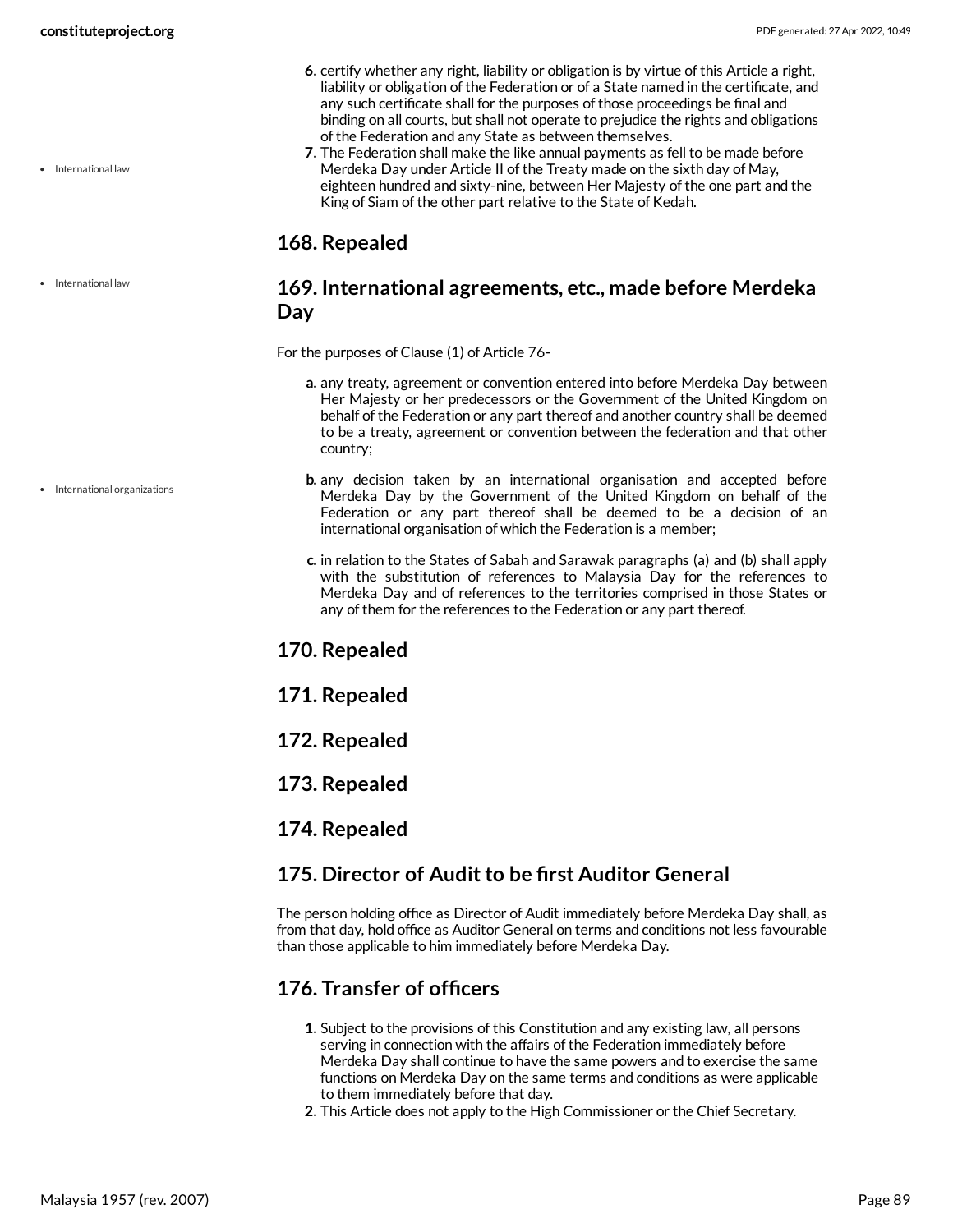## **177. Waiver or postponement of oath of office where appointment continues under this Part**

A person who, under any provisions of this Part, holds office under the Federation by virtue of having been the holder of a corresponding office immediately before Merdeka Day may, until Parliament otherwise provides, perform his functions without taking the oath required in the case of other holders of that office.

## **178. Remuneration after Merdeka Day**

Until Parliament otherwise provides, the remuneration payable to the persons holding the offices of Prime Minister and other Ministers shall be the same as was payable, immediately before Merdeka Day, to the Chief Minister and other Ministers of the Federation respectively.

## **179. Contributions in respect of joint services**

Any agreement in force immediately before Merdeka Day relating to the proportion of the remuneration payable by the Federation and any State in respect of any such employment as is mentioned in Clause (2) of Article 133 shall continue in force until superseded by a new agreement or federal law.

## **180. Preservation of pensions, etc**

- **1.** The Tenth Schedule to the Federation of Malaya Agreement, 1948, shall continue in force on and after Merdeka Day, but with the modification that any reference therein to the High Commissioner shall be construed as a reference to the Yang di-Pertuan Agong.
- **2.** The said Schedule shall for the purposes of this Constitution be deemed to be federal law and may, subject to the provisions of Article 147, be amended and repealed accordingly.
- **3.** In its application to any law made under Clause (2) of Article 147 shall have effect as if references therein to an award included compensation.

## **PART XIV. SAVING FOR RULERS' SOVEREIGNTY, ETC**

## **181. Saving for Rulers' sovereignty, etc**

- **1.** Subject to the provisions of this Constitution, the sovereignty, prerogatives, powers and jurisdiction of the Rulers and the prerogatives, powers and jurisdiction of the Ruling Chiefs of Negeri Sembilan within their respective territories as hitherto had and enjoyed shall remain unaffected.
- **2.** No proceedings whatsoever shall be brought in any court against the Ruler of a State in his personal capacity except in the Special Court established under Part XV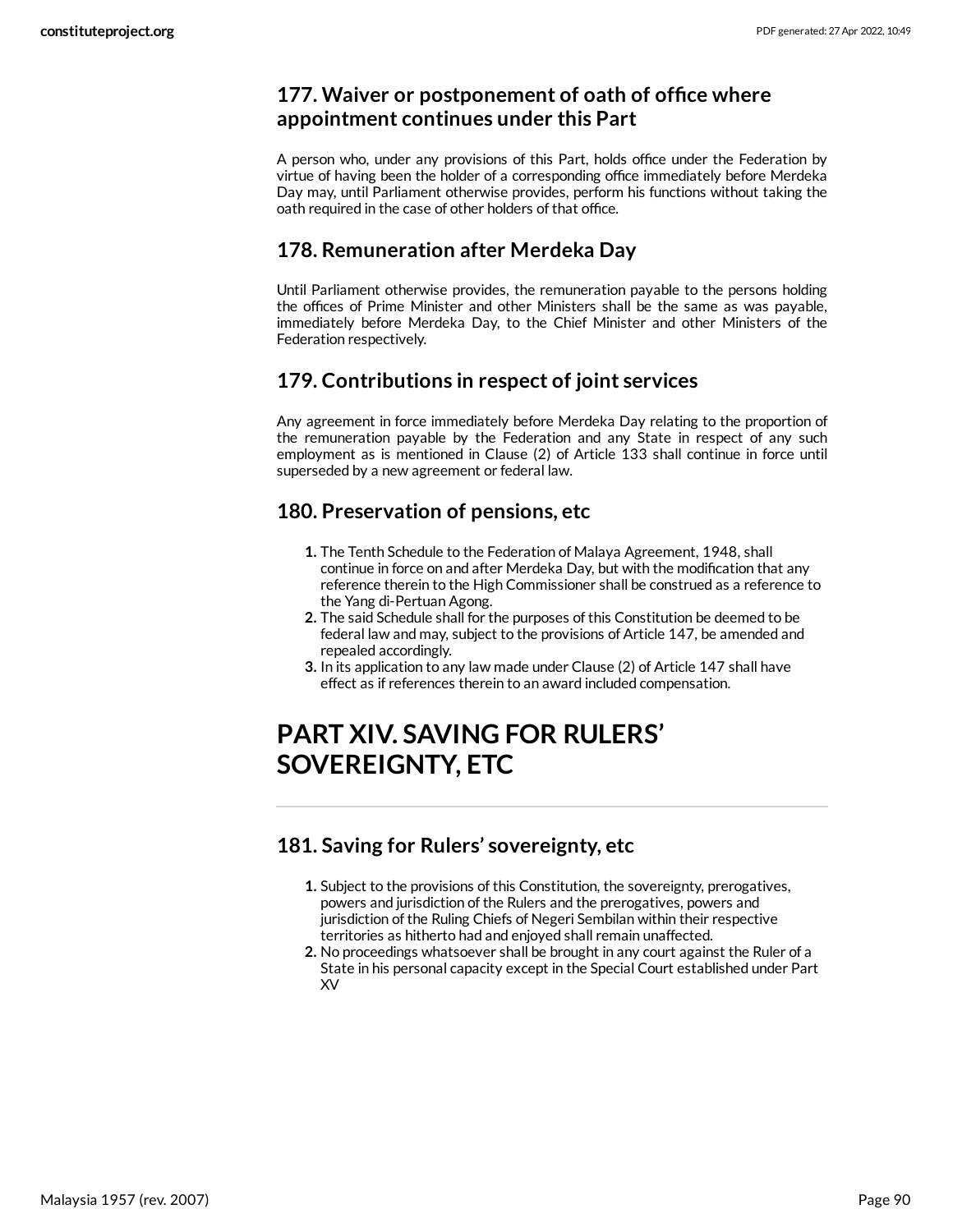## **PART XV. PROCEEDINGS AGAINST THE YANG DI-PERTUAN AGONG AND THE RULERS**

Courts for judging public officials

#### Head of state immunity

## **182. The Special Court**

- **1.** There shall be a court which shall be known as the Special Court and shall consist of the Chief Justice of the Federal Court, who shall be the Chairman, the Chief Judges of the High Courts, and two other persons who hold or have held office as judge of the Federal Court or a High Court appointed by the Conference of Rulers.
- **2.** Any proceedings by or against the Yang di-Pertuan Agong or the Ruler of a State in his personal capacity shall be brought in a Special Court established under Clause (1).
- **3.** The Special Court shall have exclusive jurisdiction to try all offences committed in the Federation by the Yang di-Pertuan Agong or the Ruler of a State and all civil cases by or against the Yang di-Pertuan Agong or the Ruler of a State notwithstanding where the cause of action arose.
- **4.** The Special Court shall have the same jurisdiction and powers as are vested in the inferior courts, the High Court and the Federal Court by this Constitution or any federal law and shall have its registry in Kuala Lumpur.
- **5.** Until Parliament by law makes special provision to the contrary in respect of procedure (including the hearing of proceedings in camera) in civil or criminal cases and the law regulating evidence and proof in civil and criminal proceedings, the practice and procedure applicable in any proceedings in any inferior court, any High Court and the Federal Court shall apply in any proceedings in the Special Court.
- **6.** The proceedings in the Special Court shall be decided in accordance with the opinion of the majority of the members and its decision shall be final and conclusive and shall not be challenged or called in question in any court on any ground.
- **7.** The Yang di-Pertuan Agong may, on the advice of the Chief Justice, make such rules as he may deem necessary or expedient to provide for the removal of any difficulty or anomaly whatsoever in any written law or in the carrying out of any function, the exercise of any power, the discharge of any duty, or the doing of any act, under any written law, that may be occasioned by this Article; and for that purpose such rules may make any modification, adaptation, alteration, change or amendment whatsoever to any written law.

## **183. No action to be instituted against the Yang di-Pertuan Agong or a Ruler except with the consent of the Attorney General personally**

No action, civil or criminal, shall be instituted against the Yang di-Pertuan Agong or the Ruler of a State in respect of anything done or omitted to be done by him in his personal capacity except with the consent of the Attorney General personally.

• Head of state immunity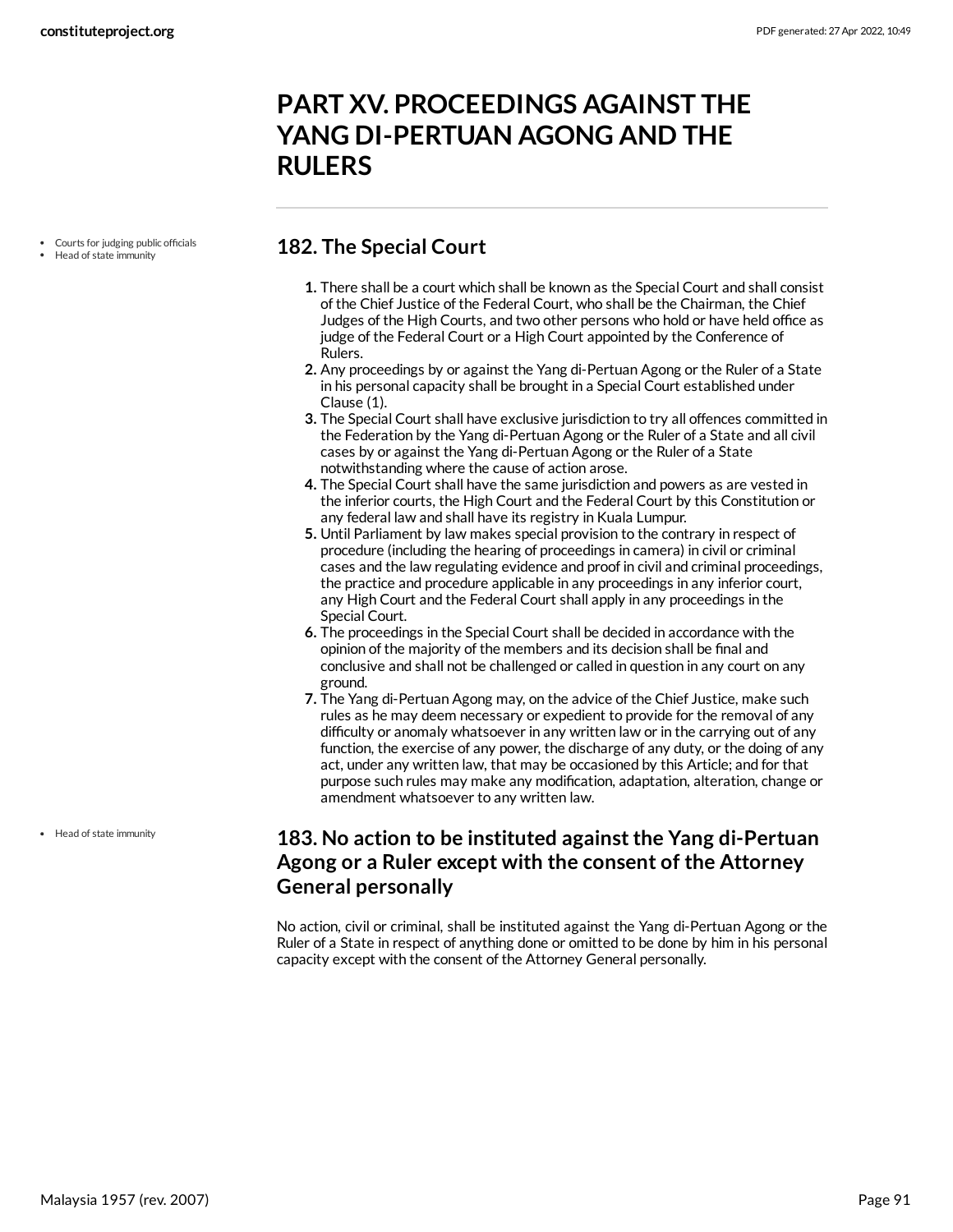## **FIRST SCHEDULE. Oath of Applicants for Registration or Naturalisation [Article 18(1), 19(9)]**

I ..... of ..... hereby declare on oath that I absolutely and entirely renounce and abjure all loyalty to any country or State outside the Federation, and I do swear that I will be faithful and bear true allegiance to His Majesty the Yang di-Pertuan Agong and be a true, loyal and faithful citizen of the Federation.

## **SECOND SCHEDULE. [Article 39]**

Requirements for birthright citizenship

## **PART 1. CITIZENSHIP BY OPERATION OF LAW OF PERSONS BORN BEFORE MALAYSIA DAY [Article 14 (1) (a)]**

#### **1**

- **1.** Subject to the provisions of Part III of this Constitution and anything done thereunder before Malaysia Day, the following persons born before Malaysia Day are citizens by operation of law, that is to say:
	- **a.** every person who immediately before Merdeka Day, was a citizen of the Federation by virtue of any of the provisions of the Federation of Malaya Agreement, 1948, whether by operation of law or otherwise;
	- **b.** every person born within the Federation on or after Merdeka Day and before October, 1962;
	- **c.** every person born within the Federation after September, 1962, of whose parents one at least was at the time of the birth either a citizen or permanently resident in the Federation, or who was not born a citizen of any other country;
	- **d.** every person born outside the Federation on or after Merdeka Day whose father was a citizen at the time of his birth and either was born in the Federation or was at the time of the birth in service under the Government of the Federation or of a State;
	- **e.** every person born outside the Federation on or after Merdeka Day whose father was a citizen at the time of the birth if the birth was, or is within one year of its occurrence or within such longer period as in any particular case was or is allowed by the Federation or, if it occurred in Singapore, Sarawak, Brunei or North Borneo, registered with the Federal Government.
- **2.** A person is not a citizen by virtue of paragraph (b) or (c) of subsection (1) if, at the time of his birth, his father, not being a citizen, possessed such immunity from suit and legal process as is accorded to an envoy of a sovereign power accredited to the Yang di-Pertuan Agong.
- **2.** Subject to the provisions of Part III of this Constitution, a person ordinarily resident in the State of Sabah or Sarawak or in Brunei on Malaysia Day is a citizen by operation of law if he was immediately before that day a citizen of the United Kingdom and Colonies, and either-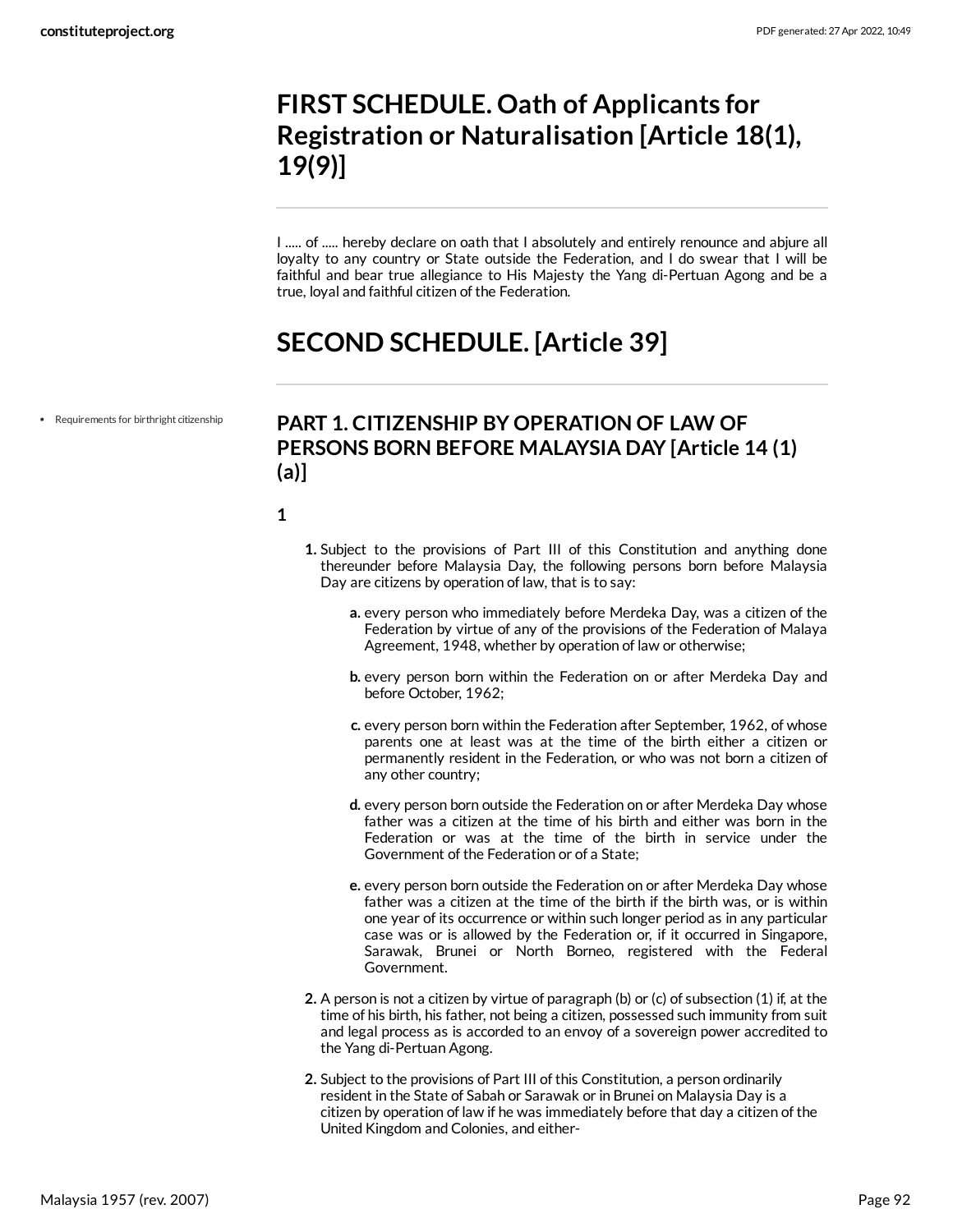- **2. a.** was born in the territories comprised in the States of Sabah or Sarawak; or
	- **b.** became such a citizen by registration in those territories or by or in consequence of naturalisation there.
- Requirements for birthright citizenship

## **PART 2. CITIZENSHIP BY OPERATION OF LAW OF PERSONS BORN ON OR AFTER MALAYSIA DAY [Article 14(1)(b)]**

- **1.** Subject to the provisions of Part III of this Constitution, the following persons born on or after Malaysia Day are citizens by operation of law, that is to say:
	- **a.** every person born within the Federation of whose parents one at least is at time of the birth either a citizen or permanently resident in the Federation; and
	- **b.** every person born outside the Federation whose father is at the time of the birth a citizen and either was born in the Federation or is at the time of the birth in the service of the Federation or of a State; and
	- **c.** every person born outside the Federation whose father is at the time of the birth a citizen and whose birth is, within one year of its occurrence or within such longer period as the Federal Government may in any particular case allow, registered at a consulate of the Federation or, if it occurs in Brunei or in a territory prescribed for this purpose by order of the Yang di-Pertuan Agong, registered with the Federal Government; and
	- **d.** every person born in Singapore of whose parents one at least is at the time of the birth a citizen and who is not born a citizen otherwise than by virtue of this paragraph; and
	- **e.** every person born within the Federation who is not born a citizen of any country otherwise than by virtue of this paragraph.

#### **2**

- **1.** A person is not a citizen by virtue of paragraph (a), (d) or (e) of section 1 if, at the time of his birth, his father, not being a citizen, possesses such immunity from suit and legal process as is accorded to an envoy of a sovereign power accredited to the Yang di- Pertuan Agong, or if his father is then an enemy alien and the birth occurs in a place under the occupation of the enemy.
- **2.** In section 1 the reference in paragraph (b) to a person having been born in the Federation includes his having been born before Malaysia Day in the territories comprised in the States of Sabah and Sarawak.
- **3.** For the purposes of paragraph (e) of section 1 a person is to be treated as having at birth any citizenship which he acquires within one year afterwards by virtue of any provisions corresponding to paragraph (c) of that section or otherwise.

## **PART 3. SUPPLEMENTARY PROVISIONS RELATING TO CITIZENSHIP [Article 31]**

#### **The Minister**

- **1.** The functions of the Federal Government under Part III of this Constitution shall be exercised by such Minister of that Government as the Yang di-Pertuan Agong may from time to time direct, and references in this Schedule to the Minister shall be construed accordingly.
- **2.** A decision of the Federal Government under Part III of this Constitution shall not be subject to appeal or review in any court.
- **3.** (Repealed).

#### **4**

**1.** The Minister may delegate to any officer of the Federal Government or, with the consent of the Ruler or Yang di-Pertua Negeri of any State, to any officer of the Government of that State, any of his functions under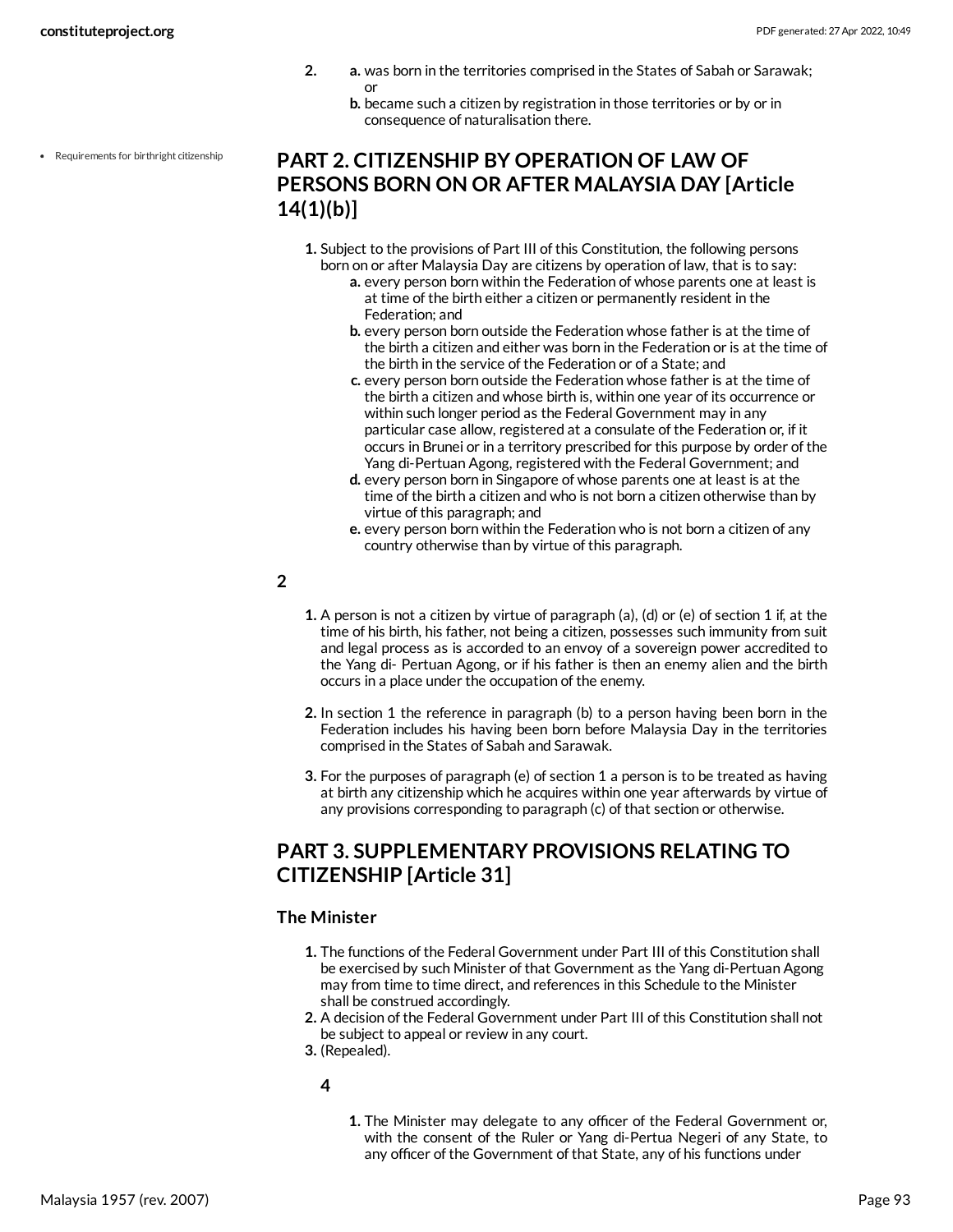- **1.** Part III of this Constitution or this Schedule relating to citizenship by registration and the keeping of registers, and, in relation to orders under paragraph (c) of Clause (1) of Article 25 or under Article 26, any of his functions under Article 27 prior to determining whether to make such an order; but any person aggrieved by the decision of a person to whom the functions of the minister are so delegated may appeal to the Minister.
- **2.** The Minister may also, with the consent of the Yang di-Pertuan Negeri of the State, delegate to an authority of the State of Sabah or Sarawak (subject or not to conditions providing for an appeal from that authority to the Minister) any of the Minister's functions under Clause (6) of Article 28A which are not required to be delegated by Clause (7) of that Article.
- **3.** Subsection (1) shall apply to enrolments under Clause (2) of Article 19A\* [note - this article has been repealed] as it applies to citizenship by registration, and to the cancellation under Clause (4) of Article 19A\* [note - this article has been repealed] of an enrolment under that Article as it applies to an order under Article 26.
- **5.** (Repealed).

#### **Functions of Minister**

- **6.** Subject to federal law, the Minister may make rules and prescribe forms for the purpose of the exercise of his functions under Part III of this Constitution.
- **7.** Any power of the Federal Government to extend, for purposes of Part III of this Constitution, the period for registering a birth occurring outside the Federation may be exercised either before or after the registration has been affected.
- **8.** (Repealed).
- **9.** Any notice to be given by the Minister to any person under Article 27 may be sent to that person at his last known address, or, in the case of a person under the age of twenty-one years (not being a married woman), to his parent or guardian at the last known address of the parent or guardian; and if an address at which notice may be sent to any person under this section is not known and cannot after reasonable inquiry be ascertained, the notice may be given by publication in the Gazette.

#### **10**

- **1.** It shall be the duty of the Minister to compile and maintain
	- **a.** a register of citizens by registration;
	- **b.** a register of citizens by naturalisation;
	- **c.** a register of persons to whom certificates have been issued under Clause (1) of Article 30;
	- **d.** a register of persons who have renounced or been deprived of citizenship under any provision of Part III of this Constitution;
	- **e.** (Repealed).
	- **f.** an alphabetical index of all persons referred to in paragraphs (a) to (d).
- **2.** References in this section to citizens by registration or by naturalisation shall be construed in accordance with Article 28 as if this section were included among the provisions to which that Article applies.
- **11.** If the Minister has reason to believe that an error appears in any register compiled under section 10, he shall, after giving notice to the person concerned and after considering such representations from him as he may choose to make, make such alteration on the register as appears to the Minister to be necessary to correct the error.
- **12.** Subject to section 11, the said register shall be conclusive evidence of the matters therein contained.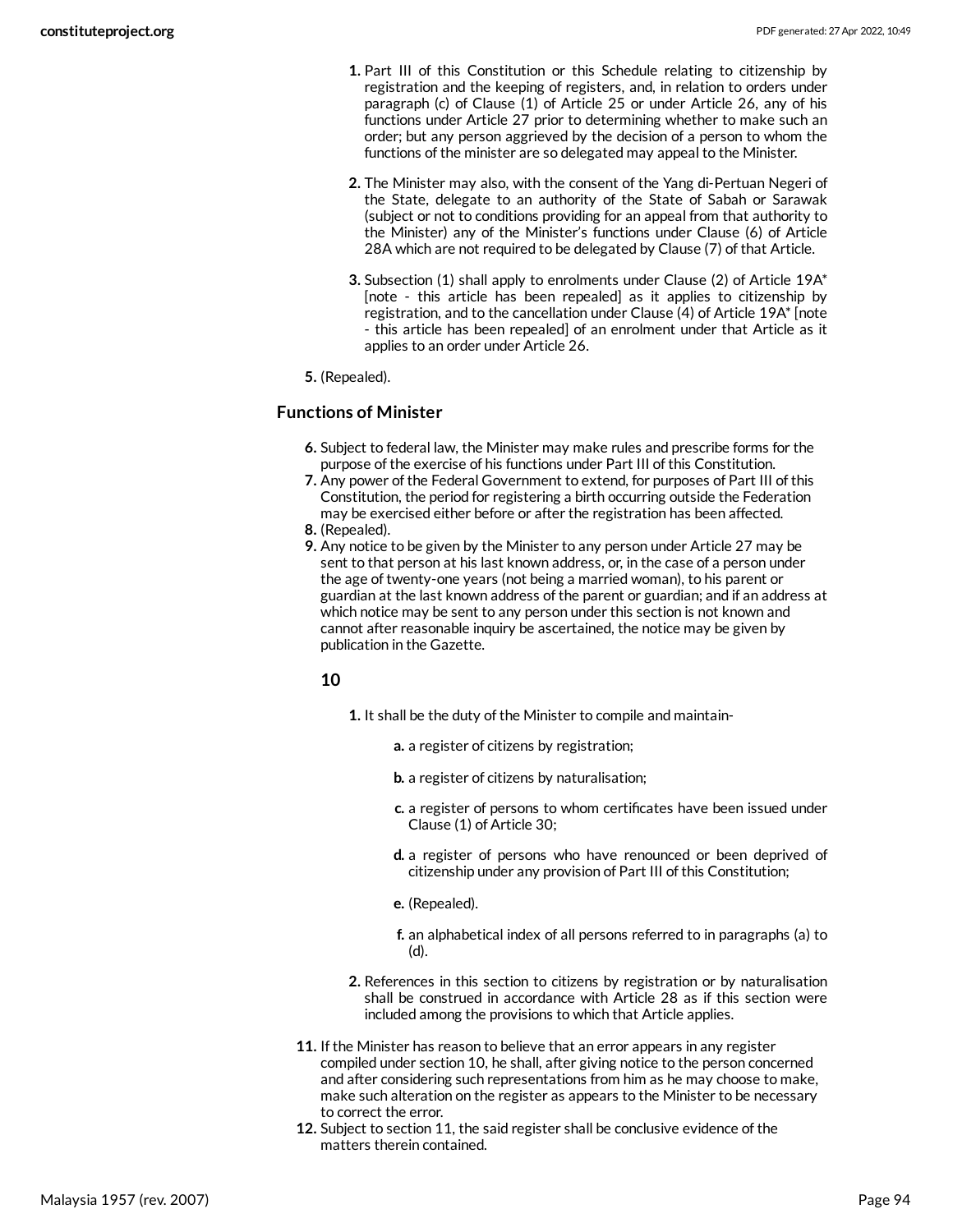- **13.** (Repealed).
- **14.** (Repealed).
- **15.** (Repealed).

#### **Offences**

#### **16**

- **1.** It shall be an offence punishable with imprisonment for two years or a fine of one thousand ringgit or both for any person
	- **a.** knowingly to make any false statement with a view to inducing the Minister to grant or refuse any application under Part III of this Constitution, including any application to determine whether the applicant is a citizen by operation of law; or
	- **b.** to forge or without lawful authority alter any certificate, whether issued or granted in the Federation or elsewhere, or without lawful authority use or have in his possession any certificate which has been so forged or altered; or
	- **c.** to fail to comply with any requirement imposed upon him by any rules made under section 6 with respect to the delivering up of certificates;
	- **d.** to personate or falsely represent himself to be or not to be a person to whom a certificate, whether issued in the Federation or elsewhere, has been duly issued or granted.
- **2.** In this section "certificate" means any certificate of the following descriptions issued under Part III of this Constitution that is to say:
	- **a.** any certificate of registration or of naturalisation as a citizen; and
	- **b.** any certificate of registration effected at a consulate of the Federation or elsewhere outside the Federation; and
	- **c.** any such certificate as is mentioned in Article 30.

#### **Interpretation**

- **17.** For the purposes of Part III of this Constitution references to a person's father or to his parent, or to one of his parents, are in relation to a person who is illegitimate to be construed as references to his mother, and accordingly section 19 of this Schedule shall not apply to such a person.
- **18.** In relation to an adopted child whose adoption has been registered under any written law in force in the Federation, including any such law in force before Merdeka Day, Clause (3) of Article 15 shall have effect as if for the reference to his father there were substituted a reference to the adopter, and references in that Clause and section 9 of this Part of this Schedule to his parent shall be construed accordingly.
- **19.** Any reference in Part III of this Constitution to the status or description of the father of a person at the time of that person's birth shall, in relation to a person born after the death of his father, be construed as a reference to the status or description of the father at the time of the father's death; and where that death occurred before and the birth occurs on or after Merdeka Day, the status or description which would have been applicable to the father had he died after Merdeka Day shall be deemed to be the status or description applicable to him at the time of his death. This section shall have effect in relation to Malaysia Day as it has effect in relation to Merdeka Day.
- **19A.** For the purposes of Part I or II of this Schedule a person born on board a registered ship or aircraft shall be deemed to have been born in the place in which the ship or aircraft was registered, and a person born on board an unregistered ship or aircraft of the Government of any country shall be deemed to have been born in that country.
- **19B.** For the purposes of Part I and II of this Schedule any new born child found exposed in any place shall be presumed, until the contrary is shown, to have been born there of a mother permanently resident there; and if he is treated by virtue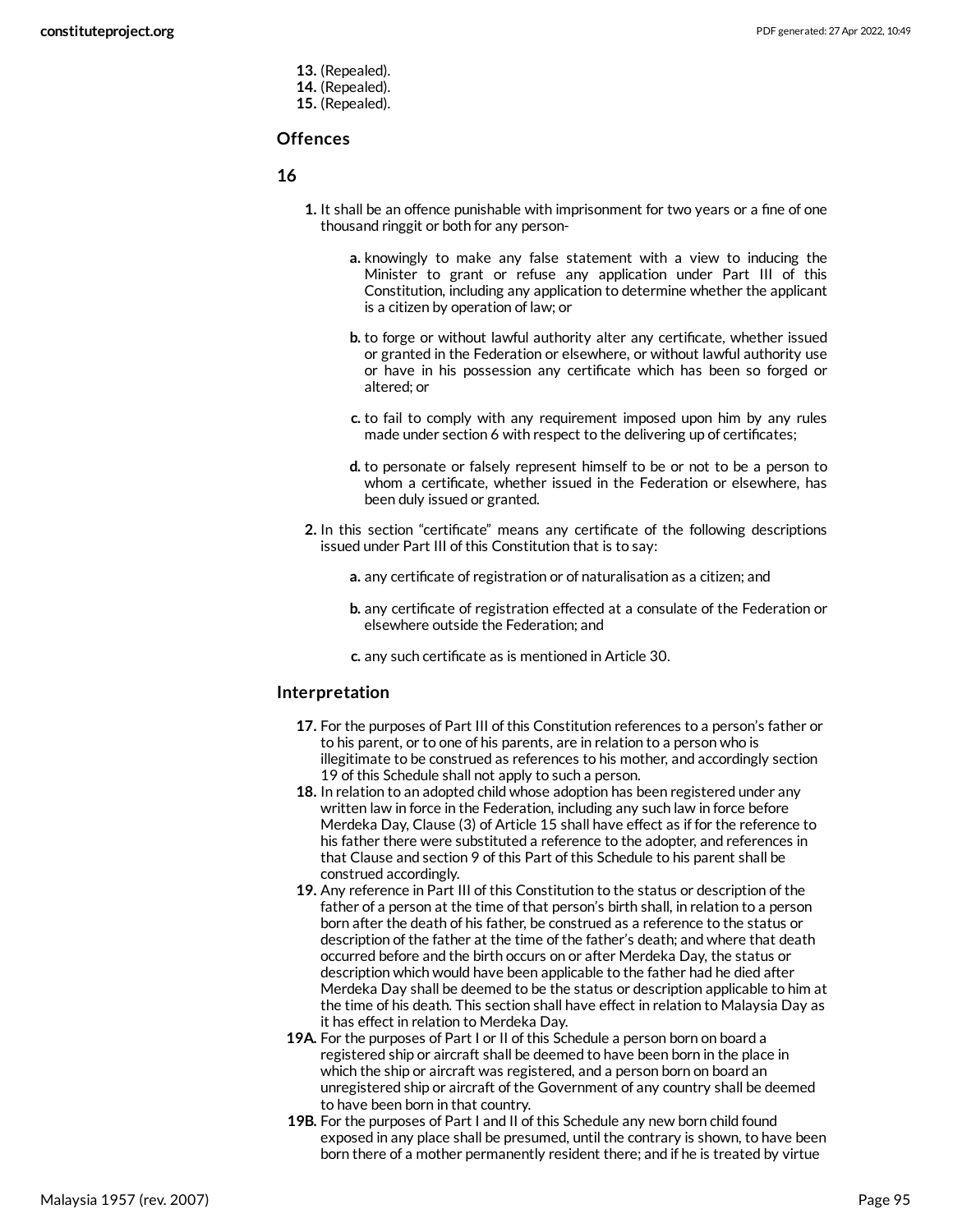- **19B.** of this section as so born, the date of the finding shall be taken to be the date of the birth.
- **19C.** For the purposes of Part I or II of this Schedule a person shall be treated as having been at any time permanently resident in the Federation if, but only if, he was then resident in the Federation and either
	- **a.** he then had permission, granted without limit of time under any federal law, to reside there; or
	- **b.** it is certified by the Federal Government that he is to be treated for those purposes as a permanent resident in the Federation.

#### **20**

- **1.** In calculating for the purposes of Part III of this Constitution any residence in the Federation
	- **a.** a period of absence from the Federation of less than six months;
	- **b.** a period of absence from the Federation for the purposes of education of such kind, in such country and for such time as may from time to time be either generally or specially approved by the Minister;
	- **c.** a period of absence from the Federation for reasons of health;
	- **d.** a period of absence from the Federation on duty in the service of the Federation or of any State, where such period is not inconsistent with the essential continuity of such residence; and
	- **e.** a period of absence from the Federation for any other cause prescribed generally or specially by the Minister,

shall be treated as residence in the Federation.

- **2.** In calculating for the purposes of Part III of this Constitution any residence in the Federation
	- **a.** a period during which a person was not lawfully resident in the Federation;
	- **b.** a period spent as an inmate of any prison or as a person detained in lawful custody in any other place, other than a mental hospital, under the provisions of any written law of the Federation; and
	- **c.** a period during which a person is allowed to remain temporarily in the Federation under the authority of any pass issued or exemption order made under the provisions of any written law of the Federation relating to immigration,

shall not, except in the case of any period referred to in paragraph (c), with the consent of the Minister, be treated as residence in the Federation.

- **3.** For the purposes of Part III of this Constitution a person shall be deemed to be resident in the Federation on a particular day if he had been resident in the Federation before that day and that day is included in any period of absence referred to in subsection (1).
- **4.** This section shall apply in relation to any part of the Federation and the territories comprised in that part before Malaysia Day as it applies in relation to the Federation as a whole, and the reference in subsection (1) (d) to the service of a State shall include, in relation to those territories, the service of any Government having jurisdiction therein before Malaysia Day; and in relation to Malaysia Day or any later day subsection (3) shall apply as if the territories comprised in the States of Sabah and Sarawak had at all times formed part of the Federation.
- **21.** For the purposes of Part III of this Constitution "consulate of the Federation" includes any office exercising consular functions on behalf of the Federation.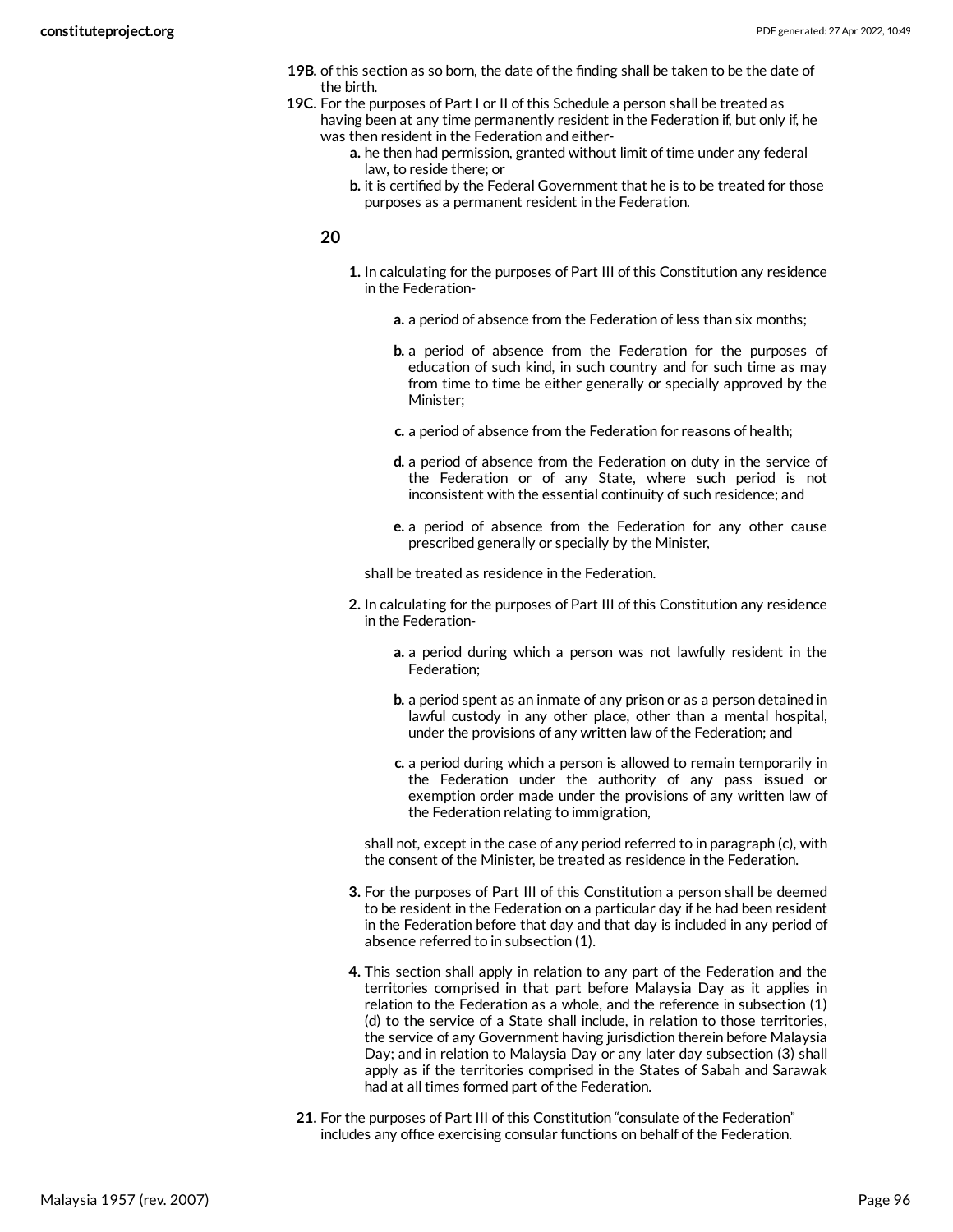**22.** Except in so far as the context otherwise requires, references in this Schedule to Part III of this Constitution are to be read as including references to this Schedule.

## **THIRD SCHEDULE. Election of Yang di-Pertuan Agong and Timbalan Yang di-Pertuan Agong [Article 32 and 33]**

## **PART 1. ELECTION OF YANG DI-PERTUAN AGONG**

**1**

- **1.** A Ruler is qualified to be elected Yang di-Pertuan Agong unless-
- Minimum age of head of state

Head of state selection

Eligibility for head of state

- **a.** he is a minor; or
- **b.** he has notified the Keeper of the Rulers' Seal that he does not desire to be elected; or
- **c.** the Conference of Rulers by secret ballot resolves that he is unsuitable by reason of infirmity of mind or body or for any other cause to exercise the functions of Yang di- Pertuan Agong.
- **2.** A resolution under this section shall not be carried unless at least five members of the Conference have voted in favour of it.
- **2.** The Conference of Rulers shall offer the office of Yang di-Pertuan Agong to the Ruler qualified for election whose State is first on the election list described in section 4 and, if he does not accept the office, to the Ruler whose State is next on the list, and so on until a Ruler accepts the office.
- **3.** When a Ruler to whom the office of Yang di-Pertuan Agong has been offered in accordance with section 2 has accepted the office, the Conference of Rulers shall declare him elected and the Keeper of the Rulers' Seal shall notify the result of the election in writing to both Houses of Parliament.

#### **4**

- **1.** The election list
	- **a.** shall for the purposes of the first election be a list comprising the States of all Rulers in the order in which Their Royal Highnesses then recognize precedence among themselves;
	- **b.** shall for the purposes of subsequent elections be that list as varied in accordance with subsection (2) until it is reconstituted under subsection (3), and shall then be the list so reconstituted, but varied, for the purposes of further elections, in accordance with subsection (4).
- **2.** That list in force at the first election shall be varied as follows:
	- **a.** after each election any States preceding on the list the State whose Ruler was elected shall be transferred (in the order in which they are then on the list) to the end of the list, and the State whose Ruler was elected shall be omitted;
	- **b.** whenever there is a change in the Ruler of a State then on the list, that State shall be transferred to the end of the list (and if on the same day there is a change in the Rulers of more than one such State, those States shall be so transferred in the order in which they are then on the list).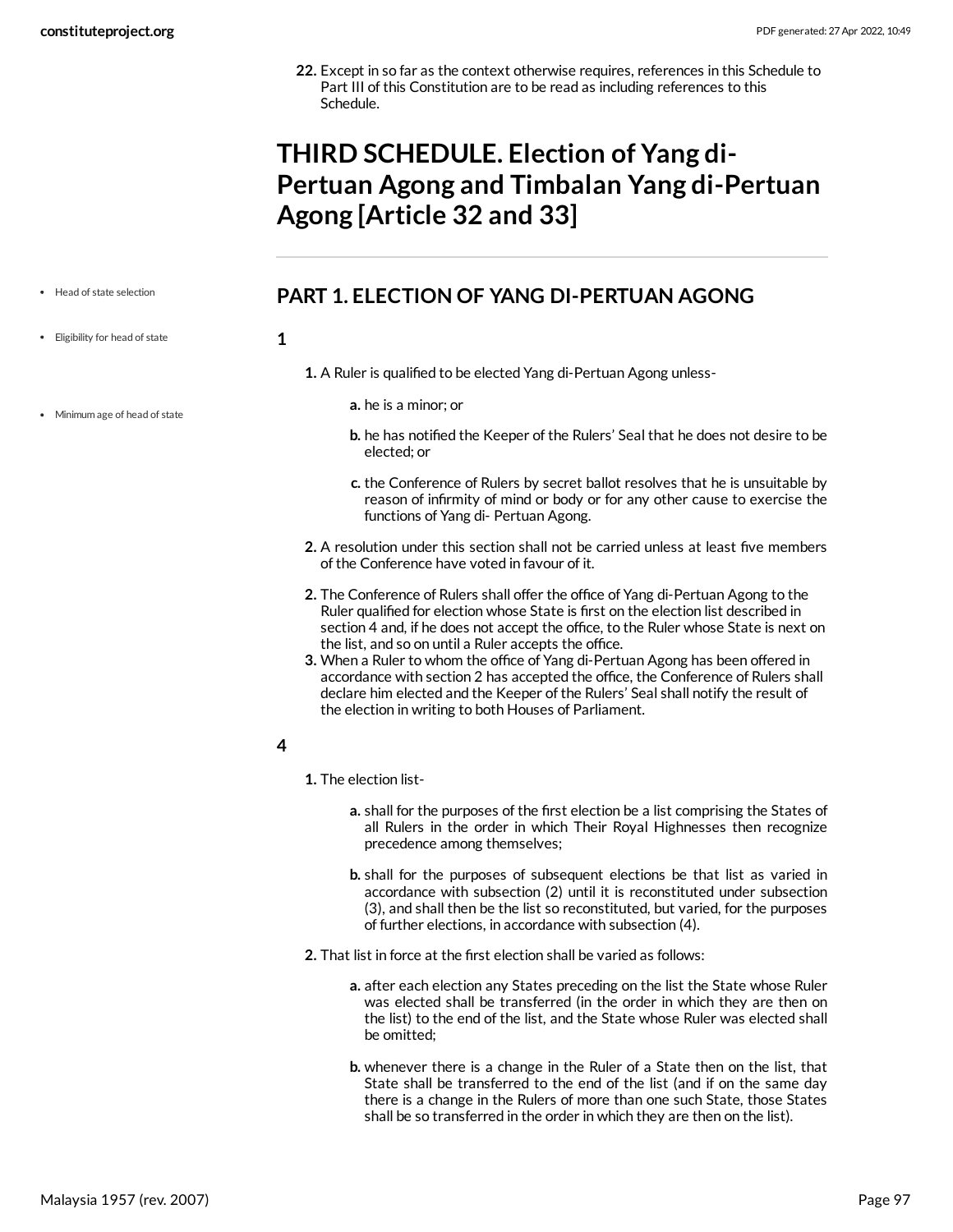- **3.** When no State remains on the list as varied in accordance with subsection (2), or if at an election no Ruler of a State on that list is qualified for election or accepts office, the election list shall be reconstituted so as to comprise again the States of all the Rulers, but in the following order, that is to say, those whose Rulers have held the office of Yang di-Pertuan Agong in the order in which their Rulers have held that office, and the others (if any) following them in the order in which they were on the list before it was reconstituted.
- **4.** After each election held in accordance with the reconstituted list that list shall be varied as follows:
	- **a.** any State preceding on the list the State whose Ruler was elected shall be transferred (in the order in which they are then on the list) to the end of the list; and
	- **b.** the State whose Ruler was elected shall then be placed last.

### **PART 2. ELECTION OF TIMBALAN YANG DI-PERTUAN AGONG**

- **5.** A Ruler is qualified to be elected Timbalan Yang di-Pertuan Agong unless
	- **a.** he would not be qualified to be elected Yang di-Pertuan Agong; or **b.** he has notified the Keeper of the Rulers' Seal that he does not desire to be elected.
- **6.** The Conference of Rulers shall not elect a Timbalan Yang di-Pertuan Agong while the office of Yang di-Pertuan Agong is vacant.
- **7.** The Conference of Rulers shall offer the office of Timbalan Yang di-Pertuan Agong to the Ruler qualified for election who, on the death of the Yang di-Pertuan Agong last elected, would be the first entitled to be offered the office of the Yang di-Pertuan Agong and, if he does not accept it, to the next and so on until a Ruler accepts the office.

## **PART 3. REMOVAL OF YANG DI-PERTUAN AGONG**

**8.** A resolution of the Conference of Rulers to remove the Yang di-Pertuan Agong from office shall not be carried unless at least five members of the Conference have voted in favour of it.

## **PART 4. GENERAL**

**9.** (Repealed).

**10.** In section 4 (3) the expression "Ruler" includes a past Ruler.

## **FOURTH SCHEDULE. Oaths of Office of Yang di-Pertuan Agong and Timbalan Yang di-Pertuan Agong [Article 37]**

## **PART 1. OATH OF YANG DI-PERTUAN AGONG**

Kami ..... ibni ..... Yang di-Pertuan Agong bagi Malaysia bersumpah dengan melafazkan:

Wallahi; Wabillahi; Watallahi;

maka dengan lafaz ini berikrarlah kami dengan sesungguh dan dengan sebenarnya mengaku akan taat setia pada menjalankan dengan adilnya pemerintahan bagi Malaysia dengan mengikut sebagaimana Undang-undang dan Perlembagaan Negeri yang telah disah dan dimasyhurkan dan yang akan disah dan dimasyhurkan di masa

Deputy executive

• Head of state removal

Oaths to abide by constitution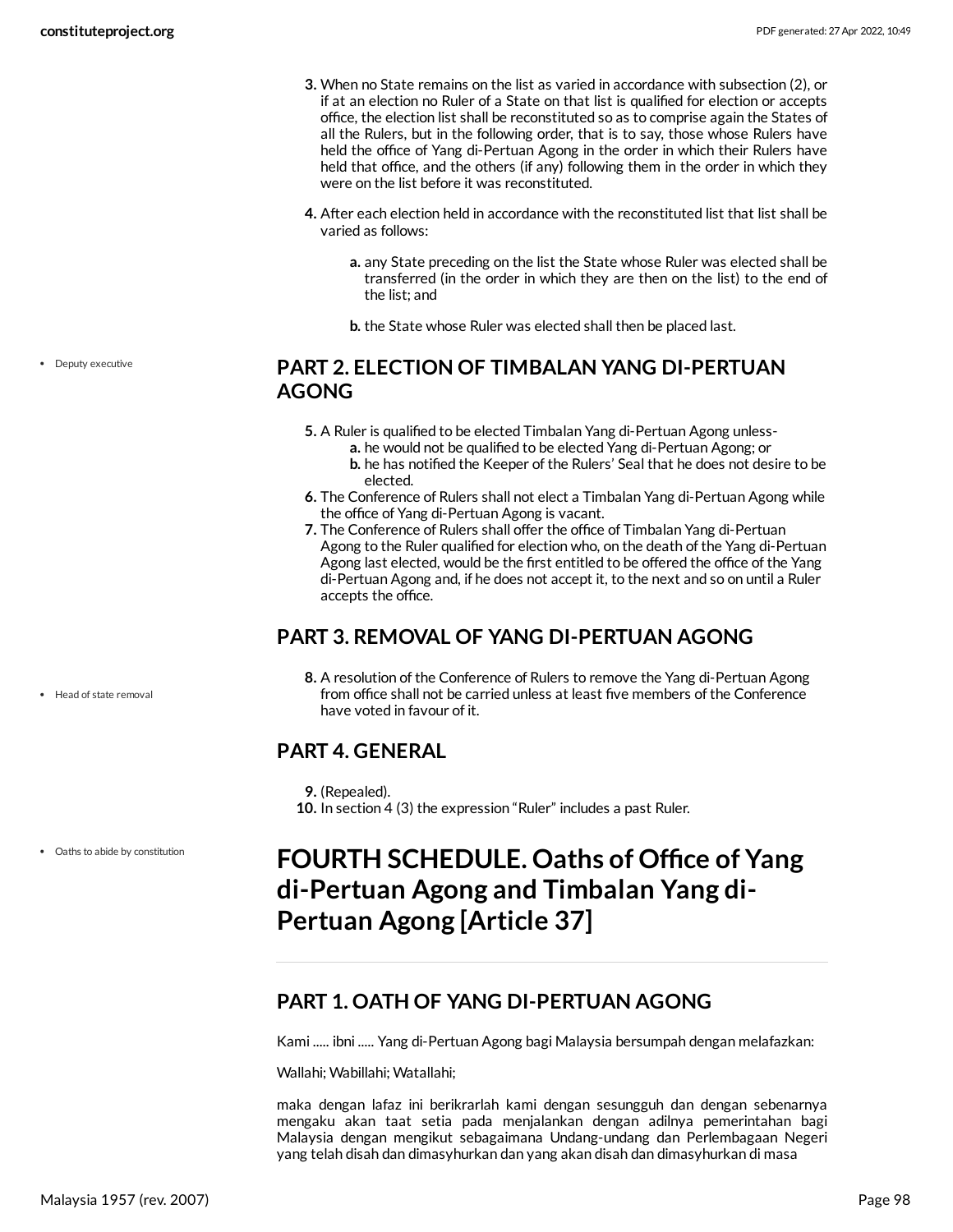hadapan ini. Dan lagi kami berikrar mengaku dengan sesungguh dan dengan sebenarnya memeliharakan pada setiap masa Agama Islam dan berdiri tetap di atas pemerintahan yang adil dan aman di dalam negeri.

## **PART 2. OATH OF TIMBALAN YANG DI-PERTUAN AGONG**

Kami ..... ibni ..... yang telah dilantik menjadi Timbalan Yang di-Pertuan Agong bagi Malaysia bersumpah dengan melafazkan:

Wallahi; Wabillahi; Watallahi;

dan dengan lafaz ini berikrarlah kami dengan sesungguh dan dengan sebenarnya mengaku akan taat setia pada menjalankan tanggungan kami yang telah ditetapkan dan yang akan ditetapkan pada suatu masa ke suatu masa yang ke hadapan ini oleh Undangundang dan Perlembagaan Negeri Malaysia.

## **PART 3. ENGLISH TRANSLATIONS**

We ..... ibni ..... Yang di-Pertuan Agong of Malaysia do hereby swear:

Wallahi; Wabillahi; Watallahi;

and by virtue of that oath do solemnly and truly declare that We shall justly and faithfully perform (carry out) our duties in the administration of Malaysia in accordance with its laws and constitution which have been promulgated or which may be promulgated from time to time in the future. Further We do solemnly and truly declare that We shall at all time protect the Religion of Islam and uphold the rules of law and order in the Country.

We ..... ibni ...... being elected to be the Timbalan Yang di-Pertuan Agong of Malaysia do hereby swear:

Wallahi; Wabillahi; Watallahi;

and by virtue of that oath do solemnly and truly declare that We shall faithfully perform (carry out) our duties as Timbalan Yang di-Pertuan Agong as laid down and as may from time to time be laid down by the laws and the Constitution of Malaysia.

## **FIFTH SCHEDULE. The Conference of Rulers [Article 38(1)]**

- **1.** The Conference of Rulers shall, subject to the following provisions of this Schedule, consist of Their Royal Highnesses the Rulers and the Yang di-Pertua-Yang di-Pertua Negeri of States not having a Ruler.
- **2.** The place of His Royal Highness the Ruler of any State or the Yang di-Pertua Negeri of any State as a member of the Conference of Rulers may in any case in which the Constitution of that State so provides be taken by such person as that Constitution may provide.
- **3.** The Conference of Rulers shall have a Rulers' Seal, which shall be kept in the custody of a person appointed by the Conference.
- **4.** The person appointed under section 3 shall be known as the Penyimpan Mohor Besar Raja-Raja (Keeper of the Rulers' Seal), shall act as secretary to the Conference of Rulers and shall hold his office at the pleasure of the Conference.
- **5.** A majority of the members of the Conference of Rulers shall form a quorum and, subject to the provisions of this Constitution, the Conference may determine its own procedure.
- **6.** The Keeper of the Rulers' Seal shall convene the Conference of Rulers whenever required to do so by the Yang di-Pertuan Agong or by not less than three members of the Conference and, without being so required, not later than four weeks before the expiry of the term of office of the Yang di-Pertuan Agong and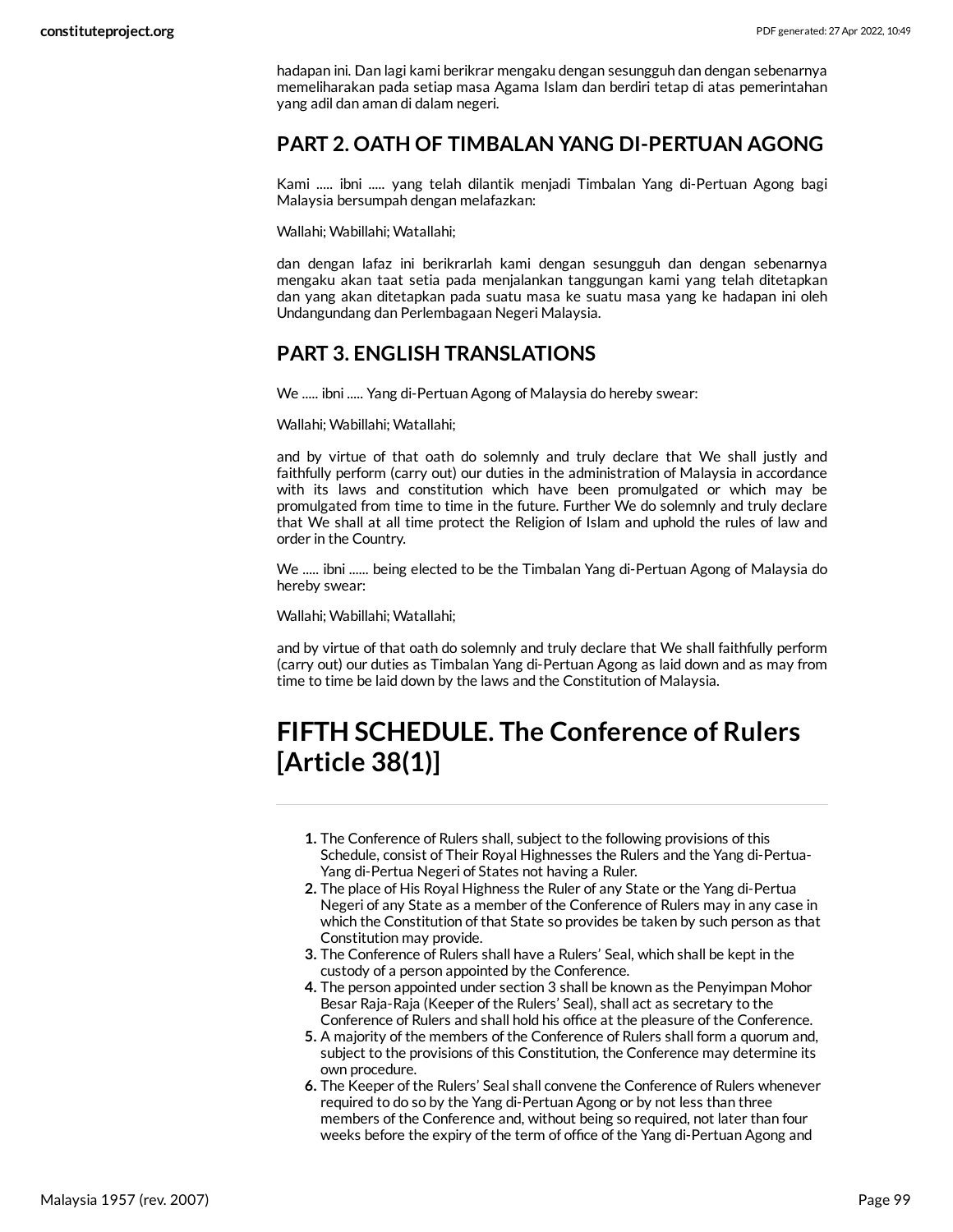Oaths to abide by constitution

- **6.** whenever a vacancy occurs in that office or in the office of the Timbalan Yang di-Pertuan Agong.
- **7.** The Yang di-Pertua-Yang di-Pertua Negeri of States not having a Ruler shall not be members of the Conference of Rulers for the purposes of any proceedings relating to the election or removal of the Yang di-Pertuan Agong or the election of the Timbalan Yang di-Pertuan Agong or relating solely to the privileges, position, honours and dignities of Their Royal Highnesses or to religious acts, observances or ceremonies.
- **8.** In any case where the Conference of Rulers is not unanimous it shall take its decision by a majority of the members voting, subject however to the provisions of the Third Schedule.
- **9.** Any consent, appointment or advice of the Conference of Rulers required under this Constitution shall be signified under the Rulers' Seal; and where, in the case of any proposed appointment, a majority of the members of the Conference have indicated, by writing addressed to the Keeper of the Rulers' Seal, that they are in favour of the appointment, he shall so signify the advice of the Conference without convening it.

## **SIXTH SCHEDULE. Forms of Oaths and Affirmations [Articles 43(6), 43B(4), 57(1A)(a), 59(1), 124, 142(6)]**

## **1. Oath of Office and Allegiance**

"I, ....., having been elected (or appointed) to the office of ..... do solemnly swear (or affirm) that I will faithfully discharge the duties of that office to the best of my ability, that I will bear true faith and allegiance to Malaysia, and will preserve, protect and defend its Constitution."

(NOTE-A judge of the Federal Court, other than the Chief Justice, a judge of the Court of Appeal or of a High Court or a judicial commissioner shall use the words "my judicial duties in that office" in place of the words "the duties of that office".)

## **2. Oath as Member of Parliament and of Allegiance**

"I, ....., having been elected (or appointed) as a member of the House of Representatives (or the Senate) do solemnly swear (or affirm) that I will faithfully discharge my duties as such to the best of my ability, that I will bear true faith and allegiance to Malaysia, and will preserve, protect and defend its Constitution."

## **3. Oath of Secrecy**

"I, ....., do solemnly swear (or affirm) that I will not directly or indirectly communicate or reveal to any person any matter which shall be brought under my consideration or shall become known to me as ..... except as may be required for the due discharge of my duties as such or as may be specially permitted by the Yang di-Pertuan Agong."

Second chamber selection

## **SEVENTH SCHEDULE. ELECTION OF SENATORS [Article 45]**

**1**

**1.** (Repealed).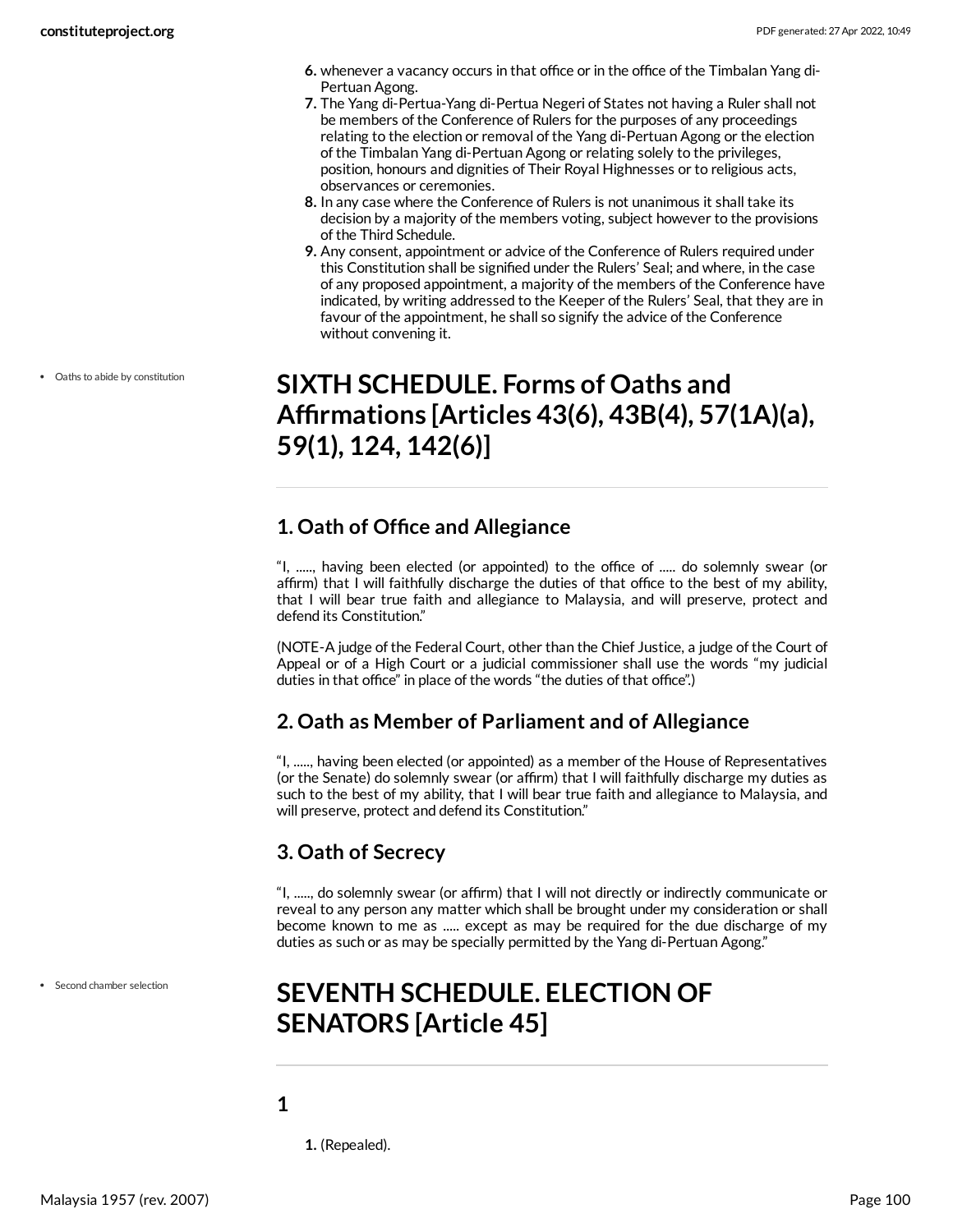Replacement of legislators

- **2.** As often as there is a vacancy among the members elected to the Senate by a State the Yang di-Pertuan Agong shall give notice to the Ruler or Yang di-Pertua Negeri of the State that an election of a Senator is required and the Ruler or Yang di-Pertua Negeri shall require the Legislative Assembly to elect a Senator as soon as may be.
- **2**
- **1.** The names of candidates for election shall be proposed and seconded by members of the Assembly and the member proposing or the member seconding shall submit a statement in writing, signed by the person nominated, that he is willing to serve as a Senator if elected.
- **2.** When all the nominations have been received, the presiding officer shall announce the names of the persons nominated in alphabetical order and shall then put their names to the vote in that order.
- **3.** Each member present shall be entitled to vote for as many candidates as there are vacancies to be filled, and the names of the members voting for each candidate shall be recorded; and if any member casts a vote in addition to those allowed by this subsection that vote shall be void.
- **4.** The presiding officer shall declare to be elected the candidate or candidates who receive the largest number of votes, but if two or more candidates have an equal number of votes and the number of those candidates is larger than the number of vacancies to be filled, the election of those candidates shall be determined by lot.
- **3.** Notwithstanding anything in section 2, if a vacancy due to the expiry of the term of office of a Senator is to be filled at the same meeting as a vacancy arising in any other way there shall first be an election to fill the vacancy due to the expiry of the term and then a separate election to fill the other vacancy.
- **4.** The presiding officer shall certify to the Clerk to the Senate, by writing under his hand, the name of a person elected as Senator in accordance with the provisions of this Schedule.
- **5.** If any question arises whether a member of the Senate has been duly elected in accordance with the provisions of this Schedule, the decision of the Senate shall be taken and shall be final, but the failure to hold an election under section 1 (2) as soon as may be shall not of itself invalidate the election of any Senator.

Subsidiary unit government

## **EIGHTH SCHEDULE. Provisions to be Inserted in State Constitutions [Article 71]**

## **PART 1. Final Provisions**

#### **1. Ruler to act on advice**

- **1.** In the exercise of his functions under the Constitution of this State or any law or as a member of the Conference of Rulers the Ruler shall act in accordance with the advice of the Executive Council or of a member thereof acting under the general authority of the Council, except as otherwise provided by the Federal Constitution or the State Constitution; but shall be entitled, at his request, to any information concerning the Government of the State which is available to the Executive Council.
- **1A.** In the exercise of his functions under the Constitution of this State or any law or as a member of the Conference of Rulers, where the Ruler is to act in accordance with advice or on advice, the Ruler shall accept and act in accordance with such advice.
- **2.** The Ruler may act in his discretion in the performance of the following functions (in addition to those in the performance of which he may act in his discretion under the Federal Constitution) that is to say: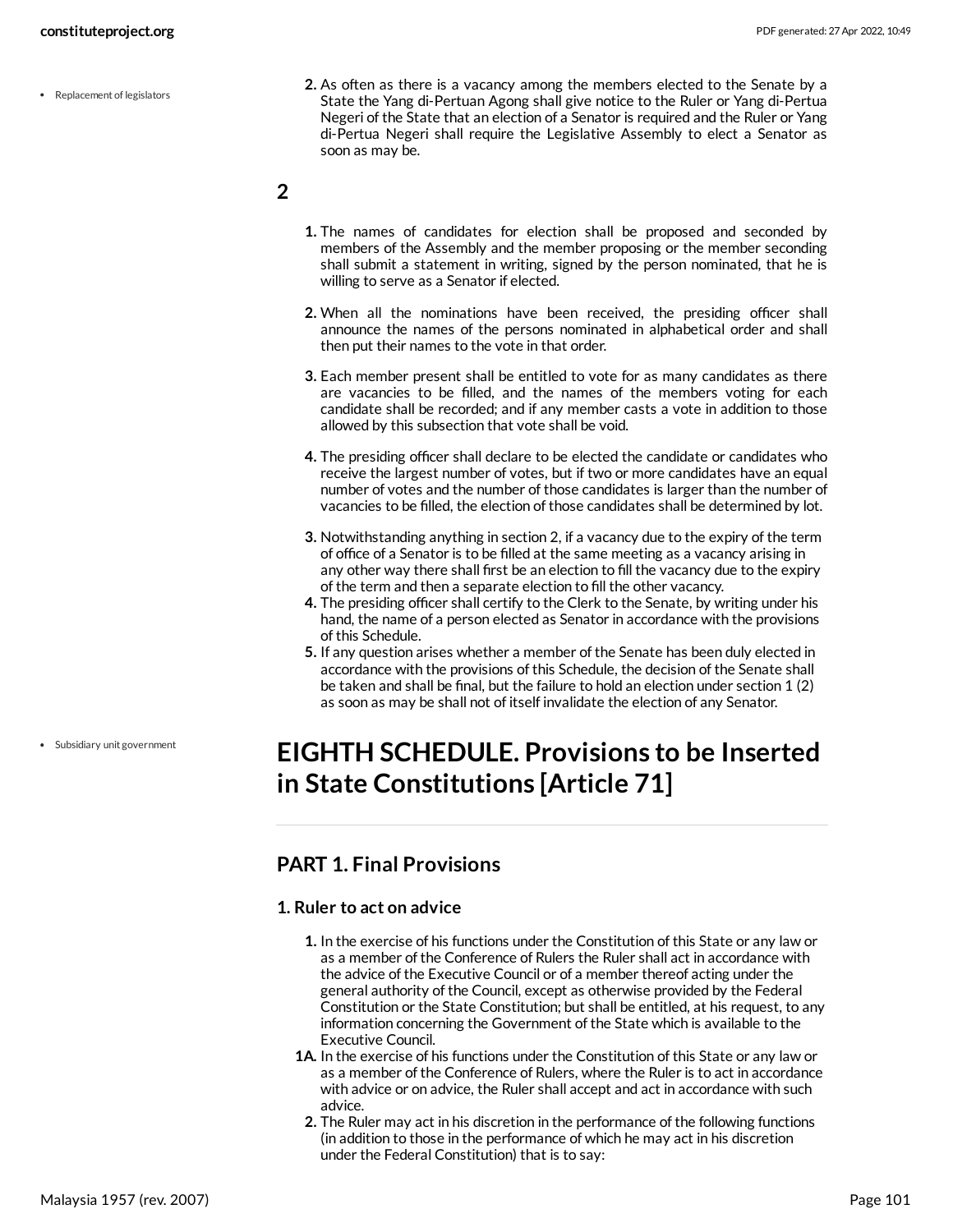- **2. a.** the appointment of a Menteri Besar;
	- **b.** the withholding of consent to a request for the dissolution of the Legislative Assembly;
	- **c.** the making of a request for a meeting of the Conference of Rulers concerned solely with the privileges, position, honours and dignities of Their Royal Highnesses or religious acts, observances or ceremonies;
	- **d.** any function as Head of the religion of Islam or relating to the custom of the Malays;
	- **e.** the appointment of an heir or heirs, consort, Regent or Council or Regency;
	- **f.** the appointment of persons to Malay customary ranks, titles, honours and dignities and the designation of the functions appertaining thereto;
	- **g.** the regulation of royal courts and palaces.
- **3.** State law may make provision for requiring the Ruler to act after consultation with or on the recommendation of any person or body of persons other than the Executive Council in the exercise of any of his functions other than
	- **a.** functions exercisable in his discretion;
	- **b.** functions with respect to the exercise of which provision is made in the State Constitution or the Federal Constitution.

#### **1A. Proceedings againstthe Ruler**

- **1.** Where the Ruler is charged with an offence under any law in the Special Court established under Part XV of the Federal Constitution, he shall cease to exercise the functions of the Ruler of the State.
- **2.** During the period when the Ruler ceases, under subsection (1), to exercise the functions of the Ruler of the State, a Regent or a Council of Regency, as the case may be, shall be appointed in accordance with the State Constitution to exercise the functions of the Ruler of the State.
- **3.** Where the Ruler is convicted of an offence in the Special Court and sentenced to imprisonment for more than one day he shall cease to be the Ruler of the State unless he receive a free pardon.

#### **2. The Executive Council**

- **1.** The Ruler shall appoint an Executive Council.
- **2.** The Executive Council shall be appointed as follows, that is to say:
	- **a.** the Ruler shall first appoint as Menteri Besar to preside over the Executive Council a member of the Legislative Assembly who in his judgment is likely to command the confidence of the majority of the members of the Assembly; and
	- **b.** he shall on the advice of the Menteri Besar appoint not more than ten nor less than four other members from among the members of the Legislative Assembly,

but if an appointment is made while the Legislative Assembly is dissolved a person who was a member of the last Legislative Assembly may be appointed but shall not continue to hold office after the first sitting of the next Legislative Assembly unless he is a member thereof.

- **3.** Notwithstanding anything in this section, a person who is a citizen by naturalisation or by registration under Article 17 of the Federal Constitution shall not be appointed Menteri Besar.
- **4.** In appointing a Menteri Besar the Ruler may, in his discretion, dispense with any provision in the Constitution of this State restricting his choice of a Menteri Besar, if in his opinion it is necessary to do so in order to comply with the provisions of this section.
- **5.** The Executive Council shall be collectively responsible to the Legislative Assembly.
- **6.** If the Menteri Besar ceases to command the confidence of the majority of the members of the Legislative Assembly, then, unless at his request the Ruler dissolves the Legislative Assembly, he shall tender the resignation of the Executive Council.
- **7.** Subject to subsection (6), a member of the Executive Council other than the Menteri Besar shall hold office at the Ruler's pleasure, but any member of the Council may at any time resign his office.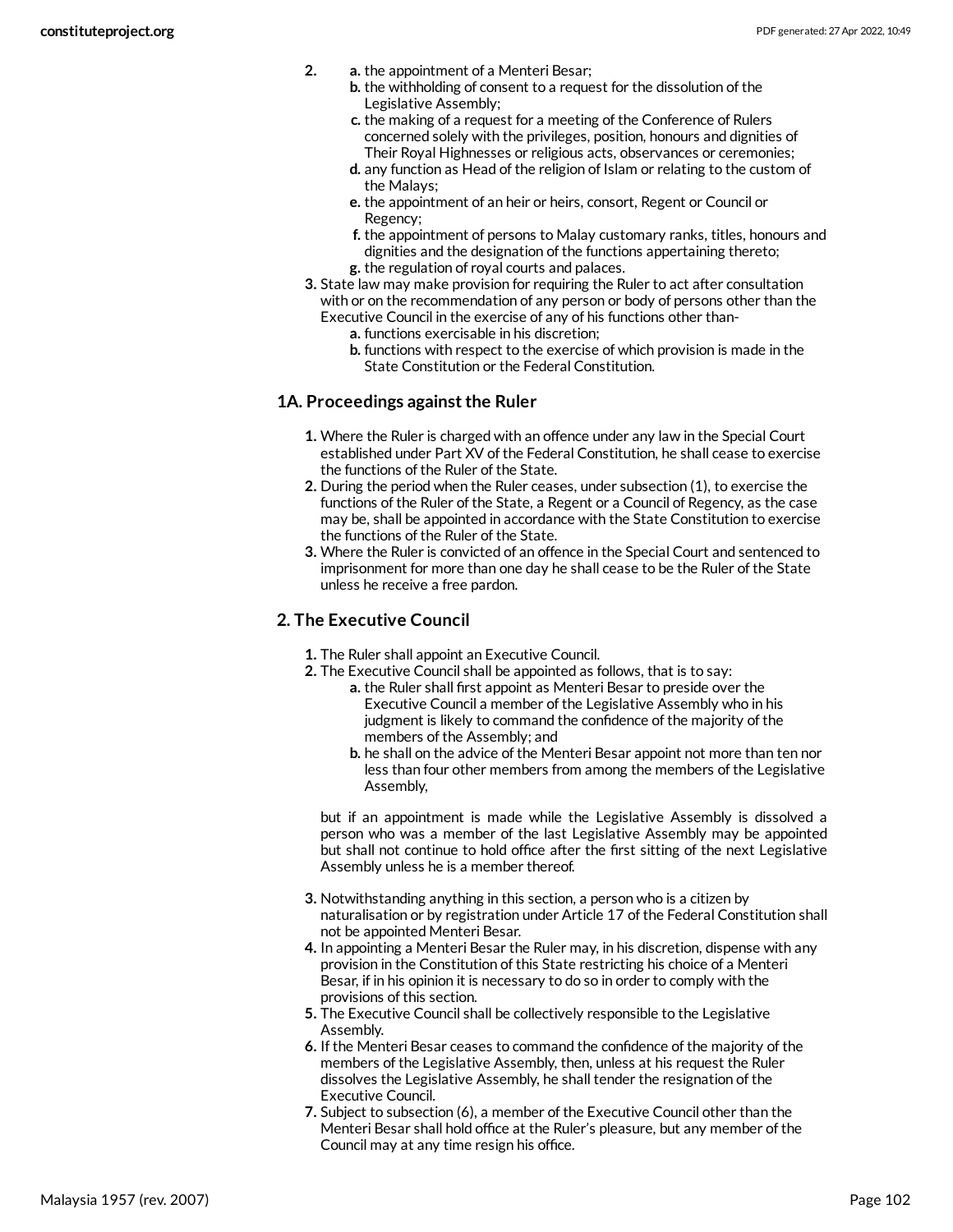**8.** A member of the Executive Council shall not engage in any trade, business or profession connected with any subject or department for which he is responsible and shall not, so long as he is engaged in any trade, business or profession, take part in any decision of the Executive Council relating to that trade, business or profession or in any decision likely to affect his pecuniary interests therein.

#### **3. Legislature of the State**

The Legislature of the State shall consist of the Ruler and one House, namely, the Legislative Assembly.

#### **4. Composition of Legislative Assembly**

- **1.** The Legislative Assembly shall consist of such number of elected members as the Legislature may by law provide.
- **2.** (Repealed).

#### **5. Qualifications of members**

Every citizen of or over the age of twenty-one years who is resident in the State is qualified to be a member of the Legislative Assembly, unless he is disqualified for being a member by the Federal Constitution or this Constitution or by any such law as is mentioned in section 6 of the Eighth Schedule to the Federal Constitution.

#### **6. Disqualification for membership of Legislative Assembly**

- **1.** Subject to the provisions of this section, a person is disqualified for being a member of the Legislative Assembly if
	- **a.** he is and has been found or declared to be of unsound mind;
	- **b.** he is an undischarged bankrupt;
	- **c.** he holds an office of profit;
	- **d.** having been nominated for election to either House of Parliament or to the Legislative Assembly, or having acted as election agent to a person so nominated, he has failed to lodge any return of election expenses required by law within the time and in the manner so required; or
	- **e.** he has been convicted of an offence by a court of law in the Federation (or, before Malaysia Day, in the territories comprised in the States of Sabah and Sarawak or in Singapore) and sentenced to imprisonment for a term of not less than one year or to a fine of not less than two thousand ringgit and has not received a free pardon;
	- **f.** he is disqualified under any law relating to offences in connection with elections to either House of Parliament or to the Legislative Assembly by reason of having been convicted of such an offence or having in proceedings relating to such an election been proved guilty of an act constituting such an offence; or
	- **g.** he has voluntarily acquired citizenship of, or exercised rights of citizenship in, a foreign country or has made a declaration of allegiance to a foreign country.
- **2.** The disqualification of a person under paragraph (d) or paragraph (e) of subsection (1) may be removed by the Ruler and shall, if not so removed, cease at the end of the period of five years beginning with the date on which the return mentioned in the said paragraph (d)was required to be lodged or, as the case may be, the date on which the person convicted as mentioned in the said paragraph (e) was released from custody or the date on which the fine mentioned in the said paragraph (e) was imposed, and a person shall not be disqualified under paragraph (g) of subsection (1) by reason only of anything done by him before he became a citizen.
- **3.** Notwithstanding anything contained in the foregoing provisions of this section where a member of the Legislative Assembly becomes disqualified from continuing to be a member thereof pursuant to paragraph (e) of subsection (1), or under a law as is referred to in paragraph (f) of subsection (1)
	- **a.** the disqualification shall take effect upon the expiry of fourteen days from the date on which he was
		- **i.** convicted and sentenced as specified in the aforesaid paragraph (e); or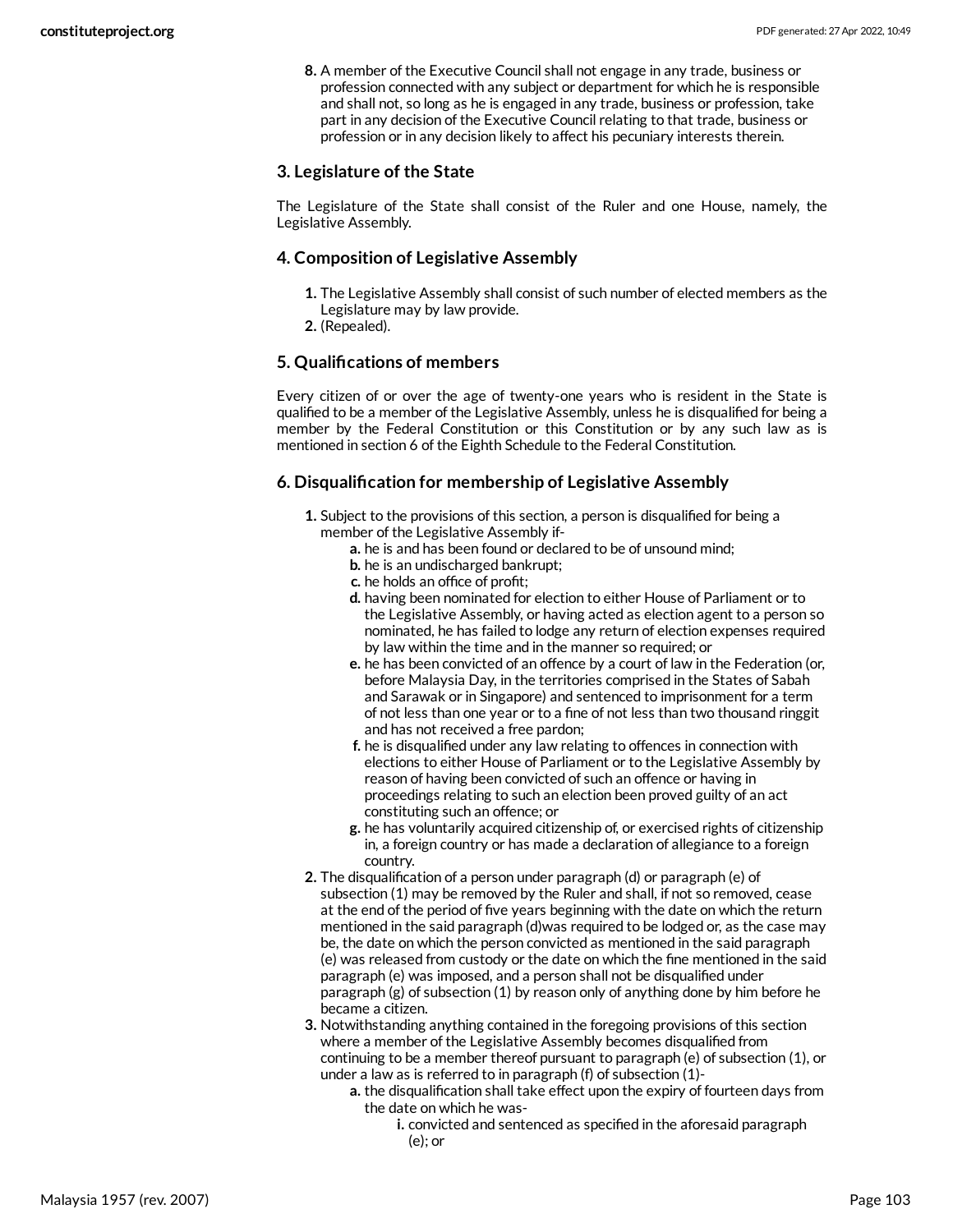- **3. a. ii.** convicted of an offence or proved guilty of an act under a law as is referred to in the aforesaid paragraph (f); or
	- **b.** if within the period of fourteen days specified in paragraph (a) an appeal or any other court proceeding is brought in respect of such conviction or sentence, or in respect of being so convicted or proved guilty, as the case may be, the disqualification shall take effect upon the expiry of fourteen days from the date on which such appeal or other court proceeding is disposed of by the court; or
	- **c.** if within the period specified in paragraph (a) or the period after the disposal of the appeal or other court proceeding specified in paragraph (b) there is filed a petition for a pardon, such disqualification shall take effect immediately upon the petition being disposed of.
- **4.** Subsection (3) shall not apply for the purpose of nomination or election of any person to the Legislative Assembly, for which purpose the disqualification shall take effect immediately upon the occurrence of the event referred to in paragraph (e) or (f), as the case may be, of subsection (1).
- **5.** A person who resigns his membership of the Legislative Assembly of this State or any other State, shall, for a period of five years beginning with the date on which his resignation takes effect, be disqualified from being a member of the Legislative Assembly of this State.

#### **7. Provision against double membership**

A person shall not at the same time be a member of the Legislative Assembly for more than one constituency.

#### **8. Decision as to disqualification**

**1.** If any question arises whether a member of the Legislative Assembly has become disqualified for membership, the decision of the Assembly shall be taken and shall be final:

Provided that this section shall not be taken to prevent the practice of the Assembly postponing a decision in order to allow for the taking or determination of any proceedings that may affect the decision (including proceedings for the removal of the disqualification).

**2.** Where a member of the Legislative Assembly becomes disqualified under paragraph (e) of subsection (1) of section 6, or under a law as is referred to in paragraph (f) of subsection (1) of section 6, the foregoing subsection (1) shall not apply, and he shall cease to be a member of the Legislative Assembly, and his seat shall become vacant, immediately upon his disqualification taking effect in accordance with subsection (3) of section 6.

#### **9. Summoning, prorogation and dissolution of Legislative Assembly**

- **1.** The Ruler shall from time to time summon the Legislative Assembly and shall not allow six months to elapse between the last sitting in one session and the date appointed for its first sitting in the next session.
- **2.** The Ruler may prorogue or dissolve the Legislative Assembly.
- **3.** The Legislative Assembly unless sooner dissolved shall continue for five years from the date of its first sitting and shall then stand dissolved.
- **4.** Whenever the Legislative Assembly is dissolved a general election shall be held within sixty days from the date of the dissolution and the new Legislative Assembly shall be summoned to meet on a date not later than one hundred and twenty days from that date.
- **5.** A casual vacancy shall be filled within sixty days from the date on which it is established by the Election Commission that there is a vacancy:

Provided that if a casual vacancy is established on a date within two years of the date the Legislative Assembly shall, in accordance with subsection (3), stand dissolved, such casual vacancy shall not be filled unless the Speaker notifies the Election Commission in writing that the numerical strength of the party that constitutes a majority of all the members of the Legislative Assembly is being affected by such vacancy, in which event such vacancy shall be filled within sixty days from the date of the receipt of that notification.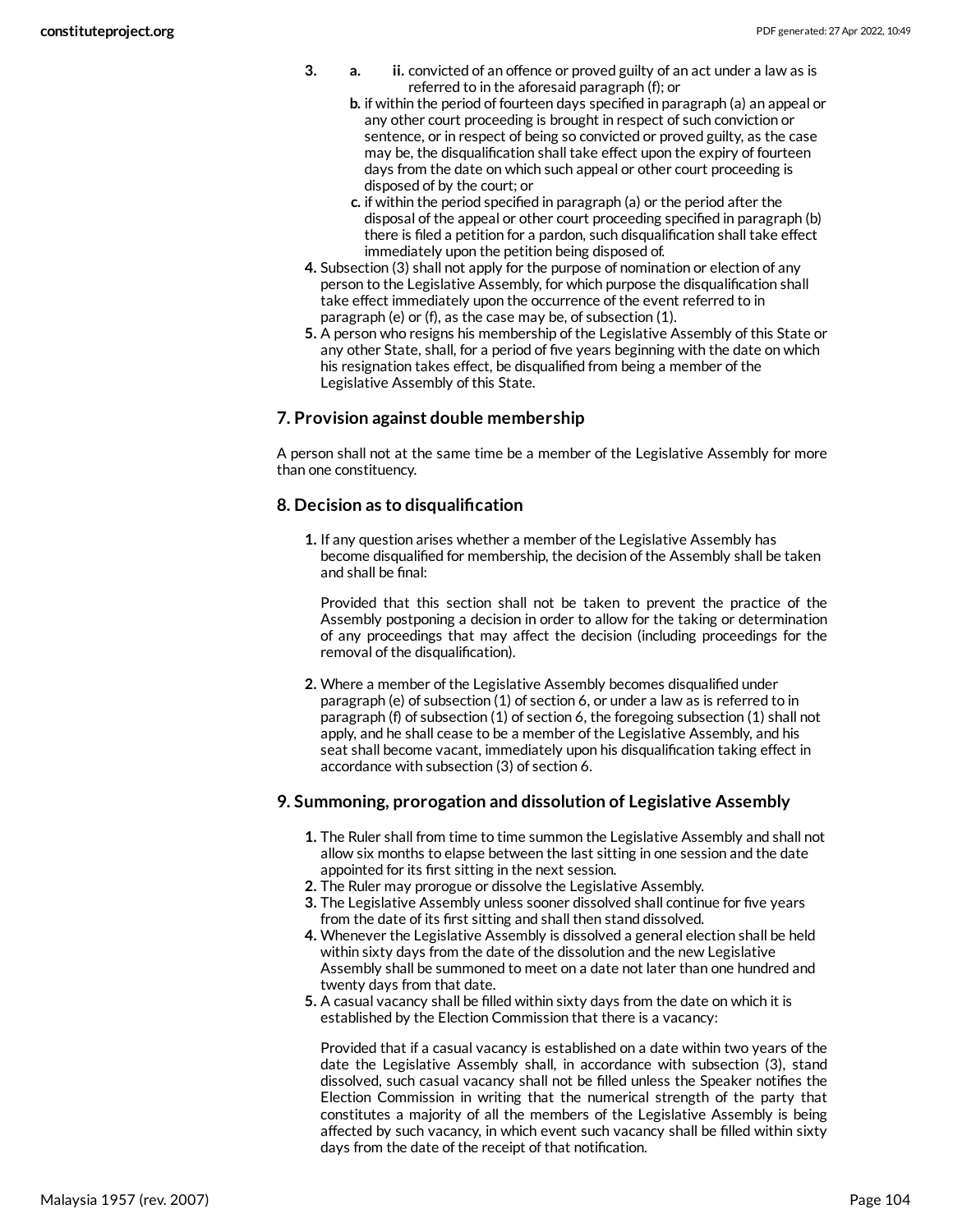#### **10. Speaker of the Legislative Assembly**

- **1.** The Legislative Assembly shall from time to time elect as Speaker such person as the Assembly may determine and shall transact no business when the office of the Speaker is vacant other than the election of the Speaker.
- **1A.** A person shall not be elected to be the Speaker unless he is a member or qualified to be a member of the Legislative Assembly.
- **1B.** Any person elected as Speaker who is not a member of the Legislative Assembly
	- **a.** shall, before he enters upon the duties of his office, take and subscribe before the Assembly an oath of office; and
	- **b.** shall, by virtue of holding his office, be a member of the Assembly additional to the members elected to the Assembly:

Provided that paragraph (b) shall not have effect for the purposes of the provisions of section 2 and no person shall be entitled by virtue of that paragraph to vote on any matter before the Assembly.

- **2.** The Speaker may at any time resign his office and shall vacate his office
	- **a.** when the Legislative Assembly first meets after a general election; **b.** on his ceasing to be a member of the Assembly otherwise than by reason of a dissolution thereof or, if he is a member by virtue only of paragraph (b) of subsection (1B), on his ceasing to be qualified to be a member;
	- **c.** upon being disqualified under subsection (4); or
	- **d.** if the Assembly at any time so resolves.
- **3.** During any absence of the Speaker from a sitting of the Legislative Assembly such member as may be determined by the rules of procedure of the Assembly shall act as Speaker.
- **4.** A member who is elected to be the Speaker shall be disqualified from holding such office if after three months of his election to such office or at any time thereafter he is or becomes a member of any board of directors or board of management, or an officer or employee, or engages in the affairs or business, of any organisation or body, whether corporate or otherwise, or of any commercial, industrial or other undertaking, whether or not he receives any remuneration, reward, profit or benefit from it:

Provided that such disqualification shall not apply where such organisation or body carries out any welfare or voluntary work or objective beneficial to the community or any part thereof, or any other work or objective of a charitable or social nature, and the member does not receive any remuneration, reward, profit or benefit from it.

**5.** Where any question arises regarding the disqualification of the Speaker under subsection (4) the decision of the Legislative Assembly shall be taken and shall be final.

#### **11. Exercise of legislative power**

- **1.** The power of the Legislature to make laws shall be exercised by Bills passed by the Legislative Assembly and assented to by the Ruler.
- **2.** No Bill or amendment involving expenditure from the Consolidated Fund of the State may be introduced or moved in the Legislative Assembly except by a member of the Executive Council.
- **2A.** The Ruler shall within thirty days after a Bill is presented to him assent to the Bill.
- **2B.** If a Bill is not assented to by the Ruler within the time specified in subsection (2A), it shall become law at the expiration of the time specified in that subsection in the like manner as if he had assented to it.
- **3.** A Bill shall become law on being assented to by the Ruler or as provided in subsection (2B) but no law shall come into force until it has been published, without prejudice, however, to the power of the Legislature to postpone the operation of any law or to make laws with retrospective effect.
- **4.** (Repealed).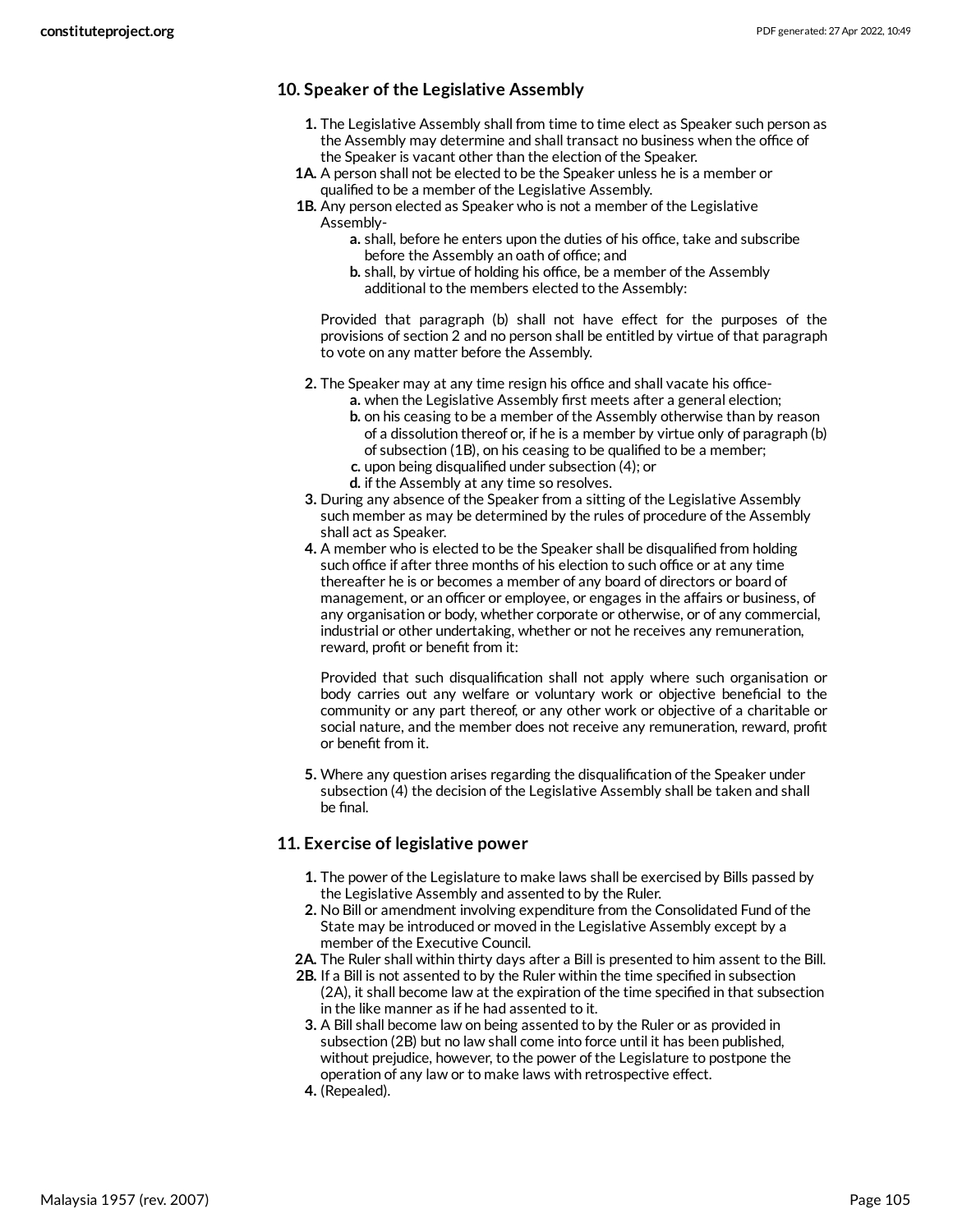#### **FINANCIAL PROVISIONS**

#### **12. No taxation unless authorised by law**

No tax or rate shall be levied by or for the purposes of the State except by or under the authority of law.

#### **13. Expenditure charged on Consolidated Fund**

- **1.** There shall be charged on the Consolidated Fund of the State, in addition to any grant, remuneration or other moneys so charged by any other provision of the Constitution of the State or by State law
	- **a.** the Civil List of the Ruler and the remuneration of the Speaker of the Legislative Assembly;
	- **b.** all debt charges for which the State is liable; and
	- **c.** any moneys required to satisfy any judgment, decision or award against the State by any court or tribunal.
- **2.** For the purposes of this provision debt charges include interest, sinking fund charges, repayment or amortisation of debt and all expenditure in connection with the raising of loans on the security of the Consolidated Fund and the service and redemption of debt created thereby.

#### **14. Annual financial statement**

- **1.** Subject to subsection (3), the Ruler shall, in respect of every financial year, cause to be laid before the Legislative Assembly a statement of the estimated receipts and expenditure of the State for that year, and, unless the State Legislature in respect of any year otherwise provides, that statement shall be so laid before the commencement of the year.
- **2.** The estimates of expenditure shall show separately
	- **a.** the total sums required to meet expenditure charged on the Consolidated Fund; and
	- **b.** subject to subsection (3), the sums respectively required to meet the heads of other expenditure proposed to be met from the Consolidated Fund.
- **3.** The estimated receipts to be shown in the said statement do not include any sums received by way of Zakat, Fitrah and Baitulmal or similar Islamic religious revenue; and the sums to be shown under paragraph (b) of subsection (2) do not include
	- **a.** sums representing the proceeds of any loan raised by the State for specific purposes and appropriated for those purposes by the law authorising the raising of the loan;
	- **b.** sums representing any money or interest on money received by the State subject to a trust and to be applied in accordance with the terms of the trust;
	- **c.** sums representing any money held by the State which has been received or appropriated for the purpose of any trust fund established by or in accordance with federal or State law.
- **4.** The said statement shall also show, so far as is practicable, the assets and liabilities of the State at the end of the last completed financial year, the manner in which those assets are invested or held, and general heads in respect of which those liabilities are outstanding.

#### **15. Supplies Bill**

The heads of expenditure to be met from the Consolidated Fund of the State but not charged thereon, other than the sums mentioned in paragraphs (a) and (b) of section 14 (3) of the Eighth Schedule to the Federal Constitution, shall be included in a Bill, to be known as a Supply Bill, providing for the issue from the Consolidated Fund of the sums necessary to meet that expenditure and the appropriation of those sums for the purposes specified therein.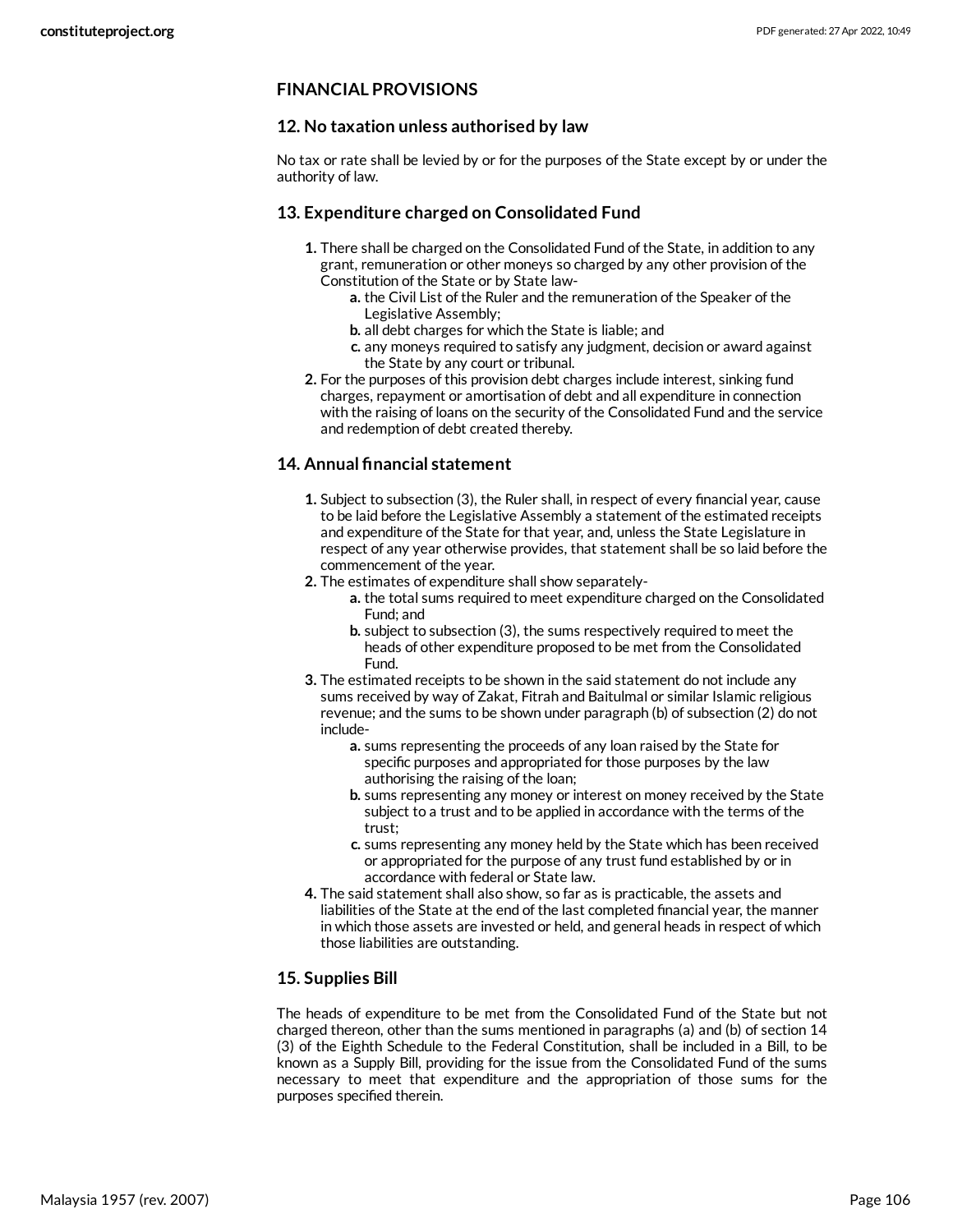#### **16. Supplementary and excess expenditure**

If in respect of any financial year it is found-

- **a.** that the amount appropriated by the Supply Enactment for that purpose is insufficient, or that a need has arisen for expenditure for a purpose for which no amount has been appropriated by the Supply Enactment; or
- **b.** that any moneys have been expended for any purpose in excess of the amount (if any) appropriated for that purpose by the Supply Enactment,

a supplementary estimate showing the sums required or spent shall be laid before the Legislative Assembly and the heads of any such expenditure shall be included in a Supply Bill.

#### **17. Withdrawals from the Consolidated Fund**

- **1.** Subject to the following provisions of this section, no moneys shall be withdrawn from the Consolidated Fund unless they are
	- **a.** charged on the Consolidated Fund; or
	- **b.** authorised to be issued by a Supply Enactment.
- **2.** No moneys shall be withdrawn from the Consolidated Fund except in the manner provided by federal law.
- **3.** Subsection (1) does not apply to any such sums as are mentioned in paragraphs (a), (b) and (c) of section 14 (3) of the Eighth Schedule to the Federal Constitution.
- **4.** The State Legislature may in respect of any financial year authorise, before the passing of the Supply Enactment, expenditure for part of the year and the issue from the Consolidated Fund of any moneys required to meet that expenditure.

#### **18. Impartialtreatment of State employees**

All persons of whatever race in the same grade of the service of the State, shall, subject to the terms and conditions of their employment, be treated impartially.

#### **19. Amendment of the Constitution**

- **1.** The following provisions of this section shall have effect with respect to the amendment of the Constitution of this State.
- **2.** The provisions affecting succession to the throne and the position of the Ruling Chiefs and similar Malay customary dignitaries may not be amended by the State Legislature.
- **3.** Any other provisions may, subject to the following provisions of this section, be amended by an Enactment of the State Legislature but may not be amended by any other means.
- **4.** A Bill for making an amendment to the said Constitution (other than an amendment excepted from the provisions of this subsection) shall not be passed by the Legislative Assembly unless it has been supported on Second and Third Readings by the votes of not less than two-thirds of the total number of members thereof.
- **5.** The following amendments are excepted from the provisions of subsection (4), that is to say:
	- **a.** any amendment consequential on such a law as is mentioned in section 4 or section 21 of the Eighth Schedule to the Federal Constitution; and
	- **aa.** any amendment to the definition of the territory of the State which is made in consequence of the passing of a law altering the boundaries of the State under Article 2 of the Federal Constitution to which the State Legislative Assembly and the Conference of Rulers have consented under the said Article; and
	- **b.** any amendment the effect of which is to bring the Constitution of this State into accord with any of the provisions of the said Schedule, but only if it is made after the Legislative Assembly has been elected in accordance with section 4 of that Schedule.
- **6.** This section does not invalidate any provision of the Constitution of this State requiring the consent of any body of persons to any amendment affecting-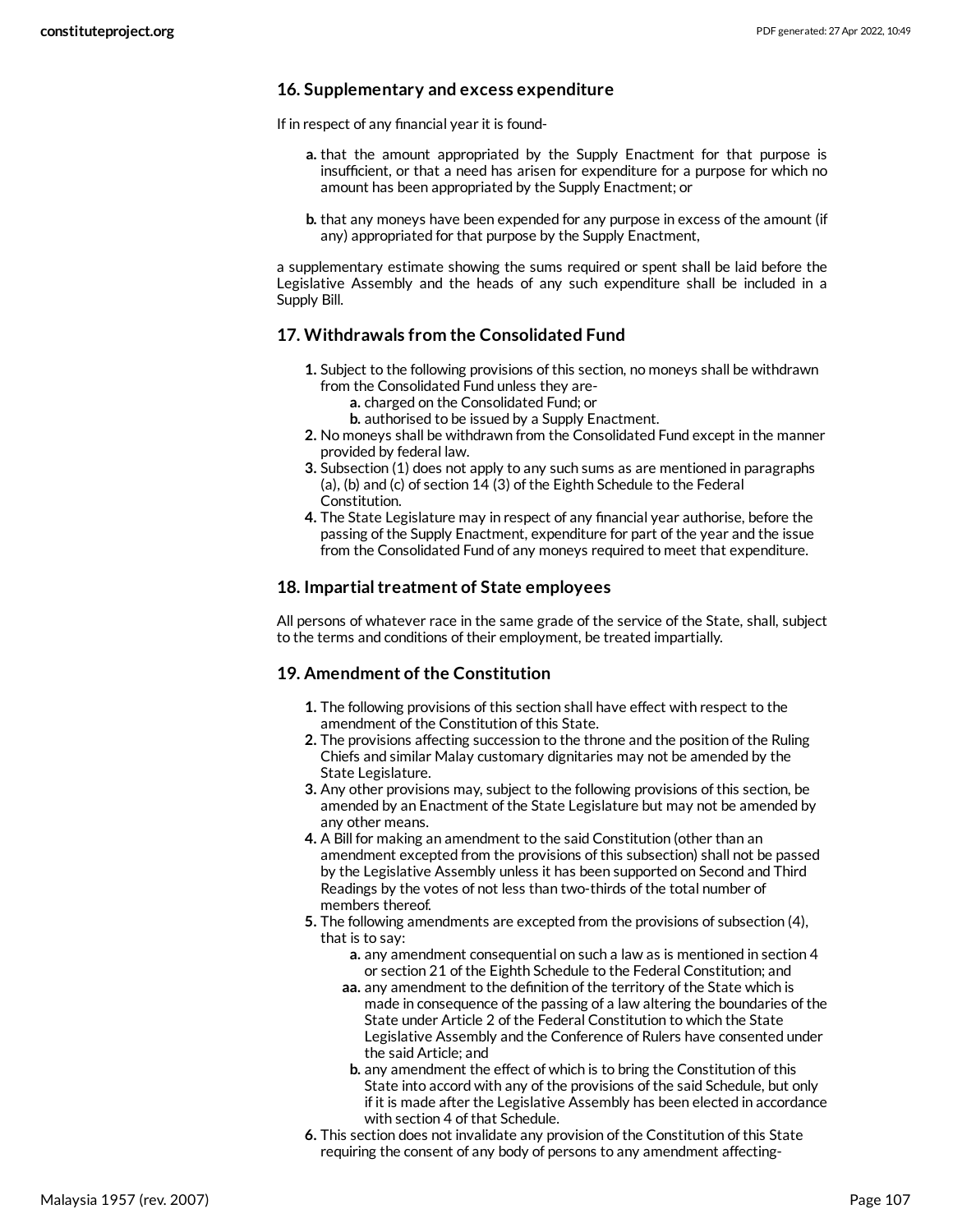- **6. a.** the appointment and attributes of an heir or heirs to the throne, of the Ruler's Consort or of the Regent or Members of the Council of Regency of the State;
	- **b.** the removal, withdrawal, or abdication of the Ruler or his heir or heirs;
	- **c.** the appointment and attributes of the Ruling Chiefs or similar Malay customary dignitaries and of members of religious or customary Advisory Councils or similar bodies;
	- **d.** the establishment, regulation, confirmation and deprivation of Malay customary ranks, titles, honours, dignities and awards and the attributes of the holders thereof and the regulation of the royal courts and palaces.
- **7.** In this section "amendment" includes addition and repeal.

#### **PROVISIONS IN RESPECT OF YANG DI-PERTUA NEGERI IN RELATION TO THE STATES OF MALACCA PENANG SABAH AND SARAWAK**

#### **19A. Yang di-Pertua Negeri**

- **1.** There shall be a Yang di-Pertua Negeri of the State who shall be appointed by the Yang di-Pertuan Agong acting in his discretion but after consultation with the Chief Minister.
- **2.** The Yang di-Pertua Negeri shall be appointed for a term of four years but may at any time resign his office by writing under his hand addressed to the Yang di-Pertuan Agong and may be removed from office by the Yang di-Pertuan Agong in pursuance of an address by the Legislative Assembly of the State supported by votes of not less than two-thirds of the total number of its members.
- **3.** The Legislature may by law make provision for enabling the Yang di-Pertuan Agong, acting in his discretion but after consultation with the Chief Minister, to appoint a person to exercise the functions of the Yang di-Pertua Negeri during any period during which the Yang di-Pertua Negeri is unable to do so himself owing to illness, absence or any other cause; but no person shall be so appoint unless he would be qualified to be appointed a Yang di-Pertua Negeri.
- **4.** A person appointed under subsection (3) may take the place of the Yang di-Pertua Negeri as a member of the Conference of Rulers during any period during which under that subsection he may exercise the functions of the Yang di-Pertua Negeri.

### **19B. Qualifications and disabilities of Yang di-Pertua Negeri**

- **1.** A person who is not a citizen or is a citizen by naturalisation or by registration under Article 17\* [note - this article has been repealed] of the Federal Constitution shall not be appointed a Yang di-Pertua Negeri.
- **2.** The Yang di-Pertua Negeri shall not hold any office of profit and shall not actively engage in any commercial enterprise.

### **19C. Civil List of Yang di-Pertua Negeri**

The Legislature shall by law provide a Civil List of the Yang di-Pertua Negeri, which shall be charged on the Consolidated Fund and shall not be diminished during his continuance in office.

#### **19D. Oath of office of Yang di-Pertua Negeri**

**1.** The Yang di-Pertua Negeri shall before exercising his functions take and subscribe in the presence of the Chief Judge or of a judge of the High Court, an oath or affirmation in the following form, that is to say:

"I, ..... having been appointed Yang di-Pertua Negeri of the State of ..... do solemnly swear (or affirm) that I will faithfully discharge my duties as such to the best of my ability, that I will bear true faith and allegiance to the State of ..... and to the Federation of Malaysia, and that I will preserve, protect and defend the Constitution of the Federation of Malaysia and the Constitution of the State of ......

Oaths to abide by constitution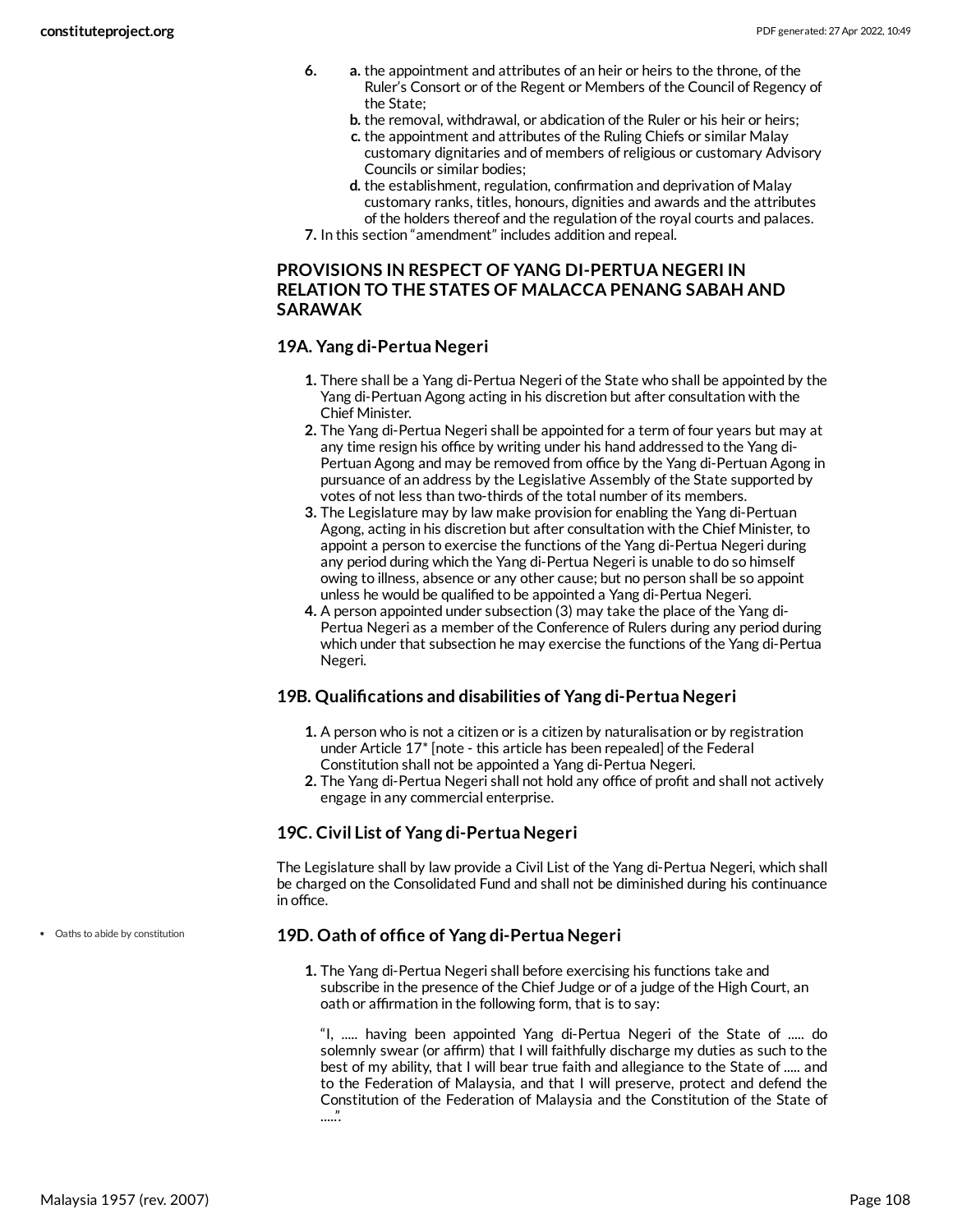**2.** Any law made under subsection (3) of section 19A shall make provision corresponding (with necessary modification) to subsection (1).

# **PART 2. TEMPORARY PROVISIONS ALTERNATIVE TO PROVISIONS**

### **20. The Executive Council**

- **1.** The Ruler shall appoint an Executive Council.
- **2.** The Executive Council shall be appointed as follows, that is to say:
	- **a.** the Ruler shall first appoint as Menteri Besar to preside over the Executive Council a person who in his judgment is likely to command the confidence of the majority of the Assembly; and
	- **b.** he shall on the advice of the Menteri Besar appoint not more than ten nor less than four other persons.
- **3.** Notwithstanding anything in this section, a person who is a citizen by naturalisation or by registration under Article 17\* [note - this article has been repealed] of the Federal Constitution shall not be appointed Menteri Besar.
- **4.** In appointing a Menteri Besar the Ruler may, in his discretion, dispense with any provision in the Constitution of this State restricting his choice of a Menteri Besar, if in his opinion it is necessary to do so in order to comply with the provisions of this section.
- **5.** The Executive Council shall be collectively responsible to the Legislative Assembly.
- **6.** The Menteri Besar shall cease to hold office at the expiration of a period of three months from the date of his appointment, unless before the expiration of that period a resolution of confidence in him has been passed by the Legislative Assembly; and if at any time he ceases to command the confidence of the majority of the members of the Legislative Assembly, then unless at his request the Ruler dissolves the Legislative Assembly, he shall tender the resignation of the Executive Council.
- **7.** Subject to subsection (6), a member of the Executive Council other than the Menteri Besar shall hold office at the Ruler's pleasure, but any member of the Council may at any time resign his office.
- **8.** A member of the Executive Council shall not engage in any trade, business or profession connected with any subject or department for which he is responsible and shall not, so long as he is engaged in any trade, business or profession, take part in any decision of the Executive Council relating to that trade, business or profession or in any decision likely to affect his pecuniary interests therein.

### **21. Composition of Legislative Assembly**

- **1.** The Legislative Assembly shall consist of
	- **a.** such number of elected members as the Legislature may by law provide; and
		- **b.** such number of other members, being less than the number of elected members, as the Ruler may appoint

and until other provision is made as aforesaid, the number of elected members shall be the number specified in Article 171\* [note - this article has been repealed] of the Federal Constitution.

**2.** Notwithstanding anything in section 6 of the Eight Schedule to the Federal Constitution, a person shall not be disqualified for being an appointed member of the Legislative Assembly by reason only that he holds an office of profit.

# **PART 3. MODIFICATIONS OF PARTS I AND II IN RELATION TO MALACCA AND PENANG**

**22.** In the application of Parts I and II of this Schedule to the States of Malacca and Penang references of the Yang di-Pertua Negeri shall be substituted for references to the Ruler, and the following shall be omitted, that is to say, paragraphs (c) to (g) of section  $1(2)$ , section  $1A$ , section  $2(4)$ , section  $19(2)$  and (6), section 20 (4), in section 14 (3) the words preceding "the sums to be shown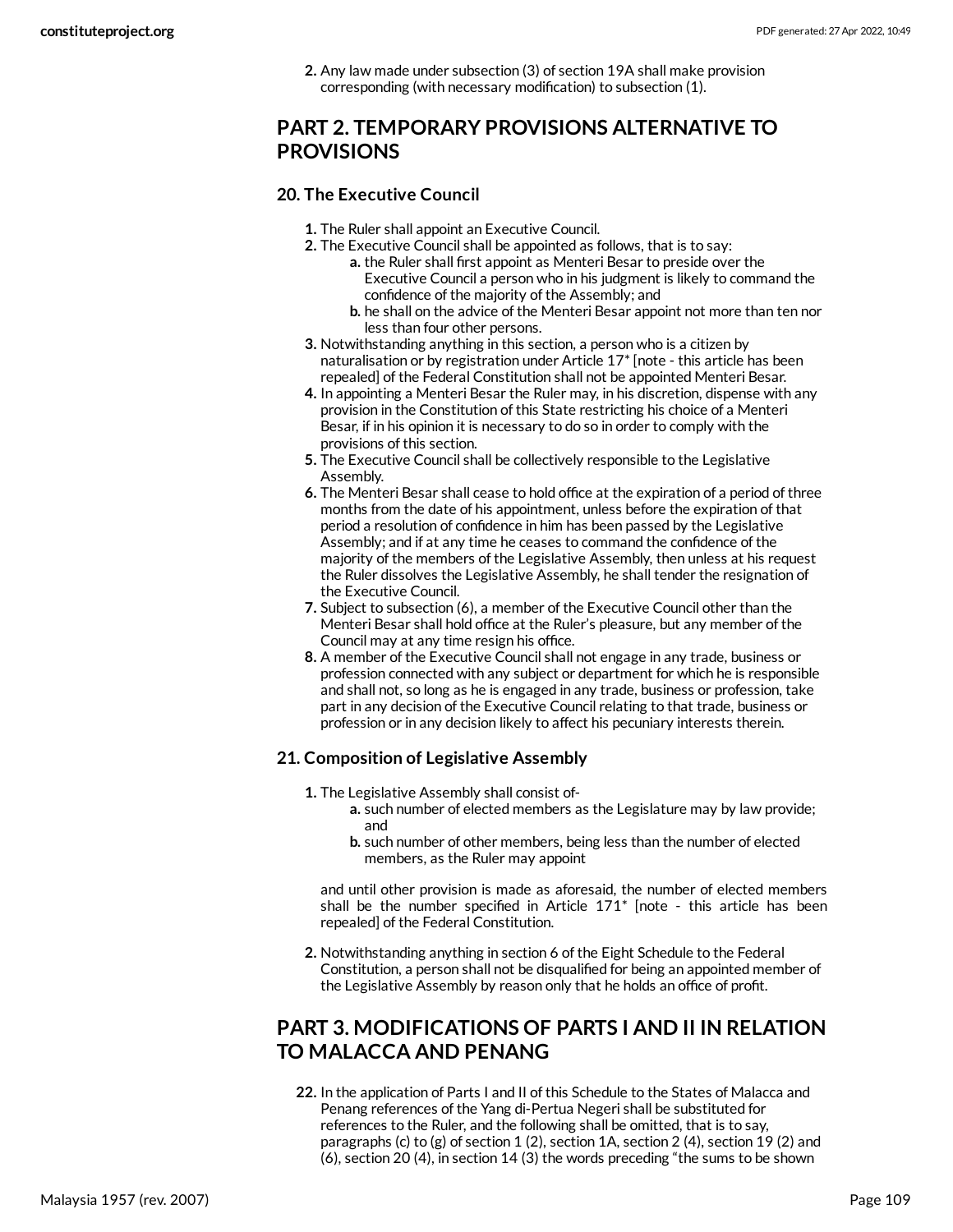- **22.** under paragraph (b)" and in subsection 19 (3) the word "other" in the first place where it occurs.
- **23.** Part I of this Schedule shall apply to the States of Sabah and Sarawak as it applies to the States of Penang and Malacca.

# **NINTH SCHEDULE. Legislative Lists [Articles 74, 77]**

# <span id="page-109-0"></span>**List 1. Federal List**

- **1.** External affairs, including
	- **a.** Treaties, agreements and conventions with other countries and all matters which bring the Federation into relations with any other country;
	- **b.** Implementation of treaties, agreements and conventions with other countries;
	- **c.** Diplomatic, consular and trade representation;
	- **d.** International organizations; participation in international bodies and implementation of decisions taken thereat;
	- **e.** Extradition; fugitive offenders; admission into, and emigration and expulsion from, the Federation;
	- **f.** Passports; visas; permits of entry or other certificates; quarantine;
	- **g.** Foreign and extra-territorial jurisdiction; and
	- **h.** Pilgrimages to places outside Malaysia.
- **2.** Defence of the Federation or any part thereof, including
	- **a.** Naval, military and air forces and other armed forces;
		- **b.** Any armed forces attached to or operating with any of the armed forces of the Federation; visiting forces;
		- **c.** Defence works; military and protected areas; naval, military and air force bases, barracks, aerodromes and other works;
		- **d.** Manoeuvres;
		- **e.** War and peace; alien enemies and enemy aliens; enemy property; trading with an enemy; war damage; war risk insurance;
		- **f.** Arms, fire-arms, ammunition and explosives;
		- **g.** National service; and
	- **h.** Civil defence.
- **3.** Internal security, including
	- **a.** Police; criminal investigation; registration of criminals; public order;
	- **b.** Prisons, reformatories; remand homes; places of detention; probation of offenders; juvenile offenders;
	- **c.** Preventive detention; restriction of residence;
	- **d.** Intelligence services; and
	- **e.** National registration.
- **4.** Civil and criminal law and procedure and the administration of justice, including
	- **a.** Constitution and organization of all courts other than Syariah Courts;
	- **b.** Jurisdiction and powers of all such courts;
	- **c.** Remuneration and other privileges of the judges and officers presiding over such courts;
	- **d.** Persons entitled to practise before such courts;
	- **e.** Subject to paragraph (ii), the following:
		- **i.** Contract; partnership, agency and other special contracts; master and servant; inns and inn-keepers; actionable wrongs; property and its transfer and hypothecation, except land; bona vacantia; equity and trusts; marriage, divorce and legitimacy; married women's property and status; interpretation of federal law; negotiable instruments; statutory declarations; arbitration; mercantile law; registration of businesses and business names; age of majority; infants and minors; adoption; succession, testate and intestate; probate and letters of administration; bankruptcy and insolvency; oaths and affirmations; limitation; reciprocal enforcement of judgments and orders; the law of evidence;

International law

- International law
- International organizations
- Restrictions on entry or exit
- Extradition procedure

Privileges for juveniles in criminal process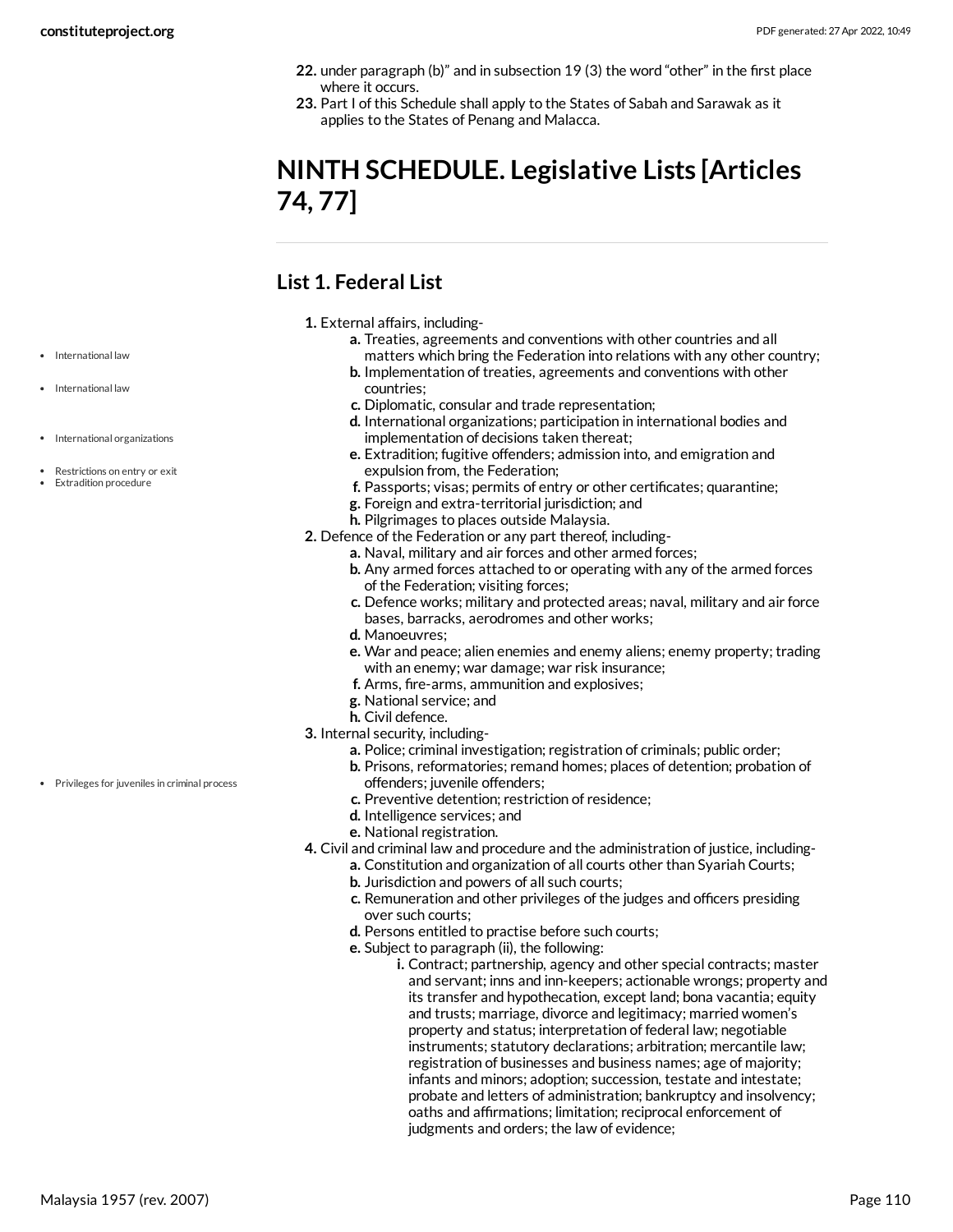- **4. e. ii.** the matters mentioned in paragraph (i) do not include Islamic personal law relating to marriage, divorce, guardianship, maintenance, adoption, legitimacy, family law, gifts or succession, testate and intestate;
	- **f.** Official secrets; corrupt practices;
	- **g.** Use or exhibition of coats of arms, armorial bearings, flags, emblems, uniforms, orders and decorations other than those of a State;
	- **h.** Creation of offences in respect of any of the matters included in the Federal List or dealt with by federal law;
	- **i.** Indemnity in respect of any of the matters in the Federal List or dealt with by federal law;
	- **j.** Admiralty Jurisdiction;
	- **k.** Ascertainment of Islamic law and other personal laws for purposes of federal law; and
	- **l.** Betting and lotteries.
- **5.** Federal citizenship and naturalization; aliens.
- **6.** The machinery of government, subject to the State List, but including
	- **a.** Elections to both Houses of Parliament and the Legislative Assemblies of the States and all matters connected therewith;
	- **b.** The Armed Forces Council and the Commissions to which Part X applies;
	- **c.** Federal services including the establishment of services common to the Federation and the States; services common to two or more States;
	- **d.** Pensions and compensation for loss of office; gratuities and conditions of service;
	- **e.** Government and administration of the Federal Territories of Kuala Lumpur, Labuan and Putrajaya including Islamic law therein to the same extent as provided in item 1 in the State List and in respect of the Federal Territory of Labuan, native law and custom to the same extent as provided in item 13 of the Supplement to State List for States of Sabah and Sarawak;
	- **f.** Federal Government contracts;
	- **g.** Federal public authorities; and
	- **h.** Purchase, acquisition and holding of, and dealing with, property for federal purposes.
- **7.** Finance, including
	- **a.** Currency, legal tender and coinage;
	- **b.** National savings and savings banks;
	- **c.** Borrowing on the security of the Federal Consolidated Fund;
	- **d.** Loans to or borrowing by the States, public authorities and private enterprise;
	- **e.** Public debt of the Federation;
	- **f.** Financial and accounting procedure, including procedure for the collection, custody and payment of the public moneys of the Federation and of the States, and the purchase, custody and disposal of public property other than land of the Federation and of the States;
	- **g.** Audit and accounts of the Federation and the States and other public authorities;
	- **h.** Taxes; rates in the federal capital;
	- **i.** Fees in respect of any of the matters in the Federal List or dealt with by federal law;
	- **j.** Banking; money-lending; pawnbrokers; control of credit;
	- **k.** Bills of exchange, cheques, promissory notes and other similar instruments;
	- **l.** Foreign exchange; and
	- **m.** Capital issues; stock and commodity exchanges.
- **8.** Trade, commerce and industry, including
	- **a.** Production, supply and distribution of goods; price control and food control; adulteration of foodstuffs and other goods;
	- **b.** Imports into, and exports from, the Federation;
	- **c.** Incorporation, regulation and winding up of corporations other than municipal corporations (but including the municipal corporation of the federal capital); regulation of foreign corporations; bounties on production in or export from the Federation;
	- **d.** Insurance, including compulsory insurance;
	- **e.** Patents; designs; inventions; trade marks and mercantile marks; copyrights;
	- **f.** Establishment of standards of weights and measures;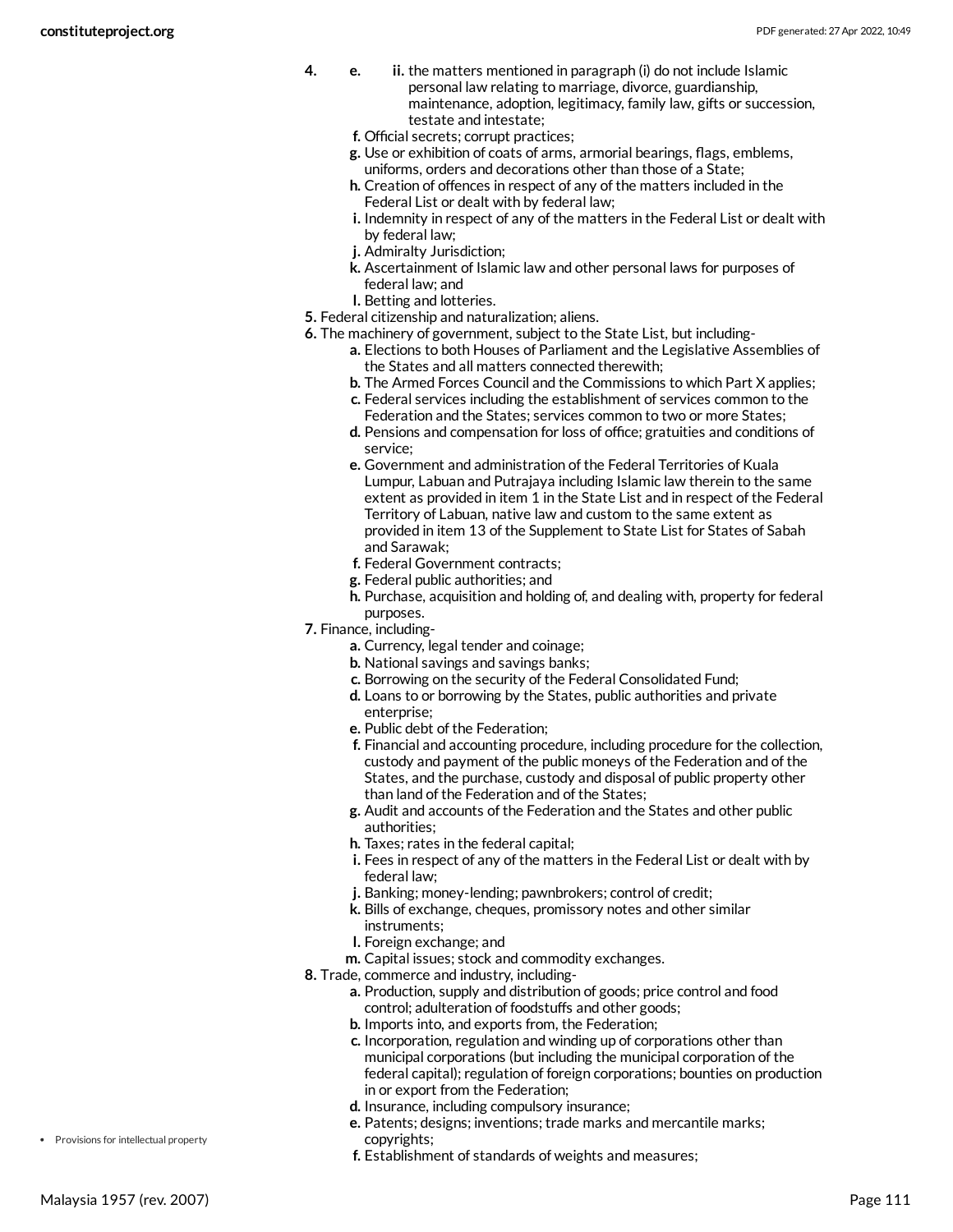- **8. g.** Establishment of standards of quality of goods manufactured in or exported from the Federation;
	- **h.** Auctions and auctioneers;
	- **i.** Industries; regulation of industrial undertakings;
	- **j.** Subject to item 2 (c) in the State List: Development of mineral resources; mines, mining, minerals and mineral ores; oils and oilfields; purchase, sale, import and export of minerals and mineral ores; petroleum products; regulation of labour and safety in mines and oilfields;
	- **k.** Factories; boilers and machinery; dangerous trades; and
	- **l.** Dangerous and inflammable substances.
- **9.** Shipping, navigation and fisheries, including
	- **a.** Shipping and navigation on the high seas and in tidal and inland waters;
	- **b.** Ports and harbours; foreshores;
	- **c.** Lighthouses and other provisions for the safety of navigation;
	- **d.** Maritime and estuarine fishing and fisheries, excluding turtles;
	- **e.** Light dues; and
	- **f.** Wrecks and salvage.
- **10.** Communications and transport, including
	- **a.** Roads, bridges, ferries and other means of communication if declared to be federal by or under federal law;
		- **b.** Railways, excluding Penang Hill Railway;
		- **c.** Airways, aircraft and air navigation; civil aerodromes; provisions for the safety of aircraft;
		- **d.** Regulation of traffic by land, water and air other than on rivers outside harbour areas wholly within one State;
		- **e.** Carriage of passengers and goods by land, water and air;
		- **f.** Mechanically propelled vehicles;
	- **g.** Posts and telecommunications; and
	- **h.** Wireless, broadcasting and television.
- **11.** Federal works and power, including
	- **a.** Public works for federal purposes;
		- **b.** Water supplies, rivers and canals, except those wholly within one State or regulated by an agreement between all the States concerned; production, distribution and supply of water power; and
		- **c.** Electricity; gas and gas works; and other works for the production and distribution of power and energy.
- **12.** Surveys, inquiries and research, including
	- **a.** Census; registration of births and deaths; registration of marriages; registration of adoptions other than adoptions under Islamic law or Malay custom;
	- **b.** Survey of the Federation; social, economic and scientific surveys; meteorological organizations;
	- **c.** Scientific and technical research; and
	- **d.** Commissions of inquiry.
- **13.** Education, including
	- **a.** Elementary, secondary, and university education; vocational and technical education; training of teachers; registration and control of teachers, managers and schools; promotion of special studies and research; scientific and literary societies;
	- **b.** Libraries; museums; ancient and historical monuments and records; archaeological sites and remains.
- **14.** Medicine and health including sanitation in the federal capital, and including
	- **a.** Hospitals, clinics and dispensaries; medical profession; maternity and child welfare; lepers and leper institutions;
	- **b.** Lunacy and mental deficiency, including places for reception and treatment;
	- **c.** Poisons and dangerous drugs; and
	- **d.** Intoxicating drugs and liquors; manufacture and sale of drugs.
- **15.** Labour and social security, including
	- **a.** Trade unions; industrial and labour disputes; welfare of labour including housing of labourers by employers; employer's liability and workmen's compensation;
	- **b.** Unemployment insurance; health insurance; widow's, orphans' and old age pensions; maternity benefits; provident and benevolent funds; superannuation; and
	- **c.** Charities and charitable institutions; charitable trusts and trustees excluding Wakafs; Hindu endowments.
- Telecommunications
- Television Radio

- Census
- Reference to science
- Reference to science
- Reference to science

• State support for children • State support for the unemployed • State support for the elderly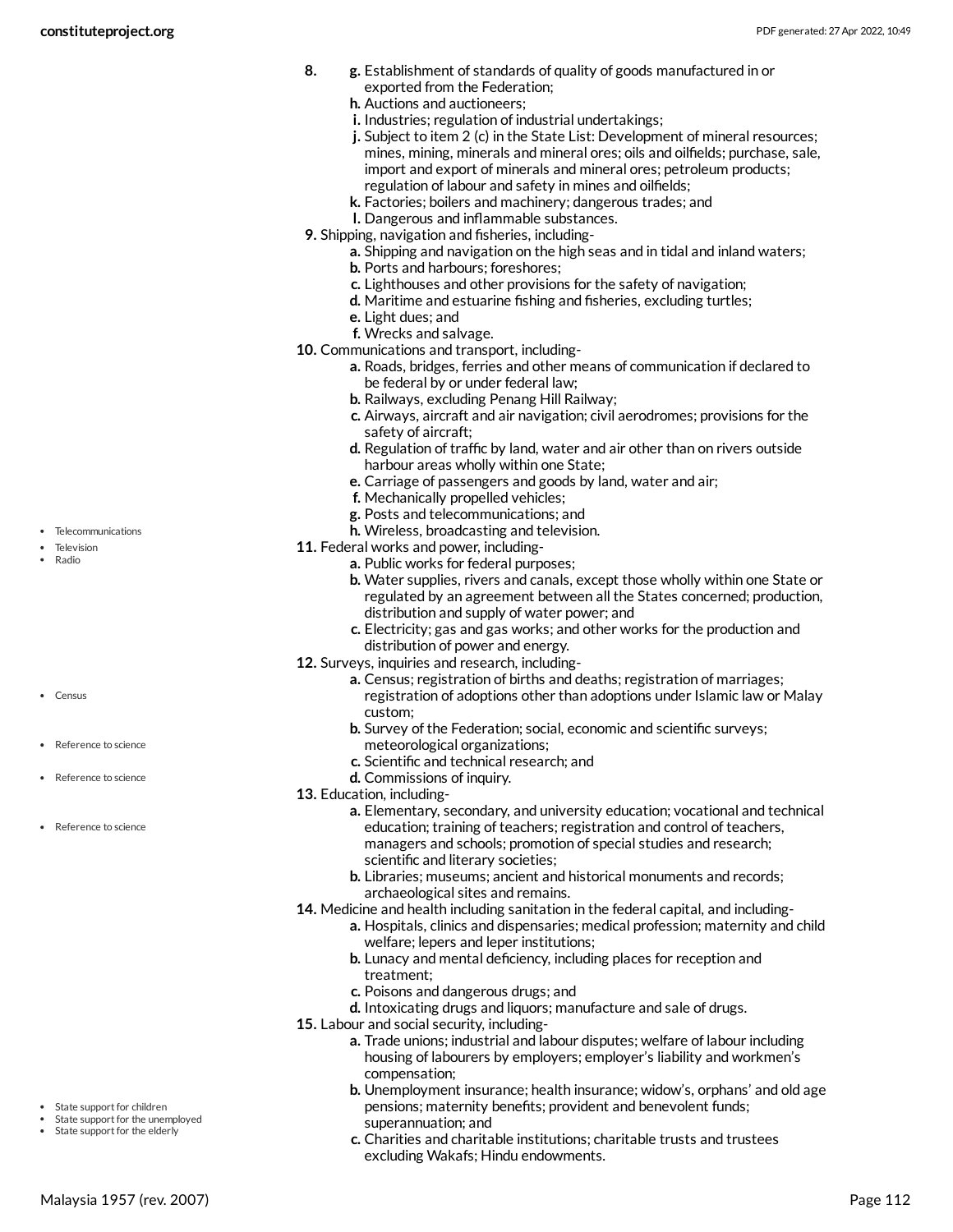- **16.** Welfare of the aborigines.
- **17.** Professional occupations other than those specifically enumerated.
- **18.** Holidays other than State holidays; standard of time.
- **19.** Unincorporated societies.
- **20.** Control of agricultural pests; protection against such pests; prevention of plant diseases.
- **21.** Newspapers; publications; publishers; printing and printing presses.
- **22.** Censorship.
- **23.** Subject to item 5 (f) of the State List: theatres; cinemas; cinematograph films; places of public amusement.
- **24.** (Repealed).
- **25.** Co-operative societies.
- **25A.** Tourism.
	- **26.** Subject to item 9A of the Concurrent List, prevention and extinguishment of fire, including fire services and fire brigades.
	- **27.** All matters relating to the Federal Territories, including the matters enumerated in items 2, 3, 4 and 5 of the State List and in the case of the Federal Territory of Labuan, the matters enumerated in items 15, 16 and 17 of the Supplement to State List for States of Sabah and Sarawak.

# <span id="page-112-0"></span>**List 2. State List**

- **1.** Except with respect to the Federal Territories of Kuala Lumpur, Labuan and Putrajaya, Islamic law and personal and family law of persons professing the religion of Islam, including the Islamic law relating to succession, testate and intestate, betrothal, marriage, divorce, dower, maintenance, adoption, legitimacy, guardianship, gifts, partitions and non-charitable trusts; Wakafs and the definition and regulation of charitable and religious trusts, the appointment of trustees and the incorporation of persons in respect of Islamic religious and charitable endowments, institutions, trusts, charities and charitable institutions operating wholly within the State; Malay customs; Zakat, Fitrah and Baitulmal or similar Islamic religious revenue; mosques or any Islamic public places of worship, creation and punishment of offences by persons professing the religion of Islam against precepts of that religion, except in regard to matters included in the Federal List; the constitution, organisation and procedure of Syariah courts, which shall have jurisdiction only over persons professing the religion of Islam and in respect only of any of the matters included in this paragraph, but shall not have jurisdiction in respect of offences except in so far as conferred by federal law, the control of propagating doctrines and beliefs among persons professing the religion of Islam; the determination of matters of Islamic law and doctrine and Malay custom.
- **2.** Except with respect to the Federal Territories of Kuala Lumpur, Labuan and Putrajaya, land including
	- **a.** Land tenure, relation of landlord and tenant; registration of titles and deeds relating to land; colonization, land improvement and soil conservation; rent restriction;
	- **b.** Malay reservations or, in the States of Sabah and Sarawak, native reservations;
	- **c.** Permits and licences for prospecting for mines; mining leases and certificates;
	- **d.** Compulsory acquisition of land;
	- **e.** Transfer of land, mortgages, leases and charges in respect of land; easements; and
	- **f.** Escheat; treasure trove excluding antiquities.
- **3.** Except with respect to the Federal Territories of Kuala Lumpur, Labuan and Putrajaya, agriculture and forestry, including
	- **a.** Agriculture and agricultural loans; and
	- **b.** Forests.
- **4.** Local government outside the Federal Territories of Kuala Lumpur, Labuan and Putrajaya, including
	- **a.** Local administration; municipal corporations; local, town and rural board and other local authorities; local government services, local rates, local government elections;
	- **b.** Obnoxious trades and public nuisances in local authority areas; and
	- **c.** (Repealed).

Municipal government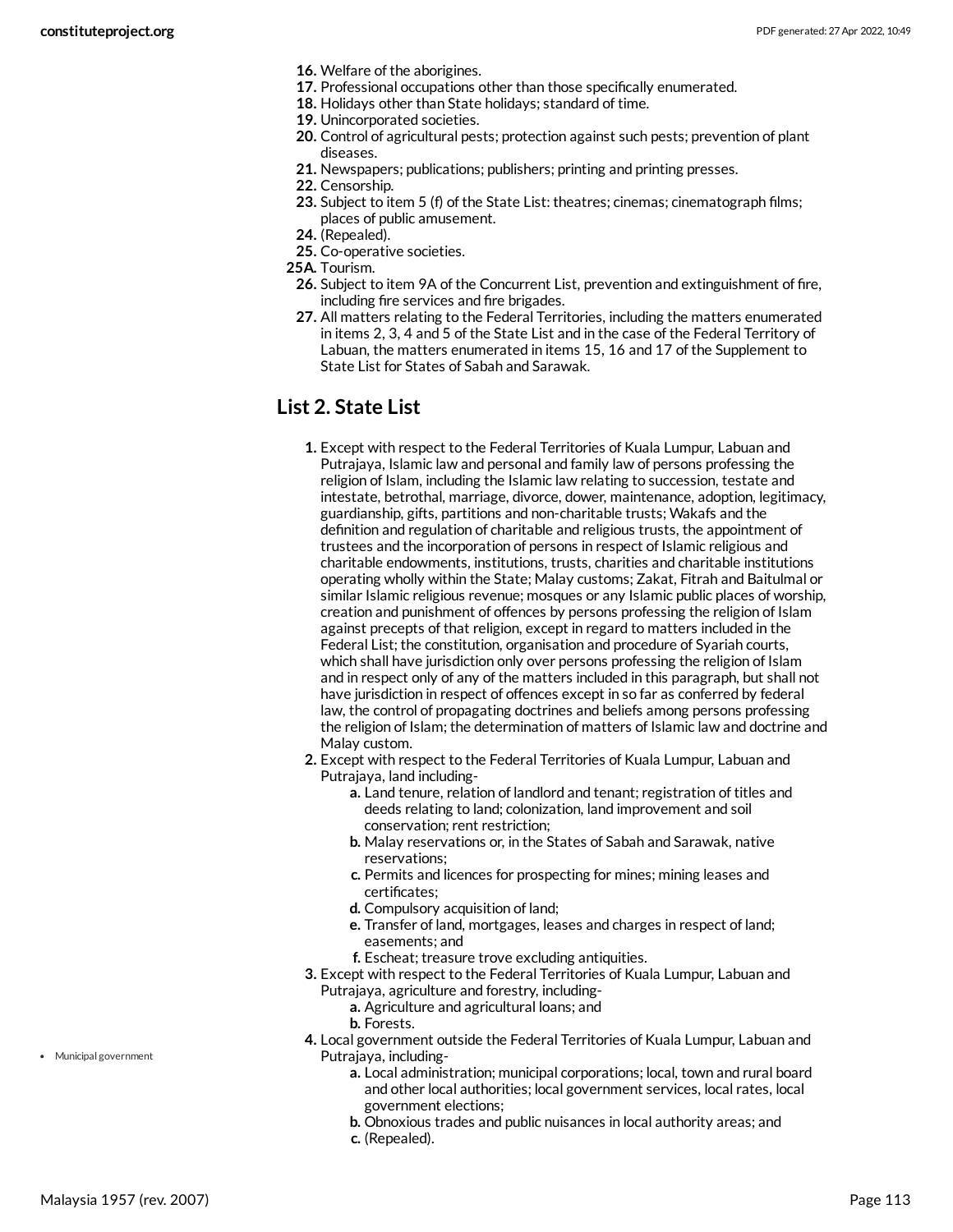- **5.** Except with respect to the Federal Territories of Kuala Lumpur, Labuan and Putrajaya, other services of a local character, that is to say:
	- **a.** (Repealed);
	- **b.** Boarding houses and lodging houses;
	- **c.** Burial and cremation grounds;
	- **d.** Pounds and cattle trespass;
	- **e.** Markets and fairs; and
	- **f.** Licensing of theatres, cinemas and places of public amusement.
- **6.** State works and water, that is to say:
	- **a.** Public works for State purposes;
		- **b.** Roads, bridges and ferries other than those in the Federal List, regulation of weight and speed of vehicles on such roads; and
		- **c.** Subject to the Federal List, water (including rivers and canals but excluding water supplies and services); control of silt; riparian rights.
- **7.** Machinery of the State Government, subject to the Federal List, but including
	- **a.** Civil List and State pensions;
	- **b.** Exclusive State services;
	- **c.** Borrowing on the security of the State Consolidated Fund;
	- **d.** Loans for State purposes;
	- **e.** Public debt of the State; and
	- **f.** Fees in respect of any of the matters included in the State List or dealt with by State law.
- **8.** State holidays.
- **9.** Creation of offences in respect of any of the matters included in the State List or dealt with by State law, proofs of State law and of things done thereunder, and proof of any matter for purposes of State law.
- **10.** Inquiries for State purposes, including commissions of inquiry and collection of statistics with respect to any of the matters included in the State List or dealt with by State law.
- **11.** Indemnity in respect of any of the matters in the State List or dealt with by State law.
- **12.** Turtles and riverine fishing.
- **12A.** Libraries, museums, ancient and historical monuments and records and archaeological sites and remains, other than those declared to be federal by or under federal law.

# **List 2A. Supplement to State List for States of Sabah and Sarawak**

- **13.** Native law and custom, including the personal law relating to marriage, divorce, guardianship, maintenance, adoption, legitimacy, family law, gifts or succession, testate or intestate; registration of adoptions under native law or custom; the determination of matters of native law or custom; the constitution, organization, and procedure of native courts (including the right of audience in such courts), and the jurisdiction and powers of such courts, which shall extend only to the matters included in this paragraph and shall not include jurisdiction in respect of offences except in so far as conferred by federal law.
- **14.** Incorporation of authorities and other bodies set up by State law, if incorporated directly by State law, and regulation and winding-up of corporations so created.
- **15.** Ports and harbours, other than those declared to be federal by or under federal law; regulation of traffic by water in ports and harbours or on rivers wholly within the State, except traffic in federal ports or harbours; foreshores.
- **16.** Cadastral land surveys.
- **17.** (Repealed).
- **18.** In Sabah, the Sabah Railway.
- **19.** (Repealed).
- **20.** Subject to the Federal List, water supplies and services.

# **List 2B. Repealed**

# **List 3. Concurrent List**

**1.** Social welfare; social services subject to Lists I and II; protection of women, children and young persons.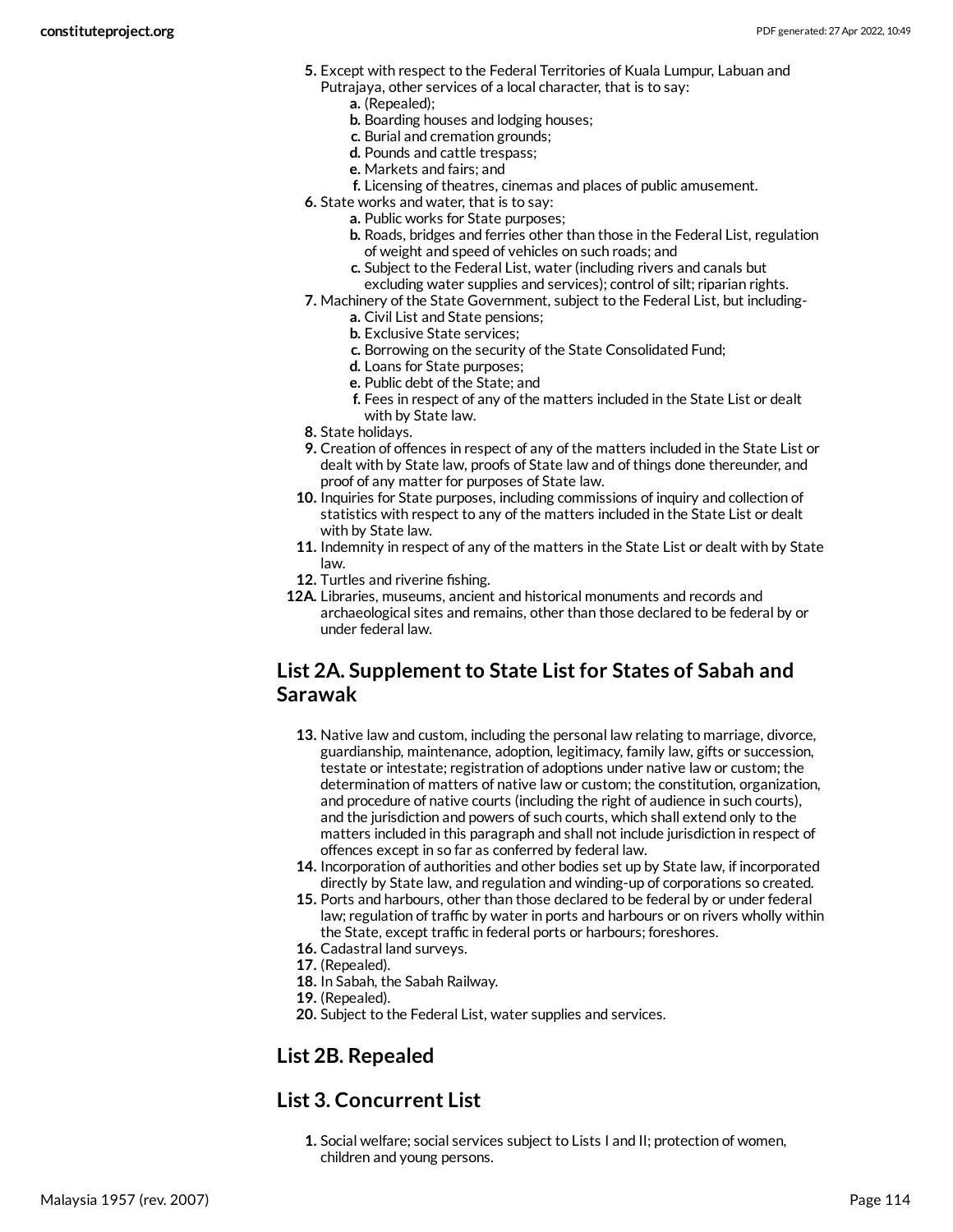- **2.** Scholarships
- **3.** Protection of wild animals and wild birds; National Parks.
- **4.** Animal husbandry; prevention of cruelty to animals; veterinary services; animal quarantine.
- **5.** Town and country planning, except in the federal capital.
- **6.** Vagrancy and itinerant hawkers.
- **7.** Public health, sanitation (excluding sanitation in the federal capital) and the prevention of diseases.
- **8.** Drainage and irrigation.
- **9.** Rehabilitation of mining land and land which has suffered soil erosion.
- **9A.** Fire safety measures and fire precautions in the construction and maintenance of buildings.
- **9B.** Culture and sports.
- **9C.** Housing and provisions for housing accommodation; improvement trusts.
- **9D.** Subject to the Federal List, water supplies and services.
- **9E.** Preservation of heritage.

# **List 3A. Supplement to Concurrent List for States of Sabah and Sarawak**

- **10.** Personal law relating to marriage, divorce, guardianship, maintenance, adoption, legitimacy, family law, gifts or succession, testate or intestate.
- **11.** Adulteration of foodstuffs and other goods.
- **12.** Shipping under fifteen registered tons, including the carriage of passengers and goods by such shipping; maritime and estuarine fishing and fisheries.
- **13.** The production, distribution and supply of water power and of electricity generated by water power.
- **14.** Agricultural and forestry research, control of agricultural pests, and protection against such pests; prevention of plant diseases.
- **15.** Charities and charitable trusts and institutions in the State (that is to say, operating wholly within, or created and operating in, the State) and their trustees, including the incorporation thereof and the regulation and winding-up of incorporated charities and charitable institutions in the State.
- **16.** Theatres; cinemas; cinematograph films; places of public amusement.
- **17.** Elections to the State Assembly held during the period of indirect elections.
- **18.** In Sabah until the end of the year 1970 (but not in Sarawak), medicine and health, including the matters specified in items 14 (a) to (d) of the Federal List.

### **List 3B. Repealed**

#### Subsidiary unit government

# <span id="page-114-0"></span>**TENTH SCHEDULE. Grants and Sources of Revenue Assigned to States [Articles 109, 112C, 161C(3)\* [note - this article has been repealed]]**

### **PART 1. CAPITATION GRANT**

#### **1**

- **1.** The capitation grant payable to each State in respect of a financial year shall be at the following rates:
	- **a.** for the first 50,000 persons at the rate of \$60.00 per person;
	- **b.** for the next 500,000 persons at the rate of \$8.50 per person;
	- **c.** for the next 500,000 persons at the rate of \$9.00 per person;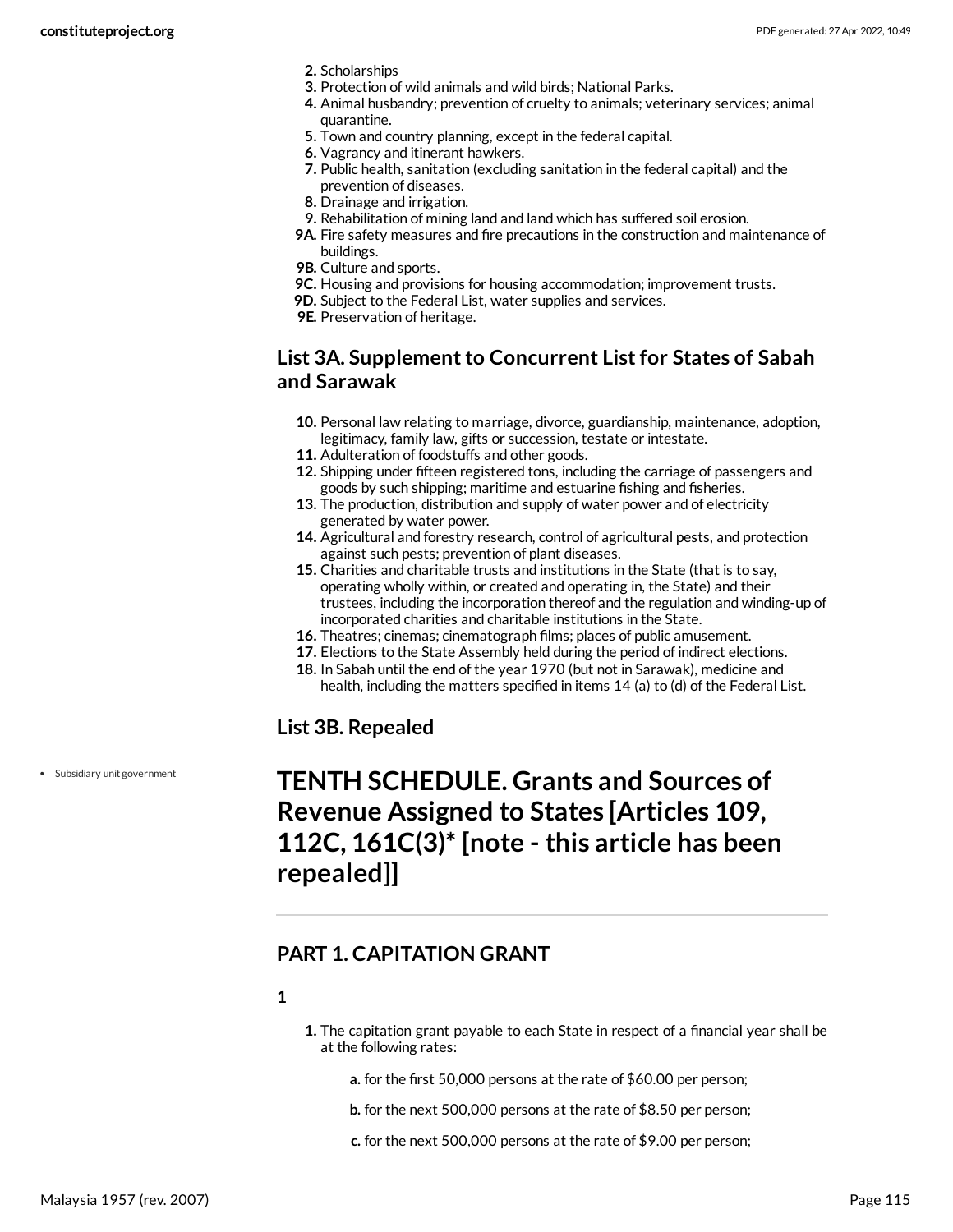**1. d.** for the remainder at the rate of \$9.50 per person,

and shall be based on the annual population projections of the State as determined by the Federal Government and calculated as of the last population census:

Provided that if the last census was taken one year before the beginning of the financial year, the grant for that particular year shall be based on the population as determined by that population census

**2.** (Repealed).

# **PART 2. STATE ROAD GRANT**

- **2.** The State road grant payable to each of the States of Malaya in respect of a financial year shall be calculated by multiplying
	- **a.** the average cost to a State of maintaining a mile of State road at the minimum standard determined for State roads in those States by the Federal Government after consultation with the National Finance Council; by
- **b.** so much of the mileage of State roads in the State as qualifies for grant. **3.** For the purpose of section 2
	- **a.** the mileage of State roads in a State shall be taken to be that mileage as on the thirty-first day of December of the preceding financial year, and the average cost mentioned in paragraph (a) of that section shall be taken to be the average cost in that State calculated in the preceding financial year; and
	- **b.** the maintenance of State roads means the preservation, upkeep and restoration of State roads, roadside furniture, bridges, viaducts or culverts forming part thereof or connected therewith as nearly as possible in their original condition as constructed or as subsequently improved.
- **4.** A length of State road if it is actually maintained by the Public Works Department of the State at or above the minimum standard mentioned in section 2 (a) and a length of any road within the limit of a local authority if such road is certified by the Public Works Department of the State as coming within the qualifying standard and maintained at or above the minimum standard as mentioned in section 2 (a) qualify for grant.
- **5.** In this Part of this Schedule, "State road" means any public road other than federal road, and any other road other than a federal road to which the public has access.

#### **6**

- **1.** The State road grant payable to Sabah or Sarawak shall, in each of the years 1964 and 1965, be payable at the rate of \$4,500 a mile in respect of a mileage in Sabah of 1,151 miles and in Sarawak of such amount as may be agreed between the Federal and State Governments.
- **2.** Thereafter sections 2 to 5 shall apply to the State road grant so payable with the following modifications:
	- **a.** the minimum standard mentioned in section 2 (a) shall be the minimum standard determined for State roads in the State; and
	- **b.** any length of road maintained by a local authority at the expense of the State shall be treated as maintained by the Public Works Department of the State.

### <span id="page-115-0"></span>**PART 3. SOURCES OF REVENUE ASSIGNED TO STATES**

- **1.** Revenue from toddy shops.
- **2.** Revenue from lands, mines and forests.
- **3.** Revenue from licences other than those connected with water supplies and services, mechanically propelled vehicles, electrical installations and registration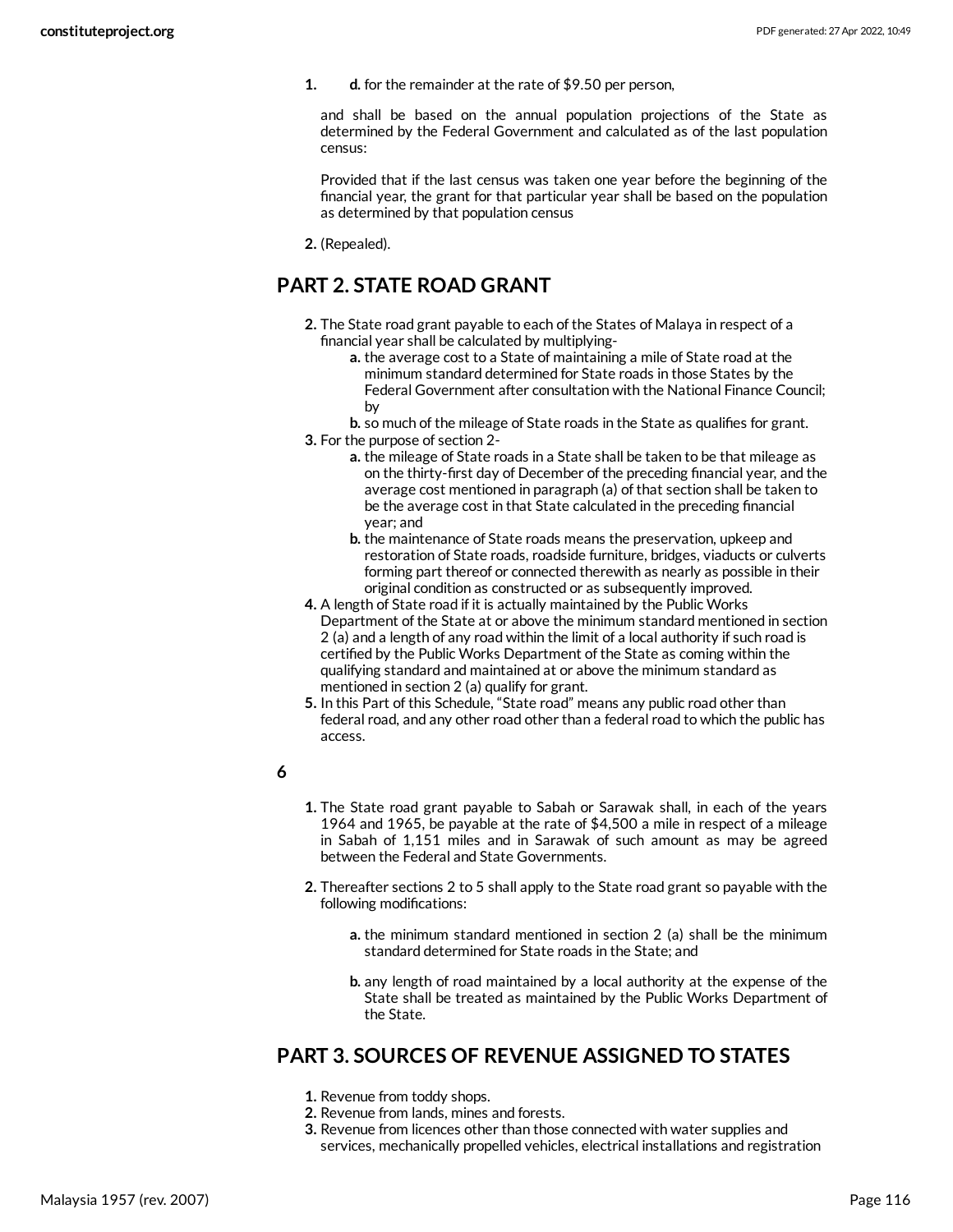- **3.** of businesses.
- **4.** Entertainments duty.
- **5.** Fees in courts other than federal courts.
- **6.** Fees and receipts in respect of specific services rendered by departments of the State Governments.
- **7.** Revenue of town boards, town councils, rural boards, local councils and similar local authorities other than
	- **a.** municipalities established under any Municipal Ordinance;
	- **b.** those town boards, town councils, rural boards, local councils and similar local authorities which have power under written law to retain their revenues and control the spending thereof.
- **8.** Receipts in respect of raw water.
- **9.** Rents on State property.
- **10.** Interest on State balances.
- **11.** Receipts from land sales and sales of State property.
- **12.** Fines and forfeitures in courts other than federal courts.
- **13.** Zakat, Fitrah and Baitulmal and similar Islamic religious revenue.
- **14.** Treasure trove.

## **PART 4. SPECIAL GRANTS TO STATES OF SABAH AND SARAWAK**

#### **1**

- **1.** In the case of Sarawak a grant of \$5,800,000 in each year.
- **2.** In the case of Sarawak, a grant of which the amount in 1964 and each of the four following years shall be respectively \$3 ½m., \$7m., \$11 ½m., \$16m. and \$21m., and in later years shall be fixed on a review under Article 112D.

#### **2**

- **1.** In the case of Sabah, a grant of an amount equal in each year to two-fifths of the amount by which the net revenue derived by the Federation from Sabah exceeds the net revenue which would have been so derived in the year 1963 if
	- **a.** the Malaysia Act had been in operation in that year as in the year 1964; and
	- **b.** the net revenue for the year 1963 were calculated without regard to any alteration of any tax or fee made on or after Malaysia Day,

("net revenue" meaning for this purpose the revenue which accrues to the Federation, less the amounts received by the State in respect of assignments of that revenue).

- **2.** In the case of Sabah, for any year before 1968 in which the State road grant is less than \$5,179,500, a supplement to that grant of an amount equal to the deficiency.
- **3.** In either case, for any year before 1974 and, if at the beginning of 1974 the Legislature of the State has power to make laws with respect to the carriage of passengers and goods by land or to mechanically propelled road vehicles, then during the continuance of that power, a grant equal to the cost to the State in the year of the State road transport department.

## **PART 5. ADDITIONAL SOURCES OF REVENUE ASSIGNED TO STATES OF SABAH AND SARAWAK**

- **1.** Import duty and excise duty on petroleum products.
- **2.** Export duty on timber and other forest produce.
- **3.** So long as the royalty levied by the State on any mineral chargeable with export duty other than tin (but including mineral oils) does not amount to 10 per cent ad valorem calculated as for export duty, export duty on that mineral or such part of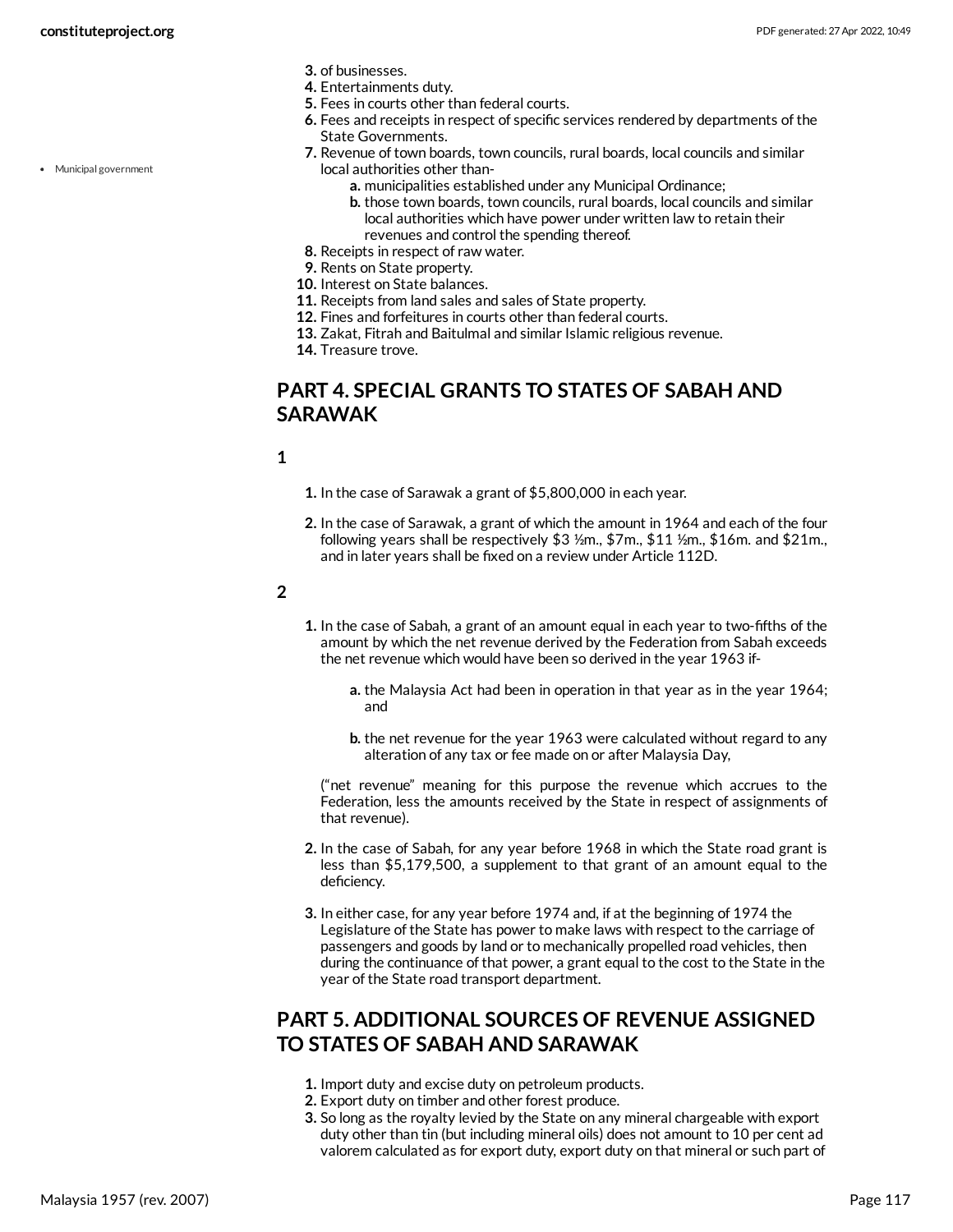- **3.** the export duty as makes the total of royalty and duty on exported mineral up to 10 per cent ad valorem so calculated.
- **4.** In the case of Sabah, so long as medicine and health remains an item in the Concurrent List and expenses in respect of that item are borne by the State, 30 per cent of all customs revenue other than that in respect of the duties mentioned in sections 1, 2 and 3.
- **5.** For any year before 1974 and, if at the beginning of 1974 the Legislature of the State has power to make laws with respect to the carriage of passengers and goods by land or with respect to mechanically propelled road vehicles or licences connected with those vehicles, then during the continuance of that powers, fees from such licences.
- **6.** For any year before 1974, and if at the beginning of 1974 the Legislature of the State has power to make laws with respect to the registration of mechanically propelled vehicles, then during the continuance of that power, fees from the registration of such vehicles.
- **7.** State sales taxes.
- **8.** Fees and dues from ports and harbours other than federal ports and harbours.
- **9.** Receipts in respect of water supplies and services, including water rates.
- **10.** Revenue from licences connected with water supplies and services.

# **ELEVENTH SCHEDULE. Provisions ofthe Interpretation and General Clauses Ordinance, 1948 (Malayan Union Ordinance No. 7 of 1948), Applied for Interpretation of the Constitution [Article 160(1)]**

## **Section Subject Matter**

2(56): Meaning of "month"- "month" means calendar month according to the Gregorian calendar.

2(61): Meaning of "person" and "party"- "person" and "party" includes any body of persons, corporate or unincorporate.

2(88): Definition of "subsidiary legislation"- "subsidiary legislation" means any Order in Council, proclamation, rule, regulation, order, notification, by-law or other instrument made under any Ordinance, Enactment or other lawful authority and having legislative effect.

2(94): Construction of masculine gender- words importing the masculine gender include females.

2(95): Construction of singular or plural- words in the singular include the plural, and words in the plural include the singular

2(96) Meaning of "writing"- "writing" and expressions referring to writing include printing, lithography, typewriting, photography, and other modes of representing or reproducing words or figures in visible form.

2(98) Meaning of "year"- "year" means a year reckoned according to the Gregorian calendar.

7: Forms- Save as is otherwise expressly provided, whenever forms are prescribed slight deviations therefrom, not affecting the substance or calculated to mislead, shall not invalidate them.

13: Effect of repeal- Where a written law repeals in whole or in part any other written law, then, unless the contrary intention appears, the repeal shall not-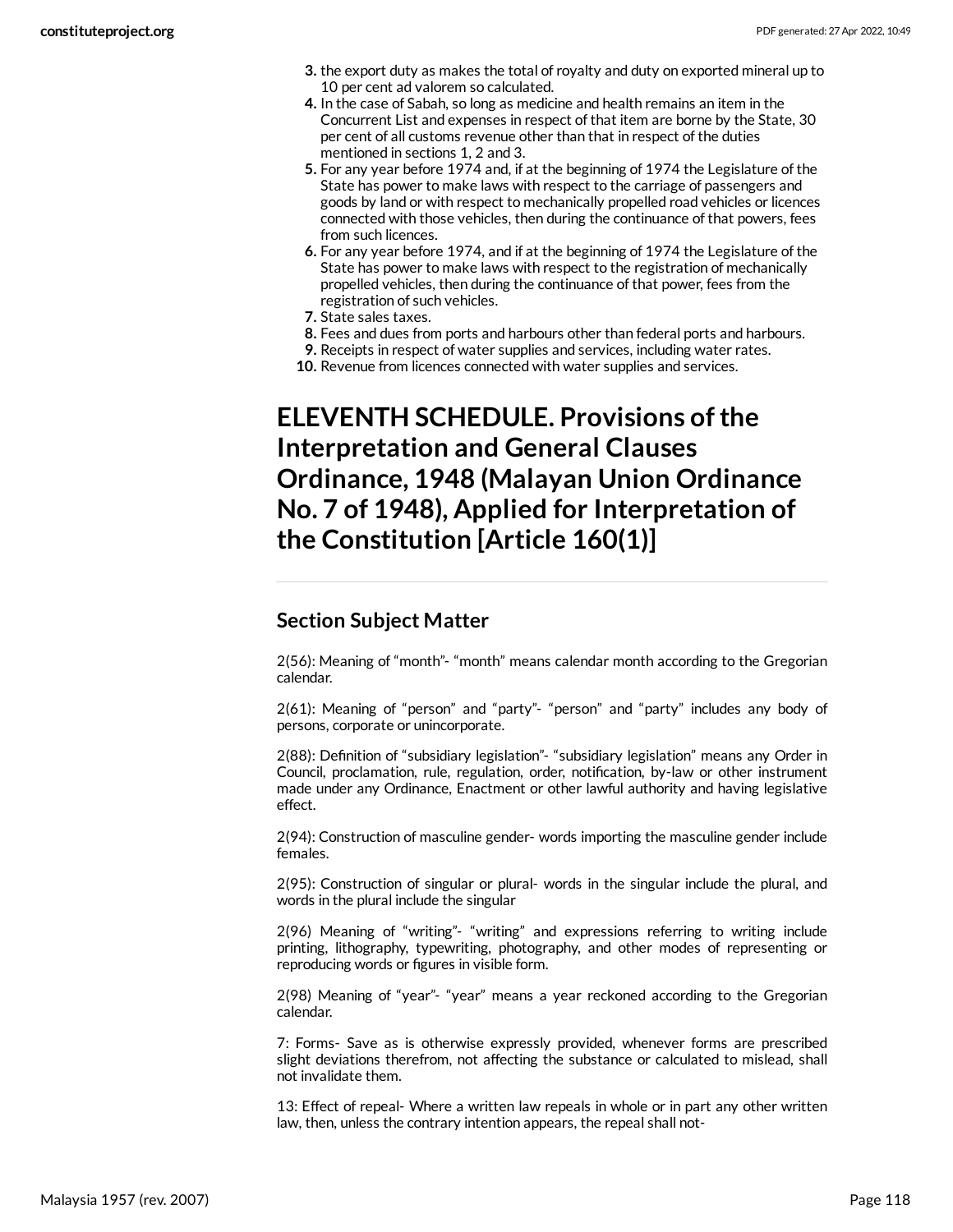- **a.** revive anything not in force or existing at the time at which the repeal takes effect; or
- **b.** affect the previous operation of any written law so repealed or anything duly done or suffered under any written law so repealed; or
- **c.** affect any right, privilege, obligation or liability acquired, accrued or incurred under any written law so repealed; or
- **d.** affect any penalty, forfeiture or punishment incurred in respect of any offence committed against any written law so repealed; or
- **e.** affect any investigation, legal proceeding, or remedy in respect of any such right, privilege, obligation, liability, penalty, forfeiture or punishment as aforesaid,

and any such investigation, legal proceeding or remedy may be instituted, continued or enforced, and any such penalty, forfeiture or punishment may be imposed, as if the repealing law had not been passed.

21: (Repealed).

23: General provisions with respect to power given to any authority to make subsidiary legislation- Where an Ordinance or Enactment confers power on any authority to make subsidiary legislation, such subsidiary legislation may at any time be amended, varied, rescinded or revoked by the same authority and in the same manner by and in which it was made.

28: Construction of provisions as to exercise of powers and duties-

1) Where a written law confers a power or imposes a duty, then, unless the contrary intention appears, the power may be exercised and the duty shall be performed from time to time as occasion requires.

2) Where a written law confers a power or imposes a duty on the holder of an office as such, then, unless the contrary intention appears, the power may be exercised and the duty shall be performed by the holder of the office for the time being or by a person duly appointed to act for him.

29: Power to appoint includes power to dismiss- Where a written law confers upon any person or authority a power to make appointments to any office or place, the power shall, unless the contrary intention appears, be construed as including a power to dismiss or suspend any person appointed and to appoint another person temporarily in the place of any person so suspended or in place of any sick or absent holder of such office or place:

Provided that where the power of such person or authority to make such appointment is only exercisable upon the recommendation or subject to the approval or consent of some other person or authority, such power of dismissal shall, unless the contrary intention appears, only be exercisable upon the recommendation or subject to the approval or consent of such other person or authority.

30: Construction of enabling words- Where a written law confers power on any person to do or enforce the doing of any act or thing, all such powers shall be understood to be also conferred as are reasonably necessary to enable the person to do or enforce the doing of the act or thing.

32: Official designation to include officer executing duties- When reference is made in any written law, instrument, warrant or process of any kind made or issued by the Yang di-Pertuan Agong, or a Ruler or any body or person having authority under any written law to make or to issue the same to any public officer by the term designating his office, such officer shall include the officer for the time being executing the duties of such office or any portion of such duties.

33: Power of Yang di-Pertuan Agong to provide for execution of duties of public officer during temporary absence or inability-

1) Where by or under any written law any powers are conferred or any duties are imposed upon a public officer, the Yang di-Pertuan Agong or, in the case of a public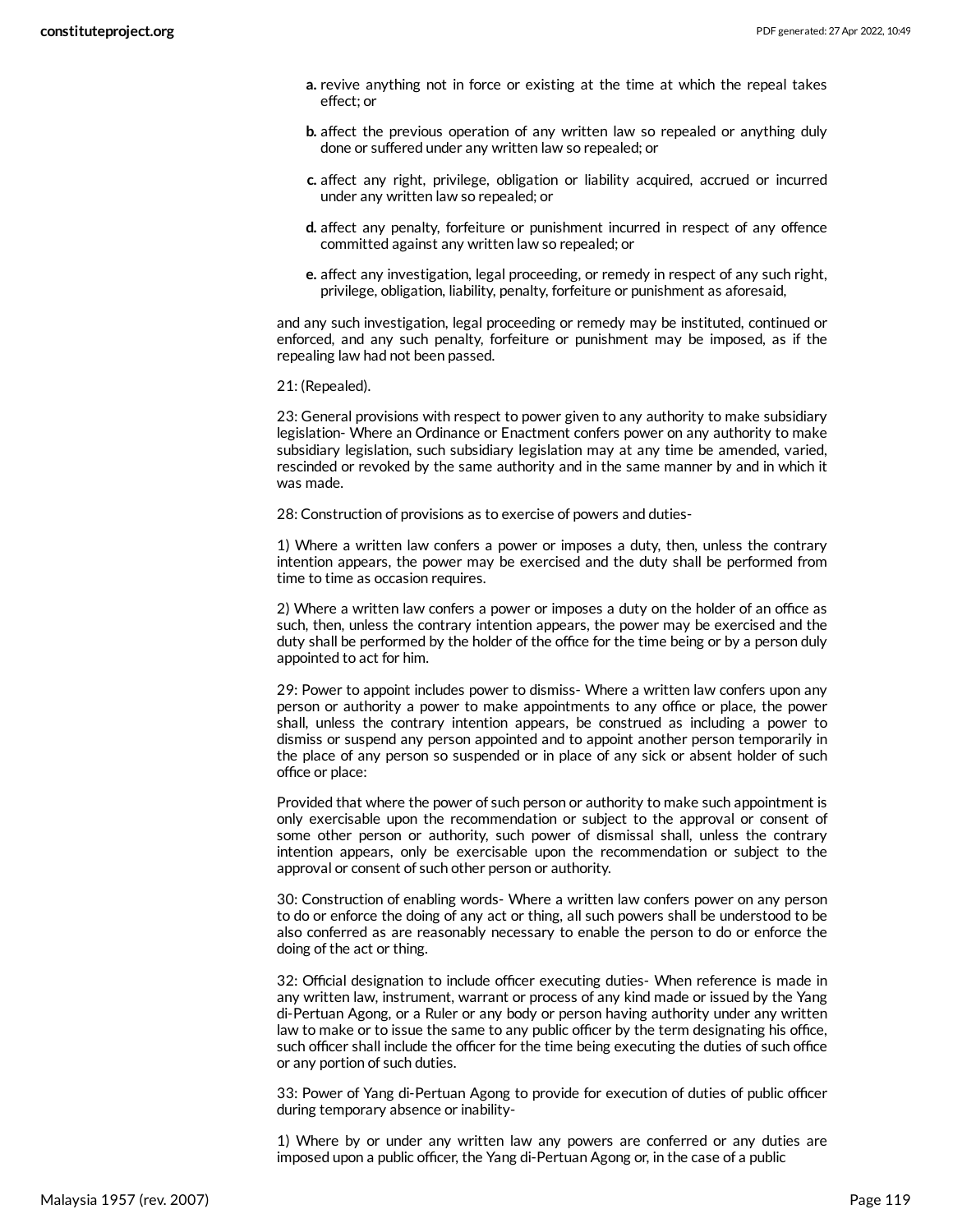officer borne on the establishment of a State, the Ruler of that State, may direct that if, during any period, owing to absence or inability to act from illness or any other cause, such public officer is unable to exercise the powers or perform the duties of his office in any place under his jurisdiction or control, such powers shall be had and may be exercised and such duties shall be performed in such place by a person named by, or by a public officer holding the office designated by, the Yang di-Pertuan Agong or Ruler, as the case may be; and thereupon such person or public officer, during any period as aforesaid, shall have and may exercise the powers and shall perform the duties aforesaid subject to such conditions, exceptions and qualifications as the Yang di-Pertuan Agong or Ruler may direct.

2) Without prejudice to the provisions of subsection (1), when a substantive holder of any office is on leave of absence pending relinquishment of his office, it shall be lawful for another person to be appointed substantively in his place.

33C: Powers of a board, etc., not affected by vacancy, etc.- Where by or under any written law any board, commission, committee or similar body, whether corporate or unincorporate, is established, then, unless the contrary intention appears, the powers and proceedings of such board, commission, committee or similar body shall not be affected by-

- **a.** any vacancy in the membership thereof;
- **b.** any defect afterwards discovered in the appointment or qualification of a person purporting to be a member thereof; or
- **c.** any minor irregularity in the convening of any meeting thereof.
- 35: (Repealed).

36: Computation of time- In computing time for the purposes of any written law, unless the contrary intention appears-

- **a.** a period of days from the happening of an event or the doing of any act or thing shall be deemed to be exclusive of the day in which the event happens or the act or thing is done;
- **b.** if the last day of the period is a weekly holiday or a public holiday (which days are in this section referred to as excluded days) the period shall include the next following day not being an excluded day;
- **c.** when any act or proceeding is directed or allowed to be done or taken on a certain day, then, if that day happens to be an excluded day, the act or proceeding shall be considered as done or taken in due time if it is done or taken on the next day afterwards, not being an excluded day;
- **d.** when an act or proceeding is directed or allowed to be done or taken within any time not exceeding six days, excluded days shall not be reckoned in the computation of the time.

38: Provision when no time prescribed- Where no time is prescribed or allowed within which anything shall be done, such thing shall be done with all convenient speed and as often as the prescribed occasion arises.

39: Construction of power of extending time- Where in any written law a time is prescribed for doing any act or taking any proceeding and power is given to a court or other authority to extend such time, unless the contrary intention appears the power may be exercised by the court or other authority although the application for the same is not made until after the expiration of the time prescribed.

40A: Solicitor General to exercise powers of Attorney General-

1) Unless in any written law it is otherwise expressly provided, the Solicitor General may perform any of the duties and may exercise any of the powers of the Attorney General.

2) Where the Yang di-Pertuan Agong or any other person has lawfully delegated his powers to the Attorney General such delegation shall, unless otherwise expressly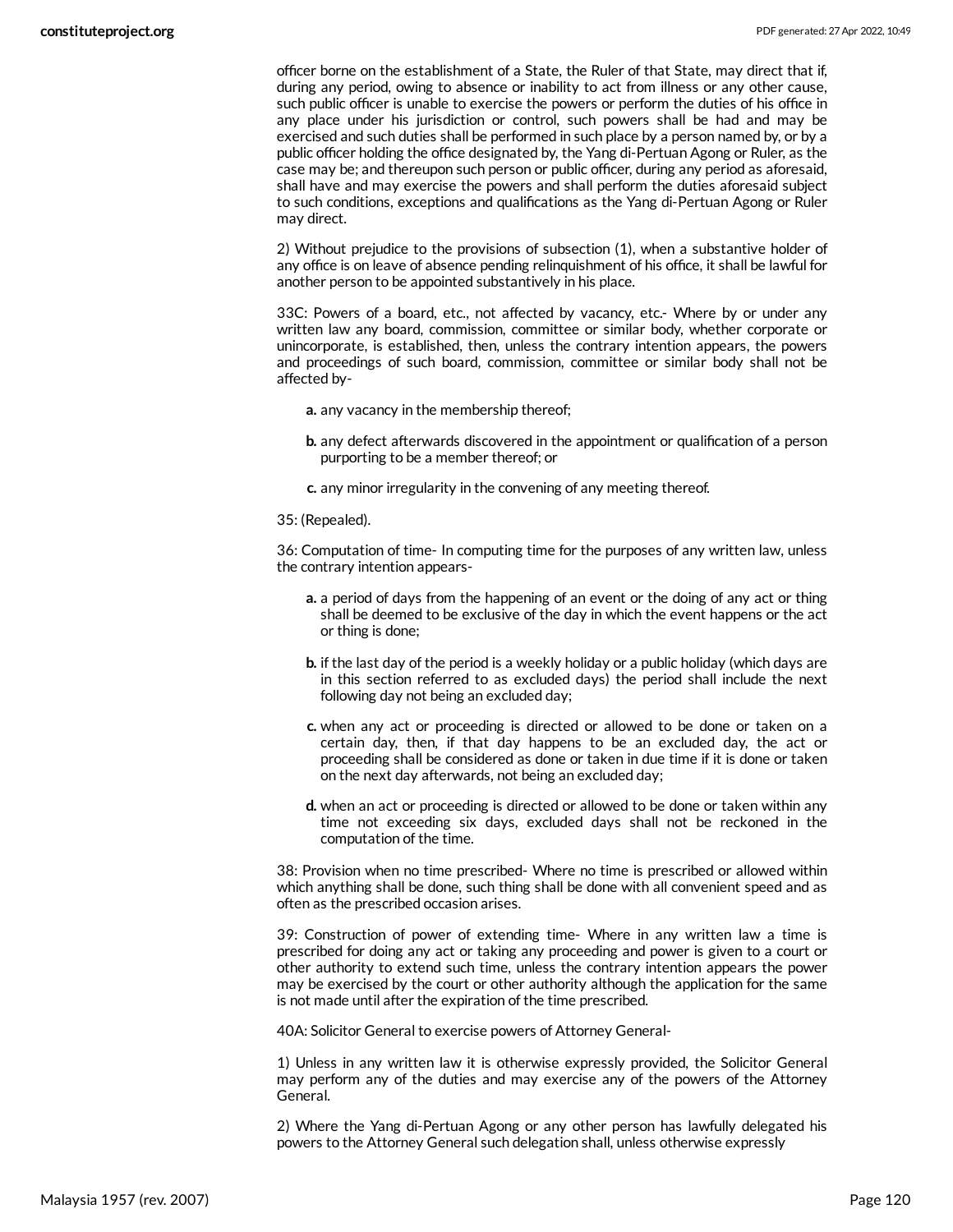provided, be deemed to be delegation of powers to both the Attorney General and the Solicitor General.

42: Public officers- A reference in any written law to any public officer by the usual or common title of his office shall, if there be such an office customarily in the Federation or any State and unless the contrary intention appears, be read and construed as referring to the person for the time being holding or carrying out the duties of that office in the Federation or state, as the case may be.

44: Construction of references to laws- In any written law a description or citation of a portion of another written law shall, unless a contrary intention appears, be construed as including the word, section or other part mentioned or referred to as forming the beginning and as forming the end of the portion comprised in the description or citation.

46: (Repealed).

# **TWELFTH SCHEDULE. Repealed**

# **THIRTEENTH SCHEDULE. Provisions Relating to Delimitation of Constituencies [Articles 113, 116, 117]**

• First chamber selection

# <span id="page-120-0"></span>**PART 1. DECLARATION OF AND PRINCIPLES RELATING TO THE DELIMITATION OF CONSTITUENCIES**

- **1.** The constituencies for the election of members to the House of Representatives and the Legislative Assemblies of the States shall, until altered in accordance with the provisions of this Schedule, be those first used for elections to the House or Assembly, as the case may be, pursuant to this Constitution or the Malaysia Act.
- **2.** The following principles shall as far as possible be taken into account in dividing any unit of review into constituencies pursuant to the provisions of Articles 116 and 117
	- **a.** while having regard to the desirability of giving all electors reasonably convenient opportunities of going to the polls, constituencies ought to be delimited so that they do not cross State boundaries and regard ought to be had to the inconveniences of State constituencies crossing the boundaries of federal constituencies;
	- **b.** regard ought to be had to the administrative facilities available within the constituencies for the establishment of the necessary registration and polling machines;
	- **c.** the number of electors within each constituency in a State ought to be approximately equal except that, having regard to the greater difficulty of reaching electors in the country districts and the other disadvantages facing rural constituencies, a measure of weightage for area ought to be given to such constituencies;
	- **d.** regard ought to be had to the inconveniences attendant on alterations of constituencies, and to the maintenance of local ties.
- **3.** For the purposes of this Part, the number of electors shall be taken to be as shown on the current electoral rolls.
- **3A.** For the purposes of this Part, in any review of constituencies for the purposes of election to the House of Representatives, the Federal Territory of Kuala Lumpur, the Federal Territory of Labuan and the Federal Territory of Putrajaya shall each be regarded as a State.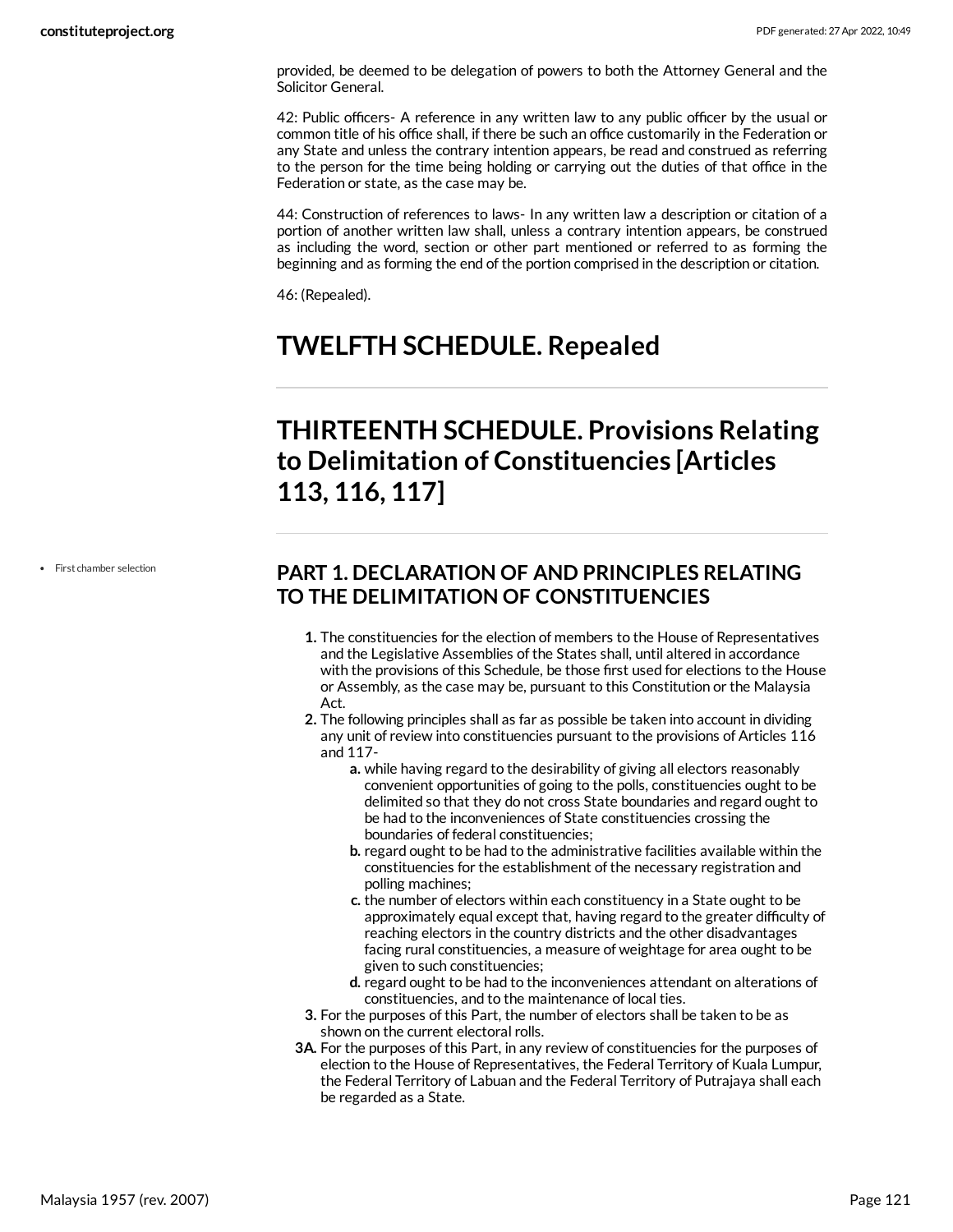- Electoral districts
- Electoral commission

# <span id="page-121-0"></span>**PART 2. PROCEDURE FOR DELIMITATION OF CONSTITUENCIES**

- **4.** Where the Election Commission have provisionally determined to make recommendations under Clause (2) of Article 113 affecting any constituency, they shall inform the Speaker of the House of Representatives and the Prime Minister accordingly, and shall publish in the Gazette and in at least one newspaper circulating in the constituency a notice stating
	- **a.** the effect of their proposed recommendations, and (except in a case where they propose to recommend that no alteration be made in respect of the constituency) that a copy of their recommendations is open to inspection at a specified place within the constituency; and
	- **b.** that representations with respect to the proposed recommendations may be made to the Commission within one month after the publication of such notice,

and the Commission shall take into consideration any representations duly made in accordance with any such notice.

- **5.** Where, on the publication of the notice under section 4 of a proposed recommendation of the Election Commission for the alteration of any constituencies, the Commission receive any representation objecting to the proposed recommendations from
	- **a.** the State Government or any local authority whose area is wholly or partly comprised in the constituencies affected by the recommendation; or
	- **b.** a body of one hundred or more persons whose names are shown on the current electoral rolls of the constituencies in question,

the Commission shall cause a local enquiry to be held in respect of those constituencies.

- **6.** In relation to any enquiry held under section 5 the Election Commission shall have all the powers conferred on Commissioners by the Commissions of Enquiry Act 1950 [Act 119].
- **7.** Where the Election Commission revise any proposed recommendations after publishing a notice thereof under section 4, the Commission shall comply again with that section in relation to the revised recommendations, as if no earlier notice had been published:

Provided that it shall not be necessary to hold more than two local enquiries in respect of any such recommendations.

- **8.** The Election Commission shall, having completed the procedure prescribed by this Part, submit to the Prime Minister a report on constituencies showing
	- **a.** the constituencies into which they recommend that each unit of review should be divided in order to give effect to the principles set out in section 2; and
	- **b.** the names by which they recommend that those constituencies shall be known,

or stating that in their opinion no alteration is required to be made in order to give effect to the said principles.

- **9.** As soon as may be after the Election Commission have submitted their report to the Prime Minister under section 8, he shall lay the report before the House of Representatives, together (except in a case where the report states that no alteration is required to be made) with the draft of an Order to be made under section 12 for giving effect, with or without modifications, to the recommendations contained in the report.
- **10.** If any draft Order referred to in section 9 is approved by the House of Representatives by resolution supported by the votes of not less than one-half of the total number of members of that House, the Prime Minister shall submit the draft Order to the Yang di- Pertuan Agong.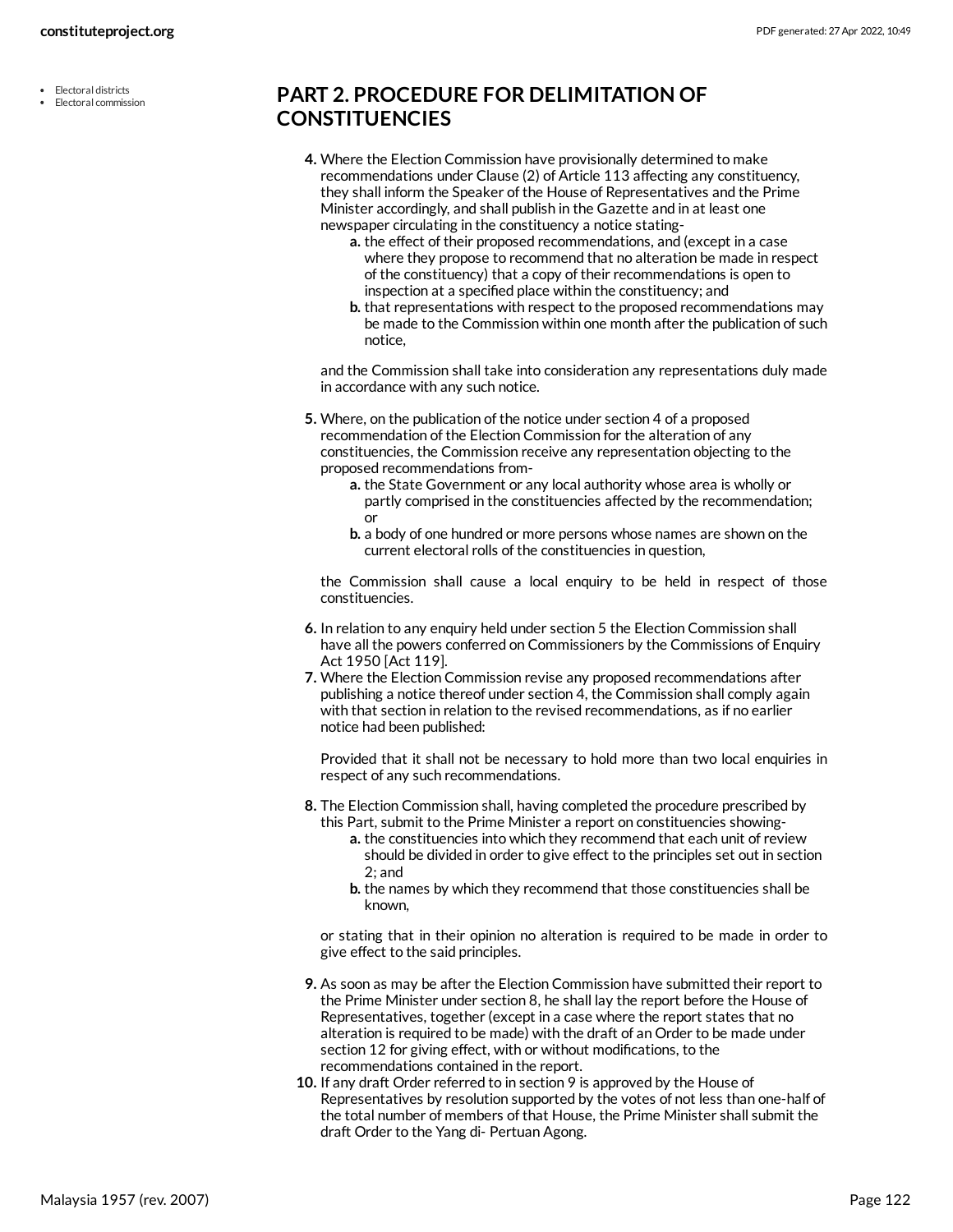- **11.** If a motion for the approval of any draft Order referred to in section 9 is rejected by the House of Representatives, or is withdrawn by leave of the House, or is not supported by the votes of not less than one-half of the total number of members of the House, the Prime Minister may, after such consultation with the Election Commission as he may consider necessary, amend the draft and lay the amended draft before the House of Representatives; and if the draft as so amended is approved by the House by a resolution supported by the votes of not less than one-half of the total number of members of the House, the Prime Minister shall submit the amended draft to the Yang di-Pertuan Agong.
- **12.** Where the draft of an Order is submitted to the Yang di-Pertuan Agong under this Part, the Yang di-Pertuan Agong shall make an Order in the terms of the draft submitted to him, and the Order shall come into force on such date as may be specified therein:

Provided that the coming into force of any such Order shall not affect any election to the House of Representatives or a Legislative Assembly until the next dissolution of Parliament or the Assembly, as the case may be, occurring on or after the date.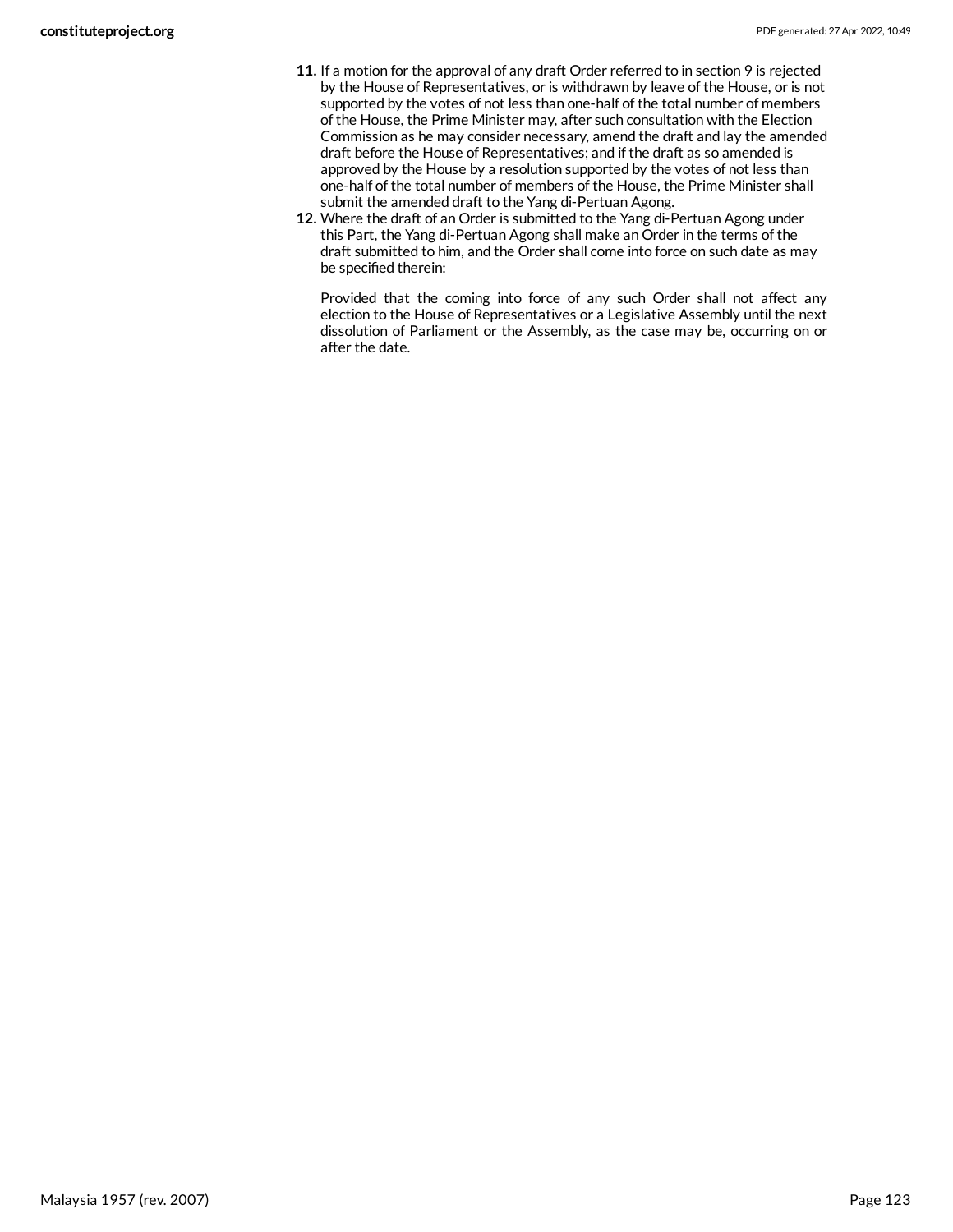# **Topic index**

## A

| B                                                                                                                                                                                                                              |
|--------------------------------------------------------------------------------------------------------------------------------------------------------------------------------------------------------------------------------|
|                                                                                                                                                                                                                                |
|                                                                                                                                                                                                                                |
| C                                                                                                                                                                                                                              |
|                                                                                                                                                                                                                                |
|                                                                                                                                                                                                                                |
|                                                                                                                                                                                                                                |
|                                                                                                                                                                                                                                |
|                                                                                                                                                                                                                                |
|                                                                                                                                                                                                                                |
|                                                                                                                                                                                                                                |
|                                                                                                                                                                                                                                |
|                                                                                                                                                                                                                                |
|                                                                                                                                                                                                                                |
|                                                                                                                                                                                                                                |
| D                                                                                                                                                                                                                              |
|                                                                                                                                                                                                                                |
|                                                                                                                                                                                                                                |
|                                                                                                                                                                                                                                |
|                                                                                                                                                                                                                                |
| E                                                                                                                                                                                                                              |
|                                                                                                                                                                                                                                |
|                                                                                                                                                                                                                                |
|                                                                                                                                                                                                                                |
|                                                                                                                                                                                                                                |
|                                                                                                                                                                                                                                |
|                                                                                                                                                                                                                                |
|                                                                                                                                                                                                                                |
|                                                                                                                                                                                                                                |
|                                                                                                                                                                                                                                |
|                                                                                                                                                                                                                                |
|                                                                                                                                                                                                                                |
|                                                                                                                                                                                                                                |
|                                                                                                                                                                                                                                |
|                                                                                                                                                                                                                                |
|                                                                                                                                                                                                                                |
|                                                                                                                                                                                                                                |
|                                                                                                                                                                                                                                |
| Establishment of judicial council matures are set of the control of the control of the stablishment of judicial council matures are set of the state of the state of the state of the state of the state of the state of the s |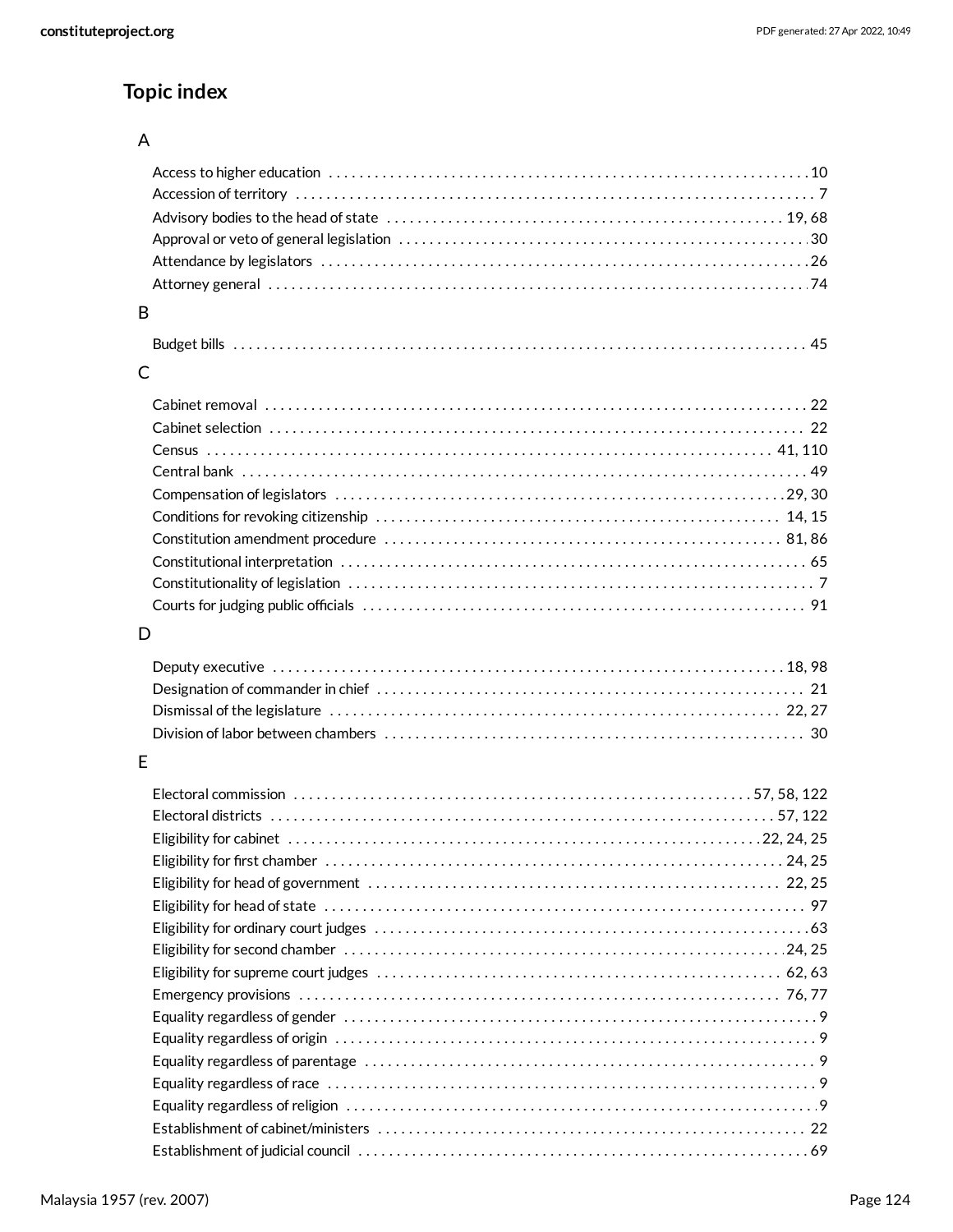## F

| Freedom of movement $\dots\dots\dots\dots\dots\dots\dots\dots\dots\dots\dots\dots\dots\dots\dots\dots\dots$ |  |
|-------------------------------------------------------------------------------------------------------------|--|
|                                                                                                             |  |

# G

|--|--|--|

## H

| J |  |
|---|--|
|   |  |
| L |  |
|   |  |
|   |  |
|   |  |
| M |  |
|   |  |
|   |  |
|   |  |
|   |  |
|   |  |
|   |  |
|   |  |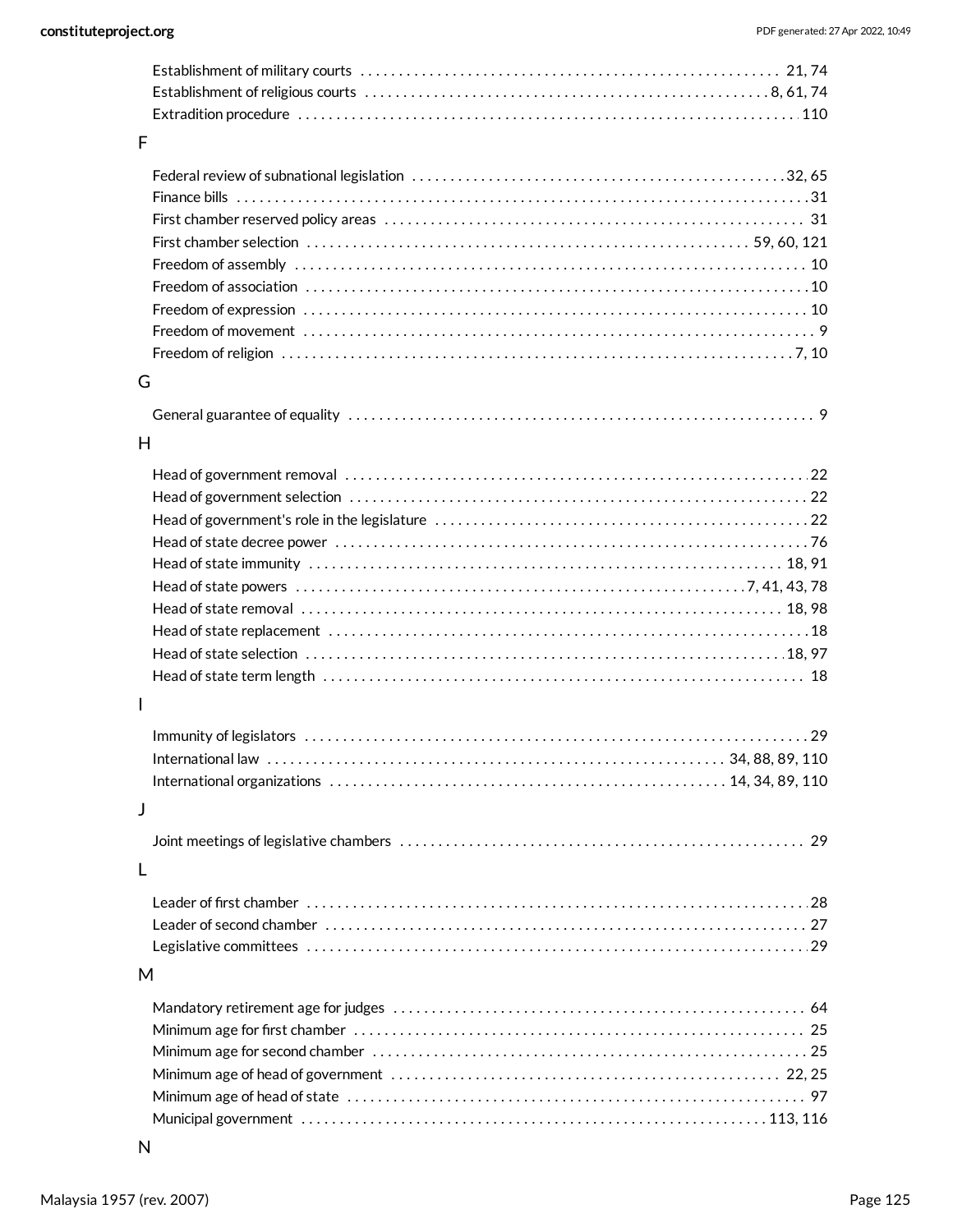## O

## P

# R

## S